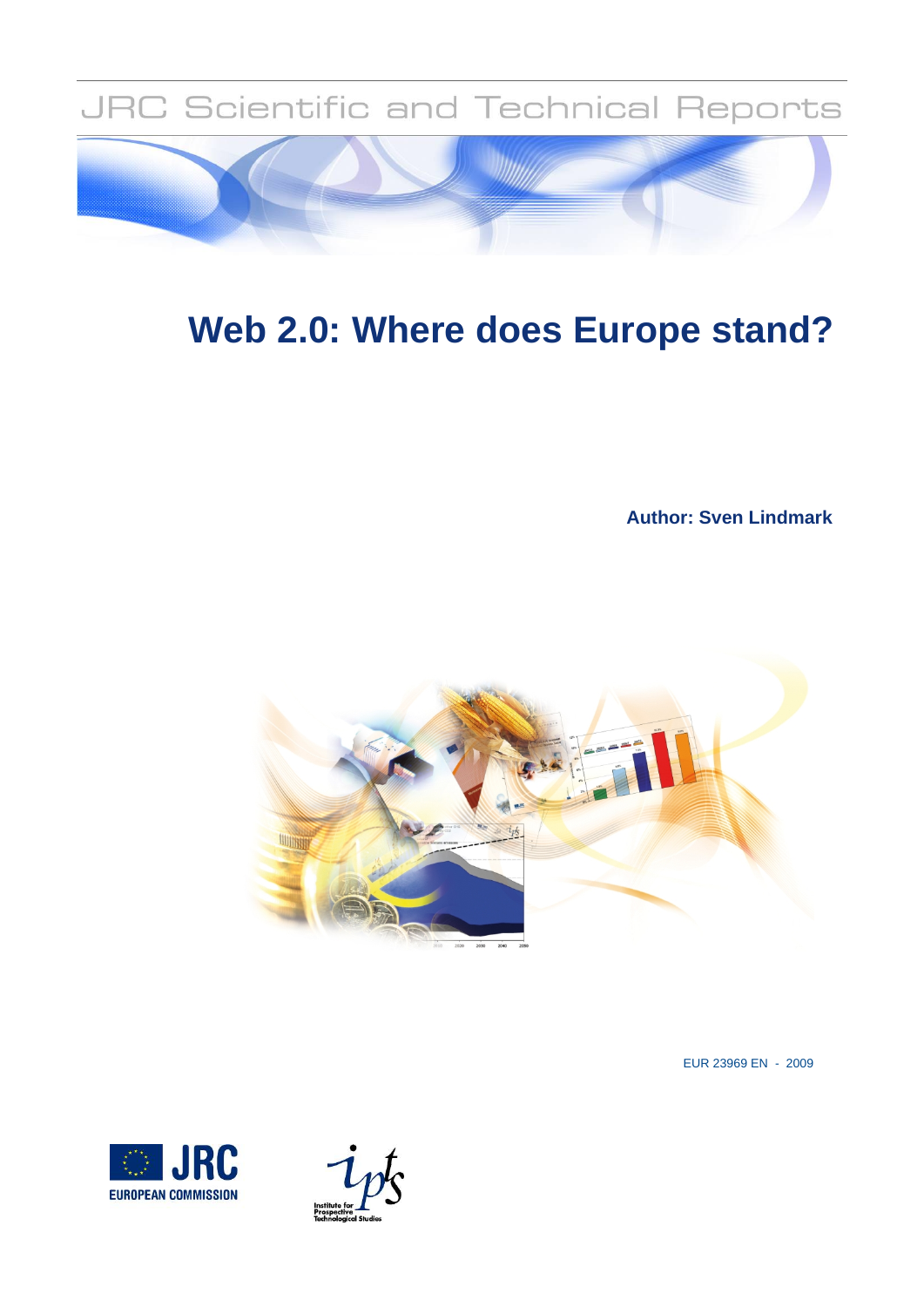The mission of the JRC-IPTS is to provide customer-driven support to the EU policymaking process by developing science-based responses to policy challenges that have both a socio-economic as well as a scientific/technological dimension.

European Commission Joint Research Centre Institute for Prospective Technological Studies

#### **Contact information**

Address: Edificio Expo. c/ Inca Garcilaso, 3. E-41092 Seville (Spain) E-mail: jrc-ipts-secretariat@ec.europa.eu Tel.: +34 954488318 Fax: +34 954488300

http://ipts.jrc.ec.europa.eu http://www.jrc.ec.europa.eu

#### **Legal Notice**

Neither the European Commission nor any person acting on behalf of the Commission is responsible for the use which might be made of this publication.

> *Europe Direct is a service to help you find answers to your questions about the European Union*

> > **Freephone number (\*):**

#### **00 800 6 7 8 9 10 11**

(\*) Certain mobile telephone operators do not allow access to 00 800 numbers or these calls may be billed.

A great deal of additional information on the European Union is available on the Internet. It can be accessed through the Europa server http://europa.eu/

JRC 53035

EUR 23969 EN ISBN 978-92-79-13182-0 ISSN 1018-5593 DOI 10.2791/16327

Luxembourg: Office for Official Publications of the European Communities

© European Communities, 2009

Reproduction is authorised provided the source is acknowledged

*Printed in Spain*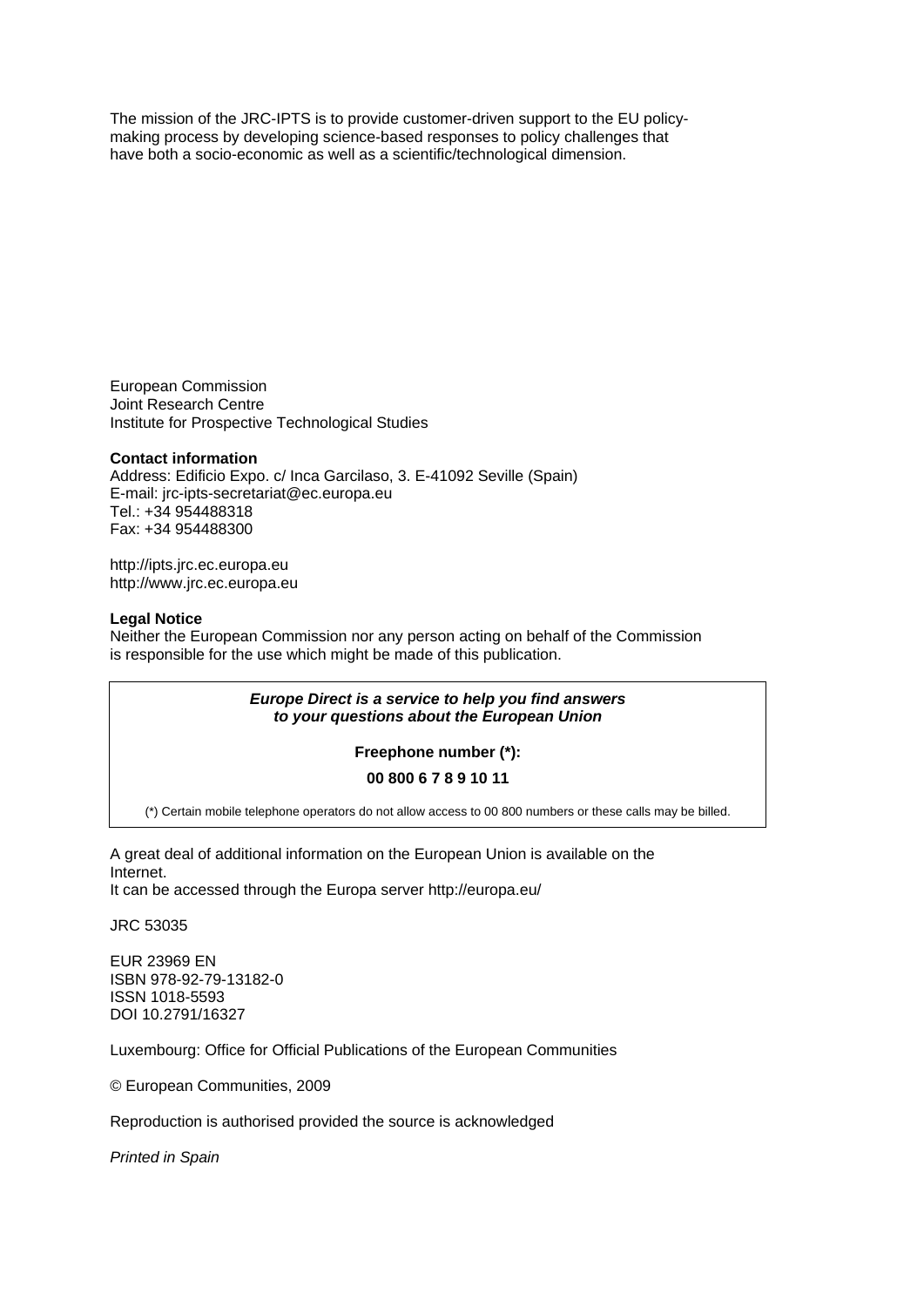### **PREFACE**

1

Information and Communication Technology (ICT) markets are exposed to a more rapid cycle of innovation and obsolescence than most other industries. In order to avoid losing market share to competitors in commodity markets, ICT companies have to sustain rapid innovation cycles. As a consequence, the competitiveness of the European industry in this sector must pay attention to emerging and potentially disruptive technologies.

In this context, the Directorate-General for Enterprise and Industry (DG ENTR) and the Institute for Prospective Technological Studies (JRC-IPTS)<sup>1</sup> have launched a series of studies to analyse prospects of success for European ICT industries in the face of technological and market innovations.<sup>2</sup> These studies, under the common acronym "COMPLETE"<sup>3</sup>, aim to gain a better understanding of the ICT areas in which it would be important for the EU industry to remain, or become, competitive in the near future, and to assess the likely conditions for success.

Each of the "emerging" technologies (or families of technologies) selected for study are expected to have a potential disruptive impact on business models and market structures. By their nature, such characteristics generate a moving target whose definition, observation, measurement and assessment precludes the use of classical well-established methodologies. The prospective dimension of each study becomes an intrinsic challenge that is to be solved on a case-by-case basis using a mix of techniques to establish lead-market data through desk research, expert group discussions, company case analysis and market database construction. These are then combined with a strong reflection on ways and means to assess future competitiveness of the corresponding industries. At the same time these characteristics result in reports that are uniquely important for policy-makers.

The collection of COMPLETE studies illustrates, and each in their own right, that European companies are active on many fronts of emerging and disruptive ICT technologies and are active in the supply to the market with relevant products and services. Nevertheless, the studies also show that the creation and growth of high tech companies is still very complex and difficult in Europe, and too many economic opportunities seem to escape from European initiative and ownership. COMPLETE helps to illustrate some of the difficulties experienced in different segments of the ICT industry and some of the anguishes of growing global players from the ground up. Hopefully, COMPLETE will contribute to a better understanding of opportunities and help shape better market conditions (financial, labour and product markets) to sustain European competitiveness and economic growth.

The present report reflects the findings of the JRC-IPTS study related to Web 2.0 Technologies. The report starts by introducing the Web 2.0, its characteristics, early market diffusion and potential industrial impact, before moving to an analysis in terms of the contribution to the competitiveness of the European ICT industry.

> David Broster Head of the Information Society Unit JRC IPTS

<sup>1</sup> <sup>1</sup> IPTS is one of the seven research institutes of the European Commission's Joint Research Centre (JRC).<br><sup>2</sup> This generaties are substituted a series next of the umbrells multiennual project COMPLETE as financed by L

This report is one out of a series, part of the umbrella multiannual project COMPLETE, co-financed by DG ENTR and JRC/IPTS for the period 2007-2010 (Administrative Arrangement ref. 30667-2007- 07//SI2.472632) 3

Competitiveness by Leveraging Emerging Technologies Economically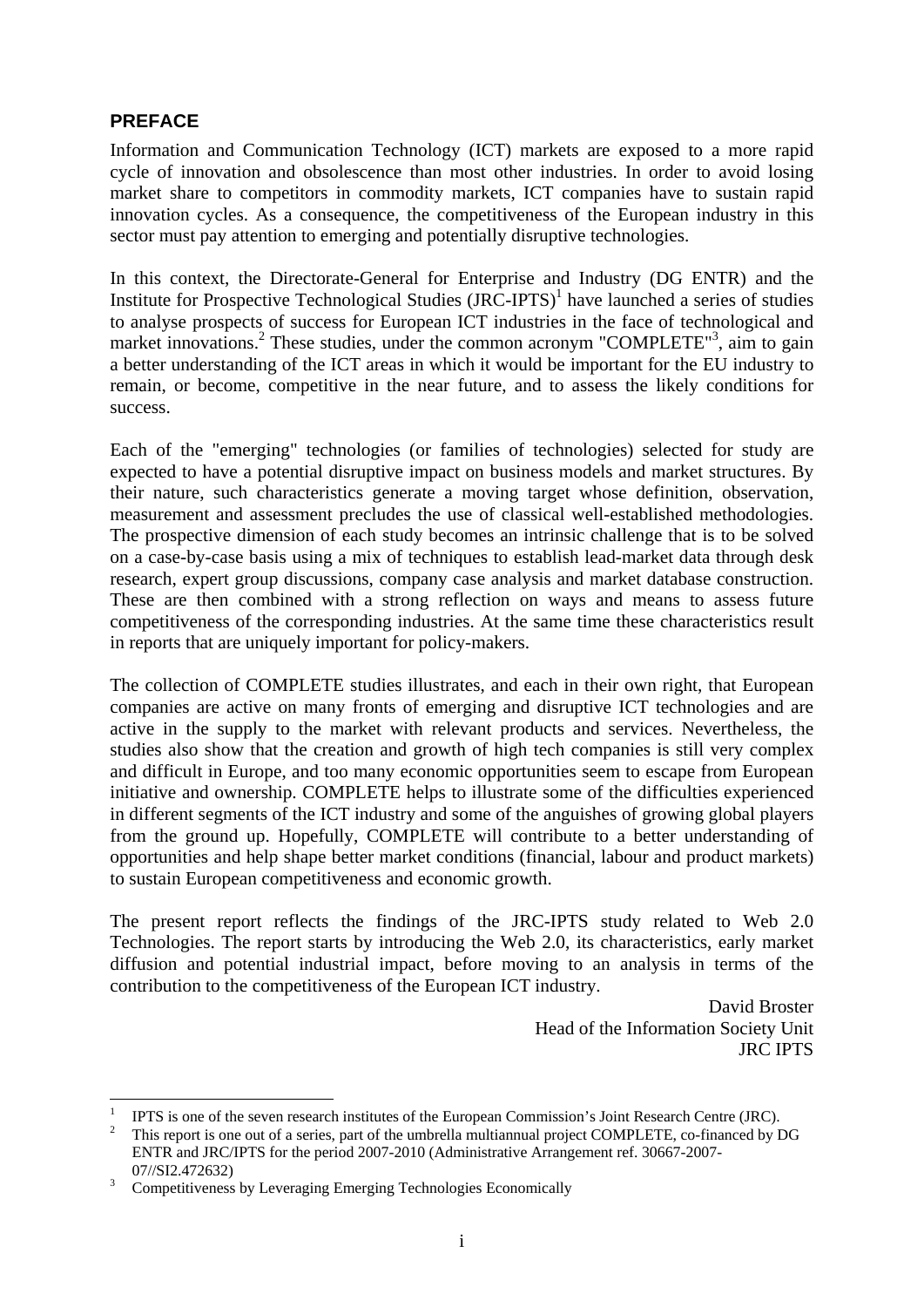### **ACKNOWLEDGEMENTS**

This report was produced by the Information Society Unit at the Institute for Prospective Technological Studies (IPTS). It is part of the study "Competitiveness by Leveraging Emerging Technologies Economically" (COMPLETE) which is jointly funded by Directorate-General for Enterprise and Industry (DG ENTR) and JRC-IPTS.

The author would first like to thank Marc Bogdanowicz (JRC-IPTS) and Martin Ulbrich (DG EMPL), for their important contributions to this report. Thanks also go to Yves Punie (JRC-IPTS) and Jean-Claude Burgelman (DG RTD) who reviewed a draft final version of the report, and to David Broster (JRC-IPTS), Mats Markusson (DG ENTR), Antonios Pavlopoulos (DG ENTR) and Georg Raab (DG ENTR) for their support and comments.

It should also be mentioned that parts of the report draw (implicitly and explicitly) on other ongoing research at JRC-IPTS – in particular, the "Exploratory Research on Social Computing (ERoSC)". The section on Mobile 2.0 draws in addition on the exploratory research project on Mobile Content Evolution and contributions by Claudio Feijoo (JRC-IPTS). The results were presented in a workshop in November 2008, attended by representatives from the European Commission (JRC-IPTS, DG ENTR, DG INFSO, DG EAC) and industry experts, all of whom offered valuable comments. Finally, the skilful checking and editing of the text by Patricia Farrer and Niamh Mundow (JRC-IPTS) is gratefully acknowledged.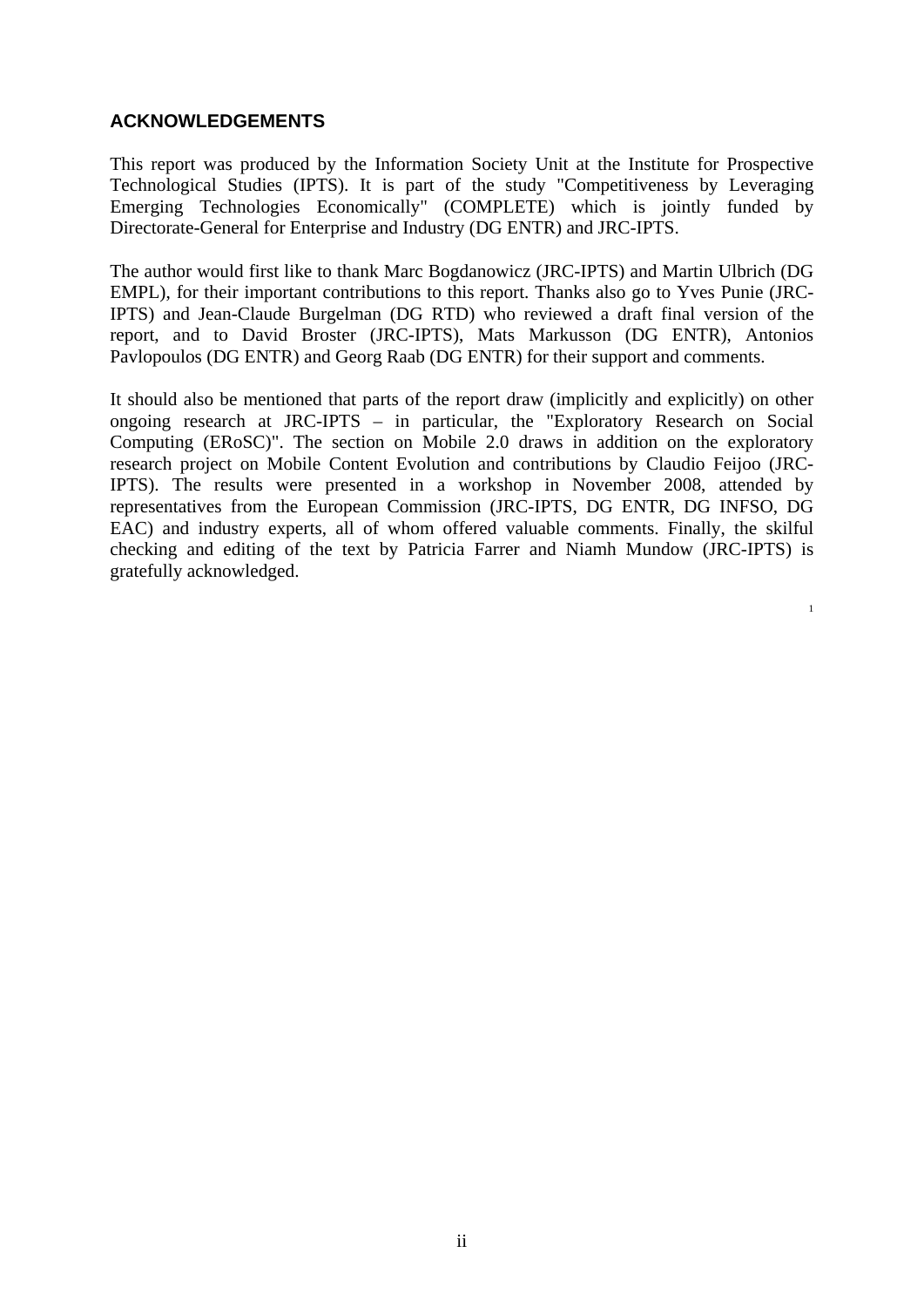# **TABLE OF CONTENTS**

| $\mathbf 1$    |                |                                                                           |    |
|----------------|----------------|---------------------------------------------------------------------------|----|
|                | 1.1            |                                                                           |    |
|                | 1.2            |                                                                           |    |
|                | 1.3            |                                                                           |    |
| $\mathbf{2}$   |                |                                                                           |    |
|                | 2.1            |                                                                           |    |
|                | 2.2            |                                                                           |    |
|                | 2.2.1          |                                                                           |    |
|                | 2.2.2          |                                                                           |    |
|                | 2.2.3          |                                                                           |    |
|                | 2.2.4          |                                                                           |    |
|                | 2.2.5          |                                                                           |    |
|                | 2.2.6          |                                                                           |    |
|                | 2.2.7          |                                                                           |    |
|                | 2.3            |                                                                           |    |
|                | 2.4<br>2.5     |                                                                           |    |
|                |                |                                                                           |    |
| $\overline{3}$ |                |                                                                           |    |
|                | 3.1            |                                                                           |    |
|                | 3.2            |                                                                           |    |
|                | 3.3            |                                                                           |    |
| 4              |                |                                                                           |    |
|                | 4.1            |                                                                           |    |
|                | 4.2            |                                                                           |    |
|                | 4.3            |                                                                           |    |
|                | 4.3.1          |                                                                           |    |
|                | 4.3.2          |                                                                           |    |
|                | 4.3.3          |                                                                           |    |
|                | 4.3.4<br>4.3.5 |                                                                           |    |
|                | 4.4            |                                                                           |    |
|                | 4.5            |                                                                           |    |
| 5              |                | <b>INDUSTRIAL IMPACT OF WEB 2.0</b>                                       | 23 |
|                |                |                                                                           |    |
|                | 5.1<br>5.2     | DISRUPTIVE IMPACT AND OPPORTUNITY ON MEDIA AND OTHER INDUSTRIES 26        |    |
|                | 5.3            |                                                                           |    |
|                | 5.3.1          |                                                                           |    |
|                | 5.3.2          |                                                                           |    |
|                | 5.3.3          |                                                                           |    |
|                | 5.3.4          |                                                                           |    |
|                | 5.4            | IMPACT ON THE ICT SECTOR - DERIVED DEMAND ON ICT PRODUCTS AND SERVICES 33 |    |
|                | 5.5            |                                                                           |    |
| 6              |                |                                                                           |    |
|                | 6.1            |                                                                           |    |
|                | 6.2            |                                                                           |    |
|                | 6.2.1          |                                                                           |    |
|                | 6.2.2          |                                                                           |    |
|                | 6.2.3          |                                                                           |    |
|                | 6.2.4<br>6.3   |                                                                           |    |
|                |                |                                                                           |    |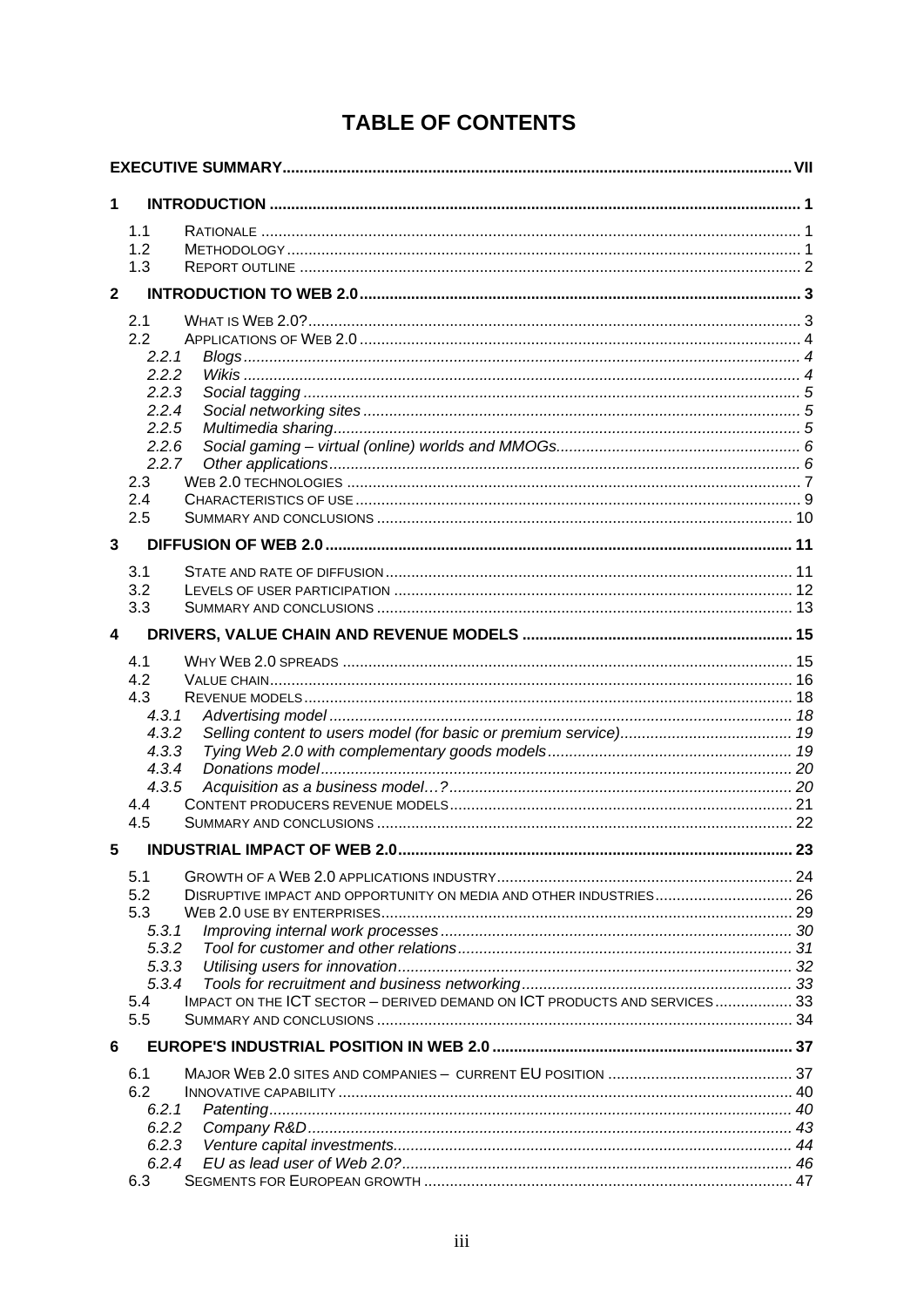|             | 64 |                                                                                |  |
|-------------|----|--------------------------------------------------------------------------------|--|
| $7^{\circ}$ |    |                                                                                |  |
|             |    |                                                                                |  |
|             |    |                                                                                |  |
|             |    | ANNEX B: WEB 2.0 APPLICATIONS GEOGRAPHICAL DISTRIBUTION / ALTERNATIVE VIEW  69 |  |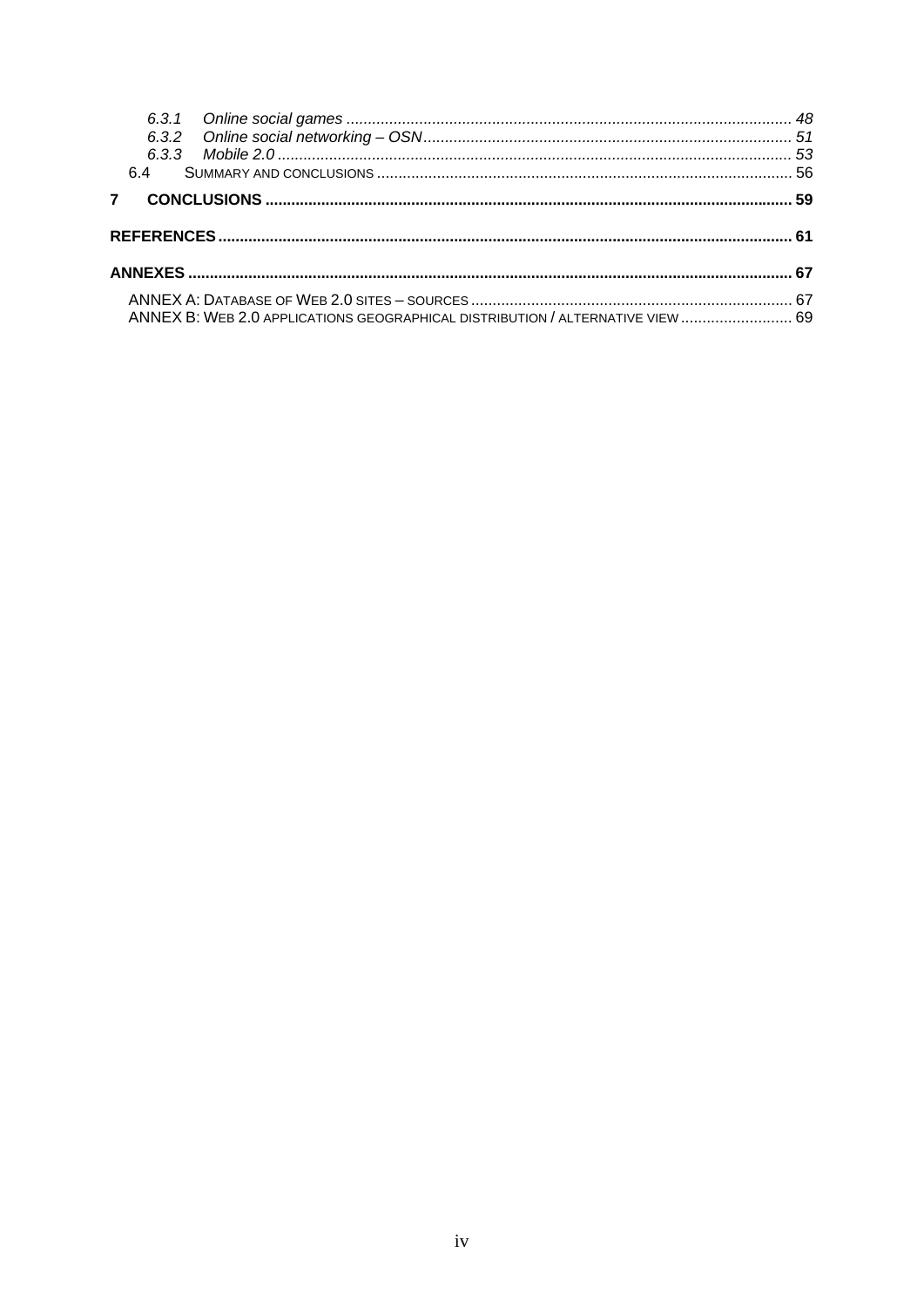# **LIST OF FIGURES**

| FIGURE 5-4 CONTENT AND FUNCTIONALITY OFFERED ONLINE BY UK BROADSHEET NEWSPAPERS  28         |     |
|---------------------------------------------------------------------------------------------|-----|
|                                                                                             |     |
|                                                                                             |     |
| FIGURE 6-2 NUMBER OF WEB 2.0 PATENT APPLICATION BY COUNTRY ORIGIN (TOTAL = 226) 41          |     |
| FIGURE 6-3 NUMBER OF PATENT APPLICATION BY APPLICANT (WEB 2.0 KEY WORDS)  42                |     |
| FIGURE 6-4 NUMBER OF PATENT APPLICATION BY APPLICANT'S REGION IN INTERNATIONAL PATENT CLASS |     |
|                                                                                             | .43 |
| FIGURE 6-5 COMPANY R&D INVESTMENTS (€MILLION 2007) BY COUNTRY FOR INTERNET RELATED          |     |
|                                                                                             |     |
| FIGURE 6-6 US, EUROPEAN, INDIAN AND CHINESE VENTURE CAPITAL INVESTMENT 45                   |     |
|                                                                                             |     |
|                                                                                             |     |
|                                                                                             |     |

# **LIST OF TABLES**

| TABLE 3-1 OBSERVATIONS ON THE STATE AND RATE OF DIFFUSION OF MAJOR WEB 2.0 APPLICATIONS 11  |  |
|---------------------------------------------------------------------------------------------|--|
|                                                                                             |  |
|                                                                                             |  |
| TABLE 6-3 TEN LARGEST ICT REGIONS AS MEASURED BY PERCENTAGE OF EU ICT EMPLOYMENT IN 2004 46 |  |
|                                                                                             |  |
|                                                                                             |  |
|                                                                                             |  |
|                                                                                             |  |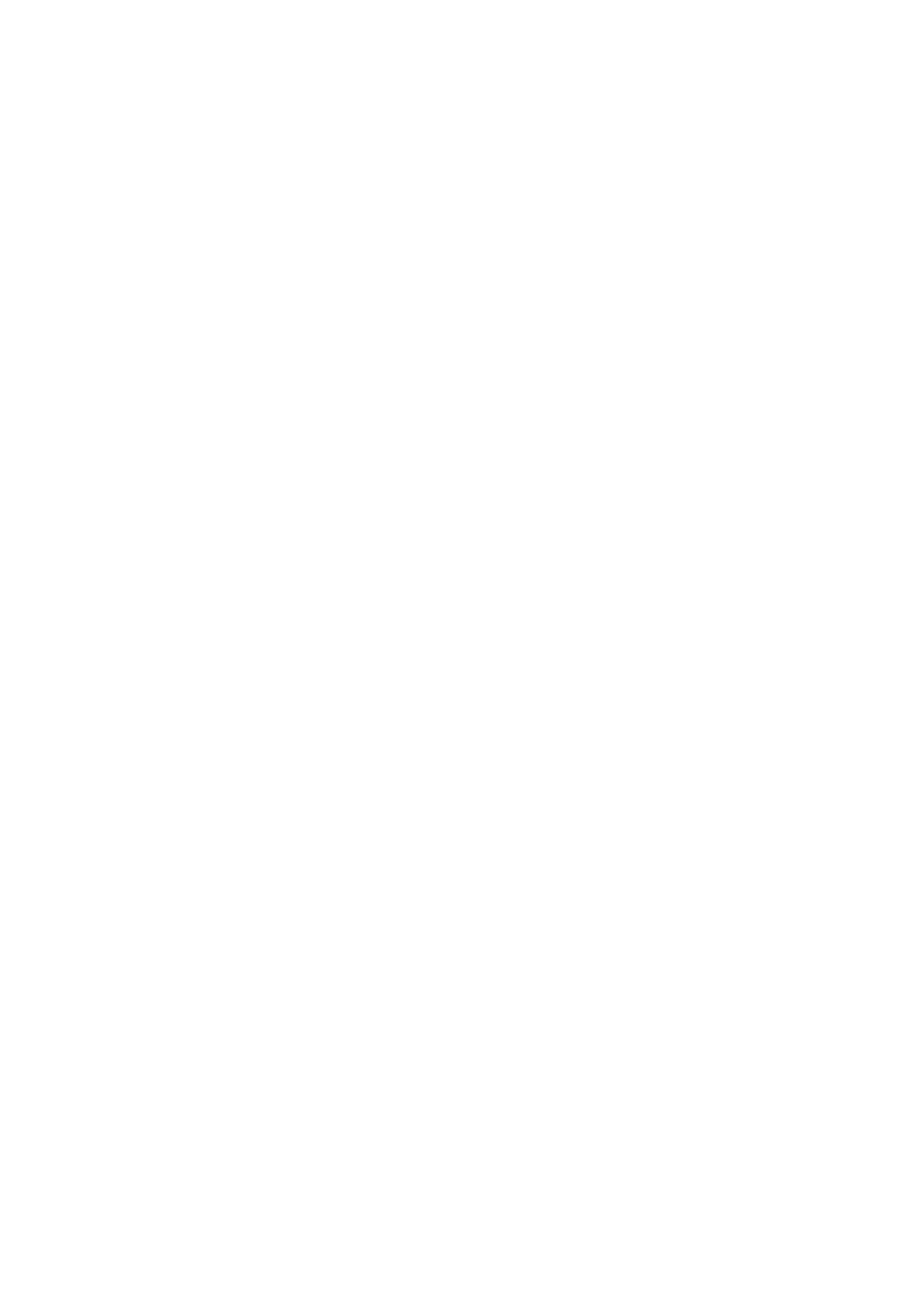# **EXECUTIVE SUMMARY**

This report provides a techno-economic analysis of Web 2.0 and an assessment of Europe's position in Web 2.0 applications. Firstly, it introduces the phenomenon of Web 2.0 and its main characteristics: technologies, applications, and user roles. It then provides an overview of its adoption, value chain and business models, before moving to an analysis of its drivers, industrial impact and disruptive potential. Finally, the report assesses the position of the European Web 2.0 applications industry and its prospects for growth.

"Web 2.0" is defined as a set of applications, technologies and user roles. The applications include blogs, wikis, social tagging, social gaming etc., even though it may not always be fully clear whether a specific application is Web 2.0 or not. These applications are based on creative combinations of a number of recent web-related technologies, including AJAX, syndication feeds, mash-ups, and wiki engines. Perhaps the most pertinent characteristic of Web 2.0, as compared to the previous "version" of the Web, is that it enables users to do more than just retrieve information. Although the possibility to do so is not entirely exclusive to Web 2.0, the extent and ease with which it can be done now is new: the user can become, with little effort, an integral part and co-provider of most or all of the elements of a service delivered through the Web, and be a content provider, quality manager, technology tester, and contributor to collective intelligence.

The available figures about recent Web 2.0 diffusion deliver two messages. Firstly, its spread is extremely rapid by any standards, although not uniform for all its applications. The most diffused applications, including wikis, blogs and online social networks have, in only a few years, been adopted by some 20-40% of Internet users. Secondly, the intensity with which users participate differs a lot. It can be estimated that about 3% of European Internet users generate content based on their own creative efforts, about 10% of them provide feedback, comment and review existing content, and 40% are passive consumers of Web 2.0.

The rapid diffusion of Web 2.0 has been enabled by several factors. First, Web 2.0 builds on a number of technological innovations and improvements, which enable users to easily create and distribute content and to interact with other users. At the same time, general price reductions and performance improvement in network and terminal equipment, combined with improved broadband availability, have been crucial for the take-up of Web 2.0 applications. In addition, the rise of the Internet version Web 1.0 had already created a generation of young people who have little reluctance to share personal data online. The influence of the open source community has also been important, partly because of the technologies that have been developed, and also because it has set the stage for collaborative communities.

Although value chains are not yet settled and differ from application to application, a few key features are more or less common to all of them. At the centre are the providers of Web 2.0 applications who may be pure Web 2.0 players (e.g. Wikipedia) or traditional players from related industries such as the media and Web 1.0 industry (e.g. Disney or Yahoo). They provide opportunities for users (individuals, companies and other organizations) to network and/or to create content. Many value chains also include advertisers and companies providing advertising platforms. Technological platforms for the applications are made available by providers of ICT services and Web 2.0 software packages, and by ICT goods suppliers who are selling hardware with new functionality and interoperability for users to create and access content.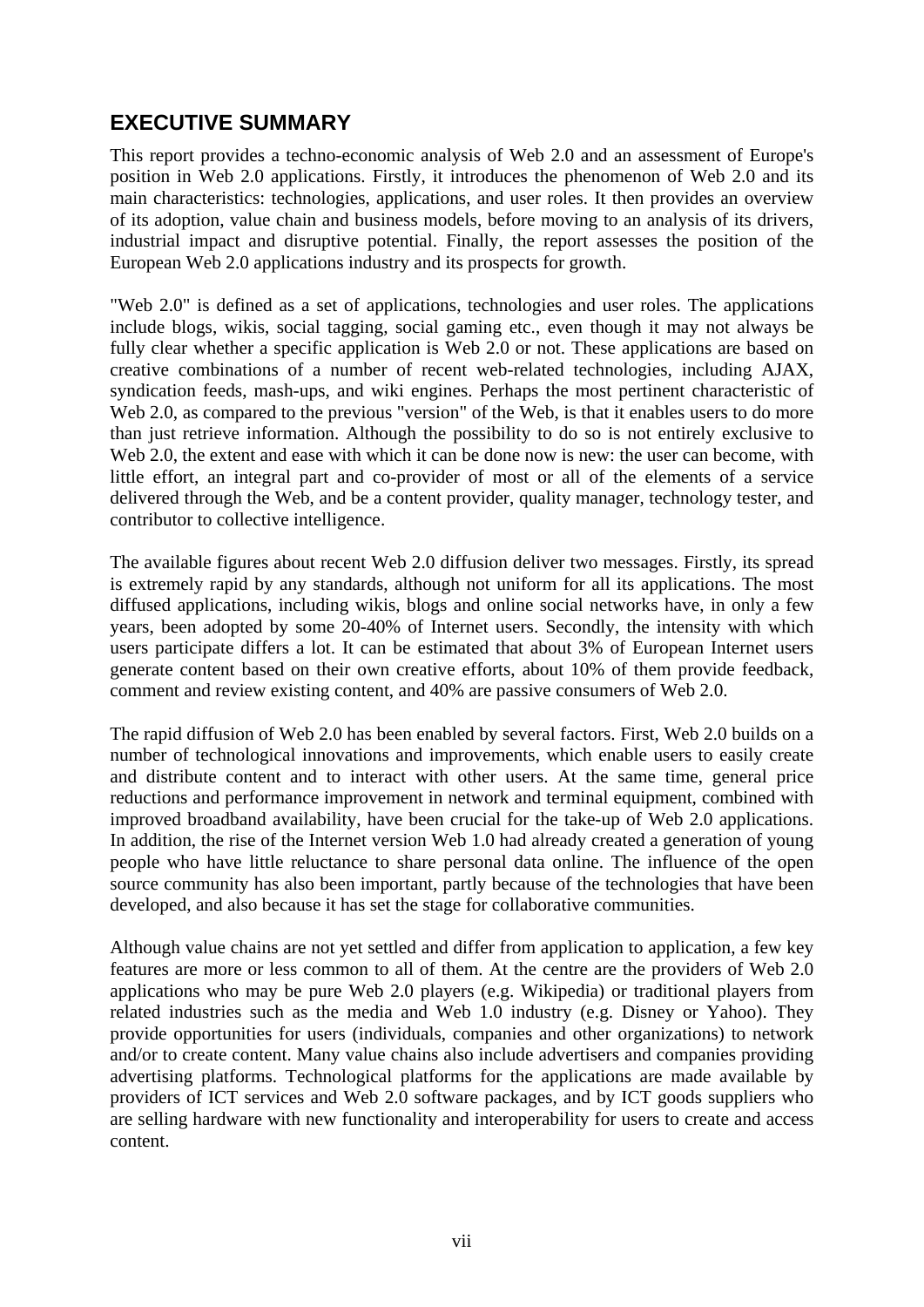As yet, no dominant revenue model for Web 2.0 content-hosting sites has been established. Four basic revenue models have been identified: (1) advertising (e.g. YouTube); (2) users paying for content (e.g. online social gaming); (3) bundling and other ways of tying Web 2.0 to complementary products or services (e.g. Big Brother); (4) donations (e.g. Wikimedia projects) and (5) the interim business model where developers of a new Web 2.0 content hosting site set out to sell it to a large established company. The content hosting platforms may in turn choose to remunerate content creators through different revenue-sharing schemes, or simply rely on their voluntary contributions.

We discuss four aspects of Web 2.0 which may have a disruptive impact on industry:

- (1) Providers of Web 2.0 applications are becoming increasingly numerous and large, and contribute to growth and employment.
- (2) They already constitute an important threat to other industries, in particular content industries. The content industry is responding by diversifying into Web 2.0.
- (3) Web 2.0 applications and software are being increasingly adopted by the enterprise and public sectors as tools for improving internal work processes, managing customer and public relations, innovation, recruitment and networking.
- (4) The growth of Web 2.0 leads to a derived demand in the supply of ICT hardware and software.

Europe's current position in the supply and development of Web 2.0 applications is rather weak. Although Web 2.0 is used almost as much in Europe as it is in Asia and the US, Web 2.0 applications are largely provided by US companies, while Europe and all other regions are left behind. About two thirds of the major Web 2.0 applications are provided by US companies, with similar shares for revenues, employees, and even higher shares for innovation indicators such as patents, venture capital and R&D expenditures. The corresponding shares for the EU hover around 10%. Hence, as it starts from a rather weak position, Europe may in fact lose ground in the medium-term.

Nevertheless, Europe could have the advantage in some areas of the Web 2.0 landscape, for example social gaming, social networking, and Mobile 2.0. European industry appears to be more competitive in online social gaming, and in the computer gaming industry as a whole, than in other parts of Web 2.0. European firms could also become competitive in online social networking, where there seem to be niche markets for locally-adapted or otherwise differentiated social networks. Finally, the EU has a very strong presence among mobile communications operators and suppliers and is therefore in a good position to establish leadership in Mobile 2.0.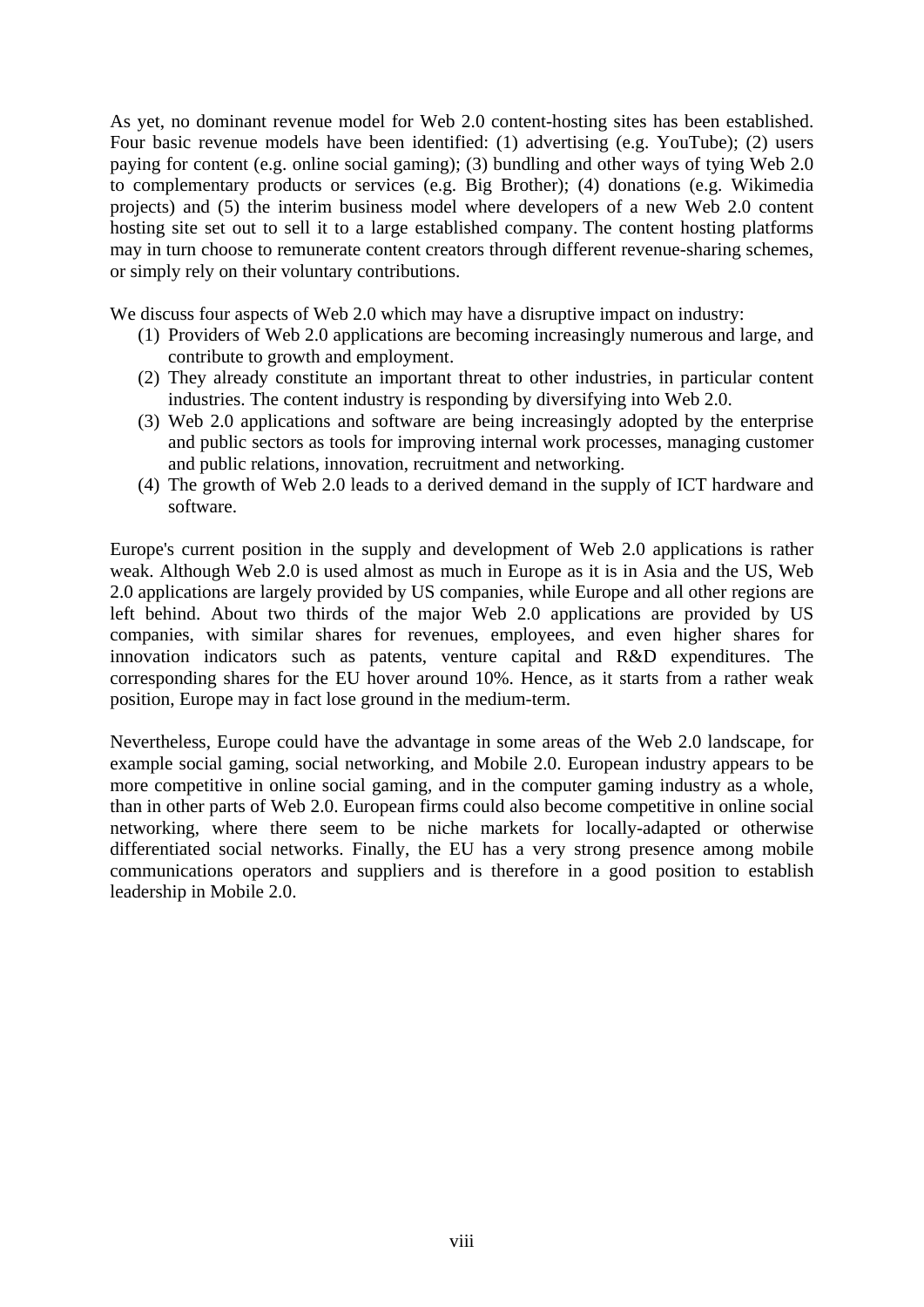# **1 INTRODUCTION**

### *1.1 Rationale*

Over the last few years, there has been impressive growth in a number of user-driven applications, such as blogs, podcasts, wikis and social networking Web sites. Together, they are often referred to as Web 2.0 or social computing. It has often been claimed that these applications may have a significant disruptive impact on business models, not least in the ICT and media sectors.<sup>4</sup> The objective of this report is to discuss this disruptive potential, and assesses the position and prospects for growth of a European industry in producing Web 2.0 applications.

This final report provides a techno-economic analysis of Web 2.0 and an assessment of Europe's position in Web 2.0 applications. Specifically it offers definitions and overviews of the technologies, applications, usage characteristics, value chain and business models of Web 2.0, as well as a discussion of its drivers, economic impact and disruptive potential. It will also outline the aspects that allow us to examine the competitiveness of the European ICT industry in Web 2.0. Finally, it will look at the positioning of the EU industry with regard to these technologies, the existence and positioning of major EU players, and at strengths and weaknesses in the various Web 2.0 areas.

### *1.2 Methodology*

1

This report is partly based on research conducted by IPTS in a project entitled "Exploratory Research on Social Computing (ERoSC)", which aimed to analyse emerging Web  $2.0^5$ applications.6

This underlying research was carried out through desk-based data collection, supply and demand monitoring, trend analysis, and critical assessment of multiple data sources. The ERoSC project also included an in-depth analysis of two cases: (1) collaborative content and (2) social networking, as well as interviews with experts and stakeholders. The results were validated in an international experts' workshop attended by participants from industry, NGOs, academia, policy and other institutions. They were also presented at numerous workshops, conferences and to an advisory board. The section on Mobile 2.0 draws on another IPTS exploratory research project on Mobile Content Evolution. Further research for this report was carried out mainly through complementary desk-based research, creating a data base of Web 2.0 companies, and through patent searches. This report was also validated in a separate experts' workshop.

A further methodological note is necessary at this stage. Web 2.0 as used in journalistic - and often even scientific - language is a broad and ill-defined concept.<sup>7</sup> Taking all the proposed and rapidly evolving technologies, applications, markets and industry players, usages, and

<sup>4</sup> See for example Pascu *et al.* (2007) and the Gartner Hype Cycle of 2007, where six out of 29 technologies are Web 2.0 related. (see e.g.  $\frac{http://www.upstream.nl/comments.php?id=658_010_C }{5}$   $\frac{5}{3}$   $\frac{m}{5}$   $\frac{m}{5}$  50.50

The ERoSC project uses the term *social computing* instead of Web 2.0, essentially referring to the same phenomenon.

In doing so, parts of the report draw on the following JRC IPTS deliverables: Pascu (2008), Ala-Mutka (2008), Cachia (2008) and Punie (2008). Project researchers have been: K. Ala-Mutka; R. Cachia; M. Cabrera; C. Centeno; S. Kluzer; S. Lindmark; D. Osimo; R. Özcivelek, C. Pascu; Y. Punie; M. Ulbrich and J. Valverde.

See further Section 2.1, O'Reilly (2005), Pascu (2007), and http://en.wikipedia.org/wiki/Web\_2 [accessed 15 February, 2008].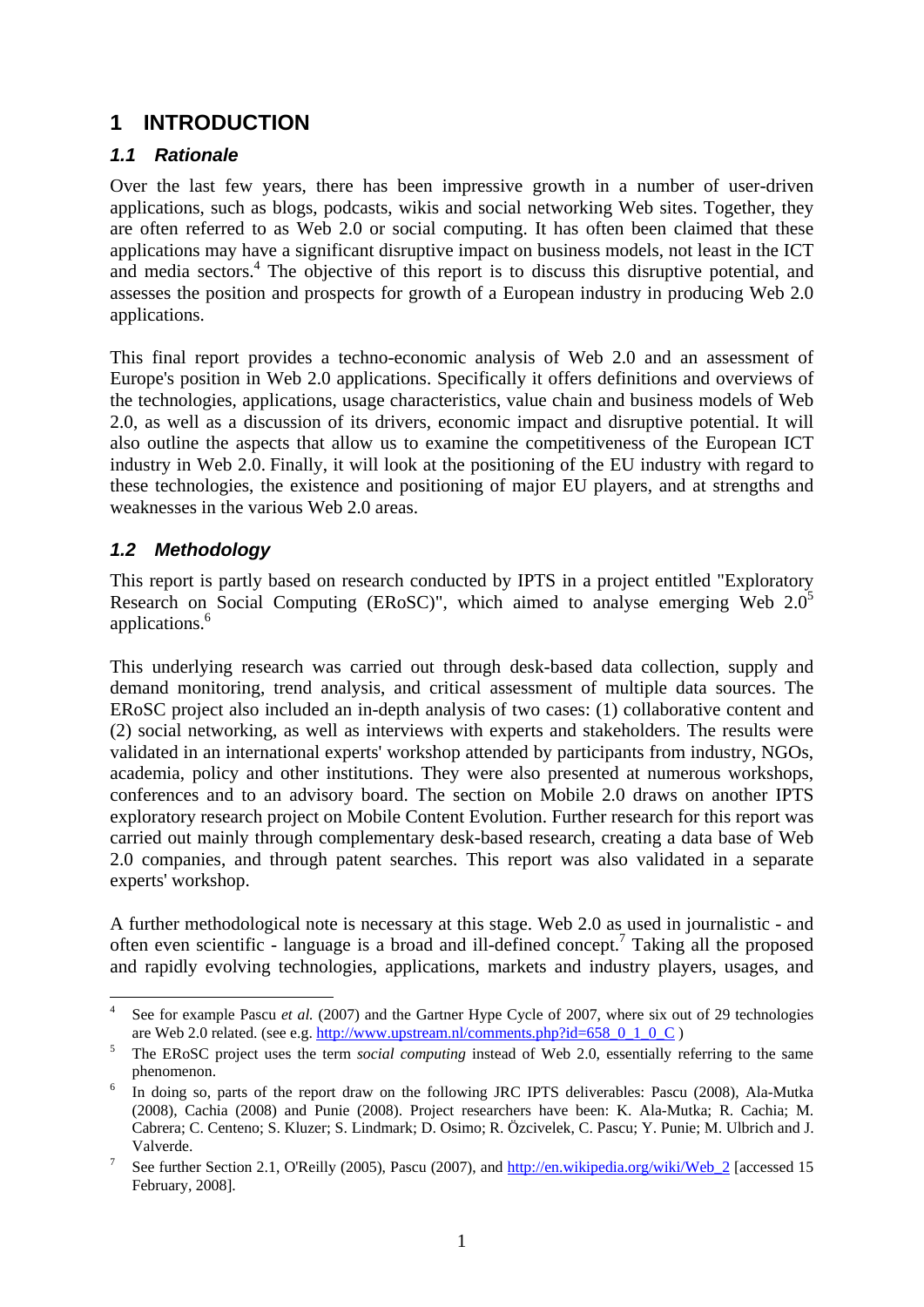even philosophies into consideration would render any analysis meaningless. It is therefore necessary to start the analysis by carefully defining and delimiting the concept. In addition, Web 2.0 is a contemporary trend, which has emerged and developed over recent years, with little agreement on measurement issues and tools, poor data availability, and still questionable reliability or comparability of sources of data.

As with any proper scientific analysis of emerging trends and in view of the above two considerations, the following cautionary notes must be sounded:

- The Web 2.0 technologies and applications which have been selected are those which offer the most publicly available – and sometimes verifiable – data and qualitative information.
- The use of data quoted from third parties should be taken as indicative, but never as confirmation of the validity, reliability or comparability of this information. $8$

### *1.3 Report Outline*

1

This report is structured as follows. After this introduction, Chapter 2 defines and delimits the concept of Web 2.0, mainly in terms of its constituent applications, technologies and characteristics of use. Chapter 3 accounts for the recent diffusion, in terms of supply and usage of the main Web 2.0 applications. Chapter 4, outlines the drivers of this Web 2.0 diffusion, as well as its emerging value network and the main revenue models used. Chapter 5 discusses the main industrial impacts of Web 2.0 in terms of industry growth, disruptive potential, enterprise use of Web 2.0 and also the derived demand for ICT products and services, while Chapter 6 examines the position of the European ICT industry with respect to Web 2.0 applications. Finally, Chapter 7 offers the main conclusions.

<sup>8</sup> For as recent initiative to collect Official statistics of Web 2.0 related data, see OECD (2008)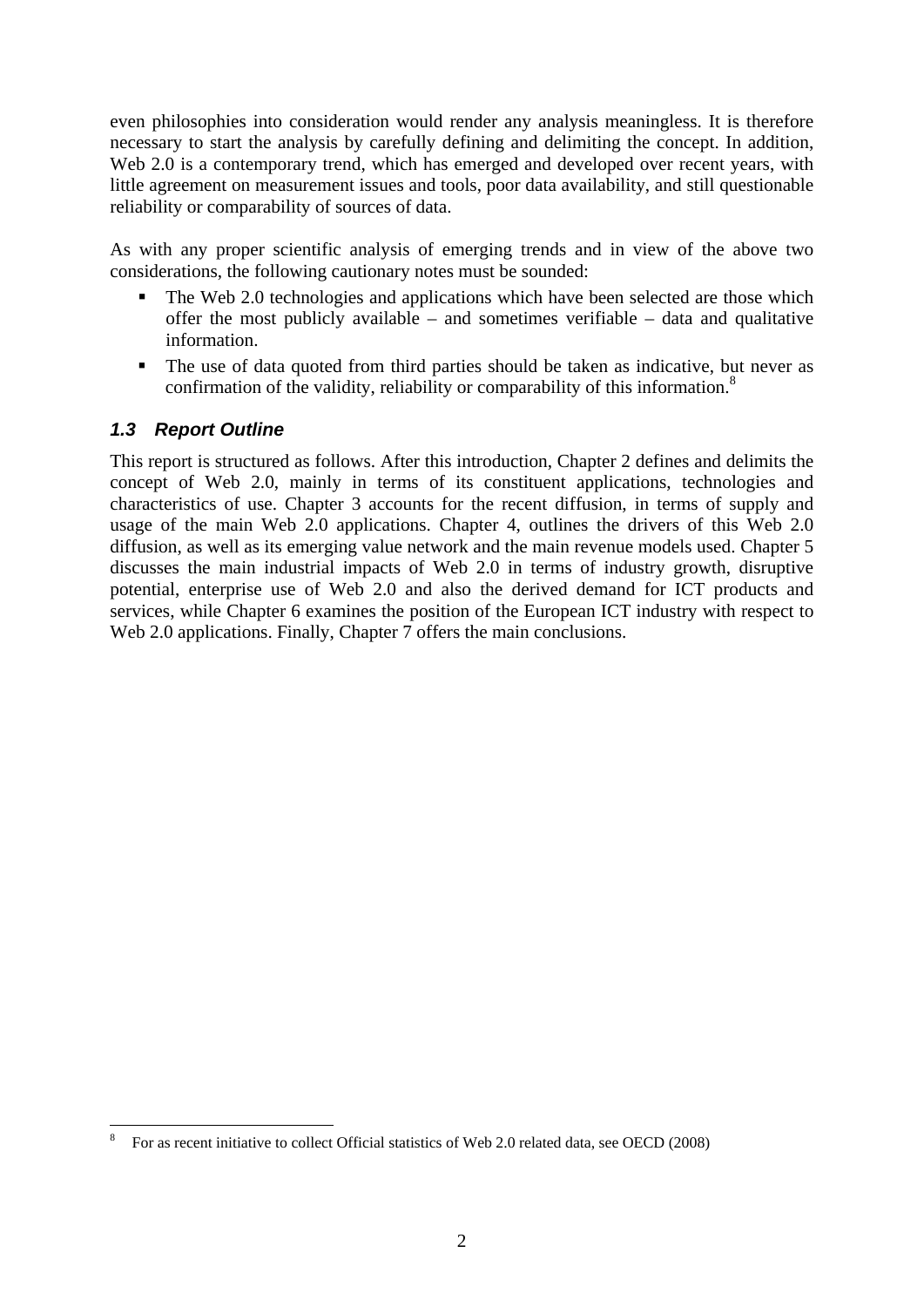# **2 INTRODUCTION TO WEB 2.0**

### *2.1 What is Web 2.0?*

The rapid recent diffusion web applications such as blogs, podcasts, wikis and social networking sites has often been referred to as "Web 2.0",<sup>9,10</sup> indicating a "second" phase of development of the Web, which is seen as encompassing qualitatively "more" than the previous Web "version 1". This trend is also named 'social software', 'social computing', 'the participative web' or 'user-generated content', though each expression captures some dimensions of the phenomenon and misses others. In this report, we generally use the term "Web 2.0" as it is broader and more neutral.

There are a number of elements and characteristics which appear to be common across the various observable versions of Web 2.0. Drawing on Pascu (2008) and Osimo (2008), we see Web 2.0 as composed of a set of innovative (1) applications, (2) technologies, and (3) user roles (Table 2-1). $^{11}$ 

| Applications              | Blog, Wiki, Tagging, Multimedia sharing, Social Networks, Social gaming,<br>etc.                                                                       |
|---------------------------|--------------------------------------------------------------------------------------------------------------------------------------------------------|
| <b>Technologies</b>       | Syndication, Web Feed, RSS, Atom, Microformats, Folksonomy, Tag, Tag<br>cloud, Ajax, XML, CSS, Mashup, Wiki engine, Permalinks, Linkback, RIA,<br>etc. |
| Users' roles              | User as a producer, Collective intelligence, Peer review, Perpetual beta                                                                               |
| $\cdots$<br>$\sim$ $\sim$ | (0.000)<br>$1.7$ $(2000)^2$ , $1 \cdot 1$ $(1)$ $(1)$ $(1)$                                                                                            |

**Table 2-1 Towards an operational definition of Web 2.0** 

*Source*: Adapted from Osimo (2008) and Pascu (2008), in turn adapted from O' Reilly and Forrester research

To start with, new *applications* are developing that allow, for example, easy publishing, information sharing, networking and collaboration. These applications are branded under the name of (often new) companies and are commonly identified in the media with Web 2.0: Flickr, MySpace, Facebook, etc. These applications will be further described in Section 2.2. Regarding *technology*, the building blocks of Web 2.0 are those innovations introduced over recent years to increase the usability and interoperability of web applications. These technologies will be further described in Section 2.3.

However, the *users' roles* or *characteristics of use* of Web 2.0 are what really distinguish Web 2.0 from Web 1.0. The most salient new roles occur when users double as producers, provide peer reviews, test applications (perpetual beta), and provide collective (intelligent) input. These roles are further described in Section 2.4.

<sup>1</sup> 9 The 2.0 evidently alluding to the version-numbers that commonly designate software upgrades.

<sup>10</sup> According to Anderson (2007) and O'Reilly (2005), the term 'Web 2.0' was officially coined in 2004 by Dale Dougherty, a vice-president of O'Reilly Media Inc. during a discussion preparing a future conference about the Web, which had the purpose to demonstrate that the Web was more important than ever, with exciting new applications and sites popping up with surprising regularity. (O'Reilly 2005).<br><sup>11</sup> Please observe that this ordering does not reflect any order of importance, but is rather presented this way for

pedagogic reasons.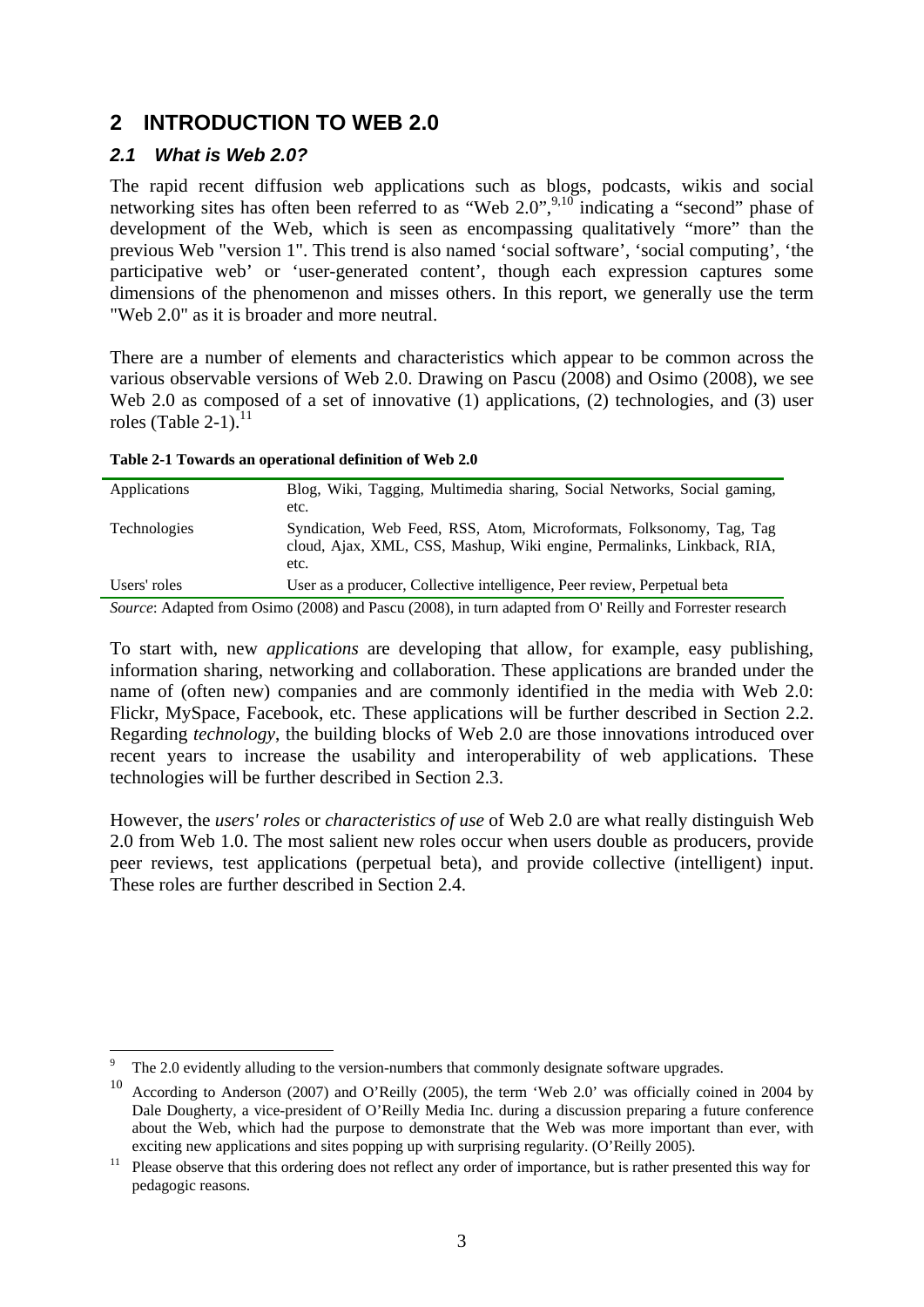### *2.2 Applications of Web 2.0*

The key Web 2.0 applications are summarised below.<sup>12</sup>

### **2.2.1 Blogs**

Blogs (from weblogs) are websites with frequently updated user-created entries (posts) of text (opinion, information, personal diary entries). They often include the possibility for others to comment and to tag (see Section 2.2.3), providing images, and links (including blogrolls – links to other blogs). Blogs are arranged chronologically with the most recent post first, all in the style of an online journal.

Blogs can be hosted by dedicated blog hosting services, they can be run using blog software, or on regular web hosting services. The large number of people engaged in blogging has given rise to its own term, "blogosphere" – the 'world' of bloggers. Blogs are also stimulating the development of a number of complementary services, such as blog search engines and blog publishing tools.

It could be argued that blogs (and Web 2.0 in general) have some similarity with Usenet newsgroups – the moderated discussion forums of the 1980s. However, modern blogs evolved instead from the online diaries of the mid 1990s, where people would keep a running account of their personal lives.

Examples of popular blogs are Gizmodo, Huffington Post, Engadget, BoingBoing. Wordpress, Movable Type, and Blogger are tools for publishing blogs. Technocrati is an example of a blog search engine.

### **2.2.2 Wikis**

1

Wikis are websites and/or software which allows users to write and edit content collectively. A wiki is essentially a database for creating, browsing, and searching through information. Wikis use a simple mark-up language based on a web browser. A single page in a wiki website is referred to as a "wiki page", while the entire collection of pages, which are usually well interconnected by hyperlinks, but also by other forms of page navigation and hierarchies, is "the wiki". Wikis may be private or public, require login or not, and include different levels of revision and control systems. They generally have a history function, which allows previous versions to be examined, and a rollback function, which restores previous versions.

Although some of today's information exchange features on the Web were foreseen back in 1945 by Vannevar Bush,13 Wikis had to await the development of Web hypertext protocol and the graphical interface browsers of the mid 1990s. Wikis started gaining widespread attention around 2002, with the success of Wikipedia. By 2008, there were thousands of Wiki sites and hundreds of wiki engines on the Internet.

Wikis can be created and provided at "wiki farms", such as PeanutButterWiki, Socialtext and Wikia. Wiki software vendors include Atlassian and IBM, while the most widely used Wiki by far is Wikipedia.

<sup>&</sup>lt;sup>12</sup> The descriptions and examples draw on OECD (2007); Anderson (2007); Wikipedia, OVUM (2007), Gartner (2008) as well the JRC IPTS ERoSC deliverables Pascu (2008), Ala-Mukta *et al.* (2008) and Cachia (2008). 13 Vannevar Bush – a US engineer and science administrator who among other things envisaged many features

of the WWW in his "As We May Think" essay, first published in The Atlantic Monthly in 1945.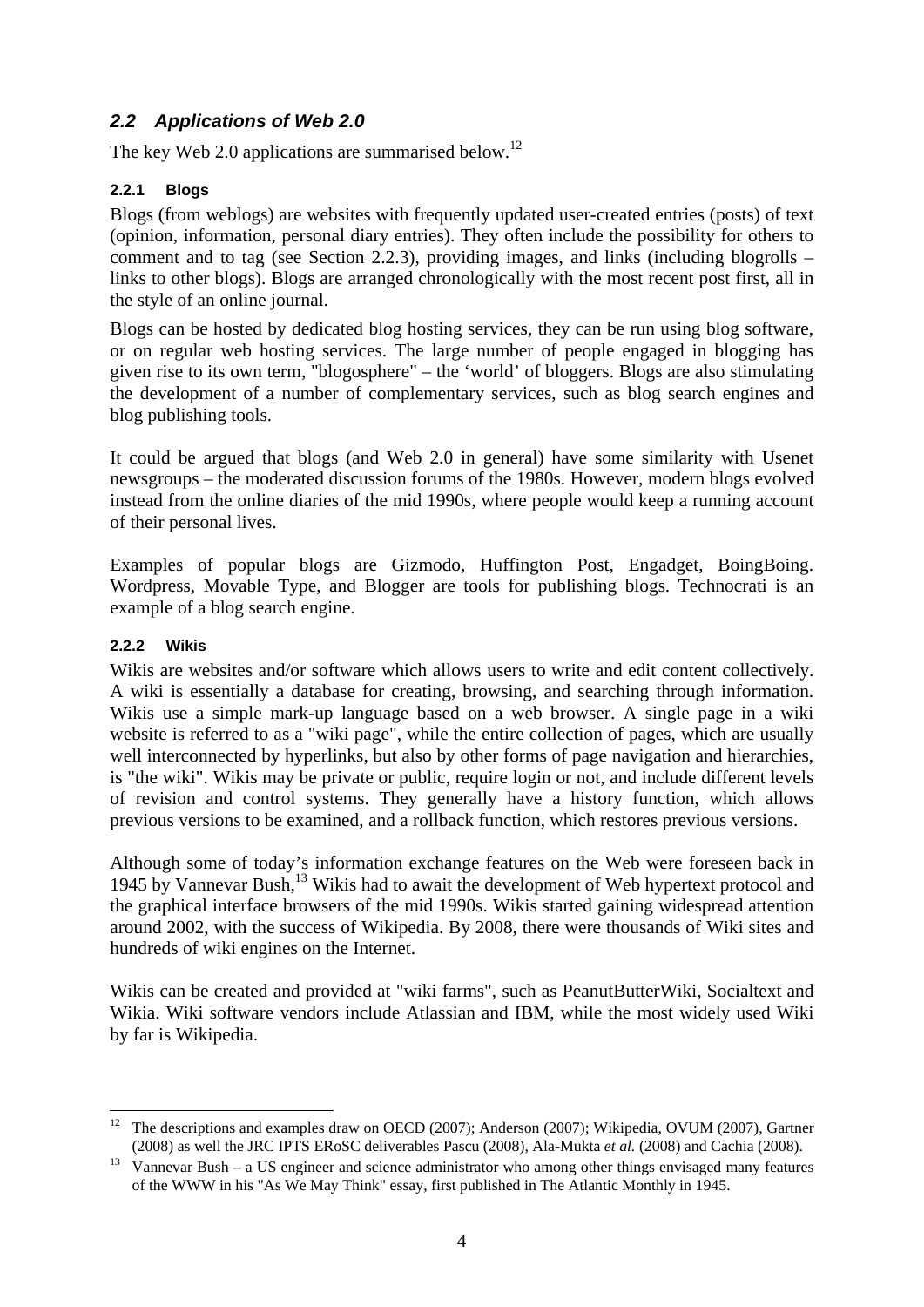### **2.2.3 Social tagging**

Social tagging, sometimes labeled 'group-based aggregation', 'social bookmaking' or 'folksonomies', enable collection, classification and aggregation of online content. A tag is a keyword that is added to a digital object to describe it, but it is not part of a formal classification system. Social tagging systems allow users to create lists of 'bookmarks' or 'favorites', to store these centrally on a remote service (rather than within the client browser) and to share them with other users of the system. Bookmarks can belong to more than one category.

Objects which can be tagged include websites (as in del.icio.us), photos (as in Flickr), video (as in YouTube) and podcasts (as in Odeo), as well as other applications. Tagging has expanded to include tag clouds, i.e. groups of tags (tag sets) from a number of different users of a tagging service, indicating the frequency with which particular tags are used. They are often displayed graphically as a 'cloud' in which tags with higher frequency of use are displayed in larger text. Tagging also allows social groups to form around similarities of interests and points of view – hence the term social tagging.

Compared to blogs, social tagging is a more recent phenomenon; the first projects began in 2002. Example of social tagging sites include Del.icio.us, Digg, Flickr, Citeulike, and Conntoea.

### **2.2.4 Social networking sites**

Online social networking sites (OSNs) allow users to network with other users and to exchange and share digital assets. Through such platforms, users can upload and share images or audio-visual content, tags, lists of friends, digital gifts and create groups that share common interests, to name but a few of the possibilities. They also allow for the creation of personal profiles, which in addition to text, often include images and videos. Users connect to other users through these profiles, and become "friends". Social networking site profiles can also contain comments from other members, and a public list of the people that a particular user identifies as "friends" within the network. They often include presence technologies and activities, which allows users to track which of their contacts are online and what they have been up to. OSN's may be general, or specialised networks that cater to a wide variety of special interests or demographics.

Modern social networking websites emerged in the mid and late 1990s and include Classmates and SixDegrees. SixDegrees (focusing on indirect ties) was the first site in which user profiles could be created, messages sent to users held on a "friends list". Additionally, a member could seek out other members with similar interests in their profiles– all in one package. More recent innovations have given users more control over content and connectivity. OSNs include, among others, the following sites: MySpace, Facebook, Friendster, bebo, LinkedIn, ZoomInfo, Xing.com, Skyrock, Hi5, Hyves, AsmallWorld, and Netlog.

### **2.2.5 Multimedia sharing**

Sometimes analysed as a sub set of social networking, multimedia sharing services facilitate the storage and sharing of audio and video content produced by the users themselves or by others. This functionality is provided through websites and applications that facilitate the upload and display of different media. Most multimedia sharing sites provide multiple views (such as thumbnails, and slideshows for images), and the ability to classify and add annotations (such as captions or "tags") and comments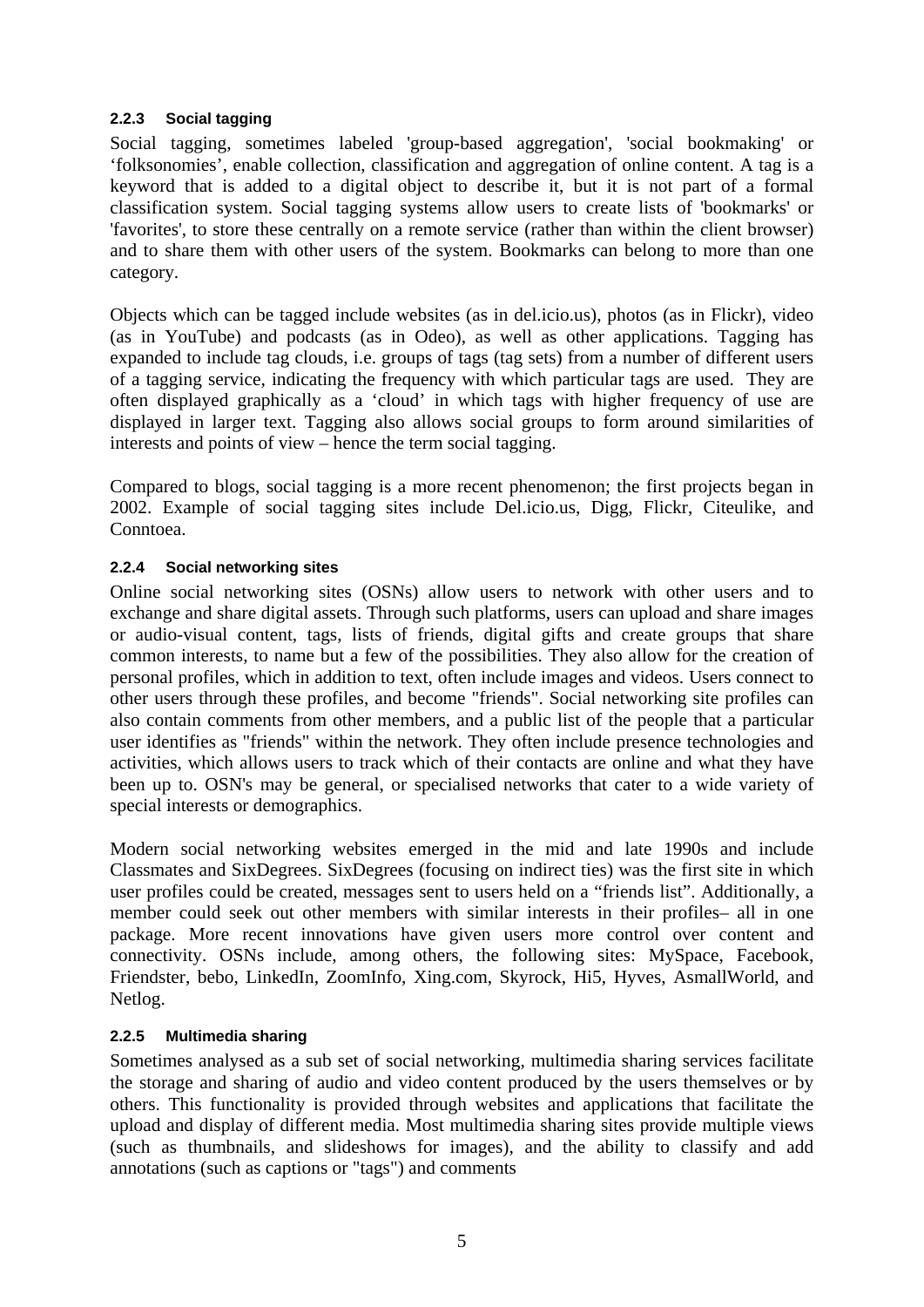The first photo sharing sites originated in the mid to late 1990s, primarily from services providing online ordering of prints (photo-finishing). The early 2000s saw the emergence of many more which provided permanent and centralised access to a user's photos, and in some cases, video clips too. Examples of multimedia sharing sites are YouTube (video), Flickr and Photobucket (photographs) and Odeo (podcasts).<sup>14</sup>

### **2.2.6 Social gaming – virtual (online) worlds and MMOGs**

A virtual (online) world is a simulated environment which allows users to inhabit and interact via "avatars", which usually take the form of two or three-dimensional graphical representations of humanoids (or other graphical or text-based avatars). Communication has, until recently, been text based, but now real-time voice communication using VoIP is available. This category of applications includes more traditional games (massively multiplayer online games – MMOGs) such as "World of Warcraft", which people typically play to win, and social games or "virtual worlds" built for people who want to be entertained and interact, such as Second Life.

The precursors of virtual worlds can be traced back to Multi User Dungeons on the Internet and stand alone virtual reality. Since then the virtual worlds, sometimes labelled social gaming, have gradually developed to include more advanced features and interactivity. Similarly, though MMOGs have their roots far back in the history of computer gaming, the Internet-based versions only started to emerge in the mid 1990s.

Popular games and virtual worlds include: Second Life, World of Warcraft, Active Worlds, Habbo Hotel, Xivio, Citypixel, ViOS, EverQuest, Ultima Online, Lineage, RuneScape, Entropia Universe, The Sims Online, There, and Kaneva.

### **2.2.7 Other applications**

In addition to the major applications described above, there are many others that may well qualify as Web 2.0. For instance, *aggregation services* (e.g. iGoogle) are websites which gather information from diverse sources across the Web and publish in one place. They typically include news and RSS feeds and tools that create a single webpage for all of a person's feeds and email. Data *mash-ups* are web services that pull together data from different sources to create a new service (i.e. aggregation and recombination).<sup>15</sup>

*Podcasting* are audio recordings or multimedia files which are distributed over the Internet using feeds, for later playback on, for example, computers, mobiles or MP3 players (iPod in particular, hence the term *podcast*). A podcast is made by creating e.g. an MP3 format audio file, uploading the file to a host server, and then alerting subscribers to its existence through the use of a syndication format such as RSS or Atom.16 This process (known as enclosure) adds a URL link to the audio file, as well as directions to the audio file's location on the host server, into a syndication file (see below on technologies). Podcast listeners subscribe to the feeds and receive information about new podcasts as they become available. Podcasting was popularized by Apple's iPod in 2004. Popular podcasting sites include Apple/iPod, BTPodShow, Odeo. Podcast software include: Feedburner, iPodderX, WinAmp and @Podder.

<sup>&</sup>lt;u>.</u> <sup>14</sup> However, although often having OSN features, the audio-visual share has some characteristics which are distinct from OSNs. This may require that we separate them in the final report.<br><sup>15</sup> Anderson (2007)

<sup>&</sup>lt;sup>16</sup> RSS feeds are essential features in other Web 2.0 applications including blogs and mash-ups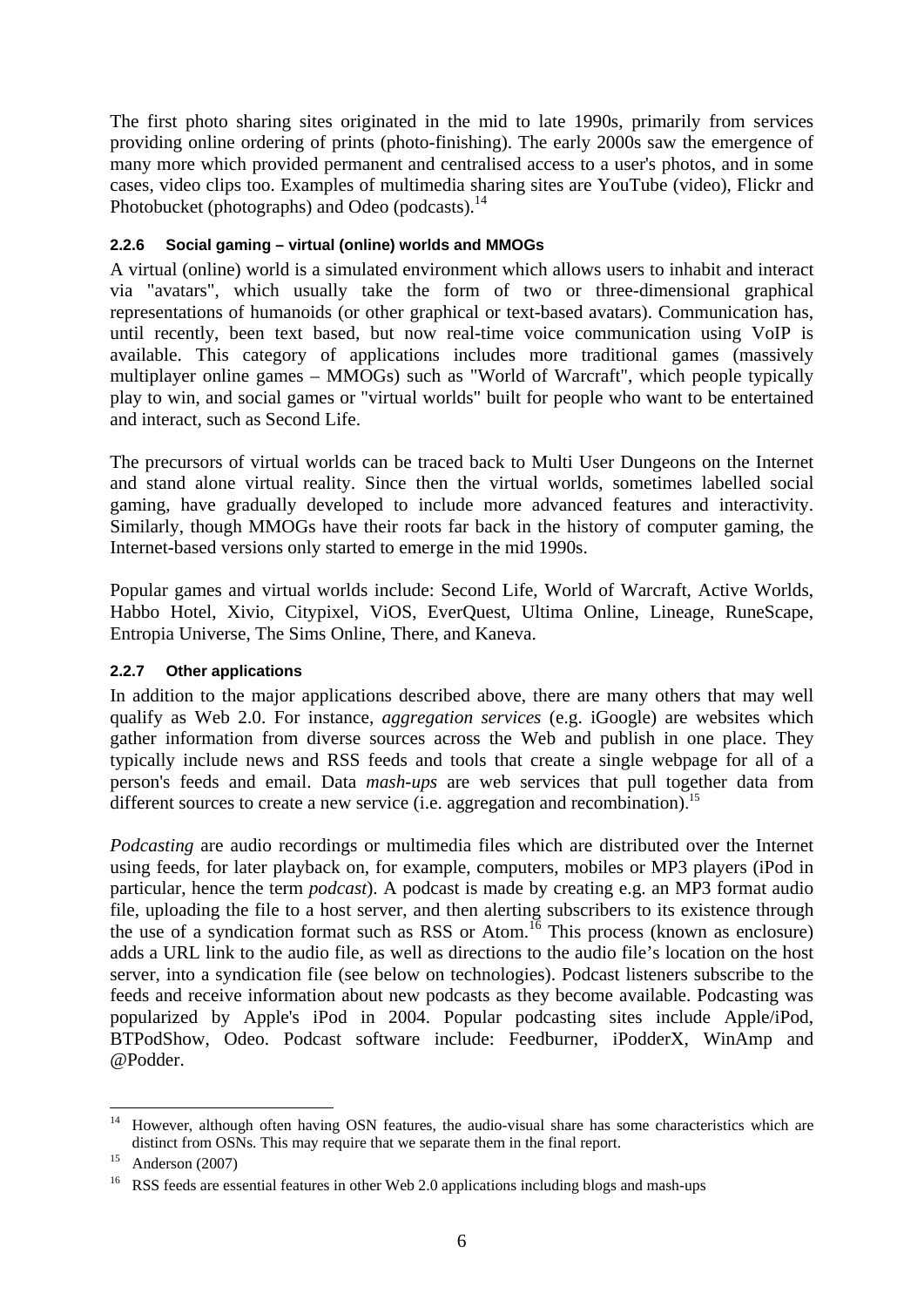Recently, with Twitter, *Micro-blogging* has gained substantial popularity. Micro-blogging allows users to write brief text updates (usually less than 200 characters) and publish them, to be viewed either by anyone or by a restricted group, which can be chosen by the user. These messages can be submitted by a variety of means, including text messaging, instant messaging, email or the web. The most popular service is called Twitter, launched in July 2006. Competing services include Jaiku and Cromple. Other Web 2.0 providers (such as Facebook) have also included micro-blogging into their services recently.<sup>17</sup>

More in general, one should note that established Web 1.0 sites are increasingly adding Web 2.0 features to their offerings. Many websites, including e-commerce platforms, search engines, guides, thematic portals, and media sites are gradually adopting the main features of Web 2.0, allowing users to provide feedback, comments, rankings and content. It is expected that this will accelerate the participatory nature of the Web in general.<sup>18</sup>

### *2.3 Web 2.0 Technologies*

Web 2.0 applications are based on a number of underlying software technologies, (features, standards and protocols), most of which have been introduced in recent years. These technologies increase the usability and interoperability of web applications. A selection of such technologies is presented below.<sup>19</sup>

One set of technologies often associated with Web 2.0 is AJAX (Asynchronous JavaScript and XML), which is a group of interrelated web development techniques used for creating interactive web applications. One characteristic of AJAX is that it enables the exchange of small amounts of data, which means that entire web pages do not have to be reloaded each time there is a need to retrieve data from a server. This increases the responsiveness and interactivity of Web 2.0 applications.

Another set of technologies relate to web syndication, i.e. to make web feeds (or syndicated feeds) available from a site in order to provide people with a summary of content recently added to a website (for example, the latest news or forum posts). A feed is a data format for providing users with frequently updated content. The dominant formats for feeding are (1) RSS (Really Simple Syndication, initially developed by Netscape in the late 1990s) and the Atom Syndication Format (an XML language currently standardized by IETF).

The technological basis for wikis is Wiki software, which typically allows web pages to be created, edited and linked using a web browser. It is usually implemented as a software engine that runs on one or more web servers, with the content stored in a file system and changes to the content stored in a relational database management system. This software, called 'wiki engines', are usually open source, and available under the GNU General Public License (GPL). Leading wiki engines includes TWiki, MoinMoin, PmWiki, DokuWiki and MediaWiki, while TWiki and Atlassian Confluence are popular on intranets.<sup>20</sup>

<sup>17</sup>  $\frac{17}{18}$  http://en.wikipedia.org/wiki/Micro-blogging [Accessed 2008-03-04] IDATE (2008)

The information in this section is to large degree from Wikipedia and also Anderson (2007) and http://www.rossdawsonblog.com/Web2\_Framework.pdf [Accessed 2008-05-14].<br>There is multitude of wiki software and providers of such software, see e.g.

http://en.wikipedia.org/wiki/List\_of\_wiki\_software and http://c2.com/cgi/wiki?WikiEngines.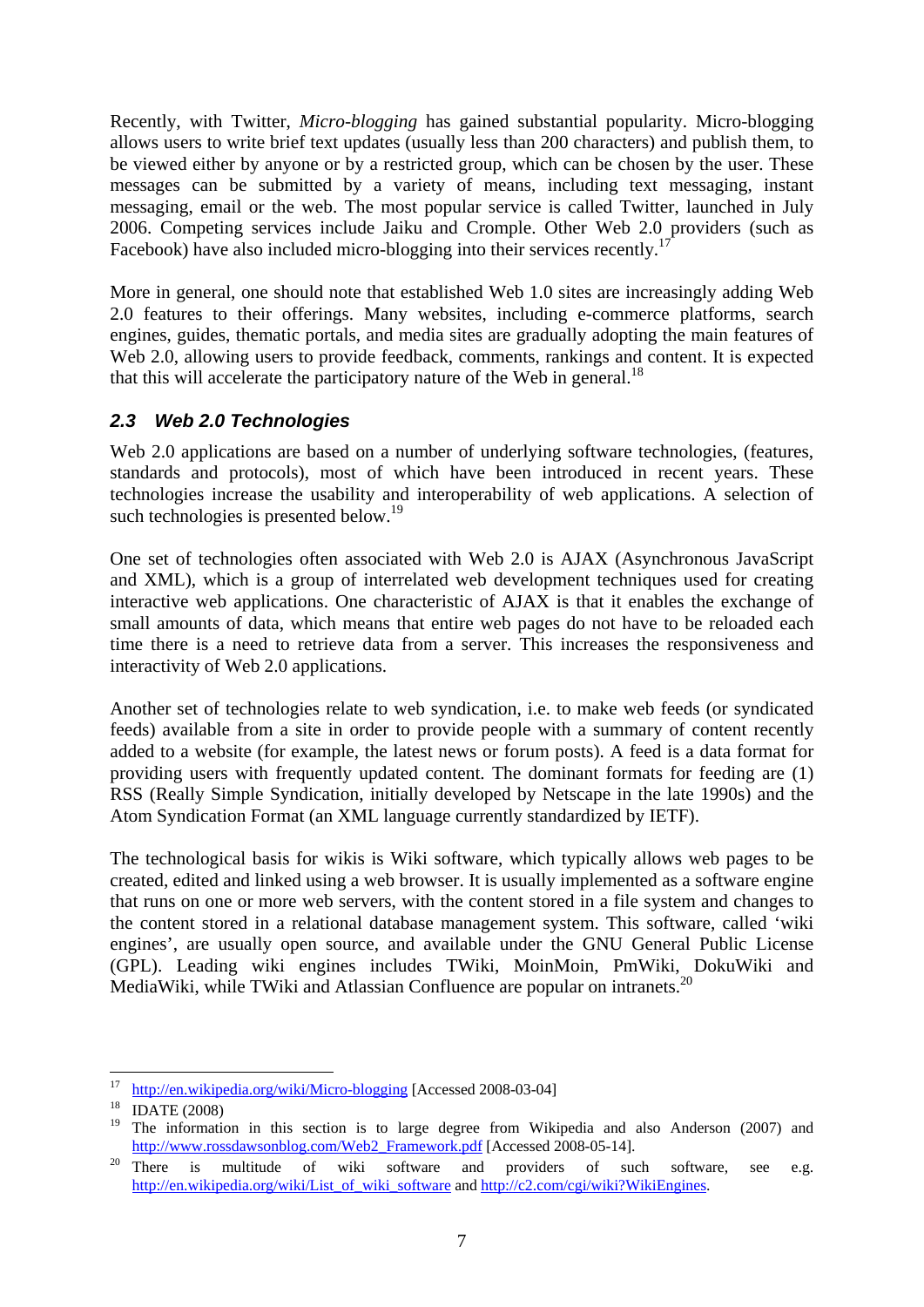Several Web 2.0 services are based on mashup technology – web application hybrid technology. Mashup means merging content from different sources, e.g. using cartographic data from Google Maps to add location information to other services, thereby creating a new and distinct web service that was not originally provided by either source. Mashup platforms that help users create mashups include: (1) Yahoo pipes, (2) Microsoft Popfly, (3) Google Mashup Editor. In addition, many Web 2.0 sites make use of widgets, i.e. small portable applications that can be embedded into any web page.

Blogs use some of the above mentioned technologies, including AJAX. Additionally, many blogs make use of permalinks. A permalink is a URL that points to a specific blog (or forum) entry after the entry has passed from the front page into the blog archives. Because a permalink remains unchanged indefinitely, it is less susceptible to link rot. A linkback is a method for Web authors to obtain notifications when other authors link to one of their documents. This enables authors to keep track of who is linking to, or referring to their articles. There are three methods (Refback, Trackback, and Pingback) which accomplish this task in different ways. $2<sup>1</sup>$ 

Rich Internet Applications (RIA) have the features and functionality of traditional desktop applications, and are therefore not always considered to be Web 2.0. Still, RIAs have some features and technologies in common with Web 2.0. RIAs typically transfer the processing necessary for the user interface to the web client, but keep the bulk of the data (i.e. maintaining the state of the programme, the data etc.) back on the application server. RIAs typically run in a web browser, and either do not require software installation or run locally in a secure environment (a so called sandbox which provides a tightly-controlled set of resources for guest programmes to run).

Many Web 2.0 applications also include some sort of presence engine, i.e. a technology that provides an application with an indication of online availability of contacts. Originating from IM, a conferencing application, presence engines are now spreading to other applications including Web 2.0 ones (such as OSN) and business applications.<sup>22</sup>

To these technologies, we could add all the recent improvements in networks and device technologies (improvements in processing, storage, display, bandwidth, etc) which are making Web 2.0 (see Section 4.1) more attractive.<sup>23</sup>

It is fair to say that, individually, none of the above technologies are revolutionary. They do not represent radical technological leaps. Instead, it is the effect of the technologies used together that offers innovative potential for developing application platforms.

<sup>1</sup> <sup>21</sup> For a list of the wide variety of available (user-hosted, free/open source/proprietary and developer-hosted) blog software see http://en.wikipedia.org/wiki/Weblog\_software .<br><sup>22</sup> Gartner (2008)

<sup>&</sup>lt;sup>23</sup> We may also add technologies behind MMOG and social games. These are however of very different character than the other Web 2.0 because of the game-like features, 3D environments, etc. To cover these technologies, is beyond the scope of this report.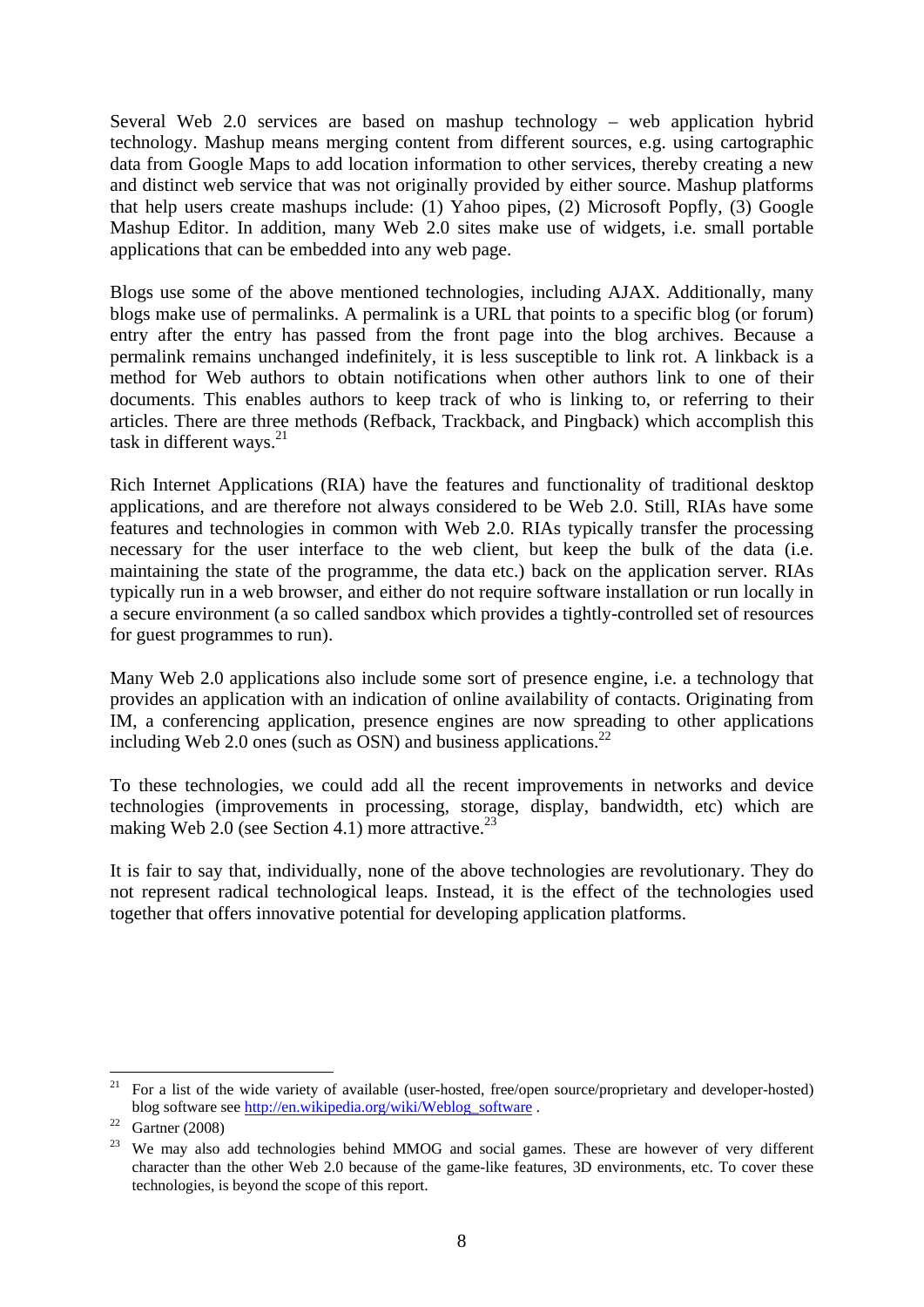### *2.4 Characteristics of use*

A pertinent feature of Web 2.0, as compared to the previous "version" of the Web, is that it enables users to take on a more active role than before. "Use" in this sense is not limited to its traditional meaning of passive consumption, such as information retrieval, but involves an active role of the "user". Users typically provide content, provide comments and evaluations, test new applications, and contribute to collective intelligence. All of this is possible because of the extreme ease of use, which enables even non-specialist users to get involved with limited personal investment in terms of both time and money. $^{24}$ 

The user as provider of content is the most prominent feature in social networking, where all the content is provided by users, but it is widespread in all Web 2.0 applications. Most blogs are simply users giving their opinion. YouTube is full of amateur videos, Flickr has private photos; Wikipedia is exclusively based on user-provided content; and so on. This does not mean that all users take on this role; indeed, only a small number of users do so, while the majority of site visitors will simply consume this content. Nevertheless, the possibility for all to provide content, even if only occasionally, and the ensuing stream of content that is quite different from what traditional content providers would have produced, gives Web 2.0 applications a unique disruptive potential.

Providing content on one's own tends to require some effort, such as filming or photoshooting plus uploading, and often some equipment and is therefore a minority activity. Other forms of user involvement are much easier and therefore much more widespread. Commenting on and evaluating the content provided by others, both professionals and users, is the most common of these form of involvement. It allows for content to be improved by the "wisdom of the crowds", e.g. by rapidly pointing out errors or adding new information. It is also the Web 2.0 feature most often copied by traditional media nowadays, though in these cases it does not yield the same quality filtering effect. The comment sections on newspaper or TV websites are rarely read by others than by the people who intend to comment themselves, while comments on real Web 2.0 applications are a key component of the site. For example, the stars YouTube users attribute to postings play a key role for other users in selecting videos they want to see. This filtering effect brings higher quality content to the front, without the need for a traditional editor, disrupting the raison d'être of editors in a variety of media outlets.

A similar role is played by a specialist sub-set of users in terms of technologies. Web 2.0 applications are typically released in "beta" versions, meaning that they have not been completely tested and revised. These versions are then tested in real life by users. Often, applications remain in "beta" status for years, which each updated version still not considered final. There is also a legal reason for this – as a "beta" version, the application provider has less liability. However, the permanent feedback from users on the application software has two more fundamental advantages. Firstly, by remaining open for improvements all the time, the software will not be overtaken by more recent releases. Secondly, the testing of the software is effectively outsourced to unpaid volunteers. Both features disrupt the traditional software business model: they do away with an important part of software development, i.e. in-house testing, and they undermine the system of periodic releases of updates.

Finally, in Web 2.0 users also contribute to collective intelligence by categorising information. Tagging articles, photos, videos or other sites by users allows a "folksonomy" to

<sup>1</sup>  $24$  Osimo (2008).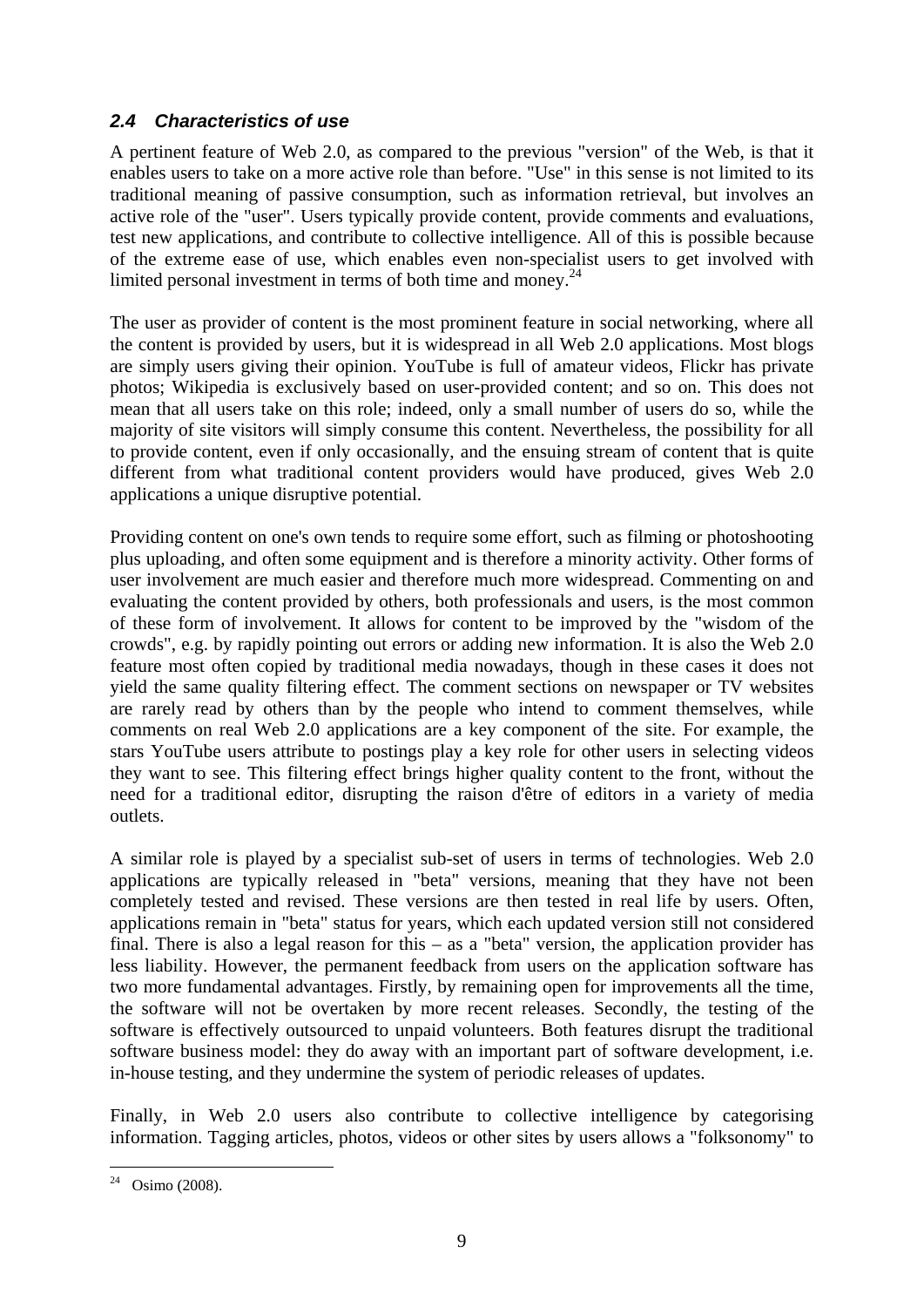emerge, which enables users to navigate the rapidly increasing quantity of available content. This folksonomy has the particular feature that it does not impose a hierarchical organisation of content, as traditional practices like online dictionaries or file management systems do. Instead, it allows multiple tags, often overlapping and on different levels, to be attached to a given item. As a result, this has the potential to not only disrupt search engines and directories, but more importantly to do away with standardised information classification and the multitude of professions in media and other industries whose main task it is to organise information.

As a result of these four characteristics of use – user as provider of content, quality manager, technology tester, and contributor to collective intelligence – Web 2.0 applications are uniquely participatory. Not all of these characteristics of use are exclusive to Web 2.0. For example, it was possible before to put content online, by creating a website and uploading text, photos or video and any interested user could also communicate his experiences with a given software to the producer. In these respects, the novelty is based on an entirely different scale of involvement, which is several orders of magnitude greater than before because of the radical improvements in ease-of-use. Conceptually, a blog may only be a frequently updated personal website, but hundreds of millions of blogs are fundamentally different from hundreds of thousands of personal websites.

### *2.5 Summary and conclusions*

In this report, we consider "Web 2.0" to be those applications which enable interaction and collaboration, where users are also participants and co-creators (not only end-users). These applications include blogs, wikis, social tagging, multimedia sharing, social networking and social gaming, though it may not always be fully clear whether an application is Web 2.0 or not. It should also be noted that although the concept only gained recognition from 2005, several of the applications had already appeared in their first versions during the Web 1.0 era of the late 1990s.

These applications are based on creative combinations of a number of web-related technologies, including AJAX, syndication feeds, mash-up, wiki engines, etc. Perhaps the most pertinent characteristic of Web 2.0 as compared to the previous "version" of the Web is that it enables users to do more than just retrieve information. Although this is not entirely exclusive to Web 2.0, it can be argued that a distinguishing feature of Web 2.0 is the magnitude and ease with which the user can become an integral part and co-provider of most or all of the elements of a service delivered through the Web: which include being a provider of content, links, referral, contacts, relevance, reputation (the user can thus develop into a quality manager), feedback, and guidance, a technology tester, and a contributor to collective intelligence.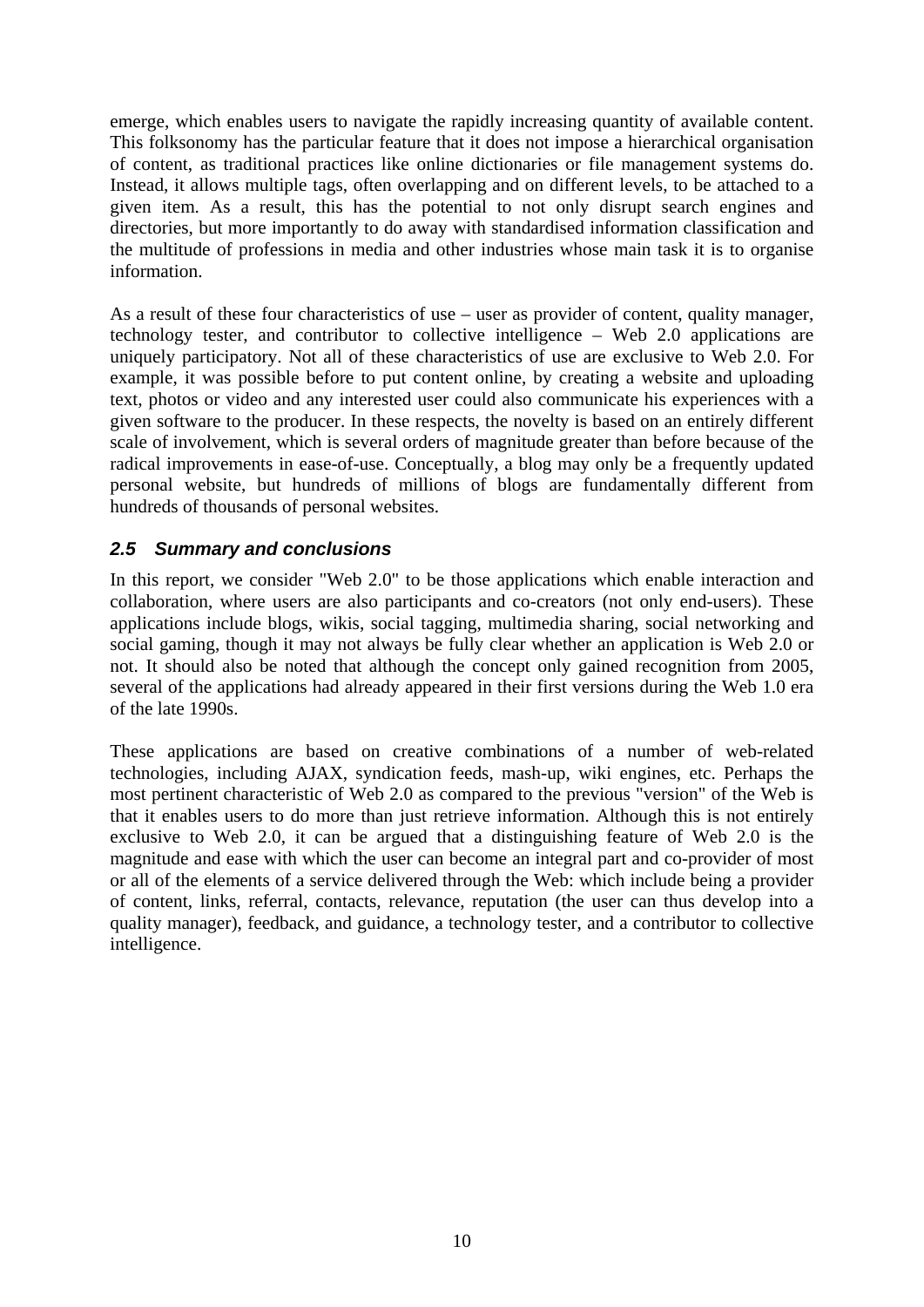# **3 DIFFUSION OF WEB 2.0**

This chapter will briefly introduce and discuss some further figures which indicate the diffusion of major Web 2.0 applications as well as the level of user participation, which was discussed as a distinguishing feature of Web 2.0 in the previous chapter. Before doing so, a methodological note is necessary, since measuring the diffusion of Web 2.0 services is notoriously difficult, not least since it is a recent phenomenon and lacks reliable official statistics. The research<sup>25</sup> is therefore based primarily on data available from either Internet audience measurement companies (e.g. Hitwise, comScore, Nielsen Netratings, Mediametrie), international research companies (like IPSOS Mori) or research projects of non-profit centres (e.g. Pew Research Centre's Pew Internet and American Life project in US), international firms like Edelman, or the industry itself (e.g. Technorati, Wikipedia, SecondLife, PodLook, Feedburner).<sup>26</sup>

### *3.1 State and rate of diffusion*

A few major observations on the state and rate of diffusion are summarised in Table 3-1. In the last couple years, the rate of Web 2.0 diffusion has been dramatic. In just a few years, Web 2.0 sites have managed to attract a large share of Internet users attention. Online gaming, wikis, blogging, social networking and tagging especially have spread widely and rapidly, with about 20-40% of Internet users using such applications. Virtual worlds (such as Second Life) have lower levels of usage.

| <b>Application</b>           | State of diffusion (indications)                                                                                                                                                                                                                    | Rate of creation of new content (indications)                                                                                                                           |
|------------------------------|-----------------------------------------------------------------------------------------------------------------------------------------------------------------------------------------------------------------------------------------------------|-------------------------------------------------------------------------------------------------------------------------------------------------------------------------|
| <b>Blogs</b>                 | 39% of US Internet users read blogs<br>$\blacksquare$<br>70+ M blogs tracked by Technocrati<br>$\overline{\phantom{a}}$<br>active blogs are substantially fewer.<br>$\overline{a}$                                                                  | - Doubling every 5-7 months until mid 2006<br>- After then about linear 120.000 with new blogs<br>created daily                                                         |
| Wikis                        | 7.5 M articles in all combined Wikipedia<br>$\overline{\phantom{a}}$<br>circa 250 languages<br>$\qquad \qquad \blacksquare$<br>Almost 10% (reach) of global Internet<br>users visit Wikipedia a month (much<br>higher in some statistics)           | - Growth in number of articles in EN Wikipedia<br>tailed off since 2006, still about 600.000 articles<br>are created each year.<br>- Reach of Wikipedia is still rising |
| <b>OSN</b>                   | 250M profiles in OSNs<br>$\blacksquare$<br>25-50% of Internet users visit OSNs                                                                                                                                                                      | - major sites MySpace and Facebook level off<br>after extremely rapid growth rates.                                                                                     |
| Multimedia<br>sharing        | $1+$ billion images in photo sharing sites<br>$\qquad \qquad \blacksquare$<br>40M videos on video sharing sites<br>÷,                                                                                                                               | - 1M new photos are uploaded daily in Flickr<br>- 65,000 daily video uploads in YouTube (2006)                                                                          |
| Online<br>(social)<br>gaming | 25% of Internet population play online<br>$\overline{\phantom{a}}$<br>games. 6+ million subscriptions in WoW<br>(2006).<br>9 million users in 2L with active users<br>$\overline{\phantom{a}}$<br>much lower (2-500.000)                            | N/A                                                                                                                                                                     |
| Social<br>tagging            | Millions of photos tagged in Flickr,<br>$\qquad \qquad \blacksquare$<br>videos in YouTube,<br>230 million blog posts using tags or<br>$\overline{\phantom{a}}$<br>categories<br>Some 7% of US Internet users tag<br>content online on a typical day | - over 1M tags added per week in Flickr (2006);<br>2.6M geotagged photos in Flickr in Aug 2007,<br>up from 1.6 M in 2006                                                |

**Table 3-1 Observations on the state and rate of diffusion of major Web 2.0 applications** 

*Note*: Figures are not fully comparable for methodological reasons. Figures are from 2007 or some month during that year unless otherwise stated in the table.

*Source*: Adapted from Pascu (2008) as presented at the ERoSC workshop in February 2008.

<sup>25</sup> The statistics in this section draws mainly on Pascu (2008).

<sup>26</sup> Pascu (2008)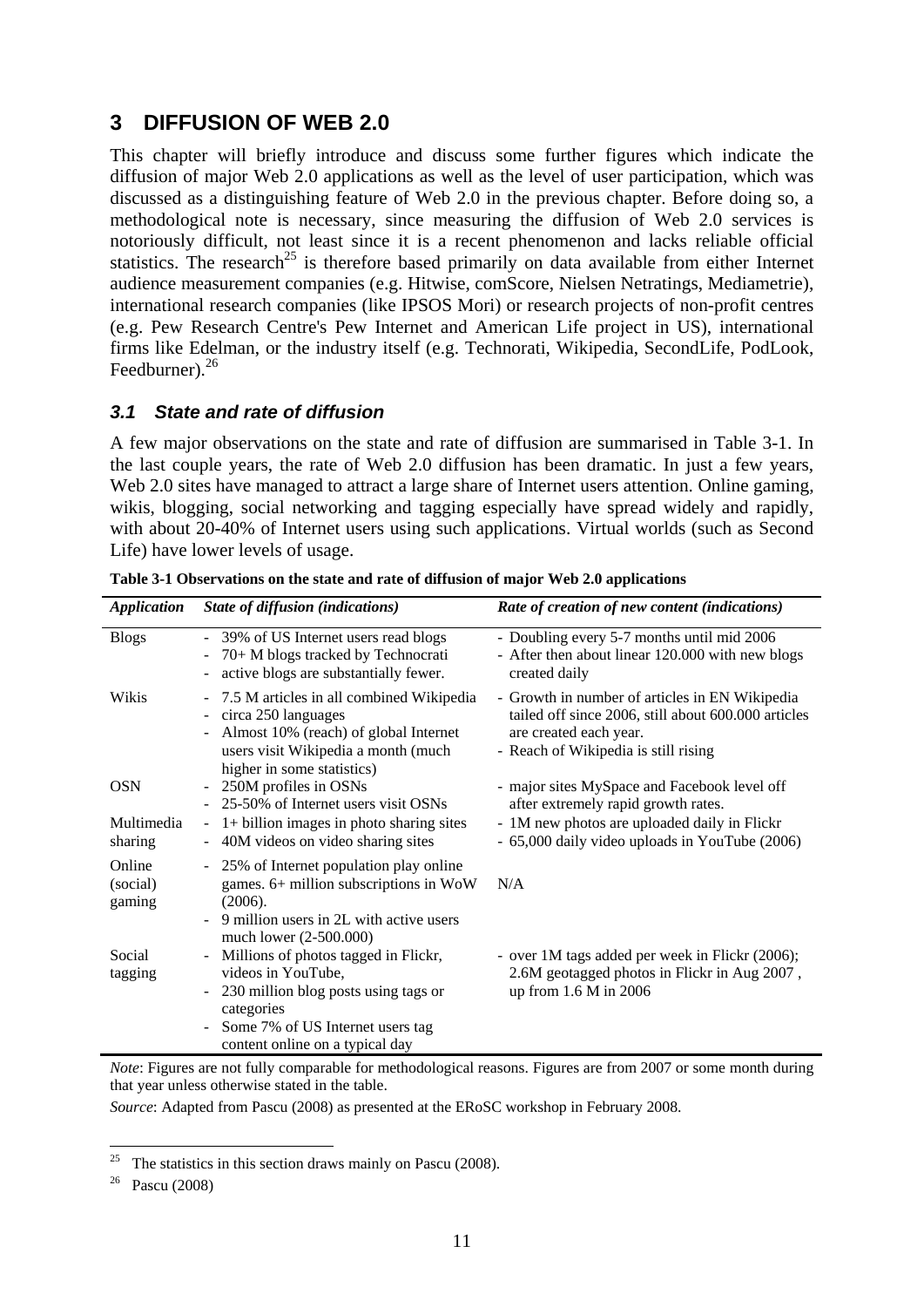Clearly, one feature which has caught the attention of the media, and reinforced the Web 2.0 buzz, is the spectacular growth of some OSNs (e.g. MySpace, Facebook) and multimedia sharing sites (e.g. Youtube). Indeed, in terms of how often people visit these sites (pages views, see **Error! Reference source not found.**), growth has been spectacular in recent years, in fact much more rapid than for the most popular wiki and blogging sites (e.g. Wikipedia, Blogger). On an aggregate level, US data shows that the market share of top Web 2.0 sites rose from about 3% in mid 2005 to over 15% in mid  $2007^{27}$ .

Thus, clearly the scale of Web 2.0 supply and usage is already impressive. Some observers claim that the levelling off or decline in numbers (as for MySpace) may actually be a sign of application fatigue and users abandoning these services after an initial curiosity-driven trial. Or it may simply be that the current generation of Web 2.0 applications is starting to reach its market potential, and that only product improvements (new functionality/better performance/lower costs) or differentiation allowing for the activation of new market segment will drive further adoption. It may also be the case that most Web 2.0 will eventually be replaced by radically new services, partly based on the existing ones. For instance social tagging may lead the way towards the long-anticipated semantic web.

### *3.2 Levels of user participation*

However, one should not jump from the fact that large numbers of people participate in one way or another to the conclusion that participation in Web 2.0 is evenly distributed. On the contrary, it has often been observed that the roles of users in Web 2.0 range from very active for a few to overwhelmingly passive for the large majority. As a general rule, the more effort needed for a contribution, the smaller the share of contributors. Very few people have enough time, money or skills to provide detailed technical comments for "beta"-versions, or selfproduced audio-visual content. More people will actively participate in social networks. Even so, these two categories tend to be dominated by teenagers and students, who have enough time on their hands. More people again will post comments on blogs, tag items, provide ratings etc. The least involved, usually the majority, will use Web 2.0 passively, by listening to podcasts, reading blogs, or using RSS, still generating indirect effects and sometimes contributing to the value of Web 2.0 sites. . Note that a similar categorisation can be applied within individual applications: a few contribute very intensely to Wikipedia, some a bit less, many occasionally, and most not at all. Still, the very few contributions of the many often add significantly to the content of many Web sites.

One slightly different attempt to visualize and to quantify this distribution of roles is the Concentric Model of Participation Intensity (CPMI), see Figure 3-3. It starts from a core of participative users of Web 2.0, who are those who generate content based on their own creative efforts, including content on blogs, Wikipedia articles and videos on YouTube. These represent only a small minority of Internet users, generally younger and more IT-savvy. For Europe, these content creators represent about 3  $\%$  of the Internet users.<sup>28</sup> Those users who provide feedback, comment and review existing content are represented by a second circle. This includes, for example. those users who rate products, write reviews for Amazon, tag bookmarks on del.icio.us, or even those who click on the "love or ban" buttons on online

1

 $27$  Tancer (2007)

<sup>&</sup>lt;sup>28</sup> Deere (2006). See also Tancer (2007). According to Rainie (2007) and Young (2007) this percentage is much higher in the U.S at 13%. It is unclear at this point if these figures represents an actual higher share of content creators in the US, or if it simply a reflection of different methodologies for data collection.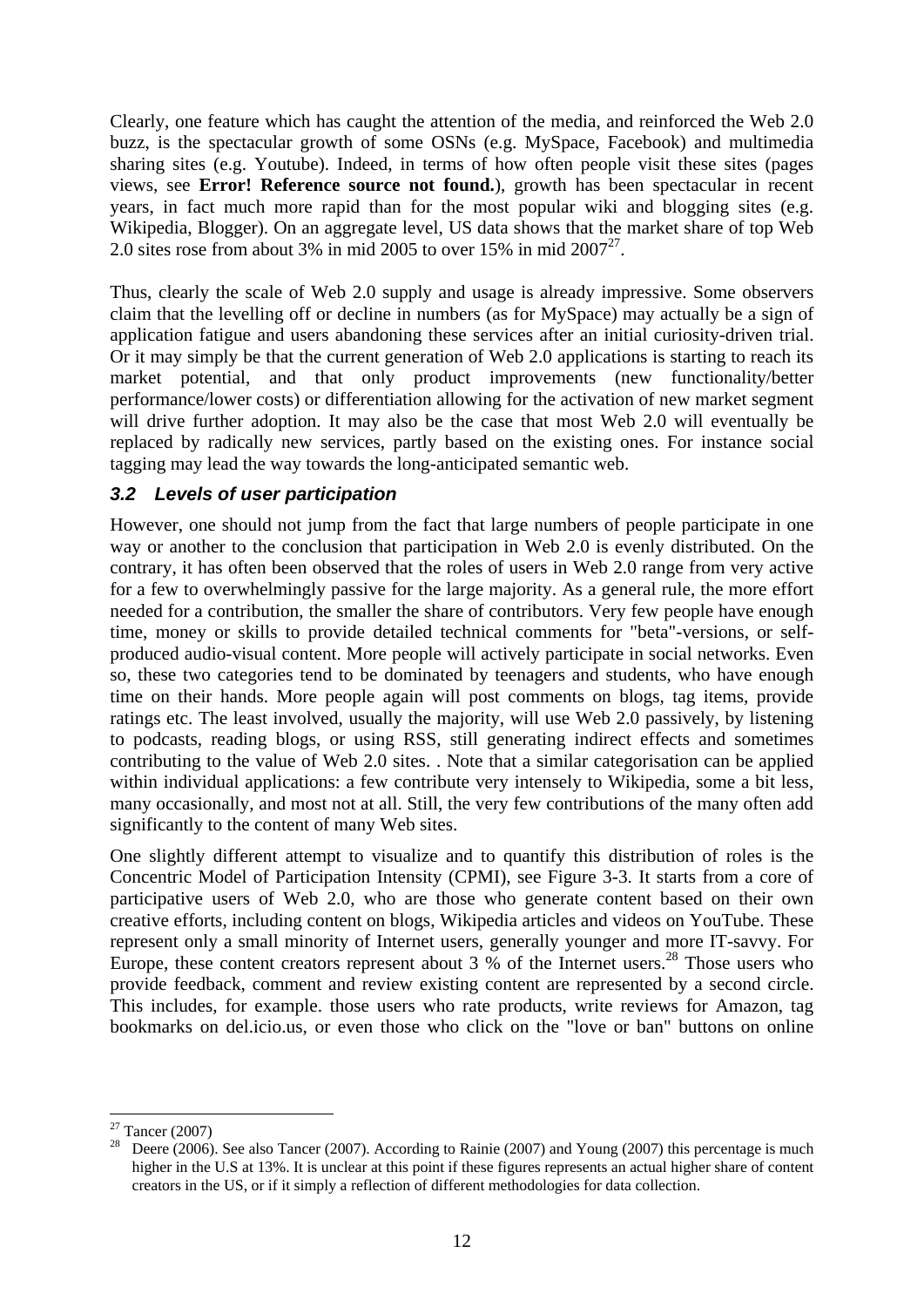radios such as LastFM. Osimo (2008) estimates that around 10% of the Internet population in Europe participates at this level. $29,30$ 



#### **Figure 3-1 Degrees of user participation Web 2.0 applications**

*Note*: percentages are rough estimations based the sources below *Source*: IPTS (Osimo 2008) elaboration of Deere (2006); Rainie & Tancer (2007); Young (2007)

The third circle corresponds to Internet users who access, read and watch the content produced by the two inner circles of more participatory users. Although not active, these users benefit from new Web 2.0 applications. For example, they could be customers who read others' reviews before booking a hotel or buying a book. It can be estimated that about 40% of Internet users fit into this category.<sup>31</sup> Finally, the remaining Internet users, although not deliberately using Web 2.0 applications, provide input and intelligence that is transformed by Web 2.0 applications into services for other users (for instance, when a book is bought on Amazon, this information is exploited by the website functionality "Customers who bought this book also bought"). $32$ 

### *3.3 Summary and conclusions*

The available figures on Web 2.0 dissemination deliver two messages. Firstly, its spread is extremely rapid by any standards, although not uniform for all its applications. From not having existed some 10 years ago, many Web 2.0 applications are now on the verge of becoming mainstream. Secondly, although user participation is what distinguishes it

<sup>29</sup> 29 Osimo (2008). Deere (2006) states that 7-11% of Internet users post reviews about product/services, and Young (2007) proposes a figure of 19% for the category of "critics", and 15% for "collectors" in the U.S.<br><sup>30</sup> For a resembling perspective see Slot and Frissen (2007) who analyze 150 top Web 2.0 sites in terms of the

possibilities they provide to consume, create, share, facilitate and communicate content.<br><sup>31</sup> based on data by Deere (2006) (in Europe, 17% read blogs, 40% read other customer's reviews), Rainie (2007) (36% of Internet users in U.S. use wikipedia) and Young (2007) (33% in U.S. are spectators). 32 Osimo (2008).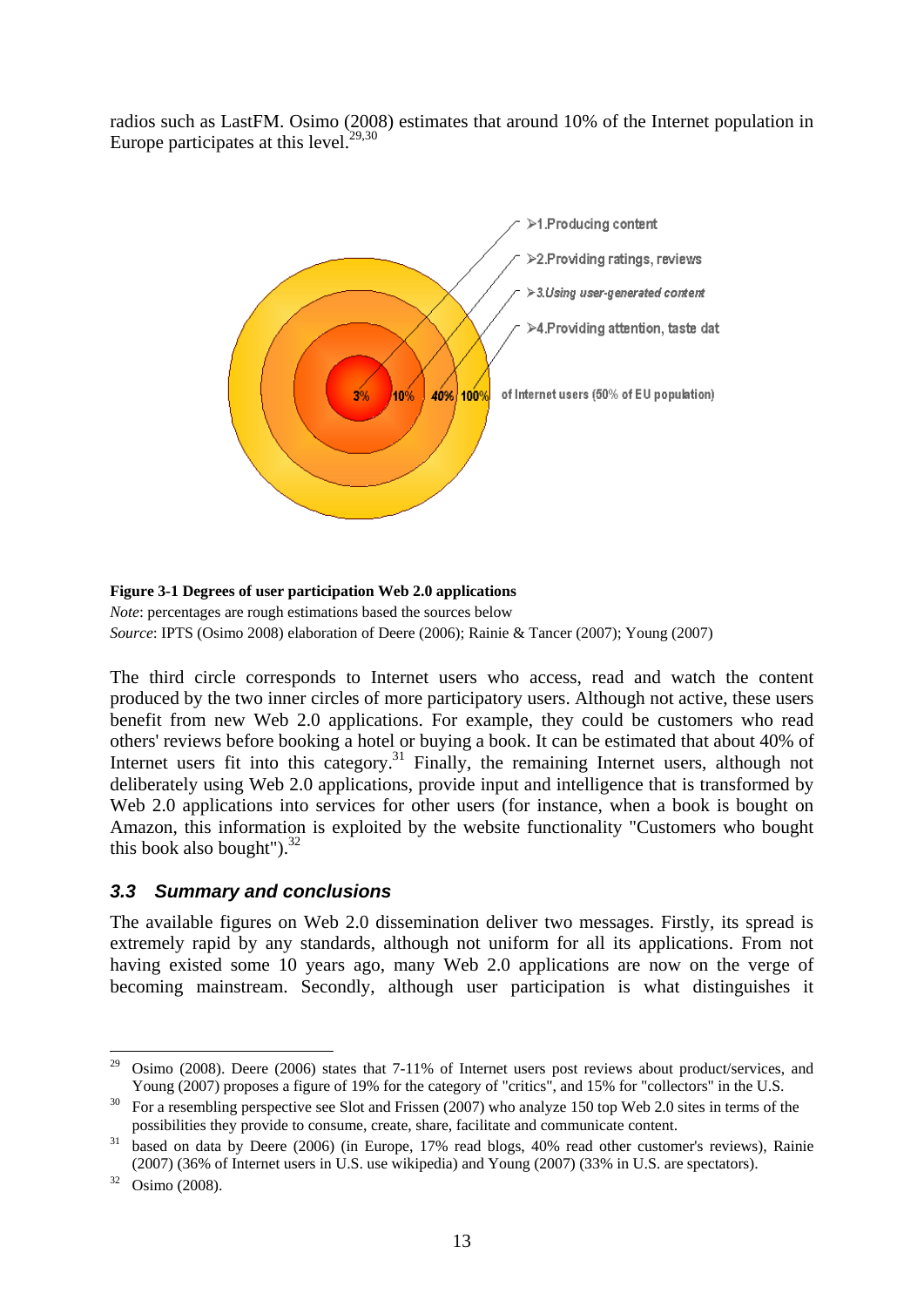fundamentally from Web 1.0, most users do not actually participate much (which in turn may be a sign of potential still to be tapped).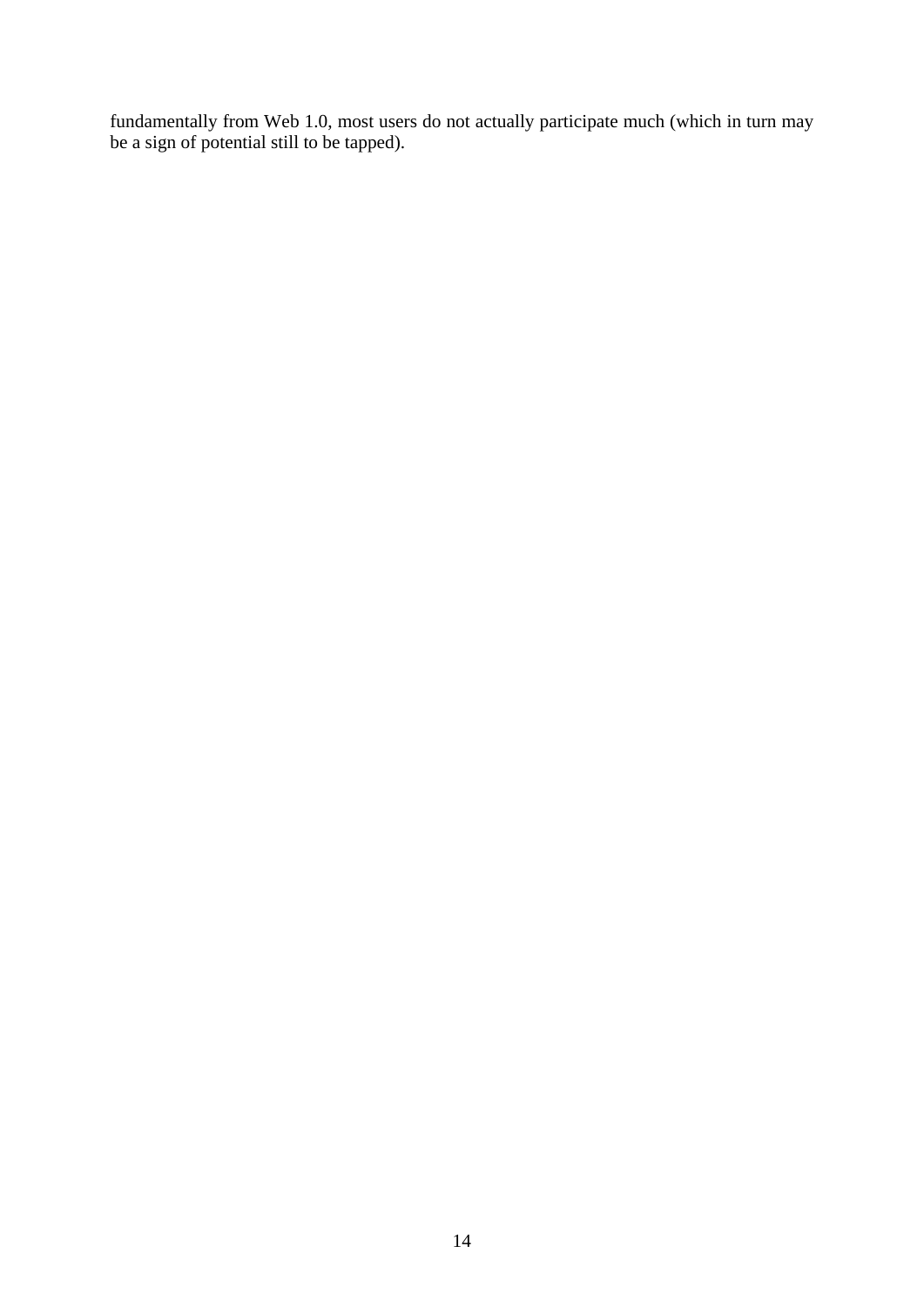# **4 DRIVERS, VALUE CHAIN AND REVENUE MODELS**

Section 4.1 looks at what the main drivers of the rapid Web 2.0 diffusion of the last few years have been. Section 4.2 introduces the emerging value network/value chain of Web 2.0, i.e. what the main categories of players in the industry are and how they are related. Finally, Section 4.3 identifies emerging revenue models for application providers and users as content providers.

### *4.1 Why Web 2.0 spreads*

So far, we have defined what Web 2.0 is, and observed that it has spread like wildfire. We will now look at what drives the success of Web 2.0. This is built on a combination of technological, economic and social factors. Fundamentally, technological innovation has succeeded, because it has had the right background of economic developments and social attitudes.

It is fairly obvious that Web 2.0 is built on technological innovations. The recent invention or radical improvement of the technologies described in Chapter 2, such as Ajax, RSS and wikis, has created new opportunities for Internet surfers, who have avidly taken them up. As argued before, the key success factor is that these innovations provide extreme ease-of-use. Web 2.0 could not have happened a few years ago, before these technologies had been created.

At the same time, the general trend of price reductions in ICT goods and services has enabled large numbers of users to take advantage of the new offers. Broadband has become cheaper over the years, leading to a fairly widespread – and still growing - broadband availability, at least in the developed countries, with its implications of always-on connectivity and rapid downloading capacity. Terminal equipment such as cameras, camcorders, camera-equipped mobile phones, MP3 players, etc. have become sufficiently affordable to allow large numbers of users to upload their audiovisual content. Computing power and memory capacity has also become sufficiently affordable to allow most modern computer to handle all their owners' Web 2.0 activities easily. Price therefore was another factor that prevented Web 2.0 from happening a few years earlier, when prices were still too high for many people to have camcorders, broadband or sufficiently powerful computers.

Additionally, one should not forget that Web 2.0 follows Web 1.0. The rise of the Internet had already introduced a generation of young people, as well as a generation of computer scientists, to the potential of communicating online, of unlimited information availability, and to the power of collaborating with complete strangers. Partly as a result of this, there is little reluctance to share personal data online, a key component of Web 2.0. Moreover, the collapse of web 1.0 had left a large number of entrepreneurial ICT specialists in search of a new concept. Web 2.0 could not have happened in the 1990s before people got used to Web 1.0.. One may also argue that users have become more accustomed to a wider variety of interactive services over the last couple of decades.

Finally, it must be observed that the open source movement plays a key role in Web 2.0, both by providing much of the technology (such as Ajax and wikis), and by providing an ethos of voluntary contributions to collective projects, such as Wikipedia. Many of the applications have been written specifically with the ideal in mind that volunteers would work together, for a variety of non-economic reasons, such as intellectual interest, a wish to express their opinions, to contribute to a community etc. Web 2.0 could not have happened if only traditional software firms had been providing software.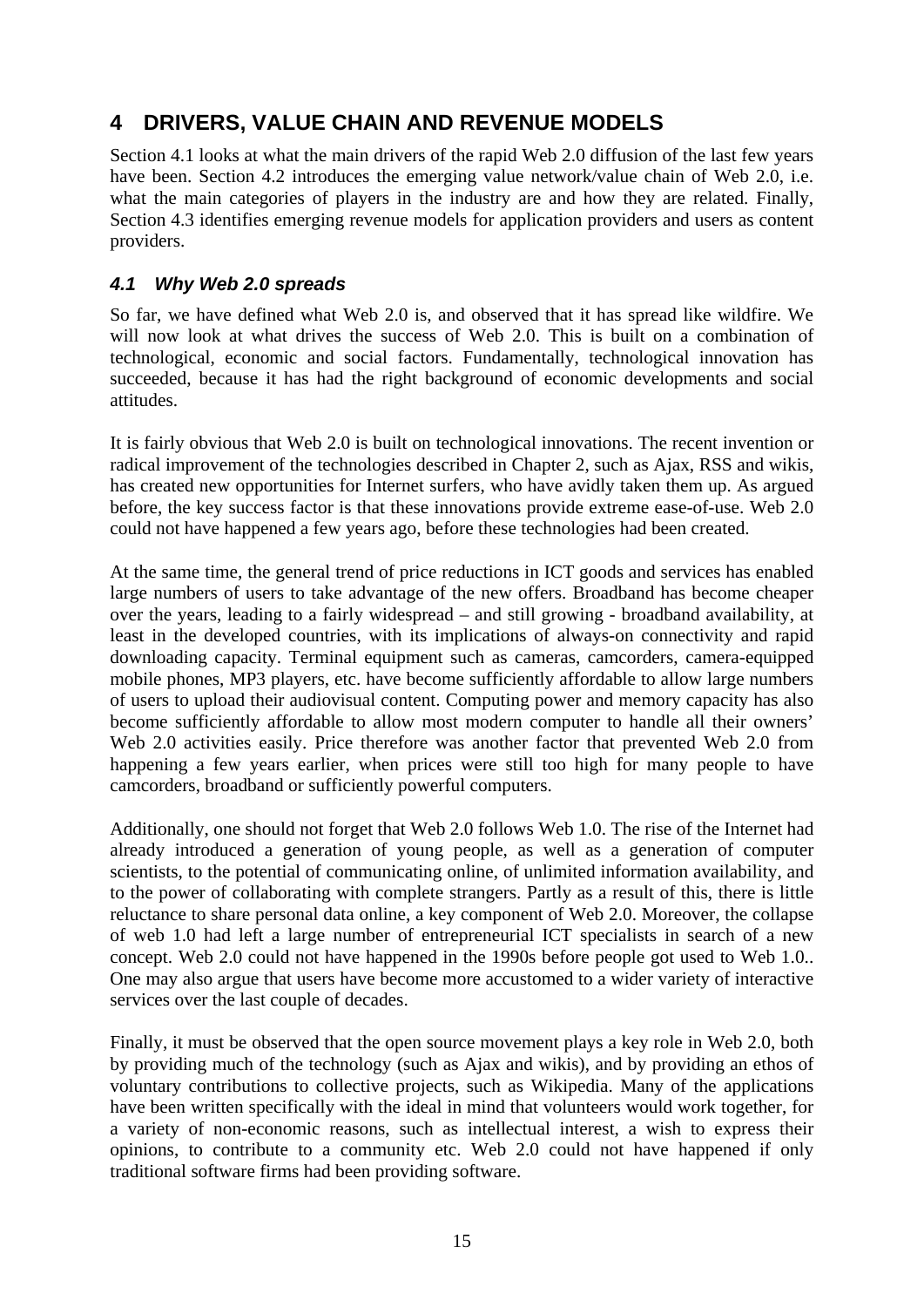One could also argue that the relative success of open software has shown that collaborative communities can prosper, gain significance and be also used for business purposes. Web 2.0 uptake is further enabled by commercial interest in user-created content and "long tail" economics<sup>33</sup> and through greater availability of advertising, and new business models to monetise such content.<sup>34</sup> How such commercial activities are organised, and how value is extracted from them, is the topic of the following two sections.

### *4.2 Value chain*

Mapping out the value chain for Web 2.0 is not straightforward for a number of reasons: (a) the value chain depends on which application is considered; (b) value chains are still emerging; (c) some Web 2.0 applications revolve around non-commercial players creating value without any expectations of profits or remuneration. Against this background, a first generic sketch of the Web 2.0 value chain, including some of the incentives for the different actors in the value chain to participate is provided below. The major actor categories discussed below are: (1) Web 2.0 platform and site providers; (2) users; (3) producers of content (be they professional or users); (4) suppliers of ICT goods, software and services enabling Web 2.0; (5) traditional players in related industries such as media; and for some value chains (6) advertisers and providers of advertising tools. The simplified Web 2.0 value chain of Figure 4-1 illustrates only the most important content related interactions

At the centre of the Web 2.0 value network are Web 2.0 **application providers** such as Wikipedia or Facebook. They could be either stand-alone applications or providing thirdparty application providers using Web 2.0 applications, such as Facebook, as platforms. These applications provide opportunities for **users** (including also companies and other organizations) to network and/or to create, provide, distribute and exploit content.

**Content** on Web 2.0 sites may be created in different ways and by different actors. It may be provided independently by users having either commercial or non-commercial incentives.<sup>35</sup> This content may be provided by more traditional players in **related industries** (such as the *media industry*). They may do so not only for the purpose of generating online revenues, but also to encourage use of their traditional content. By reaching out to Web 2.0 audiences they promote their own content, and retain their audience and advertisers. They may do so also for defensive purposes, preventing Web 2.0 from reducing their revenues from other content and/or prevent disintermediation.36

<sup>1</sup>  $33$  See Anderson (2006)

 $34$  Ala-Mutka (2008)

<sup>35</sup> OECD (2007)

<sup>36</sup> OECD (2007)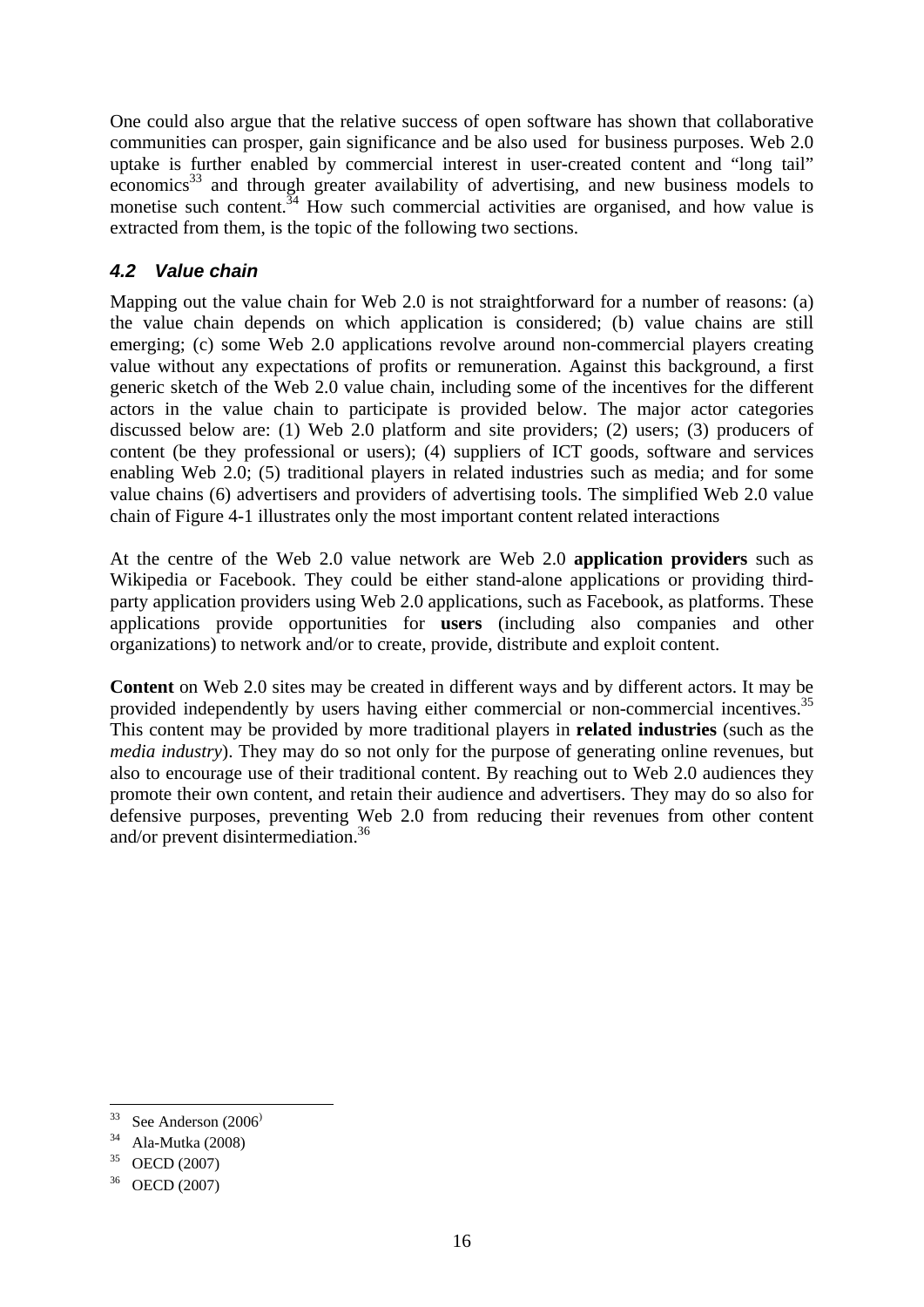

*Legend:* C = Content

#### **Figure 4-1 Simplified Web 2.0 (Content related) value network**

**Professional content creators** (journalists, photographers), previously producing their content to the media industry, are now also producing for Web 2.0 sites and have to find ways to compete with free web content. Other examples of related industries include *Web services***/***portals*/*search engines/ISPs* that use Web 2.0 to build more attractive websites, customer services and information (e.g. a travel agency or hotel chain that encourages users to post pictures and share appreciations or a portal providing an  $OSN$ .<sup>37</sup>

Companies providing the necessary technology for Web 2.0 include software producers, who provide ICT services and software for the creation, hosting and delivery of Web 2.0 services and consumer electronics, and **ICT** goods **suppliers** who sell hardware with new functionalities and interoperability allowing users to create and access content.<sup>38</sup>

Although not present for all value networks, the dominant revenue model for for Web 2.0 so far has been advertising (see below). In such cases **advertisers** and companies providing advertising platforms (like Google and Yahoo) become major players in the value chain, participating in increasing online advertising directed at communities on Web 2.0 platforms. Related to this activity are, quite naturally, marketing firms and brands expanding customer loyalty through promotion of brands on social networking sites or by advertising to Web communities.<sup>3</sup>

<sup>37</sup> OECD (2007) A prime example is perhaps Yahoo, which has since long provided services and applications which elements of Web 2.0. These include not only recent acquisitions such as Flickr and del.icio.us, but also Yahoo! Groups, Geocities, Yahoo! 360°, Yahoo! Answers, Yahoo! Video! And Yahoo! Mxd. (See OVUM  $^{2007)}$ <br><sup>38</sup> OECD (2007)

<sup>39</sup> OECD (2007)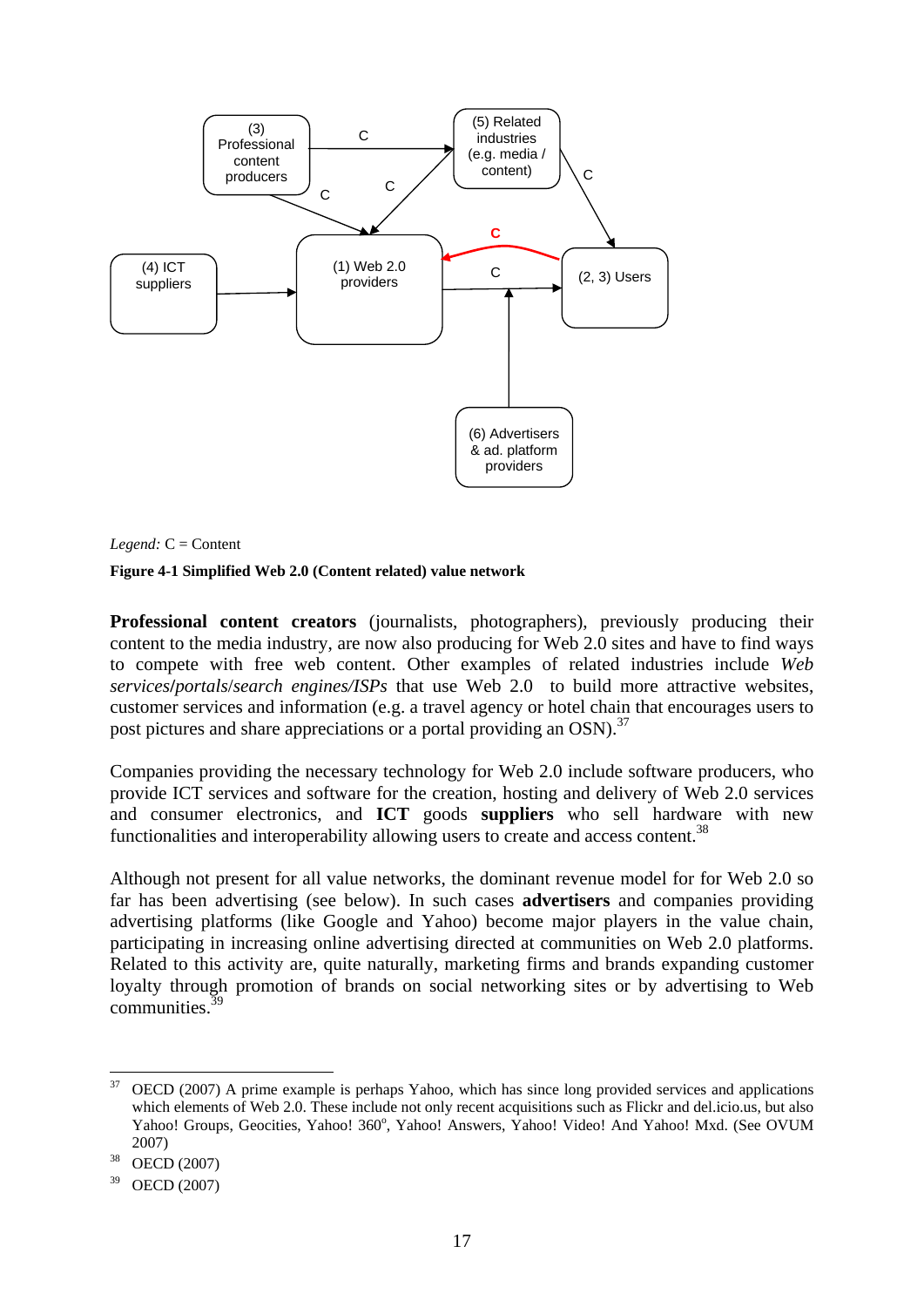### *4.3 Revenue models*

Just as for the value chain, Web 2.0 revenue models are still emerging and differ between application and sites. These can be categorised in various ways (see e.g. OECD 2007). Based on observed revenue models, we have identified the following dominant groups of models so far(including combinations): (1) advertising; (2) end-users paying for content or premium services; (3) Tying Web 2.0 offerings with complementary goods (including bundling and razor and blade); (4) donations. These will be elaborated below, together with the (5) interim business model of aiming for acquisition. This overview of Web 2.0 models will be limited to the revenue models of the Web 2.0 application providers and to users as content creators.

### **4.3.1 Advertising model**

Many Web 2.0 services contain advertisements. In principle, the advertising model is similar to that of traditional media, e.g. newspapers and commercial TV channels, and to online advertising in general, the latter emerging in the late 1990s using what is known as banner advertising. Prices for such advertisements plummeted during the burst of the dot.com bubble since these banners were not very effective neither for branding nor for directs sales, due, among other things, to low click-through rates. In response, recent innovations in online advertising include (a) new ad appearances (flashing, moving etc.), (b) contextual-based advertisement making the advertisement increasingly personalised and (c) new pricing models (such as pay-per-click or cost per action, where advertisers only pay the publisher for each time someone clicks through or completes a transaction).<sup>40</sup> Web 2.0 brings possibilities of advertising one step further, using specific features of Web 2.0 (user profiles, communities etc.) into viral marketing and social marketing. However, this has been implemented very little so far by Web 2.0 sites. $41$ 

Thanks to the information available about web site visitors (e.g. previous website, geographic location, topic interest) advertising can often allow better targeting than other media. Also, in relation to TV advertising, Web 2.0 adverts are substantially cheaper with less than \$2 per thousand views for MySpace, in relation to \$30 for prime-time TV. Google and Yahoo are the largest enterprises that mediate advertisements on the Internet, with ads by Google being the most widespread and popular tool used.<sup>42</sup> Also there are a number of privacy issues related to advertising, as exemplified by the failed Facebook *Beacon* in 2007, a marketing initiative that allowed websites to publish a user's activities in their Facebook profile as "Social Ads" and promote products.43

Product placement is also used in Web 2.0, not least in online gaming, where advertising can be easily included in some game environments that imitate the real world. A well known example is Second Life, where enterprises can build their own online presence,<sup>44</sup> although this does not generate advertising revenues for Linden lab in the traditional sense.

Web 2.0 advertising is starting to grab a substantial share of the online advertising market. For instance, according to Nielsen Netratings about 9% of advertising impressions (viewed pages with advertisements) are from community sites (roughly OSNs).<sup>45</sup> Advertising revenues

1

See e.g. http://www.pbs.org/mediashift/2007/06/digging\_deeperyour\_guide\_to\_on.html and http://computer.howstuffworks.com/web-advertising1.htm

 $41$  IDATE (2008)

<sup>&</sup>lt;sup>42</sup> VTT (2007) and Cachia (2008)

<sup>&</sup>lt;sup>43</sup> See e.g. <u>http://en.wikipedia.org/wiki/Facebook\_Beacon</u> [Accessed 2009-04-23] VTT (2007)

<sup>45</sup> http://www.nielsen-netratings.com [Accessed 23 March 2008]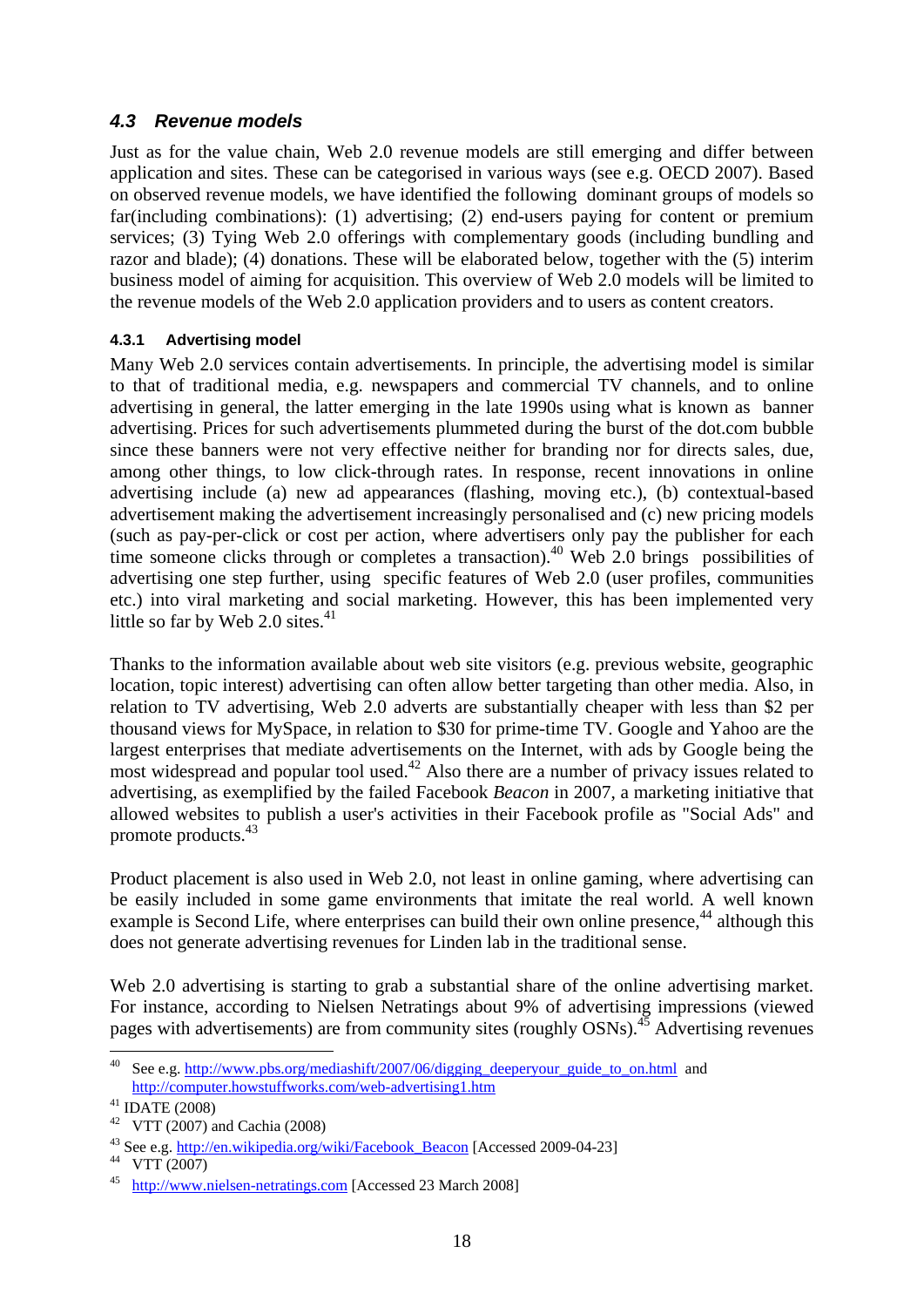for some Web 2.0 companies have already become substantial. YouTube, for instance, declared revenues from advertising: of about 15 M / month before being purchased by Google.

However, as noted by IDATE (2008) in terms of advertising revenues SC sites are underperforming in relation to their traffic. CPM (cost per mille – per thousand views) is substantially lower at e.g. MySpace than average online media. This is partly a result of their inability to adapt advertising beyond Web 1.0 and to capitalise on their key features (member profiles, user involvement, community tools etc.). In 2008 only some 5.5% of the \$ 26 billion spend on online advertising come from social networks in the US (of which more than 70% from Facebook and MySpace, still not making those sites profitable)..46

### **4.3.2 Selling content to users model (for basic or premium service)**

Revenue models where users are paying (often in the form of a subscription) for access to platforms are also developed around Web 2.0 services. Fee-based services include online gaming, such as World of Warcraft, which had 8 million paying users in 2007 paying about  $\epsilon$ 10 a month<sup>47</sup> In Korea, popular OSN Cyworld relies to a large extent on charging end-users: in 2006, it had estimated revenues of \$140 million, of which about 70% came from the sales of 'dotori', a virtual currency for which Cyworld users buy items for personal pages (most of the remaining 30% comes from users uploading pictures from mobile phones). Another example is Second Life which sells a currency called Linden dollars, which can be used in its virtual economy.48 The latter example borders between selling content to users and the subsequent model, complementary goods.

Basic access to a service is often free of charge in order to attract customers.<sup>49</sup> In many cases, the services were initially brought to the market at no cost, and subsequently, as the services gained popularity, fee-based additional features were built on. Examples of such partially free platforms are:<sup>50</sup>

- Flickr: where basic functionality is free as anyone can upload images. An annual fee of about \$25 gives users extra functionality such as more space for photos etc.
- Last.fm radio allows radio listening free of charge. At the same time, users add the musical tastes of different people to the services database listing. A monthly fee of a few euro gives access to radio channels better personalised to the user's tastes.
- LinkedIn is available free of charge. If more extensive information of the surrounding networks is required, the user needs to pay an amount ranging from about \$20 per month for the less advanced premium services to several thousands of dollars for more advanced corporate solutions.
- Blogging platforms often provide blogging facilities for free, but can also tend to charge for extra space or services. $51$

### **4.3.3 Tying Web 2.0 with complementary goods models**

In many cases Web 2.0 applications are add-ons to other services, such as search engines and email. This means than Web 2.0 functionality comes bundled with these services and

<sup>&</sup>lt;u>.</u> 46 IDATE (2008)

 $47$  VTT (2007)

<sup>48</sup> OVUM (2007:48)

<sup>49</sup> VTT (2007)

<sup>50</sup> VTT (2007)

<sup>51</sup> See, for example, http://wordpress.org/hosting/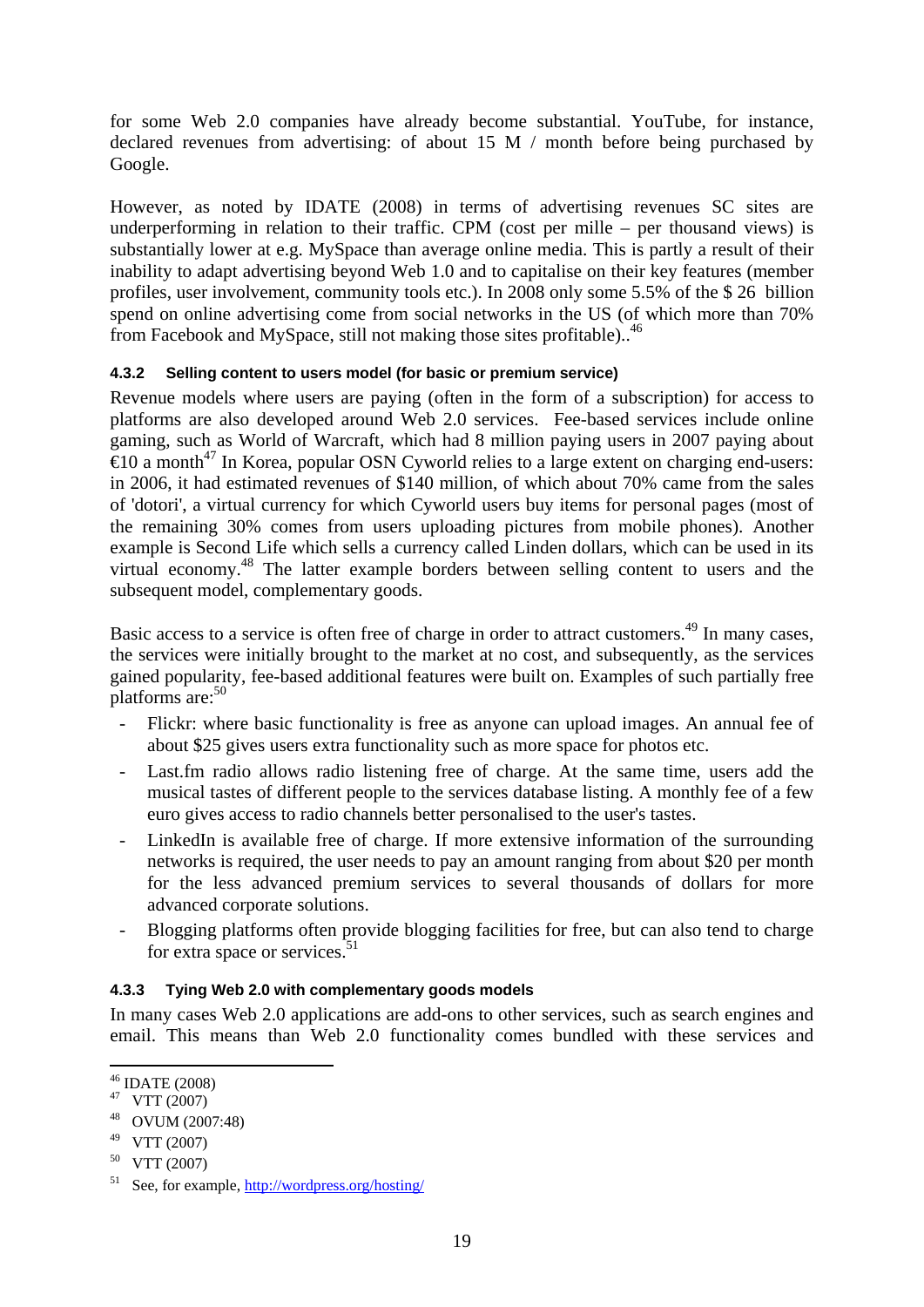customers pay for the bundles instead of the separate offerings. In those cases Web 2.0 applications do not generate revenues directly, but only indirectly through the effect of service differentiation. For instance, tracking friends and creating personal-profile pages are services provided by Yahoo, Microsoft and AOL. Google's Gmail allows users to see when their friends are online and to send them Instant Messages through a chat box. Google also allows users to share pictures, word documents and excel sheets through their email account.

Related to the bundling model is the case where the platform uses the Web 2.0 service to promote other goods, sometimes through cross-subsidising. For instance, the Big Brother TV series uses OSNs functionality on their web page in order to boost the TV show's popularity. It stimulates discussion and produces free content for the programme, such as making up tasks, in addition to increasing interest towards the show. This creates added value that can be utilised in the actual TV programme as well as in other media supporting it, such as tabloids.<sup>52</sup> Another example is photo-sharing sites, offering storage free of charge as a vehicle to sell prints or other goods. $53$ 

### **4.3.4 Donations model**

Revenue can also come from voluntary donations; however, in this case, it is difficult to speak of a "business" model. This is a common model for projects where the content is produced through collaborative authoring. For example, Wikimedia Foundation projects, such as Wikipedia, Wikibooks, Wiktionary, and Wikispecies are only supported by donations and the voluntary work of the community participants.<sup>54</sup> To this, we may add voluntary pricing, i.e. cases where users decide themselves if they want to pay and if so how much, as a partial form of the donation model.

### **4.3.5 Acquisition as a business model…?**

The wave of emerging Web 2.0 applications has initiated various buyouts, mergers, acquisitions and partnerships. This often involves building up a large customer base before selling. The most popular Web 2.0 companies are being sold for high amounts, to established players such as Google, Disney, Yahoo and Microsoft. For instance, Disney paid \$350 million for Club Penguin (a social site for children) NewsCorp paid \$580 million for MySpace, and Yahoo! bought Flickr for an undisclosed amount of money, rumoured to be around \$40 million. 55,56 In March 2008, Time Warner's web portal AOL acquired Bebo, an online social network, for \$850 million<sup>57</sup>

<sup>1</sup>  $52$  VTT (2007) In principle, it also possible to use the information on user behaviour generated from Web 2.0 and use that information for other commercial purposes.<br>
53 http://en.wikipedia.org/wiki/Metacafe#Producer\_rewards<br>
54 Ala-Mutka (2008). All content is created under GNU Free Documentation License, and the foundation is

committed to keeping the project non-commercial. This, however, similarly to FLOSS still allows business models based on packaging and additional services, e.g. printing and selling Wikipedia books or offline versions. Hardware manufacturers can also bundle Wikipedia as additional value in their products. (ibid)<br>
<sup>55</sup> http://www.readwriteweb.com/archives/yahoo acquisition pattern.php<br>
<sup>56</sup> Acquisitions of Facebook have also bee

<sup>\$750</sup> million (Rosenbush, 2006). and in September 2007, Facebook was reporting seeking investment that valued the company at around \$10 billion, more than twice the market cap of The Times. In October 2007, Microsoft purchased a 1.6% share of Facebook for \$240 million (Stone, 2007).<br><sup>57</sup> Economist, Online social networks, Everywhere and nowhere, Mar 19th 2008,

http://www.economist.com/business/displaystory.cfm?story\_id=10880936 [Accessed 25 March, 2008]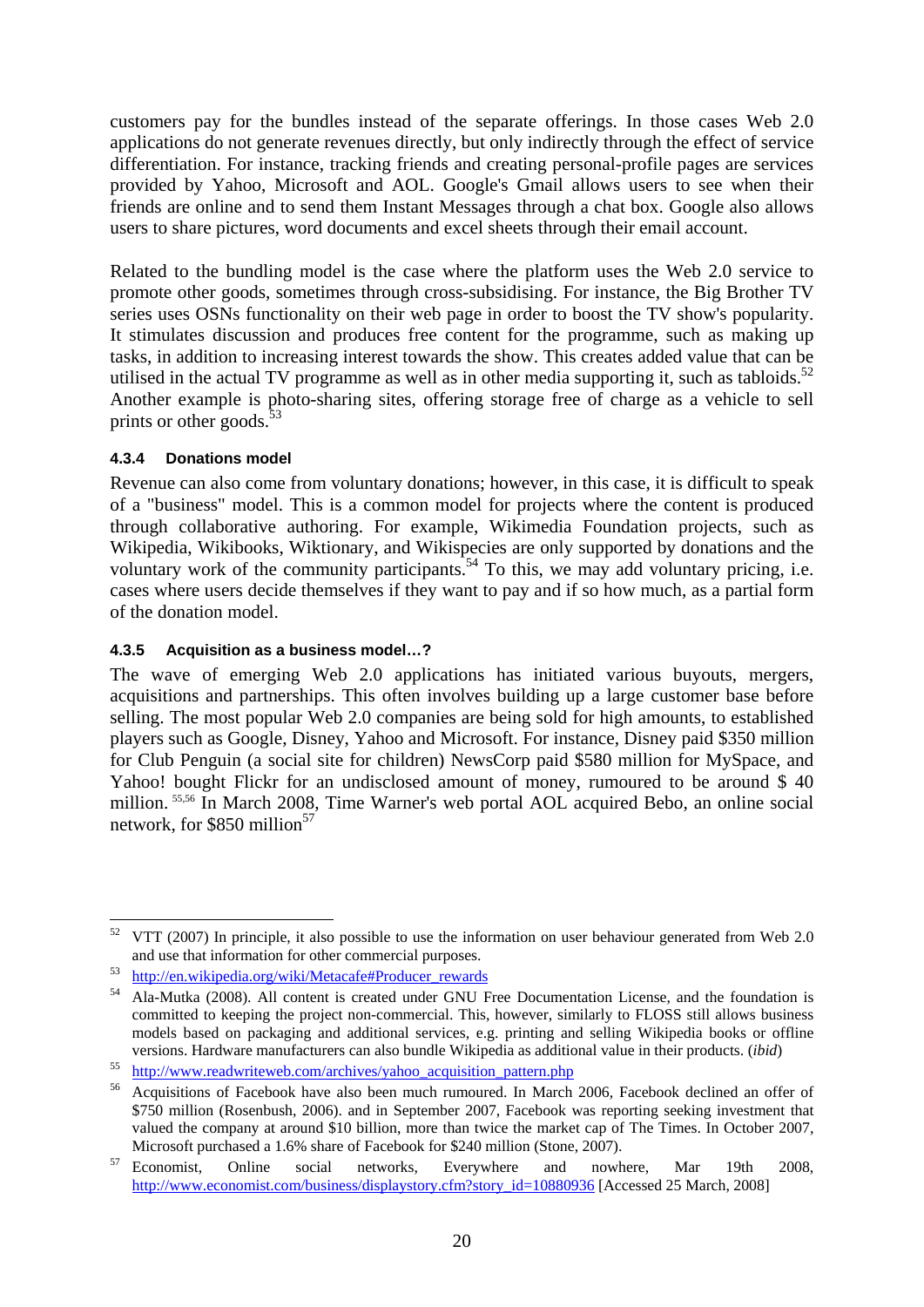Some observers regard the starting of a company in order to later sell it as a business model in itself. This is a bit questionable however. It could possibly be considered as a way to earn money for the founder, but not for the service or platforms.

### *4.4 Content producers revenue models*

One of the distinguishing features of Web 2.0 is the role of users as producers of content for many applications. There are different options for monetary compensation for this role, including the possibility of contributors not being financially compensated at all for their work.58 First of all, as mentioned above, platform providers sometimes **share advertising revenues** with content producers, whereby they reward the content creations based on the attraction drawn by the content. For example it is reported that Newsvine (a user generated news and discussion site) users are paid 90% of all advertising revenue generated by it.<sup>59</sup> Another well-known example of this model is YouTube Partners Program, which offers independent video creators and media companies the possibility of sharing advertising their revenues from YouTube videos.<sup>60</sup>

Users may also be remunerated by the application providers, if the product is purchased by a third party. The applications provider will then act as an **intermediary**. For example, photo agency Scoopt was set up by 16,500 amateur photographers. When an image is sold, the photographer gets 40% in royalties.<sup>61</sup> Some content platforms also **compensate** content contributors **directly**, as they get their revenues from further content related activities. For example, Weblogs Inc pays its blog contributors. Also companies who gather user innovations and input through collaborative platforms – crowdsourcing – may reward the best ideas, or buy them. $62$ 

Metacafe is yet another example of the latter model. In October 2006, the company announced its Producer Reward program in which video producers are paid for their original content. Through this programme, any video that is viewed a minimum of 20,000 times, has achieved a certain rating and does not violate any copyrights or other Metacafe community standards, is awarded \$5 for every additional1,000 views. As of December 2007, the top 20 producers on Metacafe have earned over \$10,000 each, with the top producer, KipKay, having earned over \$100,000. In total, more than 550 independent video creators have earned more than \$1 million through the Producer Rewards programme. $63$ 

Finally, a large part of the Web 2.0 content is created by **voluntary contributions** of content creators, as, for instance, in all WikiMedia projects. Often the motivation behind such contributions to the content production are non-commercial and similar to those behind open

<sup>58</sup> This section draws on Ala-Mutka (2008).

 $59$  Sparkes (2007)

http://www.YouTube.com/partners/ The criteria for joining the programme is i) creating original videos suitable for online streaming ii) owning the copyright of the videos iii) regularly uploading videos that are viewed by thousands of YouTube users. Hence, this revenue possibility is available only to those who manage to create videos with high interest and a large audience. This revenue option is also used by major media companies, for example YouTube announced to have content partnership deals with thousands of content providers, including CBS, BBC, Universal Music Group, Sony Music Group, Warner Music Group,

<sup>&</sup>lt;sup>61</sup> Sparkes (2007)<br><sup>62</sup> Sparkes (2007) Another example is Activephone's momo platform, was launched in 2006 in order to enable users to paid for content uploaded on mobile platforms (OVUM 2007:49).<br><sup>63</sup> Wikipedia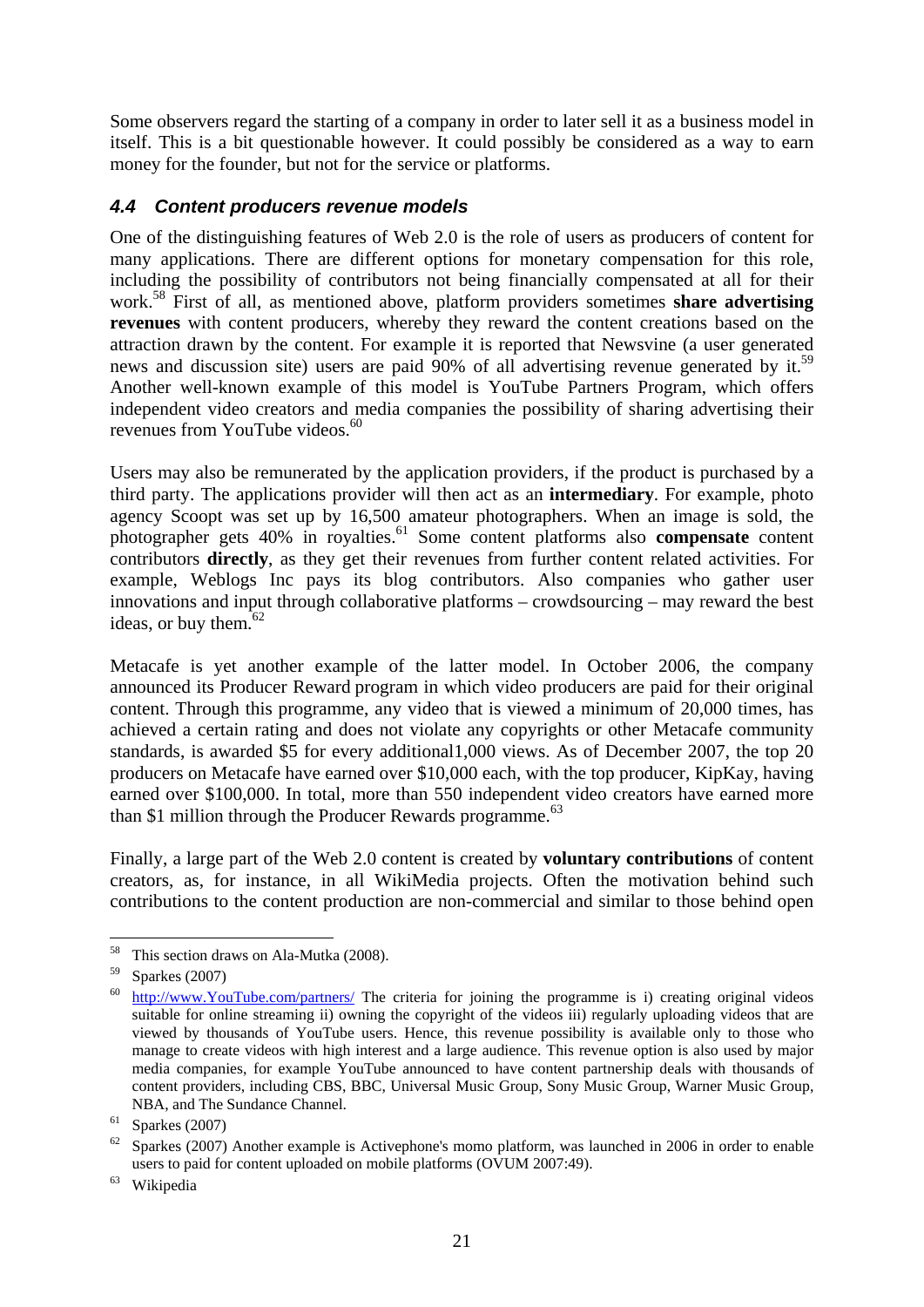source communities.Even so , there are sometimes commercial aspects related to uncompensated content production. For example, blog contents may be promoting products that the blog author is producing or selling. Uploading content to collaborative platforms can also be done for promotion purposes, especially in the case of photo, picture or music artists. For example, the UK band Koopa reached the UK top40 list without a record deal.<sup>64</sup>

## *4.5 Summary and conclusions*

The rapid diffusion of Web 2.0 has been enabled by a number of technological, economic and social factors. First and perhaps foremost, Web 2.0 builds on a number of technological innovations and improvements, recent ones including Ajax, RSS and wikis, which enable users to easily create and distribute content and to interact with other users. At the same time, general price reductions and performance improvement in network and terminal equipment combined with improving broadband availability have been crucial for the take-up of Web 2.0 applications. In addition, the rise of the Internet had created a generation of tech-savvy young people, with little reluctance to share personal data online. The open source community has also contributed as a technology developer, and also by setting the stage for collaborative communities.

Although **value chains** for Web 2.0 are still emerging, have not yet settled and differ between applications, a few key features are more or less common to all of them. At the centre of the value chain are the providers of Web 2.0 applications, who provide opportunities for users (including companies and other organizations also) to network and/or to create, provide, distribute or consume content. These platforms may be provided by new "pure" Web 2.0 players or by more traditional players from related industries such as the media and Web 1.0 industry. The applications are made available by providers of ICT services and software for creation, hosting and delivery of Web 2.0 services, as well as by ICT goods suppliers who sell hardware with new functionality and interoperability for users to create and access content. Many value chains also include advertisers and companies providing advertising platforms.

As yet, no dominant **revenue model** for Web 2.0 sites has been established. As is common in the early phases of the life-cycle of innovations, revenue generation is only beginning now and revenue models are still in flux. Four basic revenue models have been identified: (1) advertising (e.g. YouTube); (2) users paying for content; (3) bundling and other ways of tying Web 2.0 to complementary products or services to make money on those instead or to rely on (4) donations (e.g. Wikimedia projects) as well as the (5) interim business model of aiming for acquisition. The content hosting platforms may in turn choose to remunerate content creators through direct payment or through revenue-sharing schemes, or simply rely on their voluntary contributions.

Clearly, Web 2.0 is already a commercial activity to some extent, with increasing attempts to generate revenue. As such, it is bound have economic impacts, disruptive or not. Analysing those impacts will be the purpose of the next chapter.

<sup>1</sup>  $64$  Beer (2007)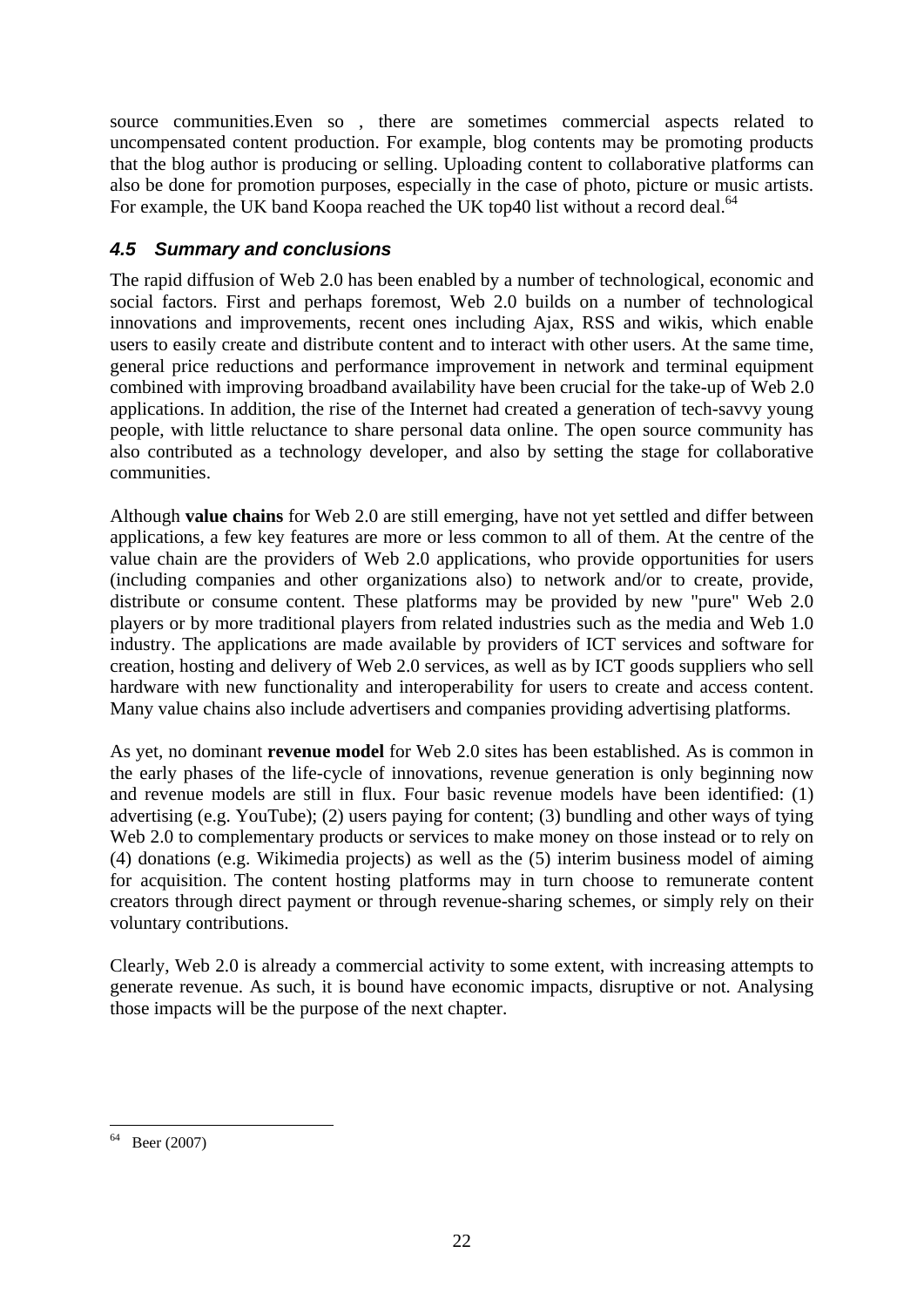# **5 INDUSTRIAL IMPACT OF WEB 2.0**

The economic impact of Web 2.0 has only just started kicking in. Despite that, its effects are already rippling trough the economy as illustrated in Figure 5-1.

At the centre there is (1) the Web 2.0 industry itself, which shows phenomenal growth rates, even by the demanding standards of the Internet. The sector which has suffered the most from this growth so far is (2) the traditional media industry, whilst other industrial sectors are still at the very beginning of their own Web 2.0 take-over. And even those sectors (3) which are not directly threatened by Web 2.0 have to adapt to the impacts caused by Web 2.0 – most importantly in their relations with customers, but also in their internal work processes. Finally, one should not overlook the effect of Web 2.0-created demand on (4) the established ICT industries.



#### **Figure 5-1 Major industrial impacts of Web 2.0 illustrated**

Note the difference between (2) and (3) where (2) are the industries whose core products and services (e.g. media content) are directly affected by a substitutive threat from Web 2.0. (3) Includes industries that can make use of Web 2.0 applications in their value creating activities. Still, there is an overlap in the sense that industries threatened by Web 2.0 may also use it for other purposes.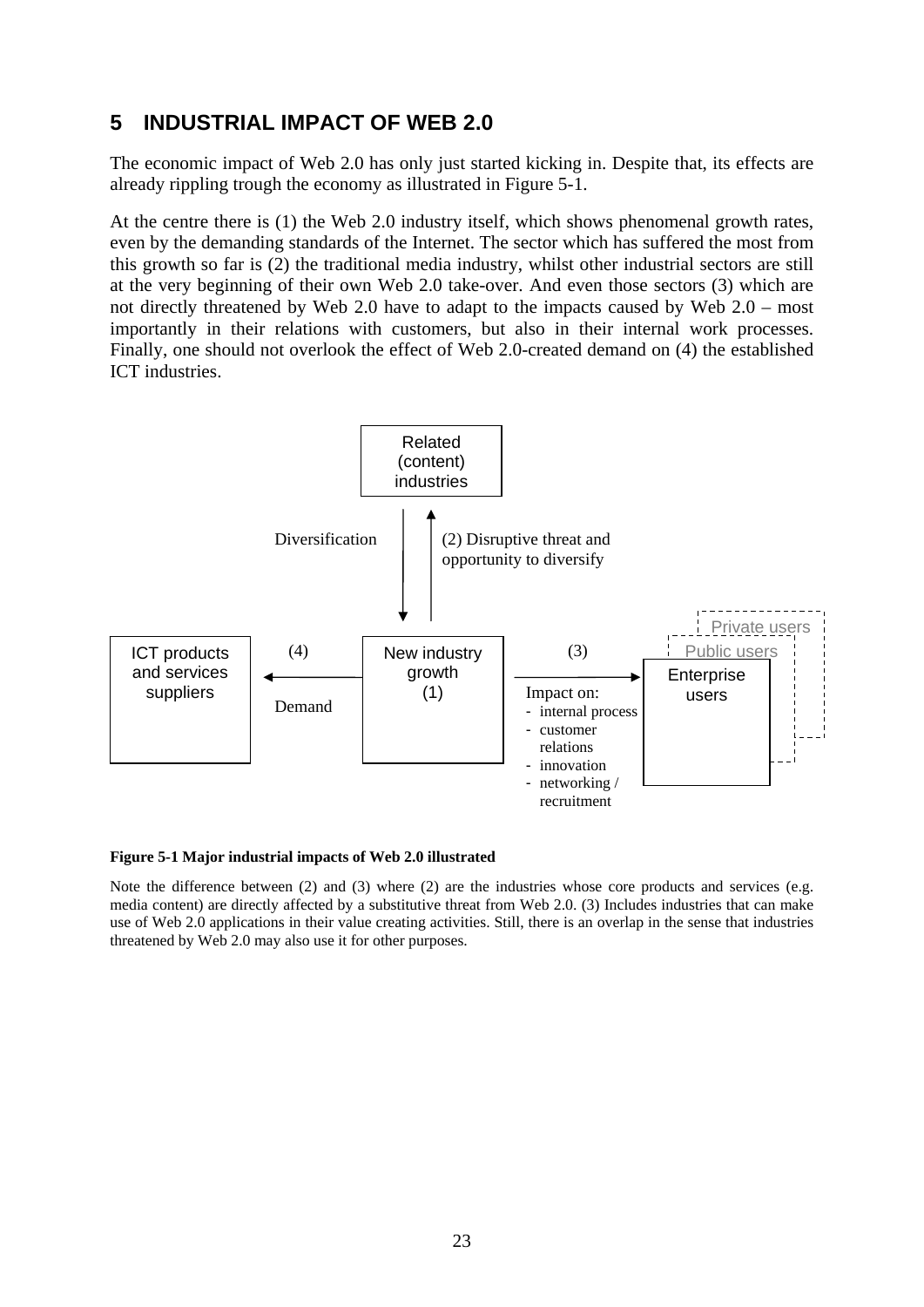### *5.1 Growth of a Web 2.0 applications industry*

At the centre of the Web 2.0 value chain, the application providers themselves create employment and revenues, thanks mainly to advertising. In this way, even a small blog can become a source of revenue and a full time job for its owner. To exemplify, the blog BoingBoing generates advertising of more than \$1 million / year.<sup>65</sup> As mentioned in the previous chapter YouTube declared revenues from advertising of about \$15 million / month before being purchased by Google. Cyworld, the major Korean OSN, has an estimated \$140 million in yearly revenues, while online gaming site WoW could have as much as \$1 billion per year in revenues from paying customers. In total, the online social gaming market could be as large as \$3 billion.

#### **Box 5-1 The long-tail of Web 2.0 and related Web 2.0 economics**

Web 2.0 applications (as well as more traditional Web 1.0 ones) have been claimed to provide greater opportunities for niche content to be distributed and consumed through the so called "*Long Tail*" effect, first coined by Chris Anderson in a Wired magazine article (Anderson 2004, 2006) to describe certain business models such as the one for Amazon.com. In essence, he pointed out that the Web opened up for businesses with distribution power to sell more niche-products (i.e. the Long Tail, the low-frequency part of statistical distributions). a.)

The Long Tail phenomenon has several drivers. On the supply side, it is driven by the reduction of storage and distribution costs (e.g. in the form of cost of shelf-space) allowing for businesses to address a much broader market. However, increased variety of supply makes it difficult for consumers to choose. Therefore, on the demand side, search tools, sampling tools, recommendation systems, advisers, dynamic Web-based storefronts, customer reviews, and online communities make it easier for customers to find products. This may in turn lead to a number of second order effects, including increased incentives, to develop niche products as well as changes in customer tastes (Brynjolfsson and Smith 2006).

The effects of the long tail are potentially great. Combined with the low cost and ease of producing content for Web 2.0 a potentially more dynamic and diversified content market is opened up, with economic incentives (for both established players and users themselves) to create content which appeals to smaller niches also. The creative potential of a larger set of content creators can then be unleashed, generating a wider variety of new low-priced content to a consumer base with increasingly varied tastes (the long-tail). However, there may be risks involved as well, for instance abusive and low-quality contents.

Economic effects result in more informed and demanding customers. In the Web 2.0 world, reputation is built online, but with much greater speed and more permanent visibility. Users also publish product and service reviews on special websites or on blogs, and take them into account when making purchasing decisions (e.g. Deere 2006 and Ipsos 2007). Reputations can be made or destroyed very fast. Companies have to react quickly to such exposure, and quality control becomes more important (Ala-Mutka 2008). This may lead to a structural impact, closer to the "perfect market". All in all, this tendency is well in line with what economic theories have to say about informed customers and the functioning of markets.

a.) See also http://en.wikipedia.org/wiki/The Long Tail

The combined yearly revenues of 99 SC application companies in the IPTS database (see further Chapter 6) was estimated at about \$3 billion for  $2007<sup>66</sup>$  The total number of employees among the database companies is estimated at about 7000-8000.

1

<sup>65</sup> Tazzi, J. (2007).

<sup>&</sup>lt;sup>66</sup> See Lindmark (2009) for details on this database, for which information has been collected until December 2008.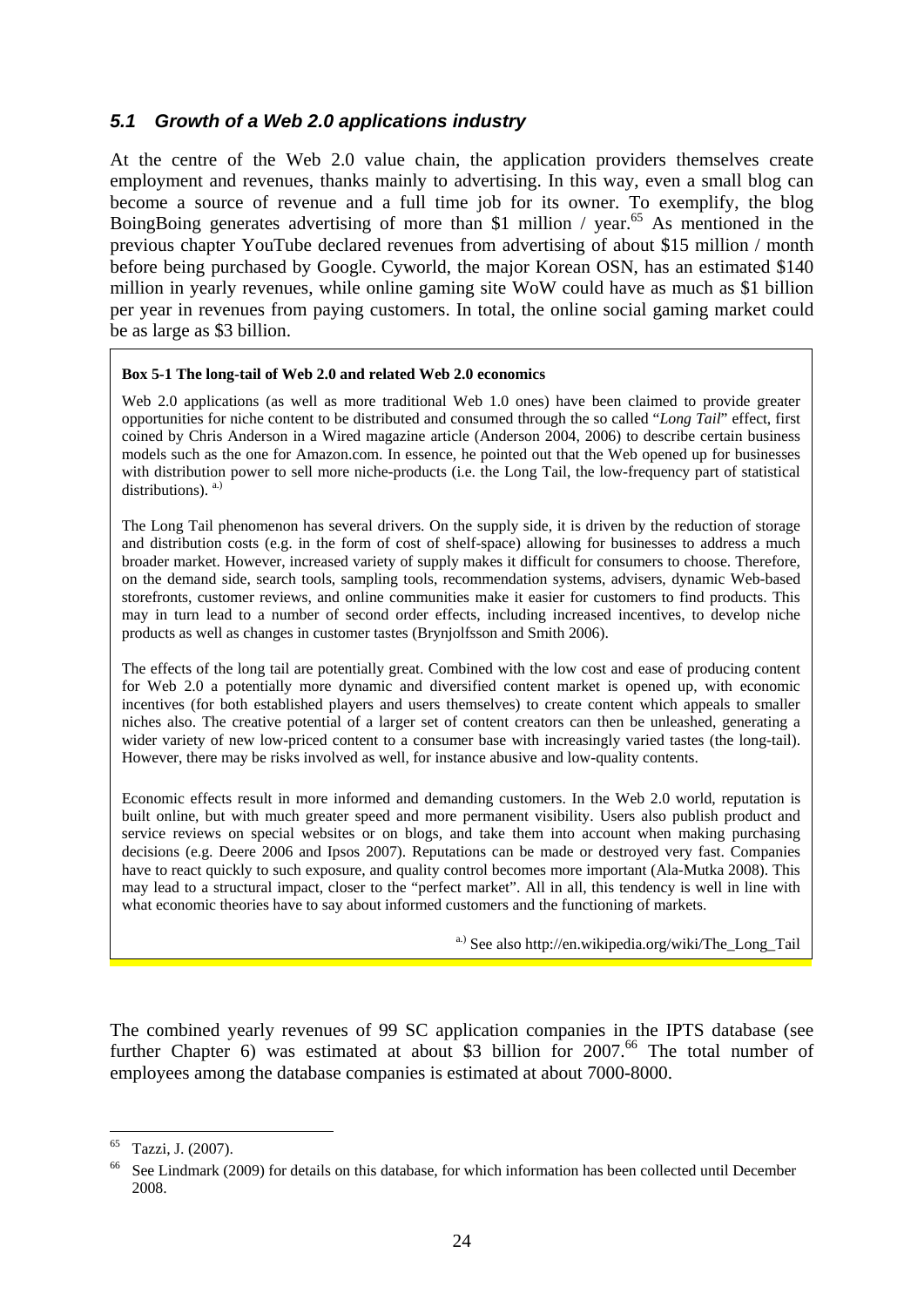These figures may in fact underestimate the size of the industry as they only partly consider companies diversifying into SC services and applications (such as Google and Yahoo's), and companies using SC applications internally (captive markets). For instance, revenues stemming from the Enterprise 2.0 market (SC for enterprise use), have been estimated at about \$ 0.5 billion.<sup>67</sup> On the other hand, most SC companies struggle to generate revenues, <sup>68</sup> which is common for new emerging industries. Youtube, one of the most popular SC sites has been estimated to generate losses (for Google) of almost \$ 0.5 billion in 2009 due to high costs of bandwidth, content licensing, ad-revenue shares, hardware storage, sales and marketing and other expenses.<sup>69</sup>

Even so, most sites are not profitable and do not generate revenues corresponding to their audience, not even leading sites such as Youtube, MySpace and Facebook. Youtube is known to be unprofitable for Google and Myspace, and Facebook generates about between \$ 0.2 and \$ 0.4 per visitor per month, which is much less than traditional Web 1.0 sites such as Yahoo (\$1.2/vistitor/month). This raises some question marks over the sustainability of the phenomenon or, at least, it opens up opportunities to exploit SC better by finding ways to extract more of the value created by SC services.<sup>70</sup>

In addition, the new Web 2.0 industry includes websites, such as MySpace and Youtube, which have been acquired for large  $sum<sup>71</sup>$  by established players or have attracted investment, which can also be taken as an indication of the value (or potential value) attached to these applications by the market; $72$  although implied values based on small share acquisitions may be misleading.

Yet another indicator is the inflow of venture capital into Web 2.0. Web 2.0 venture capital backing in the US has about doubled for five subsequent years surpassing \$1 billion in 2007 (for total number about 180 deals, see Figure  $5-2$ )<sup>73</sup> This number corresponds to a little less than1/10 of the total VC investment in ICT (see e.g. Figure 6-6). IPTS research shows, that the 50 companies in the Web 2.0 database (see further Section 6.1), for which we have investment data, raised about \$4 billion either as VC-investment or as acquisitions.<sup>74</sup>

<sup>67</sup>  $^{67}$  Forrester (2008)

<sup>68</sup> See http://www.ft.com/cms/s/0/6c968990-2b4c-11dd-a7fc-000077b07658.html and http://www.ft.com/cms/s/0/f449acaa-2b47-11dd-a7fc-000077b07658.html.<br>See e.g. http://www.multichannel.com/article/191223-

 $\frac{\text{YouTube May} \text{Los}}{\text{See IDATE (2008)}}$ <br>  $\frac{\text{Note IDATE (2008)}}{\text{So Section 4.3.5}}$ 

See Section 4.3.5.

<sup>72</sup> Pascu *et al.* (2007) 73 http://www.techcrunch.com/2008/03/20/chart-me-up-web-20-venture-deals/. See also *ibid* for a list of top

deals. Note that also these figures should be taken as indicative.<br><sup>74</sup> Yet another indication of the economic value is actual valuations of Web application providers, as made by e.g. Silicon Alley insider (http://www.alleyinsider.com/sai25) which provide valuations of 11 of the 93 companies in the IPTS database (see Section 6.1). These valuations summed up to more than \$ 28 billion (including a \$ 7 billion valuation of non-profit Wikipedia). Although such valuations appear to be inflated at a first glance, they imply on average a 10\*revenue, which is not completely out of line, if compared valuations in other growth markets. Note however, that the valuations are likely to have lowered after the crises of autumn 2008.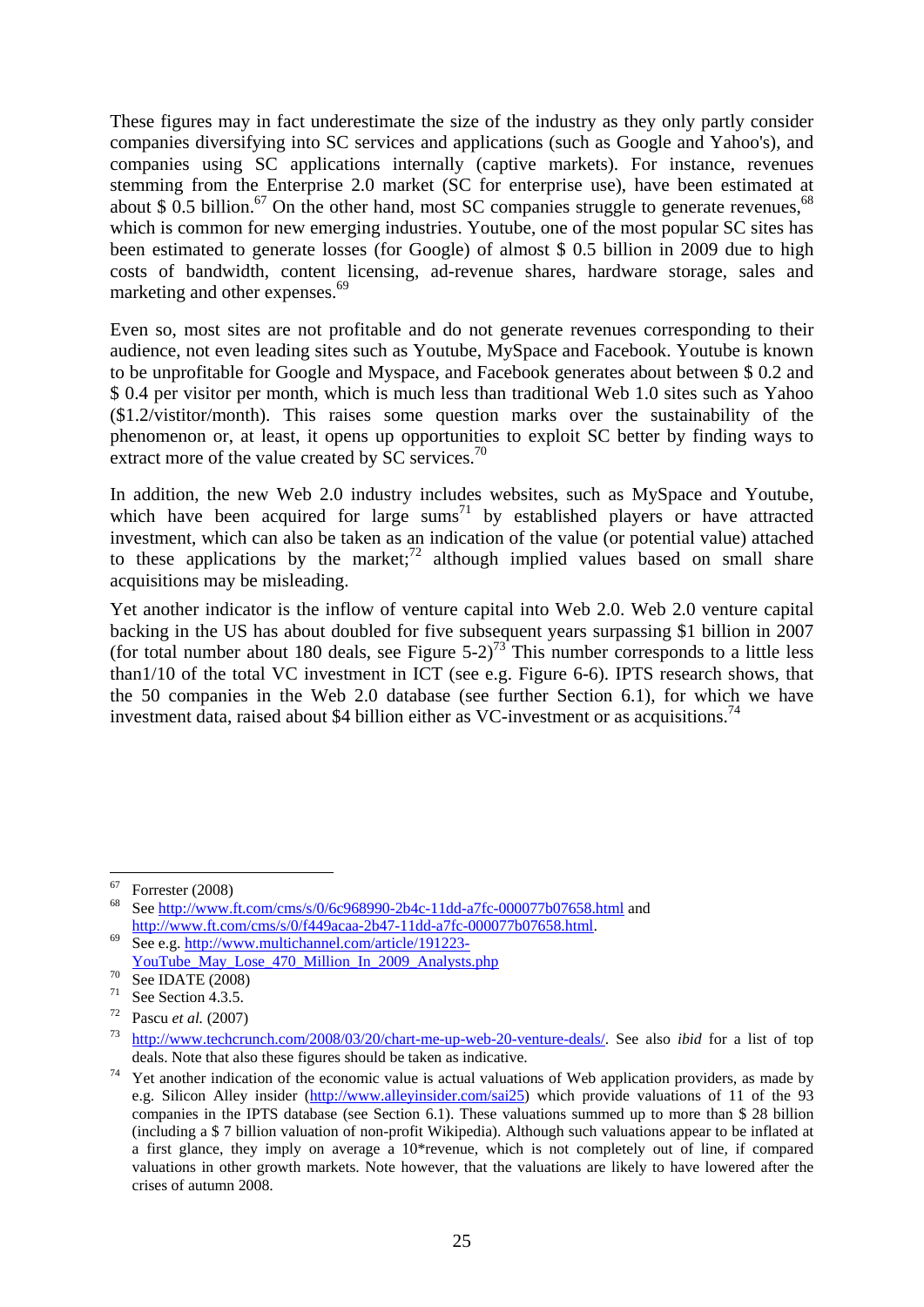

#### **Figure 5-2 Europe and US Web 2.0 venture capital investments**

*Note: Since US and European data are taken from different sources, they are not necessarily fully comparabl., Sources*: European data are estimated from Library House (2007a). 2006-2007 US data are from http://venturebeat.com/2008/03/18/dow-jones-web-20-investments-peaking/ while 2001-2005 US data are estimations based on a similar chart in http://www.techcrunch.com/2008/03/20/chart-me-up-web-20-venturedeals/ .

European VC investments have also risen rapidly but at lower levels. Data from Library House (2007a) show that after the burst of the dot.com bubble, venture capital investment in European Internet companies picked up in 2005, partly driven by the emergence of Web 2.0 (Figure 5-2 Europe and US Web 2.0 venture ) and partly also due to the emergence of viable Web 1.0 business models (Web 1.0 venture capital investment picked up again in 2004/2005).

Taken together, the above figures and observations indicate that the Web 2.0 industry itself is already a multibillion dollar industry in terms of revenues and valuation, providing abundant entrepreneurial opportunities, not the least in the US. The figures may still underestimate the size of the industry since they only partly take companies diversifying into Web 2.0 services and applications, and those using Web 2.0 applications internally into account.

### *5.2 Disruptive impact and opportunity on media and other industries*

Web 2.0 represents not only a strong growth industry, but also a threat to established industries. The most immediate impact of Web 2.0 services, based on user generated content, is on the **traditional media and publishing industries**. This is independent of their previous business model, whether based on pay-per-view, subscription, or advertising.

For its competitors, the popularity of Web 2.0 applications leads to a loss of audience, since it diverts attention from other media offerings, either traditional ones such as television, or Web 1.0 offerings such as professional websites. To this authors' knowledge, there are no statistics available specifically regarding Web 2.0 usage effects on other media. However, there are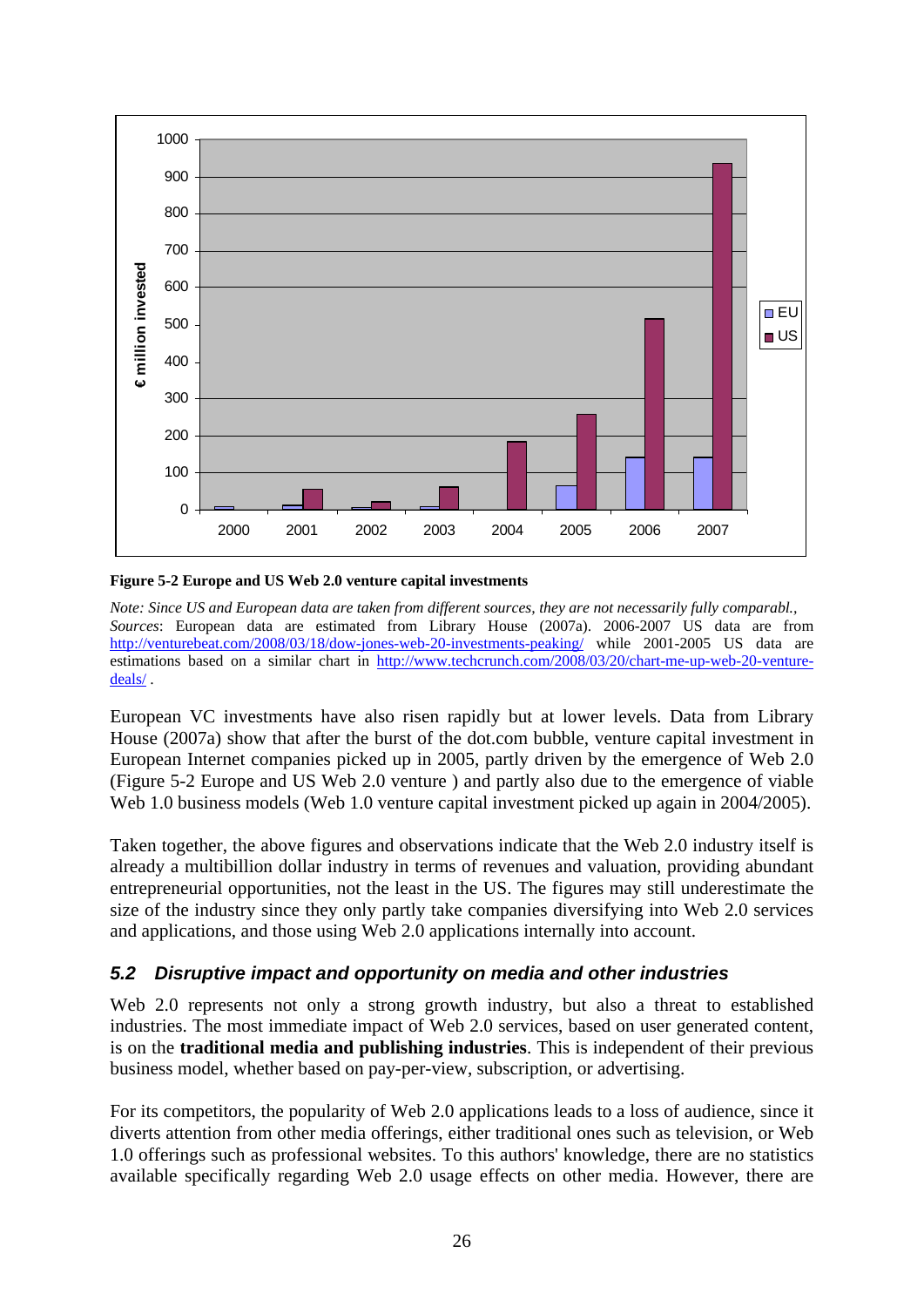statistics on general Internet usage and its effects on offline media consumption (e.g. OECD 2007:58-59) which show that Internet usage has a negative impact on TV watching and national newspaper rates in particular, especially among younger users.75 Since we know from Chapter 3 how Web 2.0 has spread among Internet activities, it is reasonable to conclude that Web 2.0 reduces the consumption of traditional media even though this cannot be quantified at this point.

Less consumption typically means less revenue for producers, in the media/content industry cases, stemming potentially from fewer customers who pay less as well as from less advertising revenue. Incumbent companies in some segments of the media and publishing industry lose revenue because there are simply less fee-paying subscribers or pay-per-view customers. One of the most striking examples is the encyclopaedia publishing business, where there is 500 times more traffic on Wikipedia than *Britannica online,*76 and where well-known publishers such as Brockhaus (Germany) have now stopped their printed editions.

Web 2.0 is also gaining an increasing share of the growing advertising market, although we cannot say exactly how much at this point.<sup>77</sup> There are indications of a decrease in the relative advertising shares of TV and newspaper advertising and a simultaneous increase in Internet (online) advertising (e.g. Figure 5-3), much of it undoubtedly related to Web 2.0. In fact, already by 2007, almost 20% of the advertising shares in the UK came from the web. Still it should be noted that this share is higher in the UK than in most other places in the world, not least the other major European markets.  $C$ rowth

|                                     |    |      |             |                  |                  |      |      |                         | 500000  |                |
|-------------------------------------|----|------|-------------|------------------|------------------|------|------|-------------------------|---------|----------------|
|                                     | 15 |      |             |                  | 43.9             | 14.0 | 14.9 |                         | Annual  | 5 year<br>CAGR |
|                                     |    | 11.9 | 12.4        | 13.4<br>0.8      | 1.4              | 2.0  | 2.8  | $\blacksquare$ Internet | 39.5%   | 70.2%          |
| Advertising spend (£bn)<br>cn<br>cn |    | 67   | _Ա.Ե<br>0.8 | 0.8              | 0.9              | 0.9  | 1.0  | <b>■</b> Cinema         | 10.1%   | 2.8%           |
|                                     |    | 3.7  | 3.7         | 4.0              | 4.1              | 3.9  | 4.0  | $\blacksquare$ Radio    | 3.5%    | 0.2%           |
|                                     |    |      |             | 1.9 <sup>°</sup> |                  |      |      | Outdoor                 | 4.6%    | 6.8%           |
|                                     | 5  | 1.9  | 1.8         |                  | 1.9 <sup>°</sup> | 1.8  | 1.8  | <b>Television</b>       | 2.3%    | 1.6%           |
|                                     |    | 4.8  | 4.9         | 5.1              | 4.9              | 4.7  | 4.7  | $\blacksquare$ Magazine | $-3.8%$ | $-1.2%$        |
|                                     | 0  |      |             |                  |                  |      |      | Newspaper               | $-0.4%$ | $-0.6%$        |
|                                     |    | 2002 | 2003        | 2004             | 2005             | 2006 | 2007 |                         |         |                |

Source: The Advertising Forecast, Advertising Association statistics published by www.WARC.com, Nielsen Media Research, World Advertising Research Centre

Note: These figures include all advertising spend, including display and classifieds. Internet expenditure includes paid-for search. All figures are nominal. Magazines includes consumer and trade.

© Ofcom

#### **Figure 5-3 UK advertising spend per medium**

*Source*: Ofcom (2008)

<sup>75</sup> 75 Across all countries, the Internet appears to have less substitutional impact on DVDs and videos, than on TV. This may be because watching DVDs and videos is a conscious deliberative act, i.e. watching a certain

programme, whereas watching television in general may have a less specific goal. (Ofcom, 2007)<br><sup>76</sup> See <u>www.alexa.com</u> [Consulted April 1, 2008]<br><sup>77</sup> However, the following simple calculation could serve as a rough indica advertising market to be  $\epsilon$  300 billion per year, and that 10% of that amount is spent on online advertising and that 10 % of that is on Web 2.0, this yields an approximate advertising spending of  $\epsilon$  300\*0.1\*0.1 = about € 3 billion per year on Web 2.0. The estimation of the Online/Internet market should be fairly correct and is compatible with other sources such as: Zenith Optimedia (Global market \$ 31 billion) Interactive Advertising Bureau (US market \$ 20 billion) as reported by Future Exploration Network (2007). The share of Online/Internet advertising revenues related to Web 2.0 are more difficult to estimate.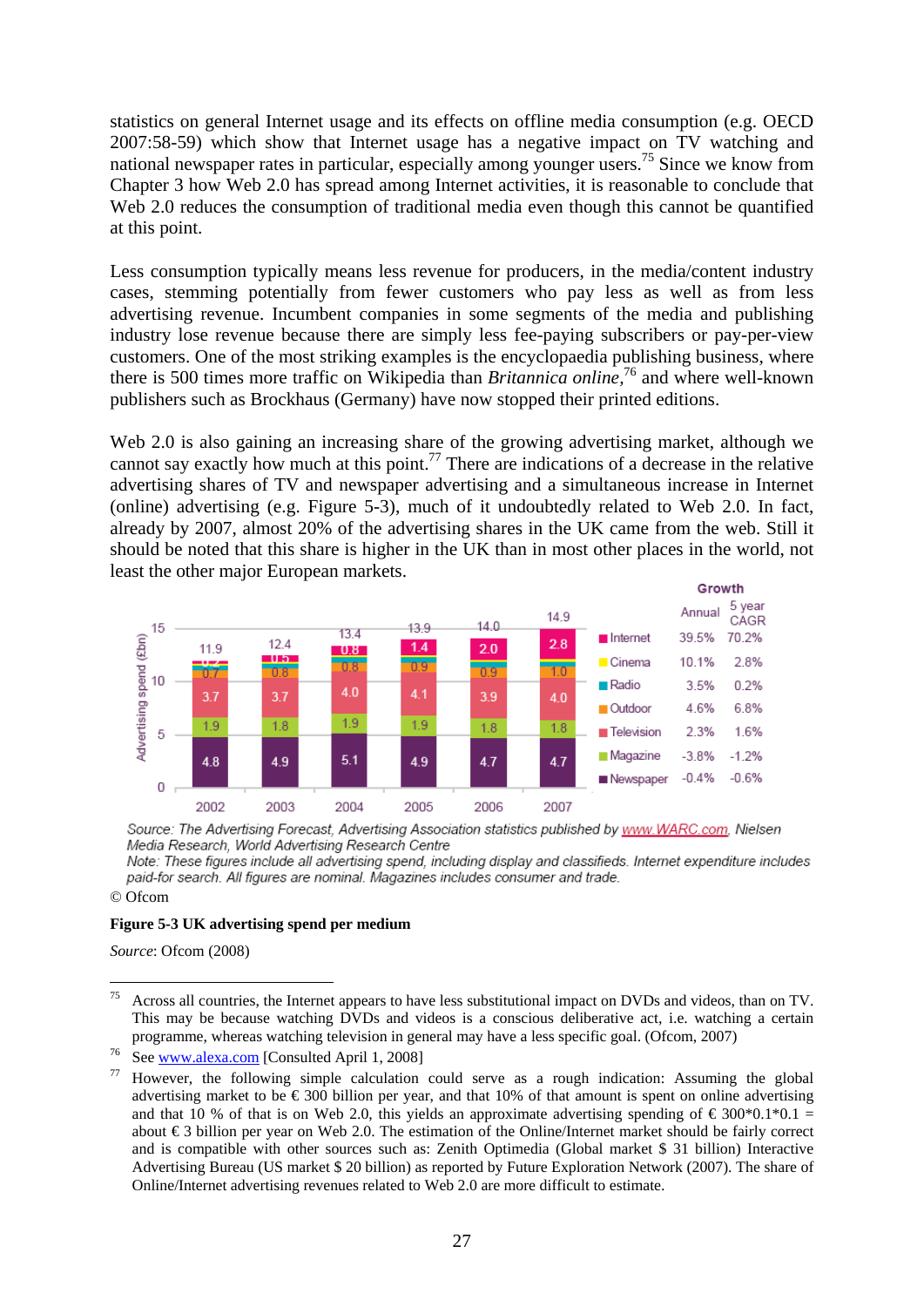For content supply, media companies not least in the music industry, now face competition for those contents they want to publish, as content producers can use Web 2.0 channels.<sup>78</sup> As a result, Web 2.0 weakens the position of media companies in relation to content producers. Previously, they (taken as a group) held gatekeeper positions and selected which content was available. This provided little space for audience intervention, except for features like letters to the editor in newspapers and phone-ins in television and radio, all of which are controlled (filtered) by the established media companies. Similarly, professional content providers now face competition from low-cost or no-cost user generated content.<sup>79</sup>

Partly in response to the increasing competition from Web 2.0, traditional media are starting to participate in user generated publishing platforms to open their offerings, reaching out for these audiences in order to promote own content. They are both opening specific sites to show their contents online,  $80$  and developing partnerships with popular Web 2.0 platforms.  $81$ Indeed, for traditional media companies Web 2.0 constitutes not only a threat but also an opportunity, where they can take advantage of the new applications to improve their products and services. Many major newspapers and broadcasters broaden their offerings accordingly by using Web 2.0 (© Ofcom

Figure 5-4). For example, CNN Exchange invites user contributions to its news services,  $82$ and there are also specific platforms for users to publish and sell their pictures for news and magazine usage (See Section 4.4, for example, on Scoopt). In addition, Web 2.0 may stimulate the consumption of traditional content and vice versa, which is in fact one of the business models described in Section 4.3.3. Thus, the impact on the traditional content industry is not only one of predation and competition, but also complementary and collaborative.

| Paper               | Website |     | Mobile Podcasts TV |      |            |      | Blogs RSS Digital edition Email Desktop |     |            | <b>Business model</b> |
|---------------------|---------|-----|--------------------|------|------------|------|-----------------------------------------|-----|------------|-----------------------|
| The Guardian        | Yes     | Yes | Yes                |      | <b>Yes</b> | Yes. | Yes                                     | Yes | Yes        | Ads                   |
| The Times           | Yes     | Yes | Yes                | Yes. | <b>Yes</b> | Yes  |                                         |     |            | Ads                   |
| The Telegraph       | Yes     | Yes | Yes                |      | <b>Yes</b> | Yes  |                                         | Yes | <b>Yes</b> | Ads                   |
| The Independent     | Yes     |     | Yes                | Yes  |            | Yes. | Yes                                     | Yes |            | Ads                   |
| The Financial Times | Yes     |     | Yes                |      | Yes        | Yes  |                                         | Yes |            | Subscription and ads  |

#### © Ofcom

1

#### **Figure 5-4 Content and functionality offered online by UK broadsheet newspapers**

*Source*: Ofcom (2007b)

 $78$  The music industry is well known to have been disrupted already by Web 1.0, since it opened up a completely new low cost distribution channel where content could also be easily copied. Web 2.0 further drive this disruption since it allows not only for users to expose their music on the web, but it also allows for the crowds to take control of more activities in the value chain, previously in the control of record industry. Initially this meant that artists could publish and expose their music to the masses on platforms such as MySpace. New Web 2.0 sites are taking this a step further, e.g. Slice the Pie which enables individuals to select, invest and speculate in the success of emerging artists. See

http://www.telegraph.co.uk/money/main.jhtml?xml=/money/2008/05/25/ccslice125.xml [Accessed 2008-05- 26] 79 Ala-Mutka (2008)

<sup>&</sup>lt;sup>80</sup> For example, Hulu  $\frac{http://www.hulu.com/}{http://www.hulu.com/}$ , and NBC Direct <br><sup>81</sup> Such as the previously mentioned YouTube Partners Program.

<sup>82</sup> http://www.cnn.com/exchange/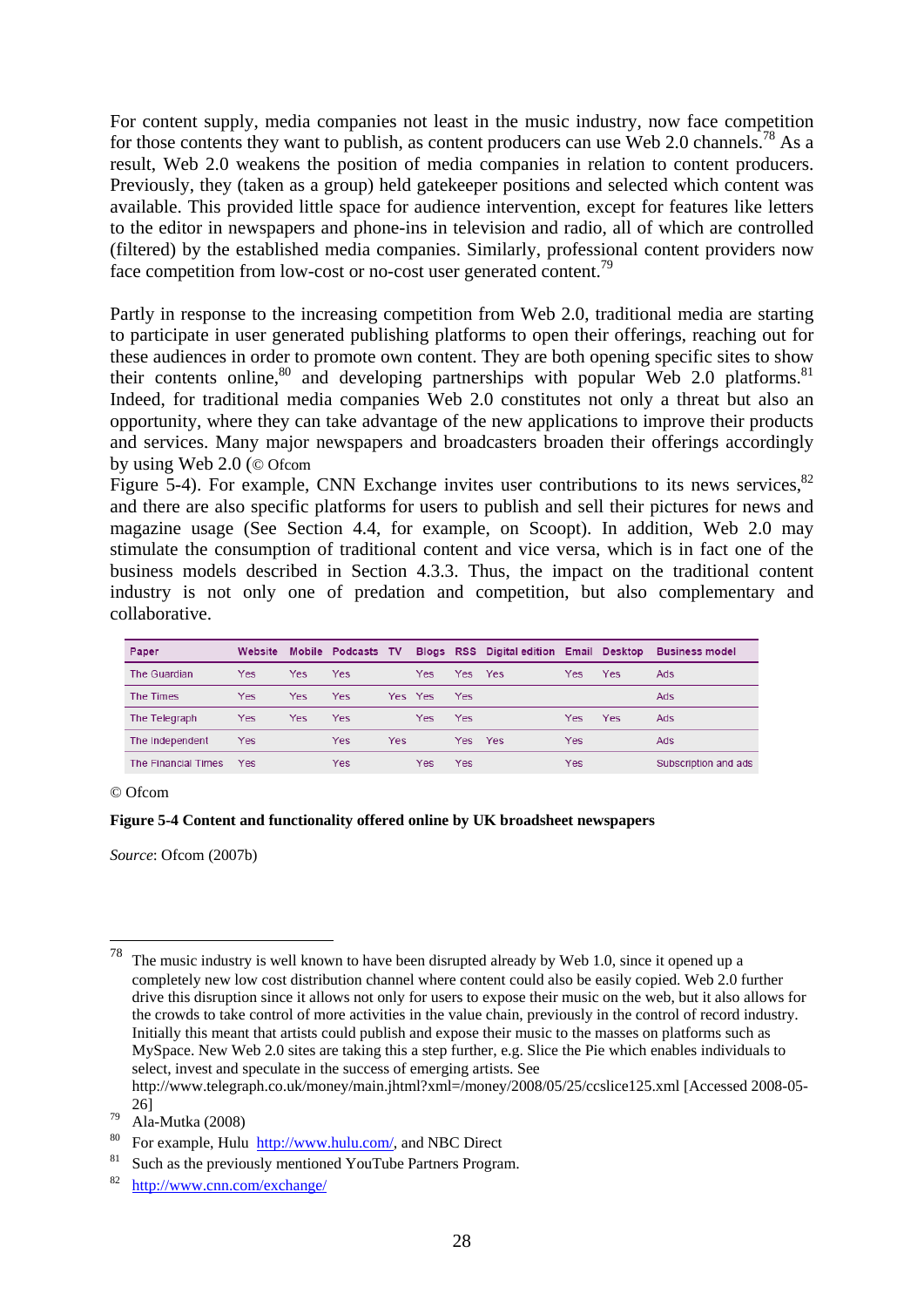In general, it could be argued that Web 2.0 competes with and constitutes a threat for any content related off-line or Web 1.0 service: Web 2.0 can substitute off-line games, dating services, email, and much more. With regard to the software industry, the threat is perhaps less immediate and less visible.

It may also be argued, that the growth of Web 2.0 services will further drive a shift of revenues away from traditional telephony services, since it increases internet traffic and drives customers to opt for broadband (which then again also drives Skype and VoIP).

## *5.3 Web 2.0 use by enterprises*

The previous chapter clearly shows that Web 2.0 is largely perceived as a consumer phenomenon. However, there is also an increasing take-up by enterprises and other organisations.83 In principle, Web 2.0 tools can be used both for improving internal processes as well as interacting with suppliers, partners and customers. According to McKinsey (2007, 2008), Web 2.0 percentage usage was about 25-35 % depending on application in 2008, a significant rise from the year before. It also showed that about 94 % of organisations which use Web 2.0 tools use them for managing internal collaboration while 87% use them for interfacing with customers, and 75% % to interface with suppliers and partners. These surveys also indicate that the willingness to invest in Web 2.0 technologies applies to a wide range of industries, especially retail, high tech, telecommunications, financial services and pharmaceuticals.

According to recent study by Forester (2008a) corporate Web 2.0 sales (labelled Enterprise 2.0) amounted to almost half a billion USD in 2007, of which some 150 million were related to OSNs. Forrester expects the corporate market to grow with 43% per year, and to tenfold by 2013. The same study shows that adoption is essentially higher in large enterprises. Over 50% of enterprises with 20,000+ employees were purchasing Web 2.0 solutions compared to only 20% for small enterprises (6-99 employees). Still, according to Forrester, one of the main challenges of getting Web 2.0 into the enterprise is getting past the IT departments. Otherwise, interest in Web 2.0 is usually generated in the R&D, marketing and corporate communication departments, while IT departments are often reluctant, spending most of their budget on legacy systems. Web 2.0 is also often perceived as a security threat. In a survey by McKinsey (2008) it was noted that many companies were actually dissatisfied with their Web 2.0 tools, that there was a correlation between companies dissatisfied with Web 2.0 and those adopting Web 2.0 tools from IT departments.

<sup>&</sup>lt;u>.</u> 83 As professionals are using Web 2.0 also outside the enterprise, it becomes increasingly difficult to distinguish between enterprise and consumer use of these technologies.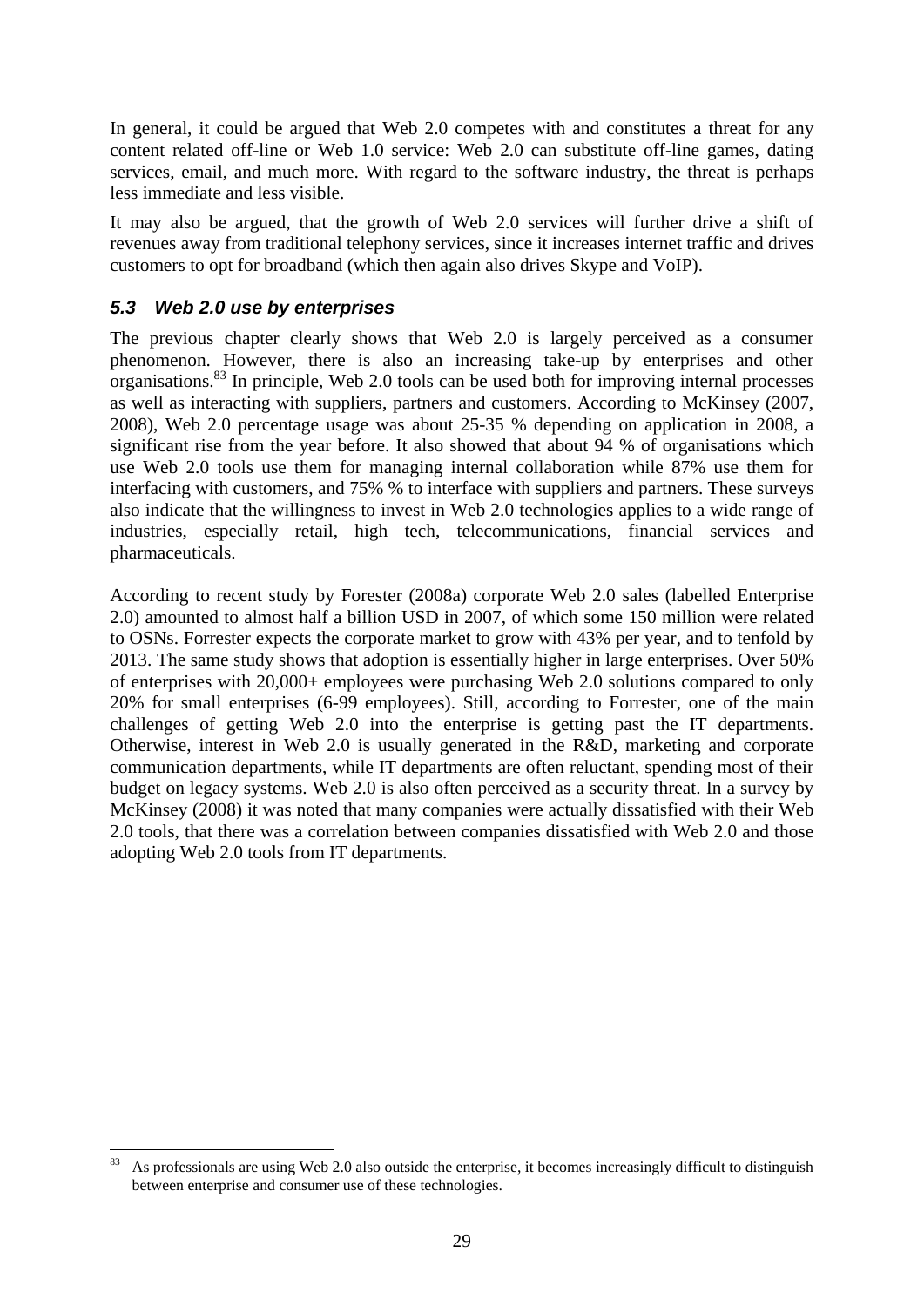

#### **Figure 5-5 Enterprise 2.0 market in (\$ million 2007)**

Source: Forrester (2008a) as reported by Perez (2008)

Hence take-up of Web 2.0 is still lower in enterprises than by private users. However, it is likely to increase rapidly. According to Bryant (2008) Enterprise 2.0 applications have the potential to: (1) lower transaction and co-ordination costs, (2) lower ICT costs (being more cost effective than many traditional corporate applications including not least email.), (3) keep and attract talent, (4) exploit diversity in global corporations and (5) practice more open innovation and "co-opetition".

The following main (partly overlapping) uses and results of Web 2.0 in enterprises  $84$  can be identified as:

- (1) improving internal work processes,
- (2) a tool for customer and other relations
- (3) utilising user knowledge and support innovation; and
- (4) a tool for recruitment and networking

### **5.3.1 Improving internal work processes**

Web 2.0 applications are already being used for professional purposes in the private and public sector. Companies can use Web 2.0 tools for intra-company content creation, collaboration and sharing purposes.<sup>85</sup> Blogs are increasingly used in enterprises for teamwork and communication.<sup>86</sup> In a business environment, they can help foster a culture of sharing expertise and knowledge. At IBM for example, employees have an internal blogging centre and the possibility for social tagging.87

<sup>84</sup> See Bernoff and Li (2008) and Chui et al. (2009) for alternative categorizations. In addition to those major areas of usage, others have been identified. For instance Virtual worlds and (serious games) have been

considered as promising for education and simulation.<br>Ala-Mutka (2008) referring to Forrester Consulting (2007)

<sup>86</sup> VTT (2007) See also McAfee (2006).

 $87$  IBM (2007)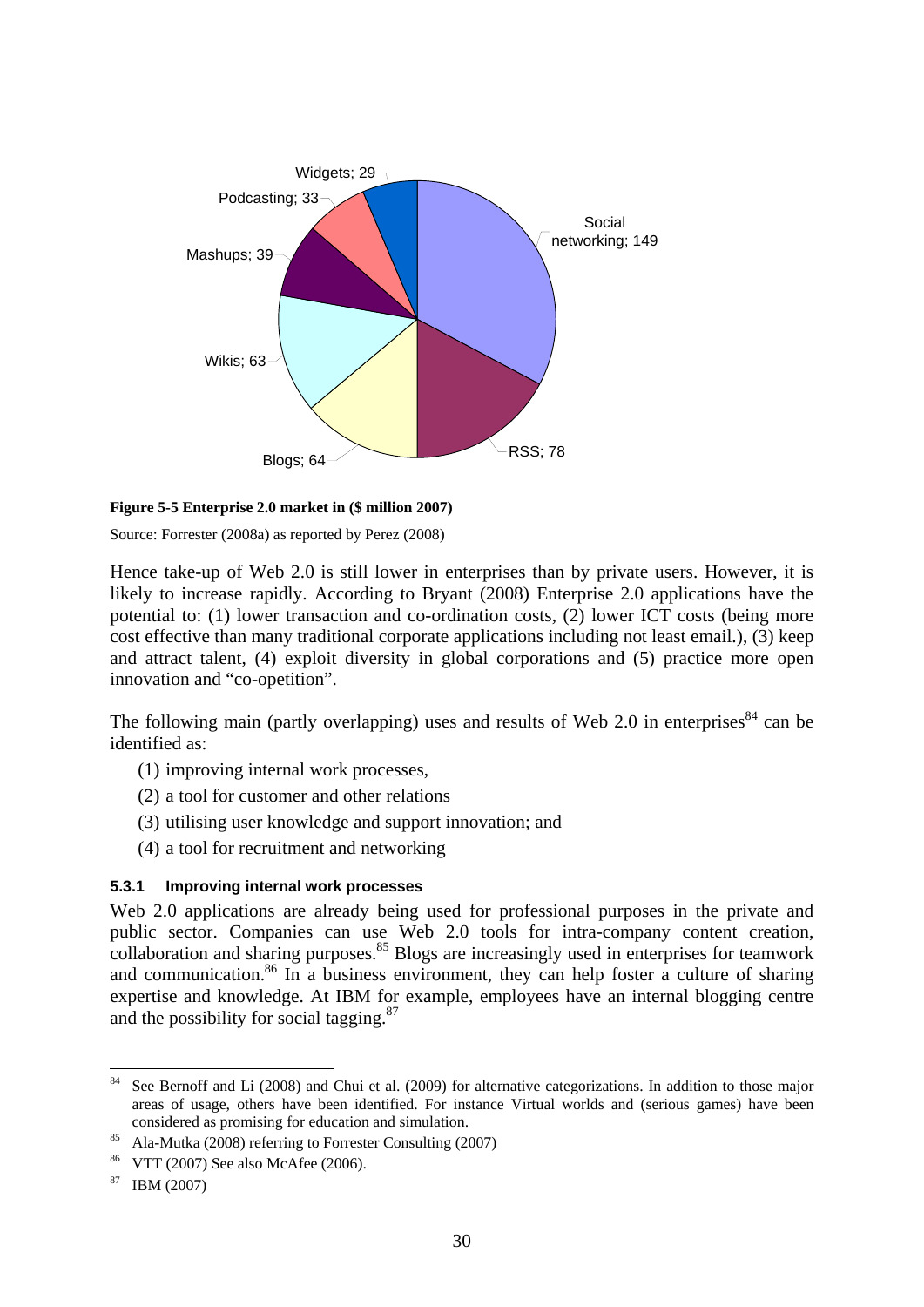Another important characteristic of Web 2.0, especially OSNs, is their speed at getting information across to different people who are interested in the same topic, often through the use of groups or forums,<sup>88</sup> which may be internal as well as external. Most IT professionals, for example, state that they save time by using online communities to find answers.<sup>89</sup> Social tagging enables colleagues to search these tags, locate experts and "look over their shoulders" at the relevant articles, research or blogs that those experts found useful—without interrupting them with an e-mail or an instant message.<sup>90</sup> Clearly, just as Web 2.0 applications can be used inside organisations, their interactive nature facilitates collaboration between companies also.

Compared to traditional productivity tools and software suits, such Web 2.0 applications also offer the benefits that they are typically easy to install and use and easy to integrate between departments and enterprises. They are often free of charge or at least very inexpensive and often based on open source software, providing modifiability and transparency.<sup>91</sup>

Here one should note that there are potential negative effects of Web 2.0 as well, i.e. concerns about the amount of time spent on Web 2.0, in particular on OSNs, and the resulting possible loss of productivity. In the UK, for instance, Peninsula (an employment law firm) claimed that UK firms were losing more than £130 million a day.<sup>92</sup> Even though such figures are highly disputable, the study showed that some employees spend up to two hours a day visiting social networking sites during work time. As a result, many companies and other organisations are blocking access to OSNs.<sup>93</sup> Although the major reason given for such blocks is virus or spyware protection, it is directly followed by employee productivity losses and by concerns for using too much bandwidth. $94$ 

### **5.3.2 Tool for customer and other relations**

As already touched upon in Chapter 4 on value chains and business models, consumers are changing their media consumption; businesses therefore need to change their promotion strategies accordingly. In relation to Web 2.0, they need to become more interactive. Blogging, for instance, provides new ways for customers to give public feedback and comments to companies and for companies to respond and communicate. Such feedback both allows and obliges companies to respond more rapidly to customer concerns. According to McKinsey (2007) 70% of organisations that already use Web 2.0 tools use them to interface with customers (including entering new markets). In fact, corporate blogging has become the norm in the several industries, such as ICT, media and consumer goods, and not least the Web industry itself where companies such as Google and Facebook are announcing major events on their corporate blogs rather than through press-releases.<sup>95</sup>

Collaborative content sites have the potential to generate as much feedback as traditional customer research and surveys. For example, Dellarocas et al. (2005) show that movie reviews volunteered online provide information that is as accurate a predictor of public

 $88\,$ Cachia (2008)

<sup>89</sup> Ala-Mutka (2008) referring to King Research (2007).

<sup>90</sup> IBM (2007)

<sup>91</sup> VTT (2007)

 $92$  The study was based on a survey of 3500 UK companies. [Online] http://news.bbc.co.uk/2/hi/technology/6989100.stm as reported by Cachia (2008)

<sup>&</sup>lt;sup>93</sup> As much as half the businesses in UK have blocked employees' access to OSN according to a survey carried out by web security company Barracuda Networks Inc. (Cachia 2008)

<sup>94</sup> Cachia (2008)

 $95$  Gartner (2008)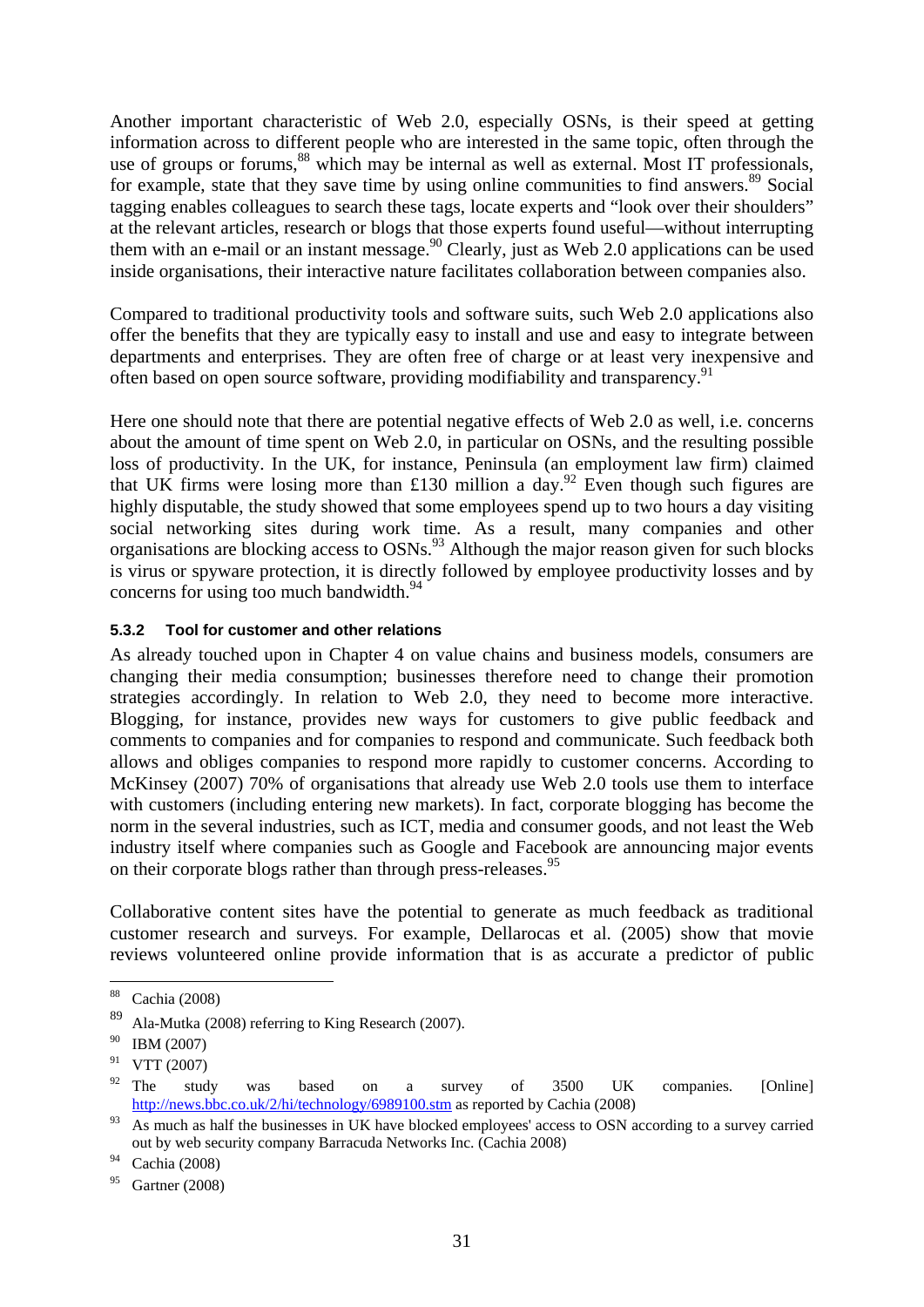opinion as information collected by surveys of representative samples of respondents.<sup>96</sup> However the self-selection feature of Web 2.0 risks generating highly skewed results.

Feedback and customer reviews have already become standard in e-commerce Web sites, often used as a promotional tool for increasing customers' trust and usage of the service. Online auctioning sites (e.g. eBay) have incorporated user generated evaluations of the seller/purchase as a part of the auction process. Also, online shops (e.g. Amazon) benefit from user reviews that inform and support customers for their purchasing decisions. Such user provided reviews have become part of the marketing information of many different platforms, often complemented by automatically collected information of most popular choices or product combinations.<sup>97</sup> Moreover, blogs are becoming important in influencing purchasing decisions.<sup>98</sup>

Essentially, in economic terms this means that the providers of various goods and services can benefit from cheaper sources when investigating tastes and trends and getting in contact with consumer needs. Observe that that the effect of increased interaction is a challenge as well as an opportunity. Manufacturers and service providers need to deal with the fact that unhappy customers nowadays will make their views known online and therefore available to other potential customers. This requires a much greater emphasis on the speed of responses, before negative publicity spreads. There is even the possibility of fake unhappy customers, such as false bloggers, providing reviews and other type of content with the sole purpose of destroying businesses of others.

### **5.3.3 Utilising users for innovation**

Considering that innovation has been claimed to be increasingly driven by user input and interaction,<sup>99</sup> we would expect Web 2.0 to play a role in stimulating innovation. Interfaces with customers for product feedback can be a source of research and development for companies so as to monitor user innovations and development ideas for improving their products.100 Specific Web 2.0 applications can also harness the collaboratively created user innovations for their product development, hence potentially raising the rate of innovation at a low cost. For example, Lego Mindstorm<sup>101</sup> provides customers with the possibility to design personally tailored products, which can later be added to the general product selection. Threadless<sup>102</sup>, an Internet-based clothing retailer, sells T-shirts which have been designed and rated by members of the public. TomTom improves its maps through Map Share which allows customers to make changes to their maps directly on their navigation devices.<sup>103</sup> Cambrian House<sup>104</sup> applies a *crowd sourcing* model (i.e. outsourcing to an undefined, large group, in the form of an open call) to identify and develop software and web-based

1

<sup>96</sup> Ala-Mutka (2008)

<sup>97</sup> Ala-Mutka (2008)

<sup>98</sup> Deere (2006) and Ipsos (2007)

<sup>&</sup>lt;sup>99</sup> It is also widely claimed that innovation is increasingly come from outside the corporate walls, in open innovation processes (Chesbrough 2003) driven by e.g. globalisation, increasing venture capital and rise the Internet as an infrastructure for innovation. (See also Tapscott 2006). Collaborative innovation is well known from the open source software development community.<br>
<sup>100</sup> McKinsey (2007)<br>
<sup>101</sup> http://<u>mindstorms.lego.com/</u><br>
<sup>102</sup> http://www.threadless.com/

<sup>103</sup> See e.g. http://www.gpsbusinessnews.com/TomTom-s-crowdsourcing-5-millionth-mapcorrection\_a1234.html [Accessed 17 April 2009] 104 http://www.cambrianhouse.com/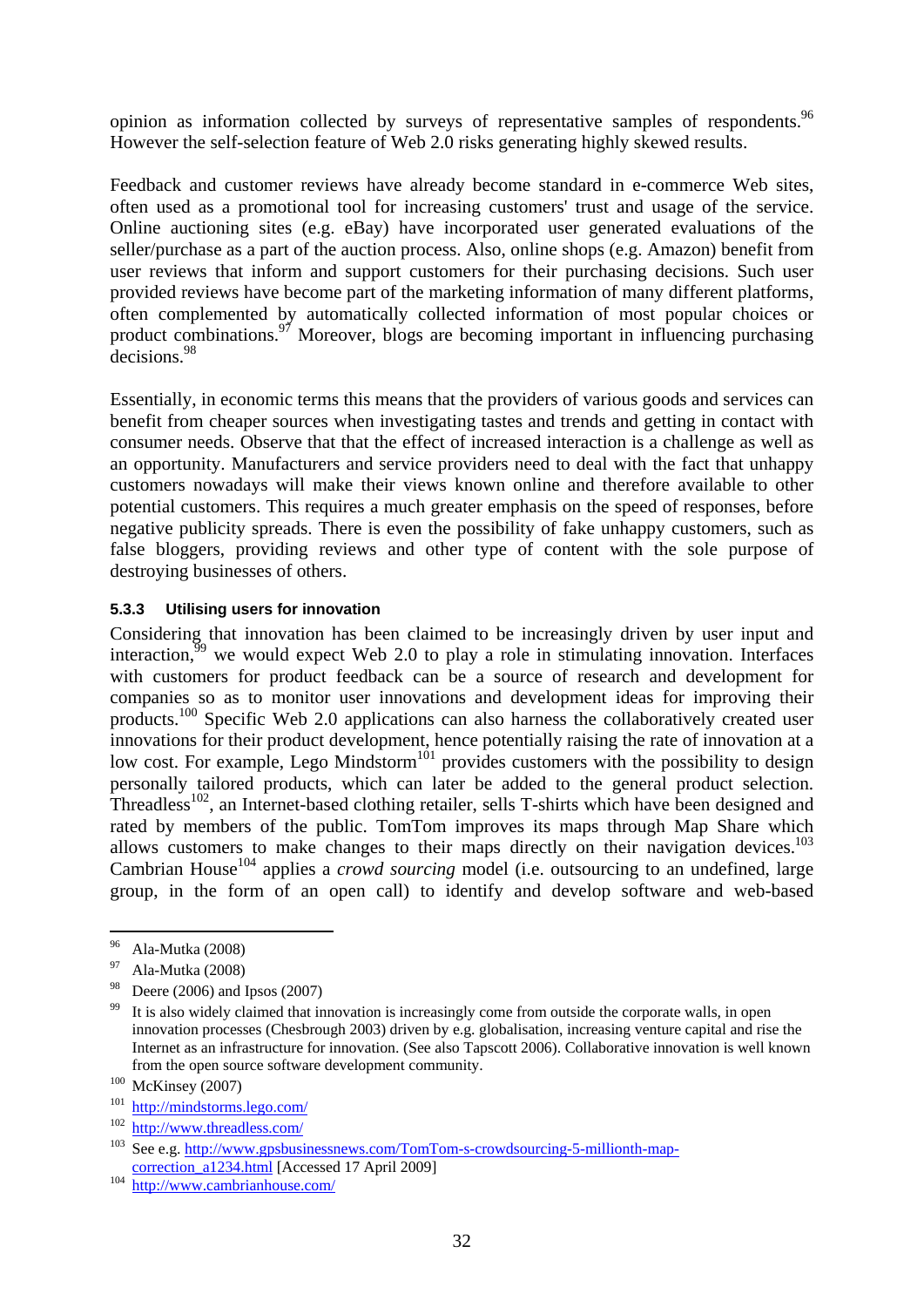businesses: by allowing users to send suggestions and vote on them, the community attempts to find software ideas that are developed using a combination of internal and crowd sourced skills and effort.<sup>105</sup>

Thus, the emerging and increasing role of the user in the innovation-development process $106$ as well as the ongoing shift towards open innovation<sup>107</sup> is further driven by Web 2.0. However, so far this impact appears to be quite limited and in an emergent phase.

### **5.3.4 Tools for recruitment and business networking**

One of the main benefits of OSNs is to provide improved possibilities to extend professional networks. As a result a new niche of professional business networks has emerged. Examples of such sites are LinkedIn, Ryze.com and VisiblePath. Similar to other OSNs, they operate through a profile, contacts sharing, invitations and search through "friends of friends" list for business contacts. They act like a directory of business contacts and facilitating users' communication with other users, whether you want to inform your contacts about new professional developments, or whether you want to develop online business events.<sup>108</sup> Surveys indicate that 65% of business professionals connect through personal and professional OSNs. 109

In particular, research shows that employers rely heavily on information given by their social contacts when looking for employees. The value of this can be indicated by the fact that on the major professional networking site LinkedIn over 350 corporate customers pay up to \$250,000 each to advertise jobs to its expanding network.<sup>110</sup> Again, the cost and productivity losses due to time spend on OSNs must not be underestimated.

### *5.4 Impact on the ICT sector – derived demand on ICT products and services*

Albeit not necessarily very disruptive, a major impact of Web 2.0 is the derived demand of ICT products and services. By drawing more people to the Internet, and making them stay for longer, Web 2.0 services and applications increase the demand for connectivity (e.g. more and better Internet access), for software tools, (e.g. recommendation engines), software(blogs, Podcasting)which allow and enable users to create audio and video files, for support services (e.g. firewalls, file backups), as well as for the necessary hardware (e.g. personal devices used to create content, e.g. digital cameras, digital video recorders and mobile phones, servers, databases). In combination with the uptake of interactive services such as IP-telephony, Web 2.0 may also drive a need for increased capacity of the up-link in broadband and mobile networks, such as High-Speed Uplink Packet Access (HSUPA) for mobile communications.111

New application service providers are also emerging, especially for video content, offering for instance publishing, syndication, commerce, content management, content delivery, one-stop video upload, converting and transmitting optimised content services security and other

1

<sup>105</sup> Ala-Mutka et al 82008)<br>
106 von Hippel (1988)<br>
107 Chesbrough (2003)<br>
108 Cachia (2008)

<sup>&</sup>lt;sup>109</sup> BigMouthMedia (2007).<br><sup>110</sup> The Economist" Social networking Joined-up thinking - Social-networking sites are not just for teenagers. They have business uses too" The Economist, 4 April 2007, available online at http://www.economist.com/business/displaystory.cfm?story\_id=8960555<br><sup>111</sup> See Ala-Mukta et al (2008) and OECD (2007)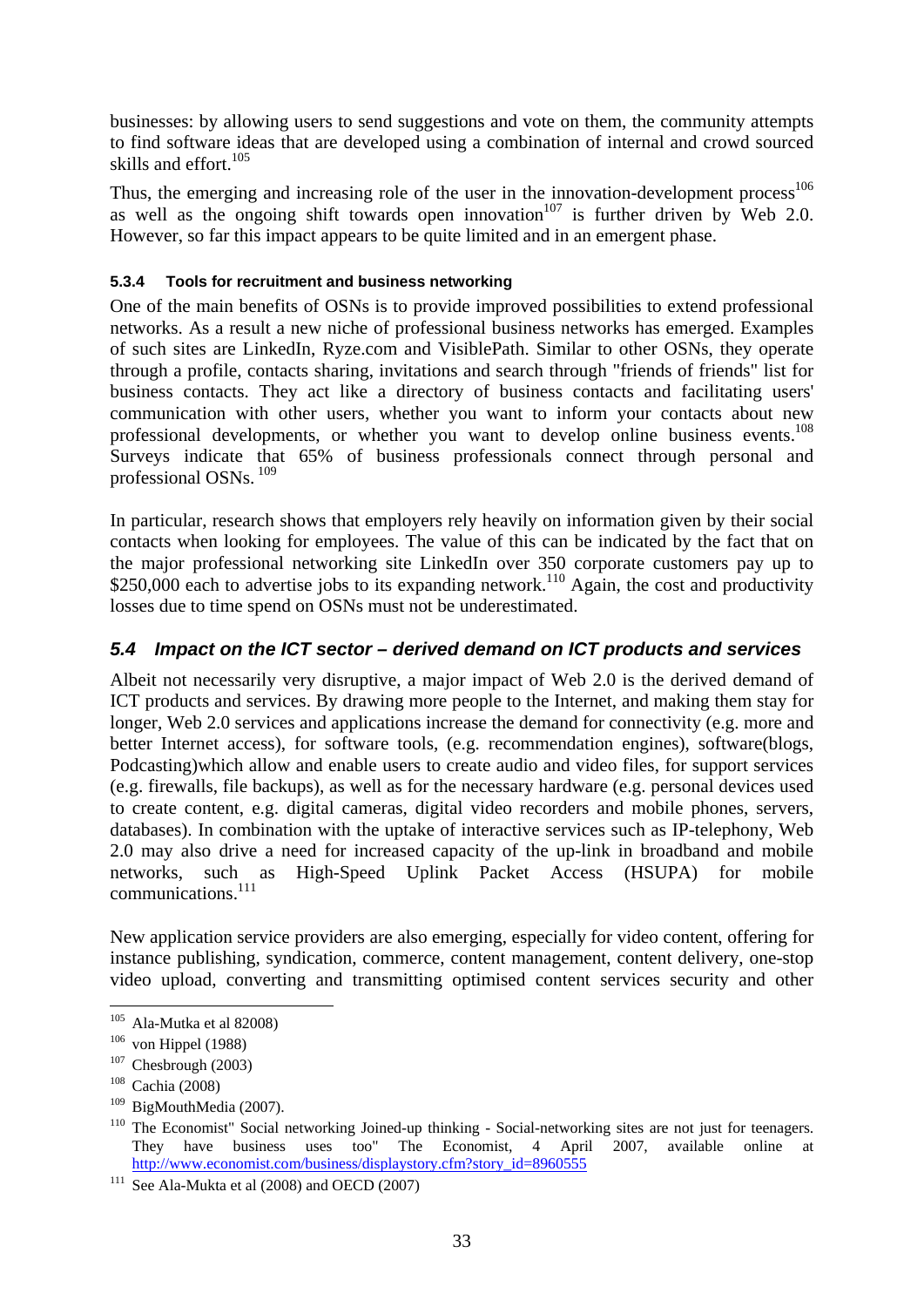platform components in the form of software-as-a-service.<sup>112</sup> Examples include companies which specialise in social network tools (a market estimated to \$258 millions in 2007) such as Awareness, Communispace, and Jive Software.<sup>113</sup>

Companies developing knowledge management solutions also incorporate Web 2.0 tools to respond to the demand of customers. For example, IBM, Oracle and several other companies have published enterprise suites including wikis, blogs and other networking tools. Microsoft's SharePoint, for example, now includes wikis, blogs, and RSS technologies in their collaboration suite. IBM offers social networking and mashup tools via their Lotus Connections and Lotus Mashups products and SAP Business Suite which includes social networking and widgets. In fact, it has been forecasted that the market for Enterprise Web 2.0 tools will be commoditised, with eroding prices, and incorporation into enterprise collaboration software over the next five years. $114$ 

Web 2.0 services also increase the traffic and business of traditional telecom operators, for broadband communications and, possibly in the future, for wireless communications also. However, changing revenue schemes and pricing models may counteract this trend so that it does not lead to increased revenues for telecom operators.

To exemplify how Web 2.0 generates revenues upstream the value chain we could use the example of Facebook. First of all, because it is so popular and heavily trafficked, Facebook requires massive amounts of storage space, both in a digital and physical sense. At this writing (May 2009) Business Week reports that Facebook secured another \$ 100 million of funding with the purpose of buying some 50,000 new servers, which in turn would cover its needs for the coming two years.<sup>115</sup> This is perhaps the most important economically derived demand for a company like Facebook.

At another level, since June 2007, since Facebook first allowed third-party developers to create applications, developers have provided more than 7,000 programmes on the Facebook platform. It has been reported that developers introduce another 100 applications to the site each day. Facebook estimates that more than 80 percent of all members have used at least one third-party application.<sup>116</sup>

### *5.5 Summary and conclusions*

This chapter has elaborated on four aspects of economic and potentially disruptive impact of Web 2.0: (1) the providers of Web 2.0 applications are becoming increasingly numerous and large, and contribute to growth and employment. (2) At the same time, they already constitute an important threat to other industries, in particular content industries. The content industry on the other hand is responding by diversifying into Web 2.0. (3) Web 2.0 applications and software are increasingly adopted in the enterprise (and public) sectors as tools for improving internal work processes, for managing customer and public relations, for innovation and for

 $112$  OECD (2007)

<sup>&</sup>lt;sup>113</sup> Forrester (2008s) according to Perez (2008)<br><sup>114</sup> Forrester (2008a) as reported by Perez (2008)<br><sup>115</sup> See:

http://www.businessweek.com/technology/content/may2008/tc2008059\_855064.htm?chan=top+news\_top+n ews+index\_news+%2B+analysis<br><sup>116</sup> http://computer.howstuffworks.com/facebook4.htm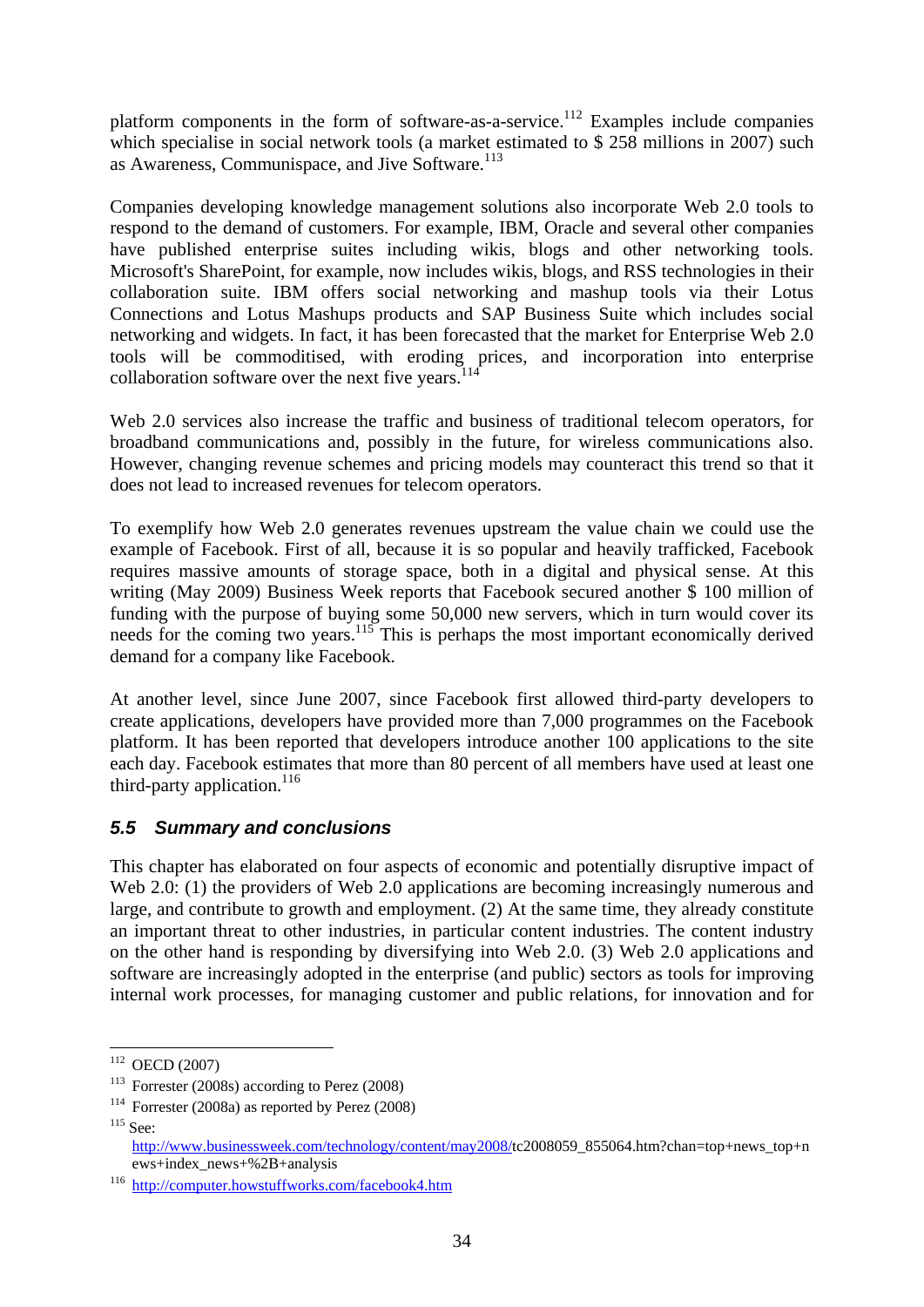recruitment and networking. Finally, (4) the growth of Web 2.0 leads to a derived demand in the supply of ICT hardware and software in order to facilitate for these services.

Although there is need for further evidence and analysis, the various impacts are potentially substantial in all four areas, presenting European industry with opportunities of growth and improved competitiveness. At the same time, the inherent disruptive potential of Web 2.0 presents threats to established players, in particular for content related industries. An assessment of Europe's position to respond to these opportunities and threats is the purpose of the next chapter.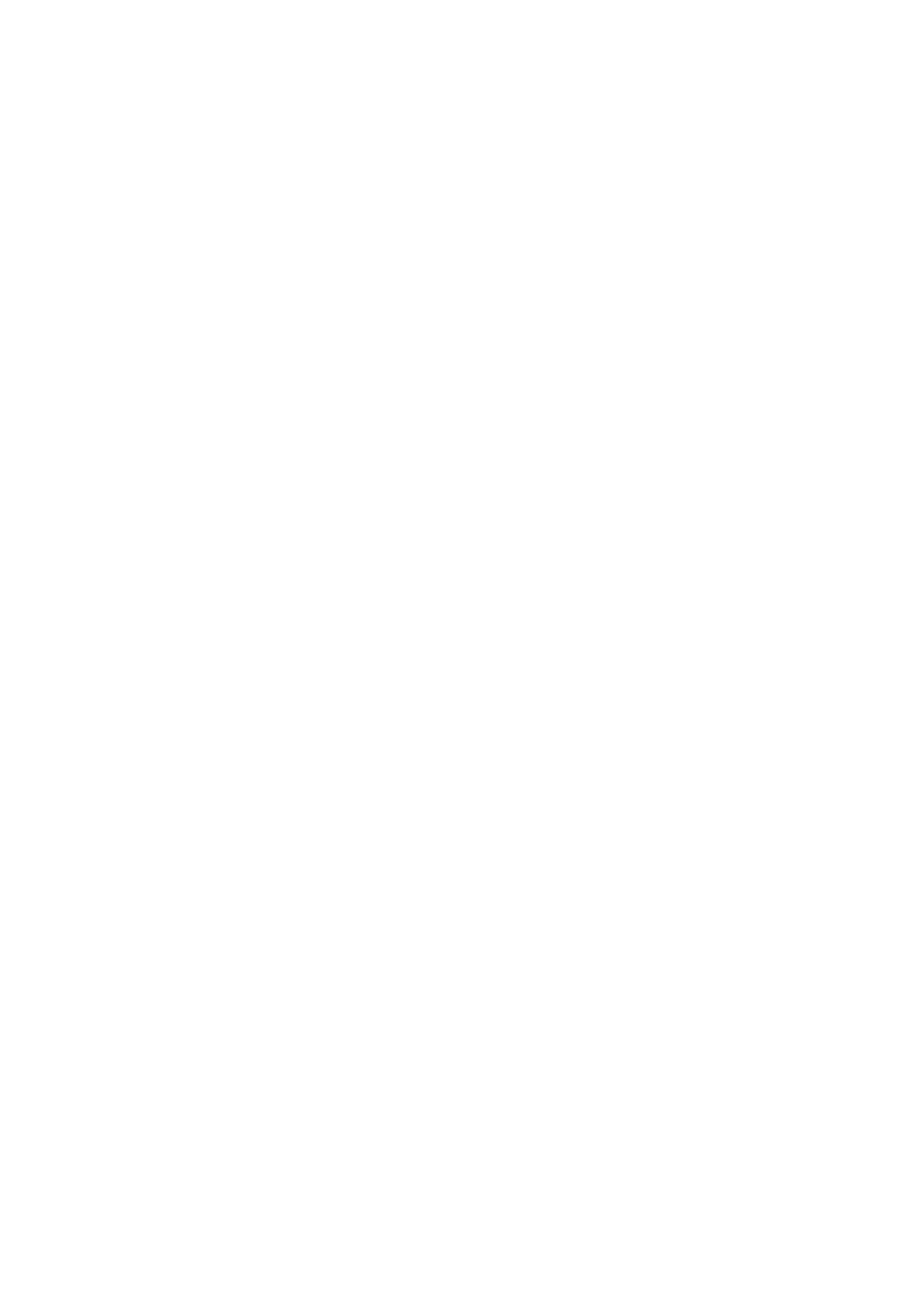# **6 EUROPE'S INDUSTRIAL POSITION IN WEB 2.0**

This chapter addresses the position and competitiveness of the EU industry in Web 2.0. The objective is to identify and assess the prospects for growth of a European industry in producing Web 2.0 applications.

We will focus on the following indicators of industrial strengths and weaknesses:  $117$ 

- (1) The current European position within Web 2.0 will be indicated by the global share of Web 2.0 companies and sites. The number of firms in Europe, and their share of revenues and employees will be assessed, for Web 2.0 as a whole as well as by its different application categories (online social networking etc.) (Section 6.1)
- (2) Its' near and medium term future position will depend primarily on the ability of European firms to innovate, for which patenting, venture capital and R&D activities will serve as a proxy. (Section 6.2)

While (1) is rather straightforward to analyse, (2) is more complicated. The ability of European firms to innovate using Web 2.0 will depend on a number of factors related to the functioning of the European Innovation System<sup>118</sup> relevant to Web 2.0. This includes:<sup>119</sup> input conditions / factor endowments (supply of financial and most often sector-specific human resources, infrastructure etc.); incentives for innovative investments and entrepreneurial activity (e.g. appropriability conditions, IPR regimes); intensity of local rivalry; presence of complementary industries; presence of clusters; access to and interaction with an advanced and large home market; absence of strong vested interests in technologies that are to be replaced. In this report, access to venture capital as well an advanced local demand will be quantitatively indicated, while the rest of the determinants will be assessed in terms of quality where appropriate (Section 6.2).

Based on this assessment of the position of the EU Web 2.0 industry, three current and potential areas of EU strength will be identified: (1) Online social gaming; (2) Online social networking and (3) Mobile 2.0. These are further analysed in Section 6.3. The chapter is concluded in Section 6.4.

### *6.1 Major Web 2.0 sites and companies – current EU position*

One of the most useful indicators of the EU position in Web 2.0 applications is the presence of EU firms which supply such solutions. Most quantitative and qualitative evidence indicates that the supply of Web 2.0 lies largely in the hand of US companies, especially those based in the San Francisco Bay area (*aka* Silicon Valley). For instance, an early attempt to map new Web 2.0 applications geographically (Annex B) shows a very strong over-representation of US companies, especially of those in California. $120$ 

1

<sup>117</sup> Perhaps needless to say, given the emerging character of Web 2.0 and limited data available, we can offer

only a partial view on the development of the industry, its enterprises and country competitiveness.<br><sup>118</sup> 'Innovation system' is an analytical construct notoriously difficult to operationalise. While R&D and patenting can serve as indicators of inventive capability, it tells less about the performance of companies and nations in commercializing these inventions. Further, there is a limitation if the innovations are not technological or if they are difficult to patent. Still, in a technology-based industry like Web 2.0, patents and R&D investments can be argued to be strong indicators of innovativeness.

<sup>&</sup>lt;sup>119</sup> See e.g. Porter (1990), Edquist (1997), Mowery and Nelson (1999), and Bergek et al. (2008) <sup>120</sup> See e.g. http://www.fourio.com/web20map/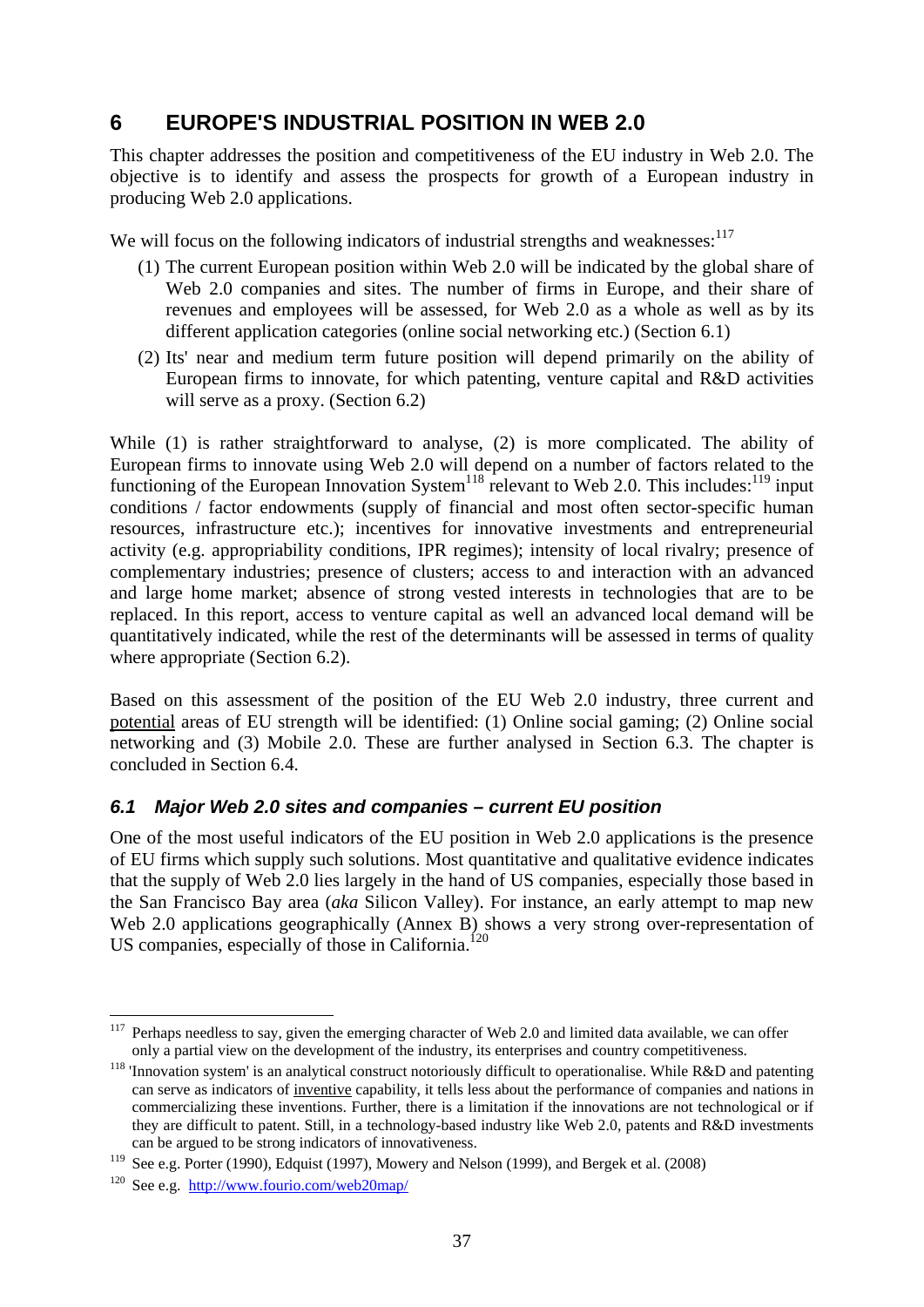In order to provide a complementing picture, IPTS is in the process of building up a database of Web 2.0 companies. At the time of this writing (December 2008), it had incorporated data on 99 major Web sites and the companies providing them. Information includes, where available: name of web site, applications category, launch date, company providing the web site, location of company,  $^{121}$  ultimate owner (if acquired), revenues, employees, amount venture capital and/or acquisition amount, estimated market value and year of foundation. The major sources for collecting identifying the sites/companies are listed in Annex A. The variety of sources, compensate for much of the bias of each source, and the database should therefore represent the major Web 2.0 sites quite well.

| <b>Site</b>      | Alexa<br>Rank<br>c.) | Category                       | Company                 | Country   | Empl. | Rev.                     | $VC$ ( $\$<br>mn) | Owner<br><i>(if acquired)</i> | Acq. for $(\$$<br>mn)    |
|------------------|----------------------|--------------------------------|-------------------------|-----------|-------|--------------------------|-------------------|-------------------------------|--------------------------|
| Youtube          | 3                    | sharing<br>MM<br>(Video)       | (see owner)             | <b>US</b> | N/A   | 180                      | 11,5              | Google (US)                   | 1650                     |
| MySpace          | 6                    | <b>OSN</b>                     | (see owner)             | <b>US</b> | 300   | N/A                      | N/A               | Fox/News Corp.<br>(US)        | 580                      |
| Facebook         | $\tau$               | <b>OSN</b>                     | Facebook,<br>Inc.       | US        | 500   | 150                      | $493^{a)}$        | $\overline{\phantom{0}}$      | $\overline{\phantom{a}}$ |
| Wiki-<br>pedia   | 8                    | Wiki<br>(encyclop.)            | Wikimedia<br>found.     | <b>US</b> | 18    | $\overline{\phantom{0}}$ | 3 <sup>b.)</sup>  | $\overline{\phantom{a}}$      | $\overline{\phantom{a}}$ |
| Blogger          | 9                    | <b>Blog</b><br>(platform)      | Pyra Labs               | <b>US</b> | N/A   | N/A                      | N/A               | Google (US)                   | N/A                      |
| Orkut            | 11                   | <b>OSN</b>                     | Google<br>(US)          | <b>US</b> | N/A   | N/A                      | N/A               | $\overline{\phantom{a}}$      | $\overline{\phantom{a}}$ |
| Hi <sub>5</sub>  | 18                   | <b>OSN</b>                     | Sona<br><b>Networks</b> | <b>US</b> | N/A   | N/A                      | 35                | $\overline{\phantom{a}}$      | $\overline{\phantom{a}}$ |
| Photo-<br>bucket | 26                   | MМ<br>sharing<br>(photo)       | (see owner)             | US        | 60    | 6,3                      | 13,5              | Fox/News Corp.<br>(US)        | N/A                      |
| Vkontakte.<br>ru | 30                   | <b>OSN</b>                     | N/A                     | Russia    | N/A   | N/A                      | N/A               | $\overline{\phantom{a}}$      | $\blacksquare$           |
| Youporn          | 33                   | MМ<br>sharing<br>(Adult video) | N/A                     | <b>US</b> | N/A   | 1,5                      | N/A               | N/A                           | $\overline{\phantom{a}}$ |

**Table 6-1 Top Web 2.0 sites according to traffic ranking** 

Source: IPTS-COMPLETE based on www.crunchbase.com, www.alexa.com, Wikipedia, among other sources. Notes: a.) Includes also Microsoft's \$ 300 million stake in Facebook

<sup>b.)</sup> Top donation. Total amount is not available

1

c.) Alexa rank (all web sites, also non Web 2.0 ones), www.alexa.com, May 2008. Alexa is a subsidiary company of Amazon that provides information on web traffic to other websites. Note that there is some controversy over how representative Alexa's user base is of typical Internet behaviour. See e.g. http://www.antezeta.com/webanalytics/web-statistics-suppliers.html, for an overview discussion. Note also that sites with many local variants will get a lower ranking in this table (i.e. sites which use different local URLs).

The top ten sites (in terms of traffic ranking) in the database are listed above in Table 6-1, from which a number of observations can be made. First of all, the dominance of US sites among the top ones is overwhelming. Secondly, several of them have been acquired by firms from related industries, in this case either Google (Web 1.0) or Fox/News Corporation (Media). It should also be noted that the online social networks category is the most prevalent, followed by multimedia sharing, where the latter also includes adult content. As well as this, we can see that Web 2.0 occupies a large share about 1/3 of the overall Web top-traffic sites, since 10 of the 33 sites generating most traffic are Web 2.0 However, this underestimates the diffusion of Web 2.0 since many traditional web sites such as Google-sites and Amazon-sites,

 $121$  When determining locations, we have used the location of the head quarters. However, where there are indications that the main part of a company's activities take place at a different location from the headquarters, we have used that location instead.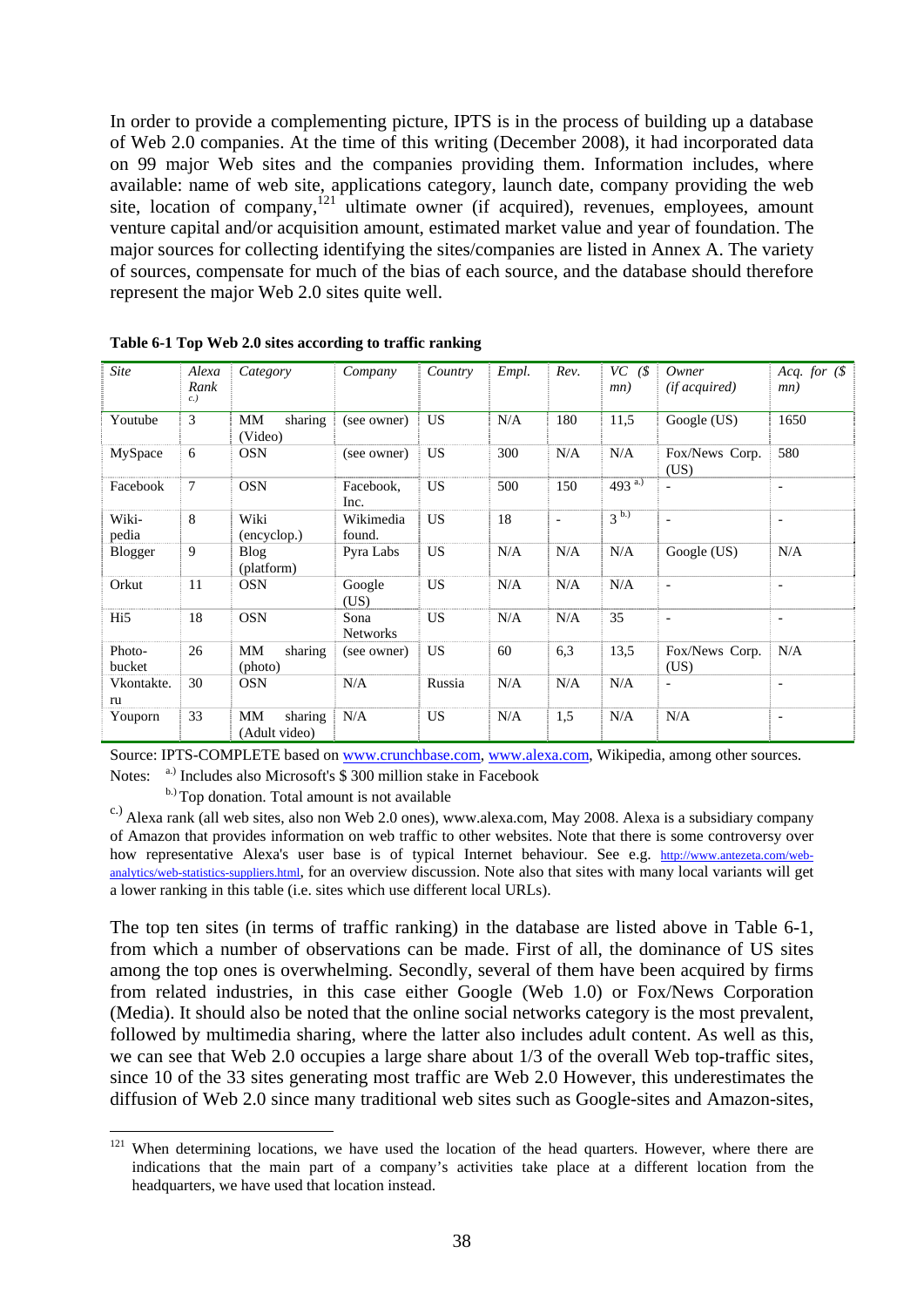include substantial elements of Web 2.0-functionality. Finally, data on employees, revenues, financing are only partially available, and even less available for those less visited sites (outside the top 10 listed in table.).

Table 6-2 classifies the 99 companies currently in the database according to their main activity/application category and HQ location. Most of the sites are either Online Social Networks – OSNs (37) or Multimedia sharing sites (24). These application categories also have a very large share of the venture and acquisition capital that is injected into Web 2.0 applications (about \$3,5 billion of the total \$4 billion invested),<sup>122</sup> be it a sign of hype surrounding these sites or not. However, in terms of revenues and employees it is the Online social gaming segment that accounts for the largest share instead, with \$1,6 from a total of \$2,5 billion in reported revenues (as well as a similar share of employees).

| <b>Application Category / Region</b>          | Asia | EU | US | <b>RoW</b> | <b>Total</b> |
|-----------------------------------------------|------|----|----|------------|--------------|
| <b>Blog</b>                                   |      |    | 8  |            | 10           |
| Multimedia sharing                            |      |    | 17 |            | 24           |
| <b>OSN</b>                                    |      | Q  | 18 |            | 37           |
| Social gaming                                 |      |    |    |            |              |
| Social tagging                                |      |    |    |            | 6            |
| Wiki                                          |      |    |    |            |              |
| Other (e.g. suppliers of technology, plugins) |      |    | 8  |            | Q            |
| <b>Grand Total</b>                            | 13   | 14 | 63 | Q          | 99           |

**Table 6-2 Web 2.0 Sites distribution** 

*Source*: IPTS – COMPLETE

Table 6-2 confirms that the supply of Web 2.0 lies in the hand of US companies, especially those based in the San Francisco Bay area.123 Thus, IPTS research confirms that US companies constitute the overall majority (about 60%) of the SC sample and a majority in each category. The corresponding figure for Europe is at about 15%. Estimations based on available data show similar percentages for revenue and employee data, while the US shares of injected capital is even higher (85-90%).

For two application categories, online social networks (OSNs) and Online social gaming, the EU position looks slightly better whereby the US share is at about 50%. These application categories also host a relatively larger share of EU companies (about 25%). Hence, there may be opportunities for Europe to further build on this relative strength. This will be further investigated in Section 6.3.

<sup>&</sup>lt;sup>122</sup> IPTS-COMPLETE database, not shown here

<sup>&</sup>lt;sup>123</sup> See Lindmark (2009) elaboration of data as reported on  $\frac{http://www.fourio.com/web20map}{http://www.fourio.com/web20map}/$  [Accessed 2008-05-19]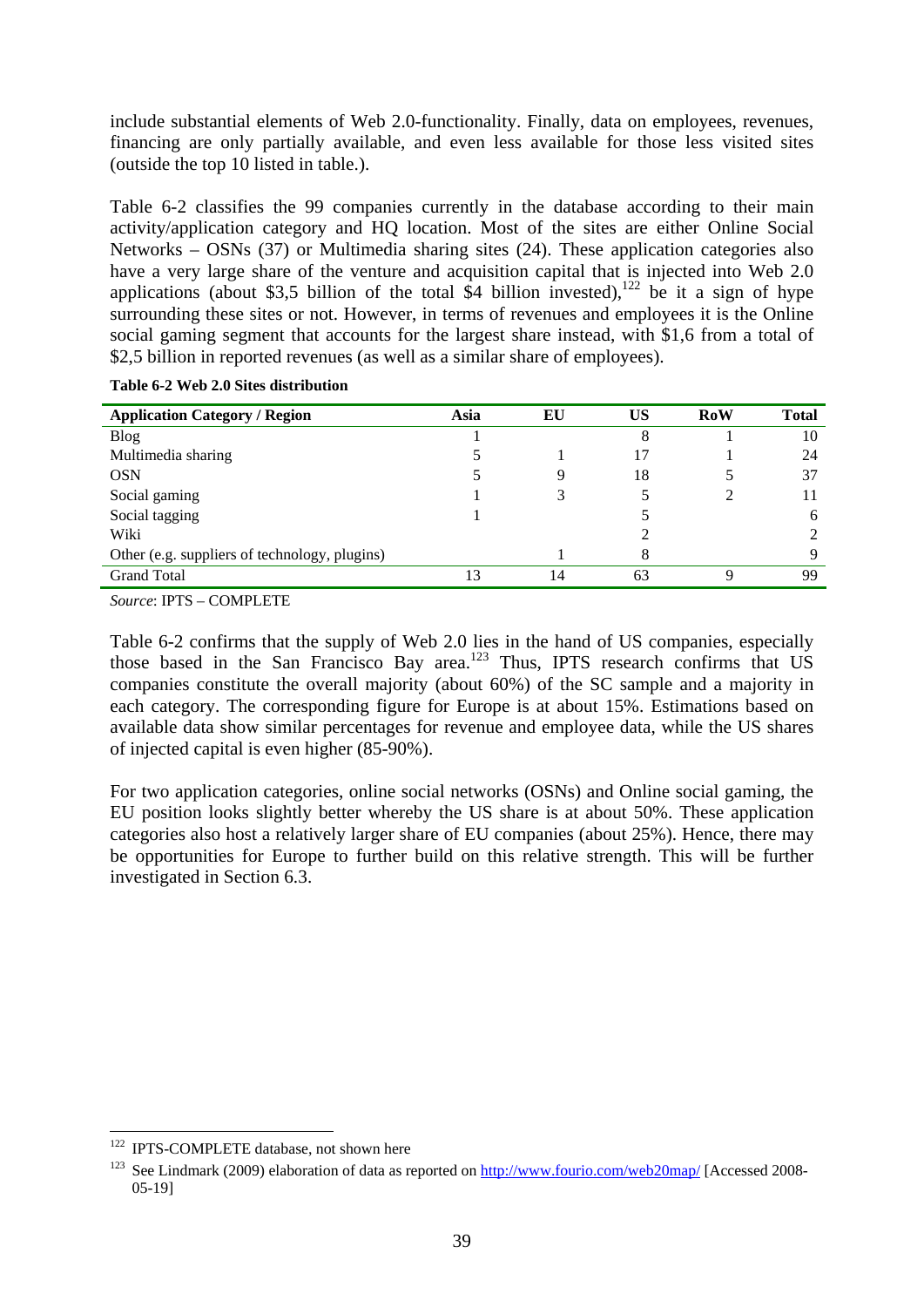### *6.2 Innovative capability*

### **6.2.1 Patenting**

Patenting is commonly used as an indicator of innovative capability. We have searched for patent applications in the World Intellectual Property Organization (WIPO) patent database.<sup>124</sup> As a first observation, patent data shows that development of Web 2.0 technology is mostly a recent phenomenon, with a sharp and persistent increase in patent applications starting in 2005, and seemingly accelerating (Figure 6-1).



**Figure 6-1 Web 2.0 related WIPO Patent applications (1997-2008)** 

*Source*: IPTS search in WIPO Patent scope data base 2008-12-12 Search: (ABE/"social network") OR (ABE/blog) OR (ABE/wiki) OR (ABE/"RSS feed") OR (ABE/Widget) OR (ABE/folksonomy) OR (ABE/AJAX)

*Note*: The database includes patent applications until 2008-12-04. Hence 2008 figures may rise a bit further before year's end 2008.

About 3/4 of all Web 2.0 related patent applications are of US origin, the rest being fairly evenly split between Europe and the RoW (including Asia). Such figures need to be considered in relation to the regional shares of the overall patenting figures, which are fairly evenly split between regions, each contributing to about 1/3 of all WIPO patent applications. Hence in Web 2.0, the US contributes to more than double the share of patenting compared with other technologies, while Europe and Asia have much lower contributions. In Europe, Finland stands out as the top patent applying country in Europe (Figure 6-2). This data further corroborates our previous indications that US dominates overwhelmingly in Web 2.0 technological development.

<sup>124</sup> There are some potential caveats in using this approach, see e.g. Smith (2005) and Picci (2009). Examples of issues that need to be considered are potential geographical biases in the database used as well as differing legal possibilities to patent software inventions between different regions.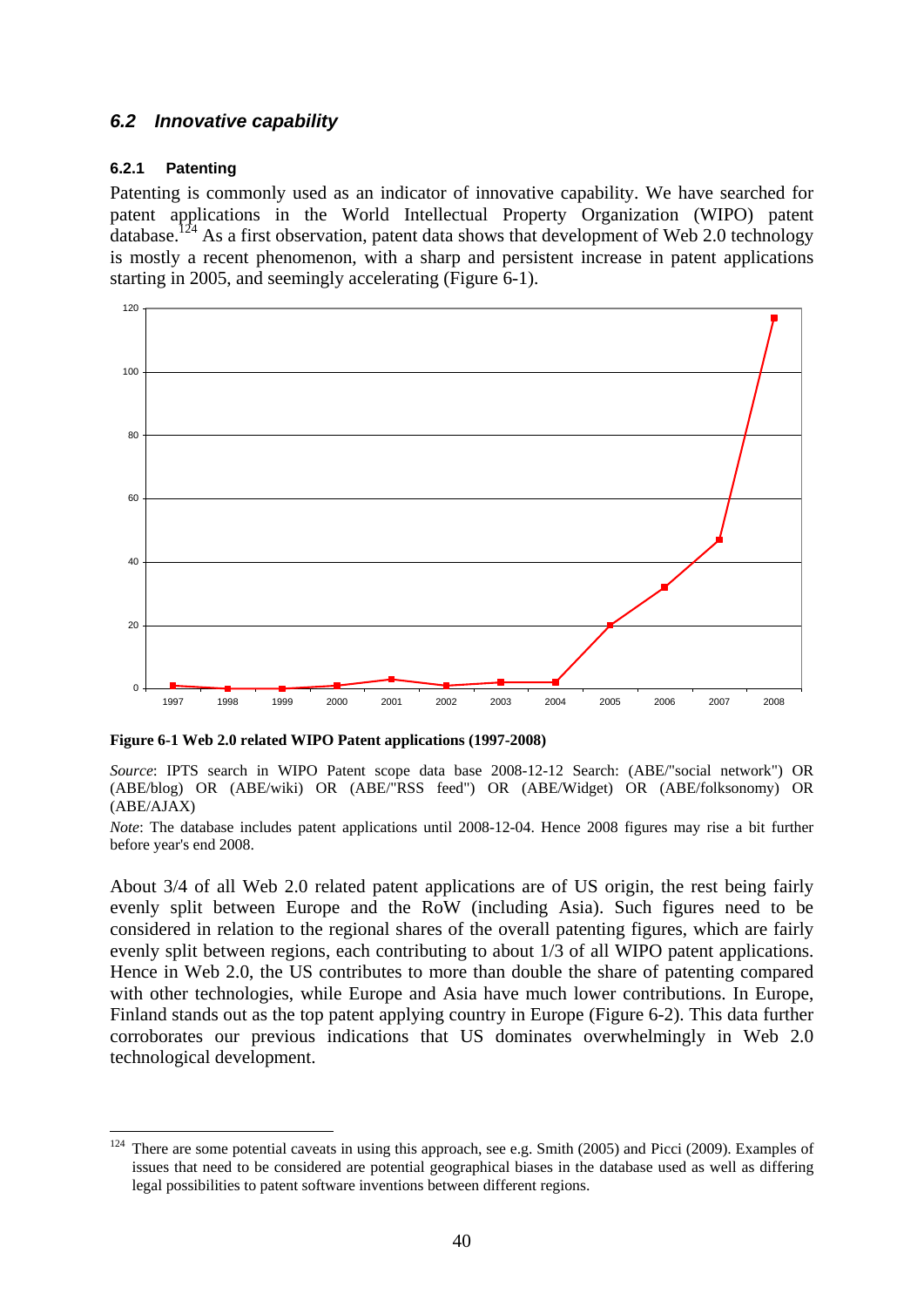

**Figure 6-2 Number of Web 2.0 patent application by country origin (Total = 226)** 

Legend: Blue colour = North American applications, green = Asian + Australia and Purple = Europe  *Source*: IPTS key word search in WIPO Patent scope data base 2008-12-12 Search: (ABE/"social network") OR (ABE/blog) OR (ABE/wiki) OR (ABE/"RSS feed") OR (ABE/Widget) OR (ABE/folksonomy) OR (ABE/AJAX)

Looking at which companies are patenting, as indicated by Figure 6-3, most Web 2.0 patent applications are filed by large firms in established industries, including major US Internet and software companies (Google, Yahoo and Microsoft) and major European ICT manufacturers (Nokia and Sony Ericsson). There is a notable presence of pure Web 2.0 players (Facebook, Friendster and Xystar). It should also be noted that many of the firms are from Silicon Valley.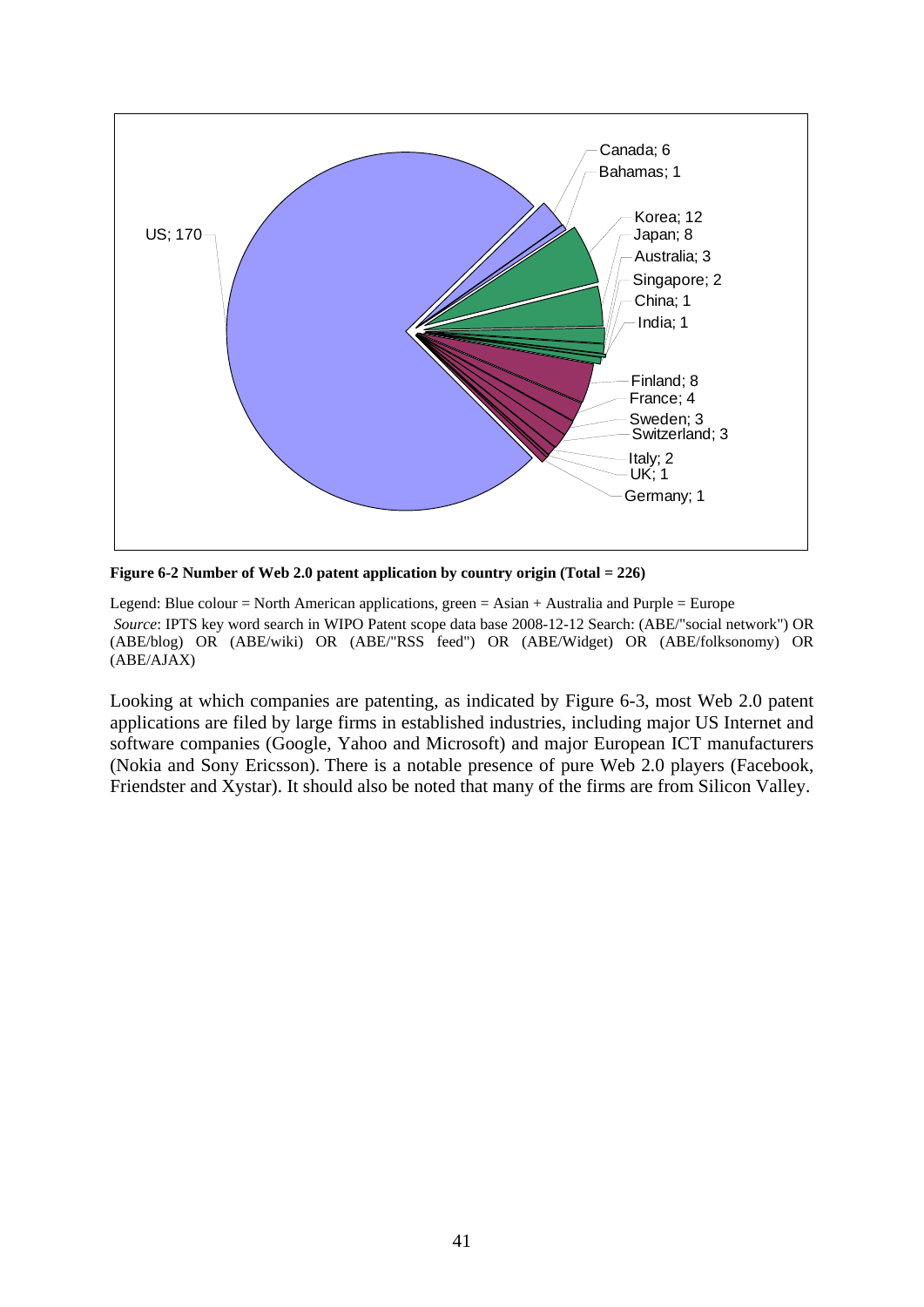

**Figure 6-3 Number of patent application by applicant (Web 2.0 key words)** 

*Source*: IPTS search in WIPO Patent scope data base 2008-12-12 Search: (ABE/"social network") OR (ABE/blog) OR (ABE/wiki) OR (ABE/"RSS feed") OR (ABE/Widget) OR (ABE/folksonomy) OR (ABE/AJAX)

*Notes*: Smart Link is included because of a number of applications related to social network analysis. NHN is a Korean Web portal and game provider, Xystar is a Canadian OSN. Clearspring is a widget syndication provider. Mary Kay Hoal is a Web 2.0 entrepreneur and Center'd is an event planning platform provider.

An alternative to key word search is to use International Patent Classification (IPC) classes. While there is no specific IPC class corresponding to Web 2.0: the closest match is G06F-7/00 ("Methods or arrangements for processing data by operating upon the order or content of the data handled"), a class which is generally associated with software. This class includes 1412 patents, distributed geographically as in Figure 6-4. Using this data, the US dominance appears to be even stronger, with some 80% of all patent applications. This suggests that positions in Web 2.0 are related to general patterns of innovative activity in software development industry. The general strong dynamics of the software innovation system in the US, Silicon Valley in particular, relates to the strong Web 2.0 dynamics.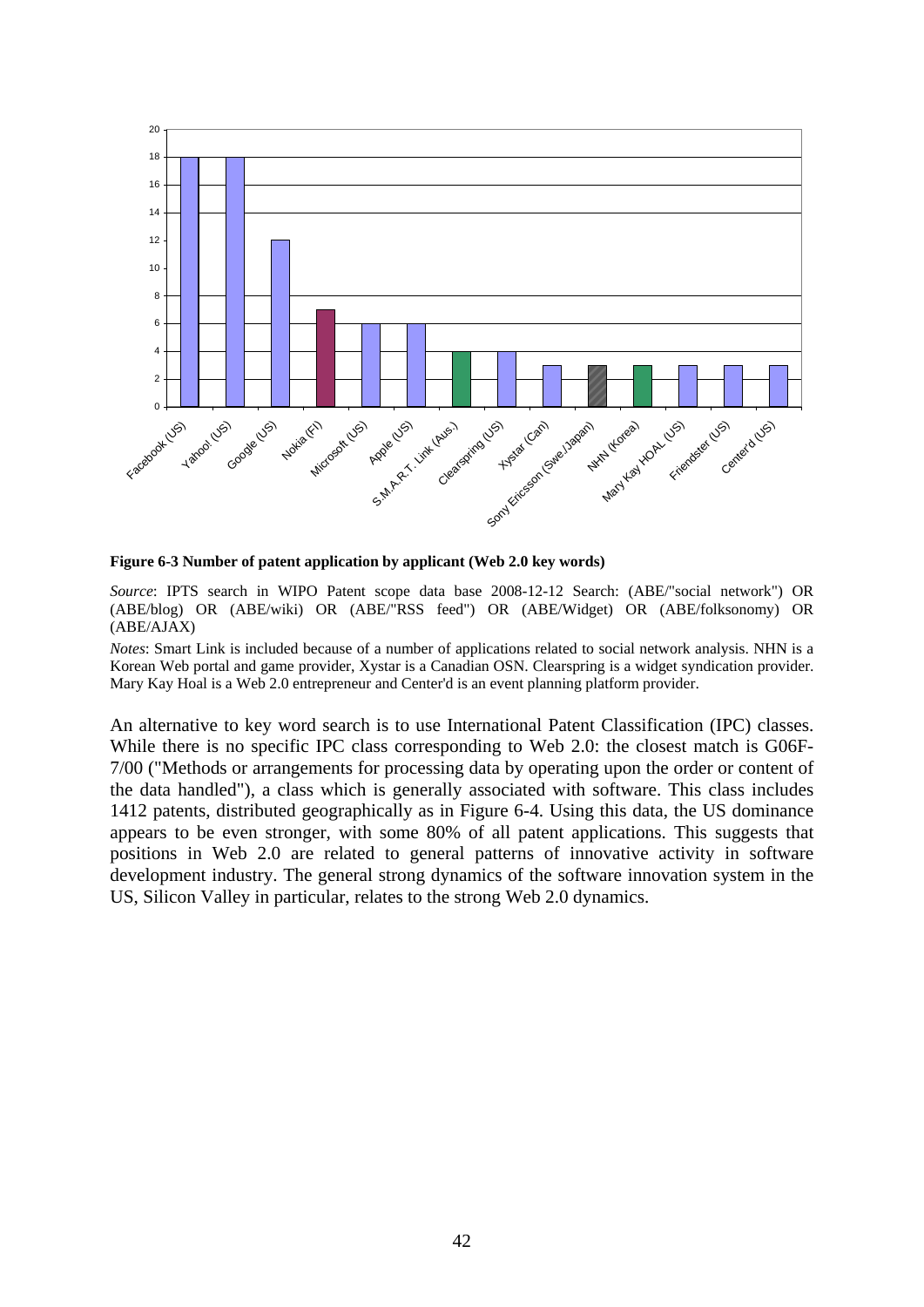



*Source*: IPTS search in WIPO Patent scope data base 2008-12-14. Search (IC/G06F-7/00).

### **6.2.2 Company R&D**

An alternative means of assessing the European innovative capability in Web 2.0 is by making use of R&D data. There are no statistics available on R&D spending in the Web 2.0 field, but there is data available at more aggregate levels. National data show that Computer services and software (ISIC/NACE 72) are the main engine of R&D growth in the EU ICTsector. This is a positive sign of innovative dynamics in the broader EU Software sector. The problem is however, again, that R&D in the EU is dwarfed by the R&D reported in the US. In 2005 (the most recent year for which there is comparable data), the US BERD (Business Expenditures in R&D) was about  $\in$  5 billion (PPP adjusted), compared to less than  $\in$  billion in the EU.<sup>125</sup> Of the US R&D expenditures, about  $\epsilon$  billion are spent in California.<sup>126</sup> In fact, there may be almost as much software sector R&D taking place in Silicon Valley as in Germany, France and the UK taken together.

Although such data does indicate the presence of a strong pooled labour market of software engineers etc, in US it does not explicitly measure innovative activities in the Web 2.0 industry. Looking instead at R&D investment as reported by the 2007 EU industrial R&D scoreboard,<sup>127</sup> ICB class 9535 "Internet" provides an indication of R&D investment made by Web-focused companies. Again, as shown in Figure 6-5 R&D investments in the EU are much smaller than the R&D investments made by US firms, which account for about 90% of the €1,9 billion global R&D investments in this sector. It should be pointed out that an overwhelming share ( $\epsilon$ 2.3 of  $\epsilon$ 2.6 billion) of R&D investments are made by the two Web giants Google and Yahoo, both with a strong Web 2.0 presence.

<sup>&</sup>lt;sup>125</sup> See Bogdanowicz et al. (2008)

<sup>&</sup>lt;sup>126</sup> Calculation based on data from the US National Science Foundation.<br><sup>127</sup> http://iri.jrc.es/research/scoreboard\_2007.htm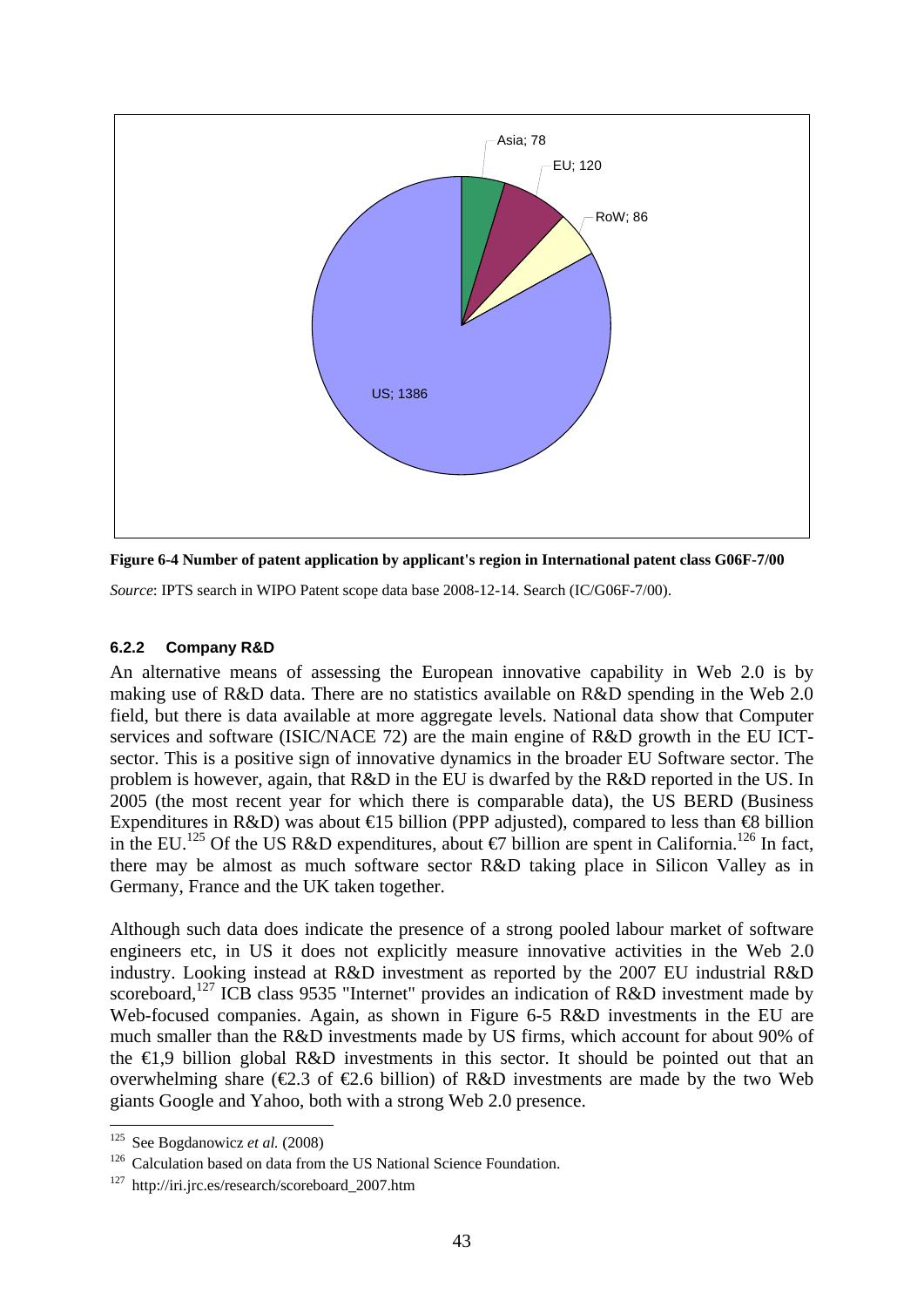

**Figure 6-5 Company R&D investments (€ million 2007) by country for Internet related companies (ICB class 9535 "Internet")** 

Source: 2008 EU Industrial R&D Scoreboard (http://iri.jrc.es/research/scoreboard\_2007.htm)<sup>128</sup>

Finally, it is noteworthy that that much of the Web 2.0 R&D is not only conducted by pure Web 2.0 players, as already indicated by patent data (see Figure 6-3). For example, SAP has integrated Web 2.0 functionalities into its enterprise suites and is also conducting R&D in the form of several key Web 2.0 implementation projects aimed at enterprise users.<sup>129</sup> Nokia is another example of an EU company which has conducted Web 2.0 related R&D for a couple of years. Hence, the R&D data presented here could only be taken as indication of Web 2.0 R&D investments.

#### **6.2.3 Venture capital investments**

1

The provision of venture capital (VC) is useful in stimulating innovation, not least in sectors where innovation is driven by start-ups, which appears to partly be the case in the Web 2.0 domain.130 As shown in Section 5.1, VC investments into Web 2.0 have been rising rapidly in recent years. In spite of this recent boom of European Web 2.0 activities, Europe is lagging the US in Web 2.0 VC provision. A total Web 2.0 VC investment of less than  $\triangle 50$  million in 2006 in Europe could be compared with more than  $\epsilon$ 500 million the same year in the US (Figure 5-2).<sup>131</sup> This gap is comparable with the overall ICT sector VC situation (Figure 6-6), where Europe significantly lags behind the US, but not more than in other sectors. China and India are still behind Europe, but with much higher growth rates (90% annual growth rate in

<sup>&</sup>lt;sup>128</sup> In the R&D Scoreboard R&D investment data, and economic and financial data from the last four financial years are presented for the 1000 largest EU and 1000 largest non-EU R&D investors of 2007.

 $\frac{129}{129}$  http://www.sap.com/about/company/research/fields/webtechnologies/web.epx [Accessed 2008-06-10]  $\frac{130}{130}$  The data in this section draws to a large extent on one source (Library House 2007a,b) and should be treated with some caution.<br><sup>131</sup> The IPTS database of Web 2.0 companies include partial data of VC, also indicating much higher

investments in the US.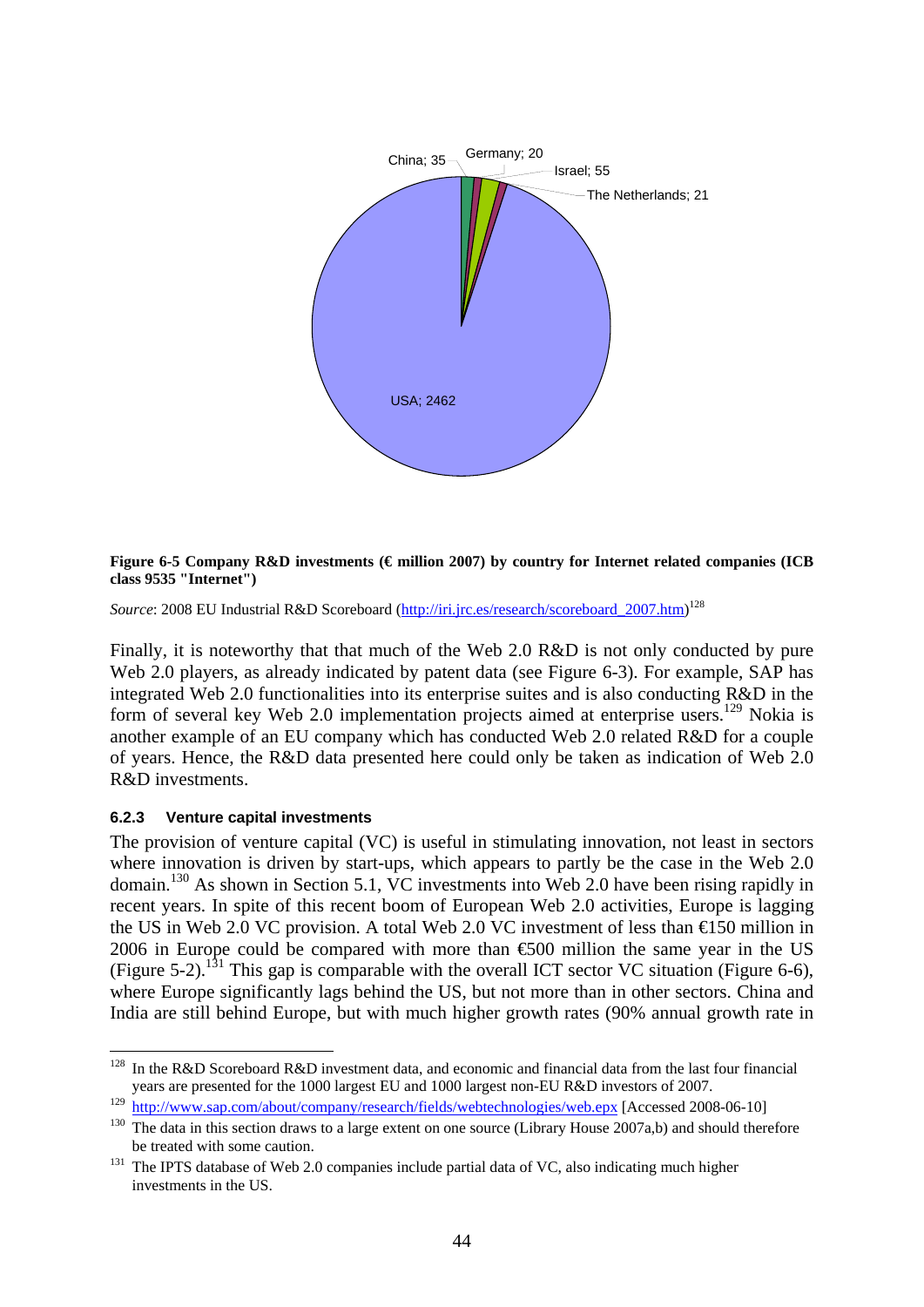India and 55% as compared to around 6% in Europe between 2005 and 2006). Therefore, India and China would catch-up in VC with Europe in 1-3 years if they can sustain the current (2005/2006) growth rates.



**Figure 6-6 US, European, Indian and Chinese Venture Capital Investment** 

*Source*: Based on Library House (2007b)

In Europe, most of the Web related (Web 1.0+2.0) investments have been made in the UK, followed by France. In total, some  $\epsilon$ 1.5 billion have been invested in (still active) Web companies of which almost half ( $\epsilon$ 720 million) were invested in the UK and about 1/6 ( $\epsilon$ 254 million) in France. The large UK share can partly, but not fully, be explained by a generally more vibrant VC market (30% of all European VC is invested in the UK).<sup>132</sup>

In terms of hotspots, according to Library house (2007a), Web 2.0 VC investments are clustering in and around London (hosting 23% of investment and 15% of the VC-backed Web 2.0 companies) and Paris (13% of investment and 11% of companies). Interestingly, the top European Web clusters differ a bit from traditional Top IT clusters since Cambridge, Dublin, Grenoble, and Dresden among others are absent from the list of Top web clusters. The top list could also be compared with the ten largest ICT employment regions (Table 6-3). Top VC investors include a mix of US and European firms such as Index ventures (Switzerland), Benchmark capital (US) and 3i group  $(UK)$ .<sup>133</sup>

<sup>&</sup>lt;u>.</u>  $132$  In terms of number VC backed companies this UK dominance is less pronounced.  $133$  Library House (2007a)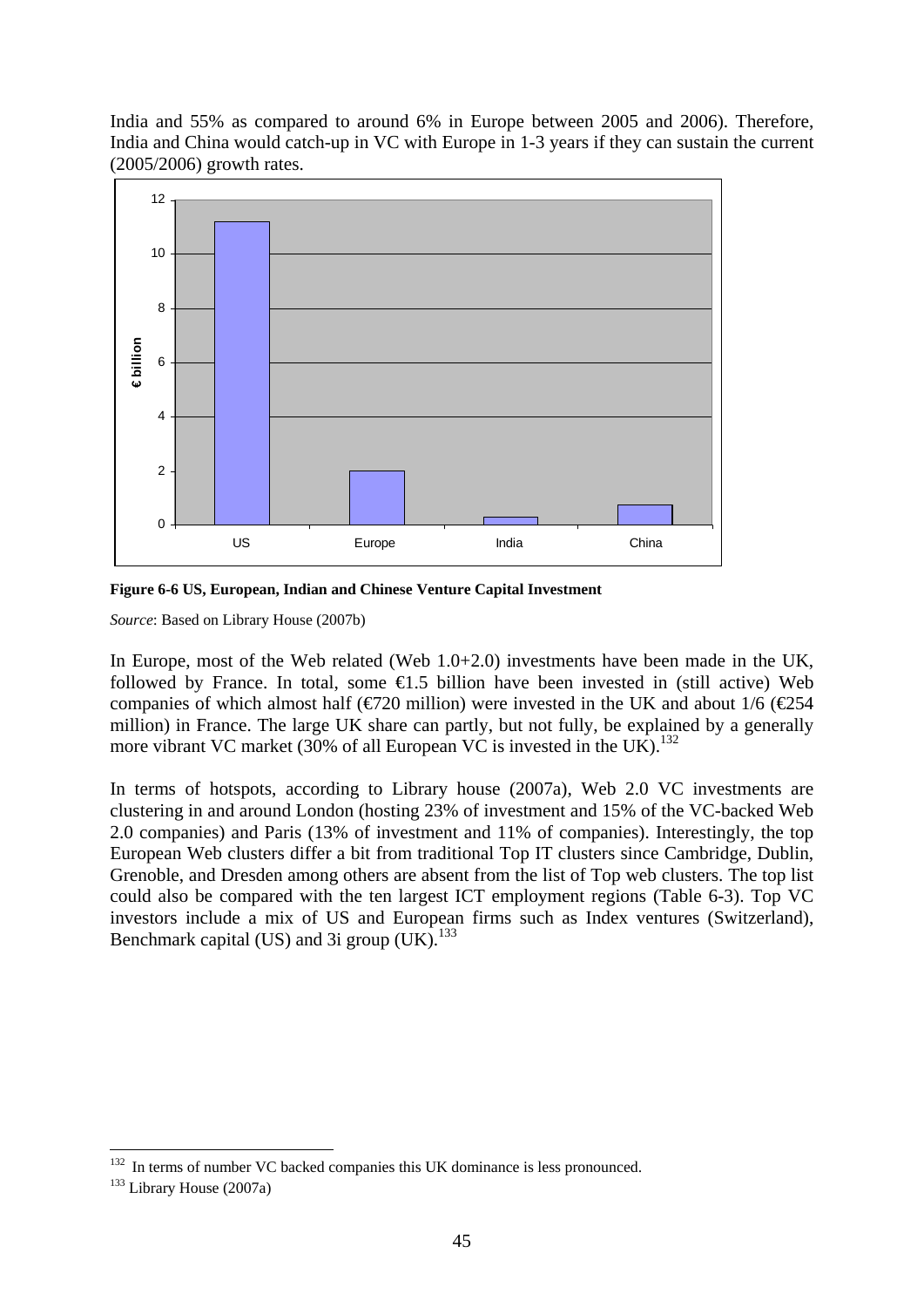|                                 |              | <b>ICT SECTOR</b>                |                     |      | <b>ALL SECTORS</b>                 |                     | <b>GDP PER CAPITA</b> |
|---------------------------------|--------------|----------------------------------|---------------------|------|------------------------------------|---------------------|-----------------------|
|                                 |              |                                  |                     |      |                                    |                     | 2004<br>(EU25=100)*   |
| region                          | Rank         | Share of EU<br>ICT<br>employment | Cumulated<br>Shares | Rank | Share of EU<br>total<br>employment | Cumulated<br>shares |                       |
| Île de France (FR)              | $\mathbf{a}$ | 9.40%                            | 9.40%               | s.   | 2.65%                              | 2.65%               | 467.5(6)              |
| Lazio (IT)                      | z            | 3.64%                            | 13.04%              | 11   | 1.20%                              | 3.85%               | 126.5(32)             |
| Comunidad de<br>Madrid (ES)     | ą.           | 3.62%                            | 16.65%              | 4    | 1.45%                              | 5.30%               | 126.8(11)             |
| Lombardia (IT)                  | 4            | 2.74%                            | 19.39%              | z.   | 2.24%                              | 7.54%               | 135.8(22)             |
| Danmark (DK)                    | 5            | 1.76%                            | 21.14%              | к    | 1.26%                              | 8.90%               | 119-5 (47)            |
| Inner London (UK)               | 6            | 1.75%                            | 22.00%              | 10   | 1.22%                              | 10.12%              | 2go.7 (1)             |
| Berkshire, Buck. &<br>Oxf. (UK) | 7            | 1.66%                            | 24.56%              | 44   | 0.64%                              | 10.76%              | 166.8(7)              |
| Darmstadt (DE)                  | 8            | 1.58%                            | 26.14%              | 18   | o.g8%                              | 11.74%              | 157.3(11)             |
| Oberbayern (DE)                 | ۰            | 1.49%                            | 27.62%              | 12   | 1.15%                              | 12.8q%              | 162.5(8)              |
| Stockholm (SE)                  | 10           | 1.41%                            | 29.04%              | 64   | 0.51%                              | 13.39%              | 159.0 (g)             |

**Table 6-3 Ten largest ICT regions as measured by percentage of EU ICT employment in 2004** 

Sources: Eurostat (Structural Business Statistics and Labour Force Survey) and authors' computations.

\* EU Rank in parentheses

*Source*: Barrios *et al*. (2007)

### **6.2.4 EU as lead user of Web 2.0?**

It is known that an early local market formation, especially in the form of lead users, proves beneficial for subsequent innovative activities and the competitiveness of a country or region in specific technological field.<sup>134</sup> In the case of Web 2.0, the EU is not as far behind as it is on the supply side, although most studies find that Europeans are using Web 2.0 somewhat less than their US and Asian counterparts.

Figure 6-7 further illustrates how Europe is close to but slightly behind the US and Asia in terms of usage, across all investigated applications with the exception of Wikis, and quite far behind the US in social tagging. Other studies show Europeans spend less time on OSNs than North Americans.135 It should be noted however, that statistics vary considerably

1

<sup>&</sup>lt;sup>134</sup> See e.g. Porter (1990), Bergek et al. (2008) and von Hippel (2008).<br><sup>135</sup> See e.g. Comscore statistics as reported by Cachia (2008).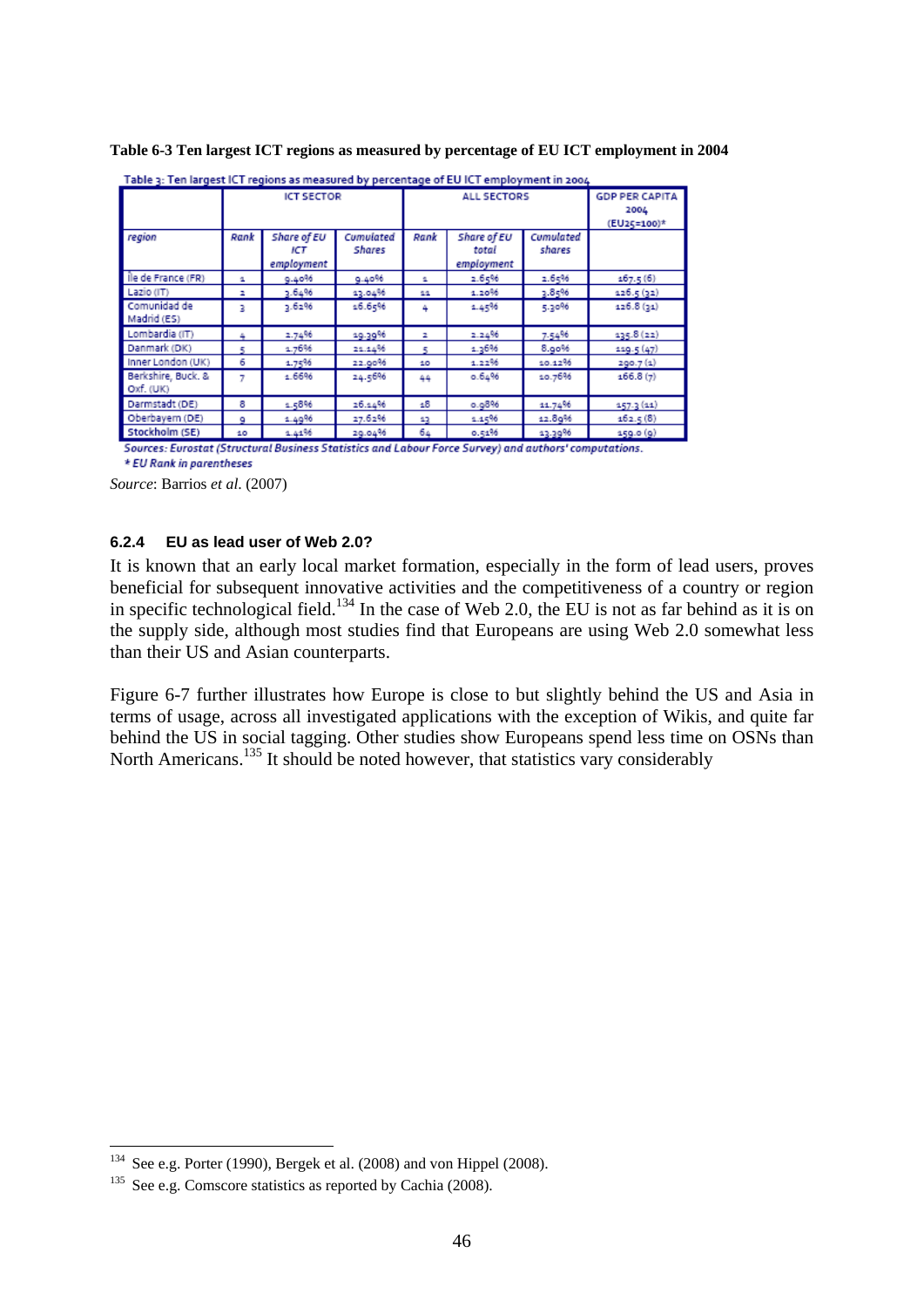

### **Figure 6-7 Usage of Web 2.0 (as % Internet users)**

Source: Based on Pascu (2008) estimations Note: There is no available data on Asia for social tagging

When it comes to company usage, the statistics available are ambiguous. A McKinsey study (McKinsey 2007) showed no major differences between regions in terms of level of usage. Forrester (2008a), on other the hand, claims a lower Enterprise 2.0 adoption in Europe.

Therefore, for the major consumer and enterprise applications of Web 2.0 Europe appear to a slightly less advanced user than the US and parts of Asia. From the perspective of Europe's innovation capability this lag is probably not too serious. The access to and interaction with those advanced users of truly new and innovative services is more important, as they anticipate global demand. This could be particularly important in an industry where users add value (content) to the service; the earlier a new site can get access to users providing high quality content, the greater its probability of having commercial success. Evidence suggests that the US market is more likely to be such a success than any market in Europe, because of, among other advantages, the lack of language issues and the reduced amount of fragmentation which leads to economies of scale. However, there may still be advanced niches in Europe, such as the ones investigated in the subsequent sections. One area of possible policy relevance in this respect is public services (not treated here).

### *6.3 Segments for European growth*

Two segments of the Web 2.0 were identified in Section 6.1 as being potentially promising for the future growth of a European Web industry: online social gaming and online social networking. They will be examined in Sections 6.3.1 and 6.3.2 respectively.

Further to this, when European opportunities in the realm of Web 2.0 are discussed, mobile 2.0 often comes to mind as a growing segment where European companies could become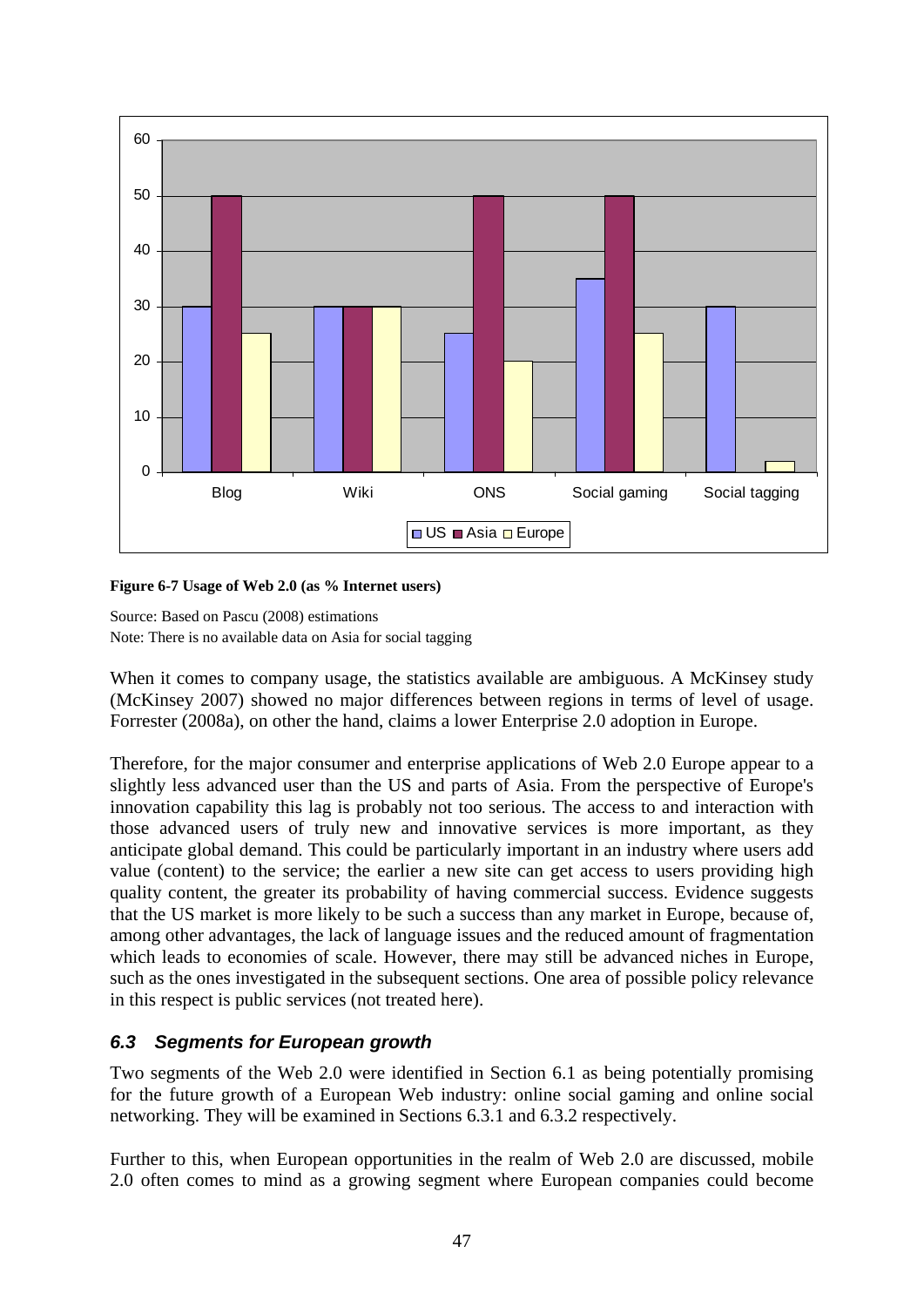successful.<sup>136</sup> This is due to an alleged strength in mobile communications, which could be leveraged somehow to mobile 2.0. But what is Mobile 2.0? What is its' potential, and can the European position be assessed? This will be the topic of Section 6.3.3.

### **6.3.1 Online social games**

Although it is beyond the scope of this report to make a comprehensive analysis of the overall European computer games industry, a few observations can be made in order to structure later observations on the online social gaming<sup>137</sup> market. First of all, the European computer games industry is a player in all segments of the value chain. The leading countries on the supply side are probably the UK and France. In 2004, some 270 game-related companies employed more than 20,000 people in the UK. Also, with 8000 R&D engineers, the United Kingdom is the largest development community in Europe, and is home to the Sony and Electronic Arts European headquarters.

However, the UK is allegedly weak on games publishing, which is , on the other hand, a major strength of the French games industry. French publishers have a global market share of 15-20%. There are two major clusters in Paris and Lyon, France, and three leading publishers: Infogrames, Ubisoft and Vivendi Universal Games.138 One major weakness of the European computer gaming industry appears to be hardware platforms, which are in hands on Asian and US suppliers, except for in the case of mobile telephone platforms.

Online gaming shows many signs of becoming the next big game market together with mobile/wireless gaming.<sup>139</sup> By 2006 the total end-user market size was already at about \$2 billion, with the industry was growing by about 25% per year.<sup>140</sup> The size of the European market is smaller than that of the US and Asia (Figure 6-8), where Japan and Korea are the most advanced markets.

<sup>&</sup>lt;sup>136</sup> IPTS ERoSC Validation Workshop, PPTS, Seville 26-26 February 2008.

<sup>&</sup>lt;sup>137</sup> Gaming is taken as some kind of structured activity, usually undertaken for enjoyment. Please observe that we do not refer to the other meaning of the word gaming, i.e. gambling or betting.<br><sup>138</sup> OECD (2005)<br><sup>139</sup> See e.g. OECD (2005)

 $140$  Based on OECD (2007:126)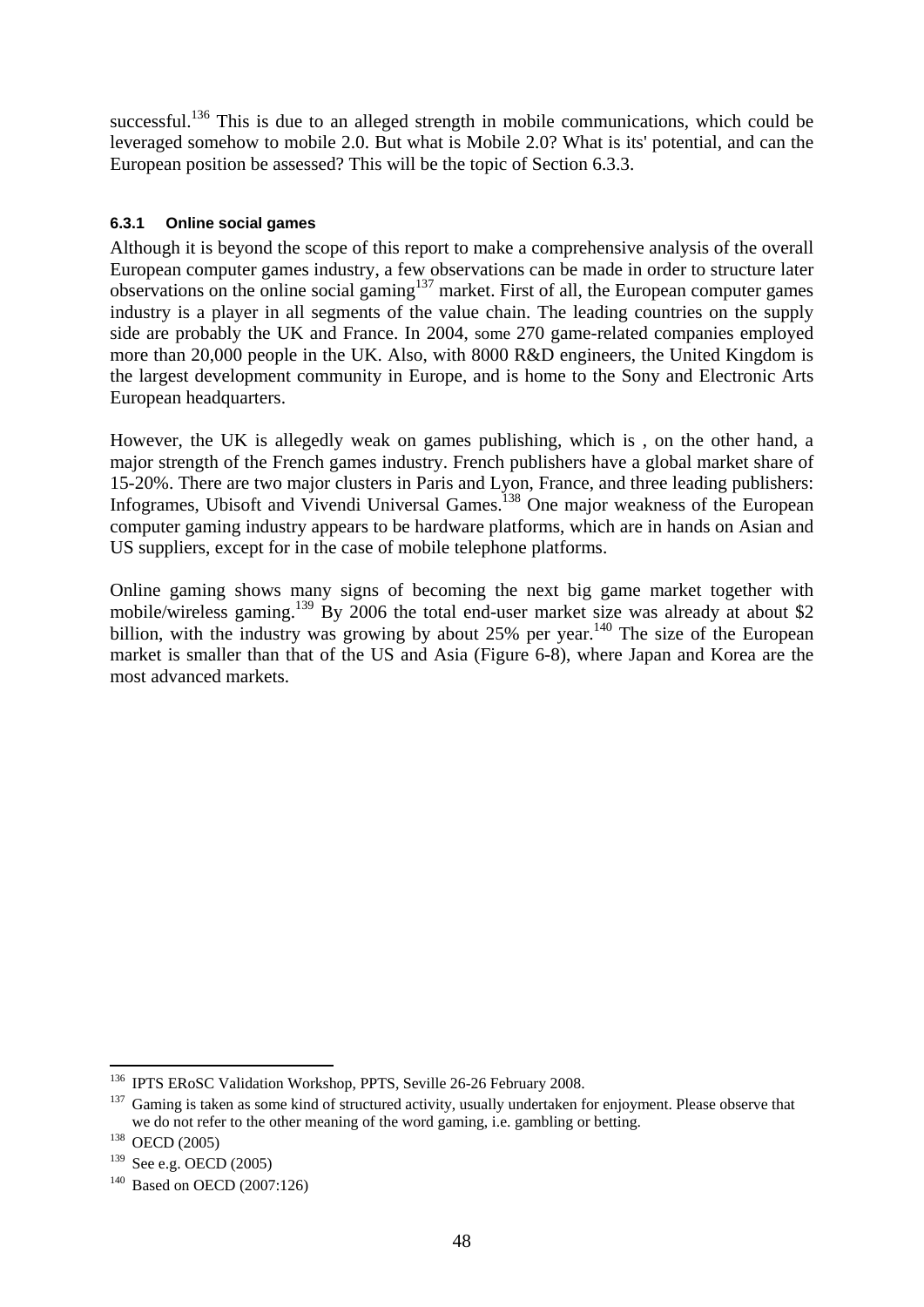

#### **Figure 6-8 MMOG Market (USD million 2006)**

*Source*: IDATE (2007:216) Note: MMOG = Massively Multiplayer Online Game

The most popular online social games, i.e. massively multiplayer online games (MMOGs) and virtual worlds, are listed in Table 6-4. These games represent about 50-75% of the total market (which some sources estimate to be around  $30-60$  million active users).<sup>141</sup> In total, these top 10 firms would have about \$1 billion in revenues, and thousands of employees, although the estimation is difficult to make because of missing values and the presence of multi-product companies. Although the Top 10 list includes many North American firms, the US is not as dominant as for other Web 2.0 activities (or Internet or Software companies in general for that matter). European firms do have a significant presence with Habbo hotel and RuneScape positioned at no. 2 and 3 respectively, as well as with Blizzard, the company behind the no. 1 MMOG World of Warcraft. Thus in terms of performance, the position of EU firms appears to be rather good.

<sup>1</sup> <sup>141</sup> http://gigaom.com/2007/06/13/top-ten-most-popular-mmos/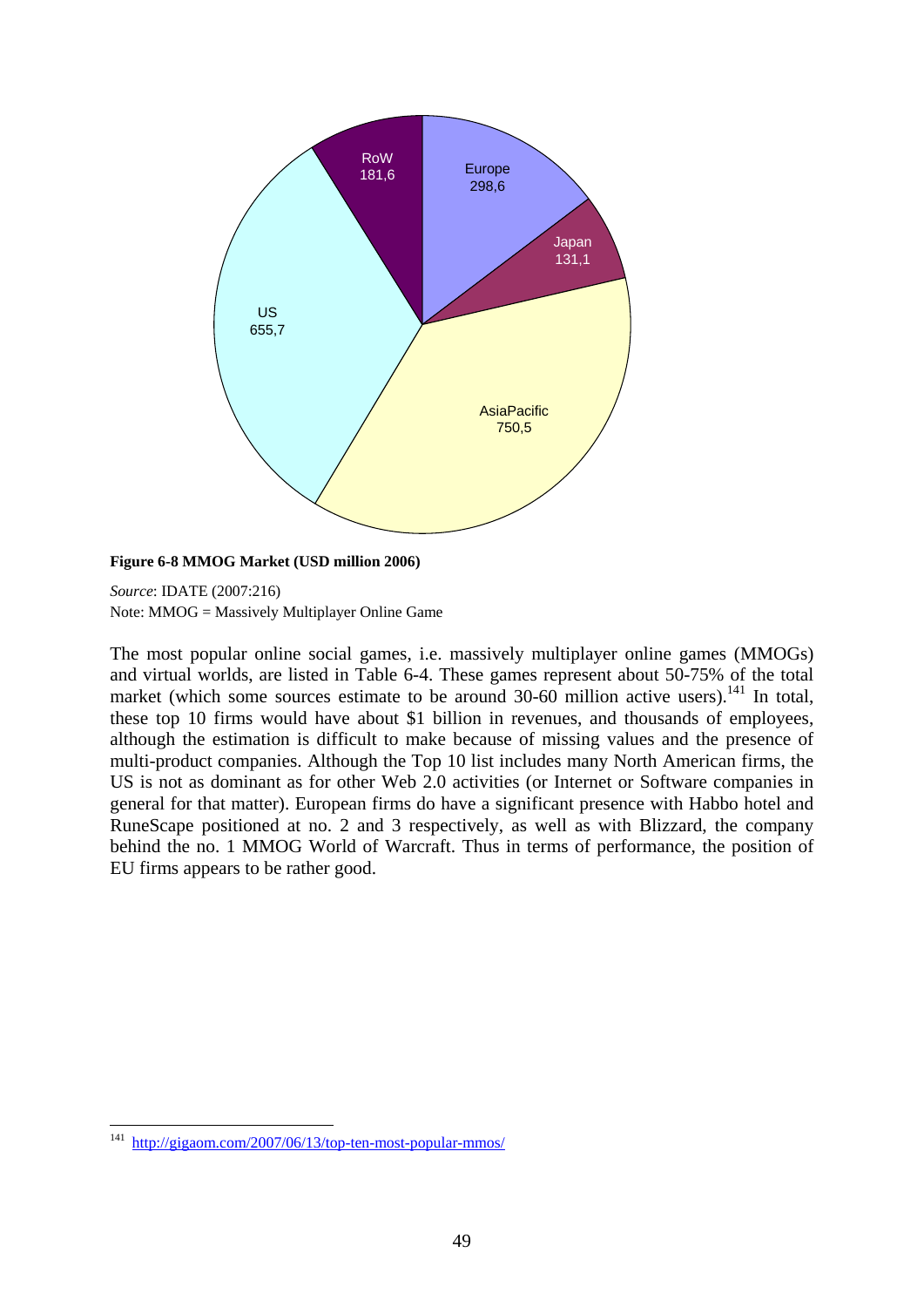| Ran | Title                 | Description                                             | Releas  | Act. Users     | Company          | <b>Based</b> | Ultimate      | Empl.      | Revenues            |
|-----|-----------------------|---------------------------------------------------------|---------|----------------|------------------|--------------|---------------|------------|---------------------|
| k   |                       |                                                         | e. year | (mn)           |                  | in           | owner         |            | (Smn)               |
|     | World of              | MMORPG allowing avatars to explore, fight monsters,     | 2004    | 8.5            | <b>Blizzard</b>  | <b>US</b>    | Vivendi       | $2700$ a.) | $1.100^{a}$         |
|     | Warcraft)             | perform quests, build skills and interact.              |         |                | Entertainment    |              | (France)      |            |                     |
|     | Habbo Hotel           | Virtual world and online community for teenagers        | 2000    | 7,5            | Sulake           | Finland      |               | 300        | $77^{b}$            |
| 3   | RuneScape             | MMORPG allowing avatars to explore, fight monsters,     | 2001    |                | Jagex            | <b>UK</b>    |               | 400        | $50^{\circ}$        |
|     |                       | perform quests, build skills and interact.              |         |                |                  |              |               |            |                     |
|     | Club Penguin          | Online game using cartoon penguins as avatars,          | 2006    | 4              | New Horizon      | Canada       | Disney        | N/A        | 65                  |
|     |                       | players waddle around, chat, play mini-games, etc.      |         |                | Interactive      |              | (US)          |            |                     |
| 5   | Webkinz               | Stuffed animals with code that allows access to the     | 2005    | 3,8            | Ganz             | Canada       |               | N/A        | $N/A$ <sup>d)</sup> |
|     |                       | "Webkinz World" – to own a virtual version of the pet   |         |                |                  |              |               |            |                     |
|     |                       | for virtual interaction.                                |         |                |                  |              |               |            |                     |
| 6   | Gaia Online           | Social networking and forums-based virtual world,       | 2003    | $\overline{2}$ | Gaia             | <b>US</b>    |               | 92         | N/A                 |
|     |                       | with avatars and virtual home purchasable items.        |         |                | Interactive Inc. |              |               |            |                     |
|     | Guild Wars            | MMORPG with two modes: cooperative role-playing         | 2005    | $\overline{2}$ | Arena Net        | <b>US</b>    | <b>NCsoft</b> | 140        | 42                  |
|     |                       | & player vs. player                                     |         |                |                  |              | (Korea)       |            |                     |
| 8   | <b>Puzzle Pirates</b> | Pirate players having adventures & pillaging money,     | 2003    | $1,5^{e}$      | Three Rings      | <b>US</b>    |               | 40         |                     |
|     |                       | driven by puzzles representing tasks at ships.          |         |                | Design           |              |               |            |                     |
| 9   | Lineage I/II          | Fantasy MMORPG (See WoW)                                | 1998    |                | <b>NCsoft</b>    | Korea        |               | N/A        | 240                 |
| 10  | Second Life           | Virtual world where "Residents" interact through        | 2003    | 0.5            | Linden           | US           |               | 200        | N/A                 |
|     |                       | avatars, explore, create and trade virtual property and |         |                | Research         |              |               |            |                     |
|     |                       | services                                                |         |                |                  |              |               |            |                     |

#### **Table 6-4 Top 10 Online games and virtual worlds and their suppliers**

Sources: IPTS-COMPLETE adapted from http://gigaom.com/2007/06/13/top-ten-most-popular-mmos/ complemented with data from e.g. company websites and Wikipedia Notes:

<sup>a)</sup> Blizzard has several other successful titles generating revenues. Thus all revenues and employees stated here cannot be attributed to WoW (or social games) alone.

 $b)$  2006

c) Subscription revenues (RuneScape generate also revenues from advertising)

<sup>d)</sup> Toys are sold for about \$10 each

<sup>e)</sup> This figure was later revised by  $\frac{http://gigaom.com/2007/06/13/top-ten-most-popular-mmos/$  to 200.000.

*Note*: MMORPG = Massively multiplayer online role-playing game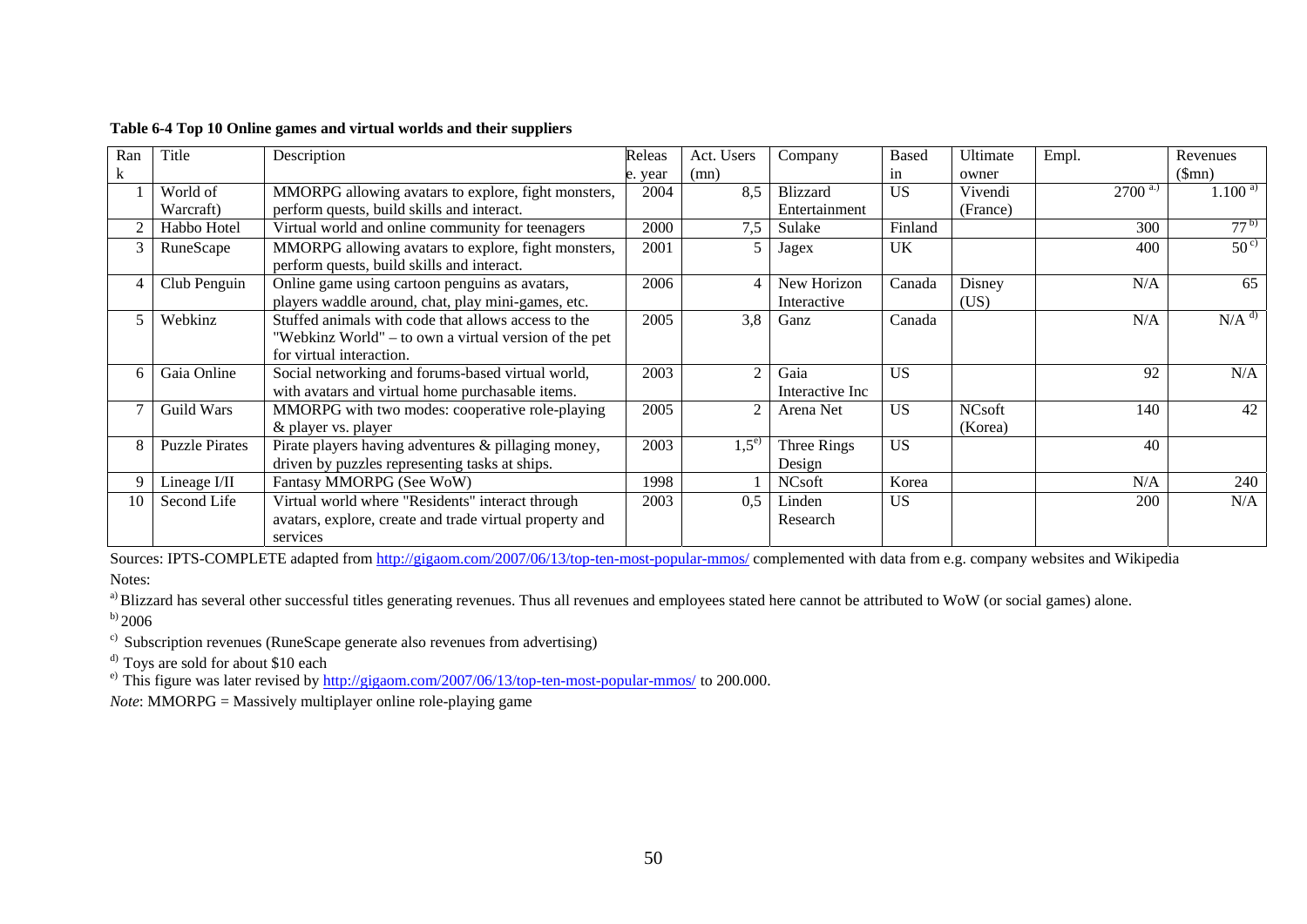Clearly, the online social gaming market is one that has future growth potential, which could also generate important spill-over effects to other parts of ICT-sector and the economy at large. For instance, technology originally developed for games (e.g. computer images, graphics resolution, high-speed interactivity) is often used in other applications including architecture, design and engineering applications as well as education (serious gaming). Such observations, combined with indication that the European industry appears to be more competitive in this segment than in the software industry at large, provides a promising area for future development in Europe, even though the social effects of gaming are debatable and in need for further research.

### **6.3.2 Online Social networking – OSN**

As mentioned above, some 18 of the major 37 OSNs are non-US, and 9 of the remaining 19 OSNs are European. Even so, in terms of traffic, visitors, revenues and employees, the EU share (in our sample) are substantially lower at about 10-15 % This is partly due to globally leading sites such as Facebook and MySpace being from the US. In Europe however, European OSNs enjoy a higher market share at about 40% of traffic, although as an aggregate US ones are even more popular. In Europe MySpace was still the most used OSN in 2007.<sup>142</sup> In some national markets in Europe, local OSNs play an even more important role. In France for instance, local Skyrock had a market share of about 70% of French social networking site visitors. Also one of the more profitable Web 2.0 sites, German XING (elaborated in Box 6-1), operates predominantly on some non-US markets and has a very high share in its home market.

### **Table 6-5 European visitors on major OSNs (July 2007)**

| EU sites        |          | <b>US</b> sites   |          |
|-----------------|----------|-------------------|----------|
| <b>EU OSN</b>   | visitors | <b>US OSN</b>     | visitors |
| Skyrock         | 13785    | Myspace           | 25176    |
| Piczo           | 8035     | <b>BEBO</b>       | 12101    |
| Netlog          | 7450     | Facebook          | 10795    |
| Dada            | 6689     | H <sub>i5</sub>   | 9554     |
| Badoo           | 5192     | <b>MSN</b> Groups | 5528     |
| <b>EU</b> Total | 41151    | <b>US</b> Total   | 63154    |

*Note*: ComScore selection of sites. European 15+ years users. *Source*: ComScore World Metrix www.comscore.com

Although European demand tends to favour local OSN suppliers, this tendency is much stronger in Asia and Russia, where local OSNs dominate the market completely. It appears that there are two opposing forces affecting the social networking markets. On the one hand there are increasing returns to adoption in the form of network effects, leading to market concentration to one or a few global general purpose OSNs.

<sup>1</sup>  $142$  See Cachia (2008) for an elaboration.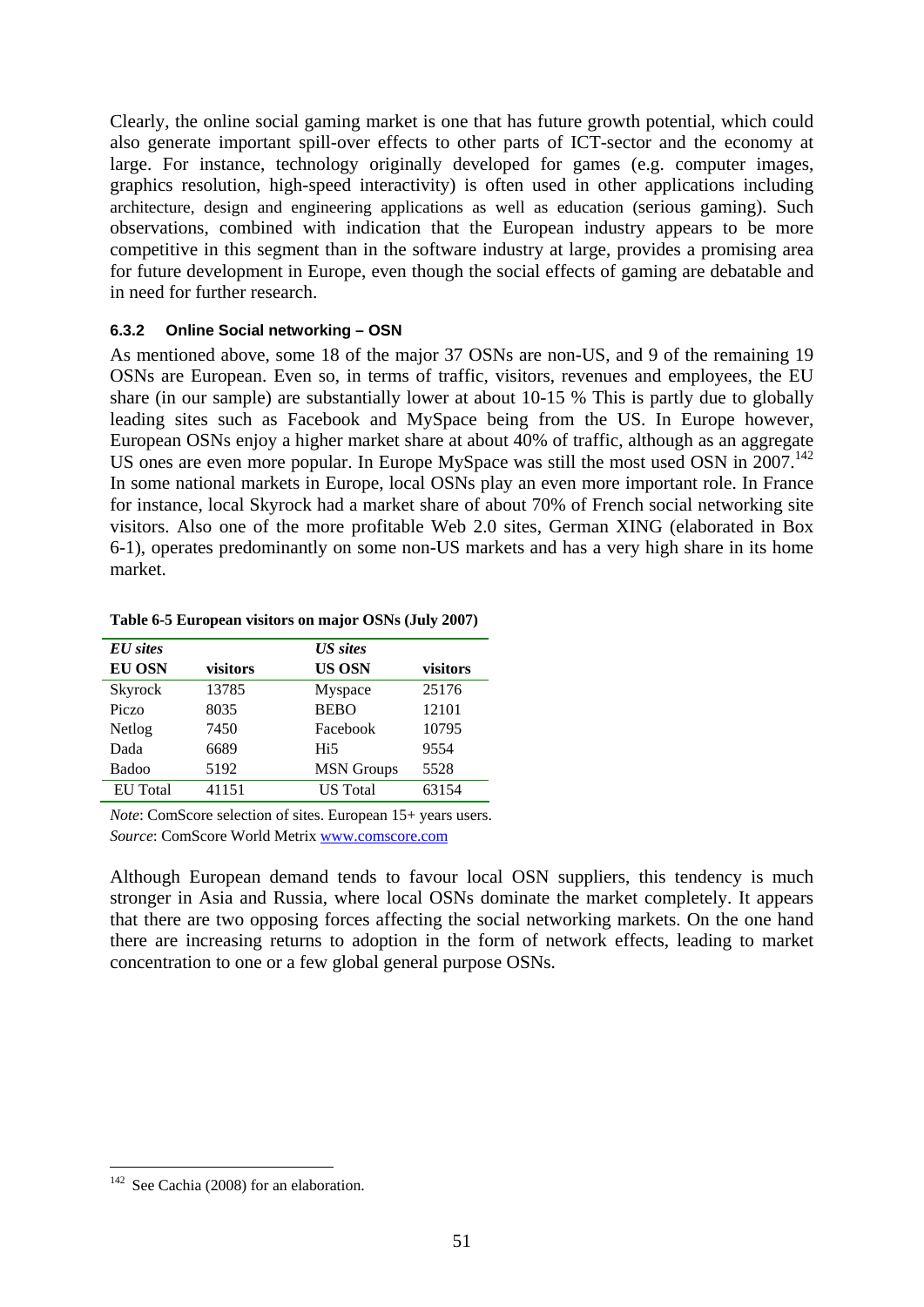#### **Box 6-1 XING case**

#### **Overview**

XING is the second largest professional online networking platform after LinkedIn. XING is used by professionals to find contacts, information, business opportunities, employees, ideas and tools for the management, security and updating of contact networks. XING's head office is based in Hamburg, Germany, and it also has offices in Beijing, China, as well as in Barcelona, Spain, and Istanbul, Turkey.

#### **Business model and finances**

As of March, 2008, it had 5,7 million members, of which 1,9 million were from Germany. Users can choose between a free "Basic Membership" and fee-paying "Premium Membership", which includes access to special offers and deals from partner companies. Currently (March 2008) 420,000 of all members are paying Premium Members. In 2007 the company had revenues of almost €20 million (of which €17.8 million were from premium subscriptions,  $, \mathcal{Q}, 4$  million were from eCommerce and  $\mathcal{Q}, 75$  million came from advertising) with more than  $€5$  million in profits.

#### **The company and its financing**

The company was founded in August 2003 and services were launched in German in November the same year under the name openBC. In a first round of financing in 2004, business angels made capital available, with another financing round following in 2005. As OPEN Business Club AG (later to be changed to XING AG) it has been claimed to have been the first Web 2.0 company to go public, floating in the Frankfurt Stock Exchange in December 2006.

#### **Internationalization**

Although initially focusing on German speaking markets, XING internationalised early. In 2005 the company introduced a multilingual platform in 16 languages. At the end of 2005, it entered the Chinese market with a joint venture. In 2006, Swiss First Tuesday AG, was acquired (and later divested), followed in 2007 with Spanish social business network eConozco, and Neurona - the largest business network in Spain and Latin America,.In 2008 it went on to purchase cember.net, the largest business network in Turkey. XING's strategy is to gradually migrate the user base into the XING platform

#### **Innovation – expanding the product offering**

XING has also successively developed its product offering. In 2005, the company launched its platforms in a mobile version, subsequently incorporated by improved versions for Blackberry and iPhone. In 2006 it introduced Premium Groups functions, PremiumWorld offers and the integration of Skype Internet telephony. In 2007, the XING "Marketplace" was launched with job listings whereby members can post offers to the XING community, and match jobs with people. In 2007, XING incorporated online advertising and eCommerce, thus expanding its revenue model as well as providing new functionality users. Xing has also developed a number of partnerships for further expansion of the functionality at its site, such as with Zoom Information Inc – a business information search engine, and with Google's OpenSocial APIs opening up the XING - the XING platform to external developers.

In conclusion, XING is second only to LinkedIn in terms of number of users of professional networking sites. Even so , XING users are much more active than LinkedIn ones according to ComScore statistics. This is thanks to XING's strategy of persistently innovating and providing new and richer (useful) features on its platform, an innovation which was in turn enabled through alliances, opening up their API and through internal development. While LinkedIn in seems better positioned in the English speaking community, both companies are now aiming for the Asian market.

Sources:

http://corporate.xing.com/english/investor-relations/basic-information/q-as/, http://www.crunchbase.com/company/xing http://www.readwriteweb.com/archives/online\_business\_networking\_linkedin\_xing.php http://corporate.xing.com/fileadmin/image\_archive/XING\_AG\_full\_year\_results\_results\_2007.pdf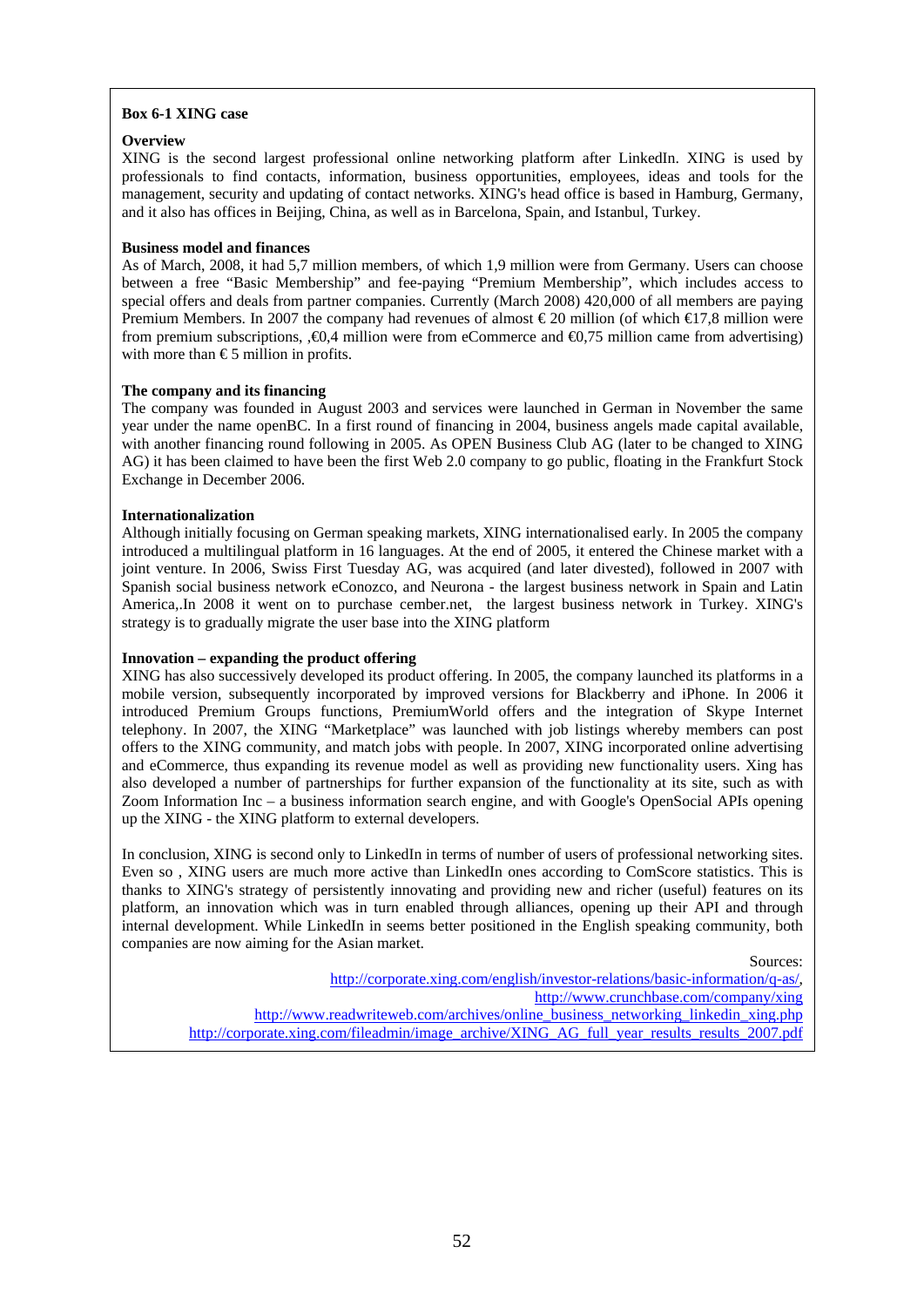On the other hand, diversity among user groups favours the development of specialised narrower social networks. One such niche is locally adapted social networks, where the psychical or cultural distance<sup>143</sup> to the US tends to favour local adaptation. However, there is a multitude of other possible ways to differentiate an OSN to accommodate for specialised needs. Some, like aSmallWorld (UK) and BeautifulPeople (US), restrict access to appear selective and elite. Others, such as activity-centered sites like Couchsurfing (US), identitydriven sites like BlackPlanet (US), affiliation-focused sites like MyChurch (US), or occupation-based sites like ResearchGate (Germany), are limited by their target group and tend to be smaller. Finally, anyone who wishes to create a niche social network site can do so on OSN platform providers such as Ning.<sup>144</sup> As already shown by XING, Europe could play a role in the future in supplying such targeted OSNs networks, most likely through niches where there is strong European presence, for instance in the form of lead customers.

### **6.3.3 Mobile 2.0**

Mobile 2.0 is defined here as Web 2.0 over mobile platforms (1) adapting to their limitations while at the same time (2) leveraging the opportunities of the mobile context (such as location based services, the ubiquitous and personal nature of mobile devices).<sup>145</sup> Examples of applications gaining popularity include:<sup>146</sup>

- *Micro-blogging* which allows users to write brief updates and publish them using e.g. SMS, to be viewed freely or by a restricted group. The most popular service is called Twitter (US), followed by Jaiku (Finland, acquired by Google) and the very recently launched Pownce (US) which includes file-sharing and event invitations. In addition, OSN websites such as Facebook and MySpace contain micro-blogging features – "status updates" – as well as integration with e.g. Twitter.
- *Mobile social tagging* includes both "traditional" tagging made by users but also other digital footprints such as location information captured when, for instance, the image was taken. Such functionality is provided by e.g. Nokia's Lifeblog and Yahoo's Zonetag.
- *Mobile social networking* sites include the OSNs adapted to mobile platforms (such as Facebook) but also to applications that leverage the mobile context by taking advantage of knowing the location of the mobile. These include Bliin (Netherlands), Trackut (UK), Dodgeball (US), ZYB (Denmark), Mocospace (US), Mig33m (US), Aka-Aki (Germany), Mobiluck (France), Imity (Denmark), MeetMoi (US) and LimeJuice.<sup>147</sup>
- *Mobile multimedia sharing*: Includes, for instance, ShoZu (US) which allows for easy uploading and downloading to mobile phones, as well as Pikeo (US owned by Orange), and Twango (US acquired by Nokia) as well as Yahoo for mobile (US).
- *Mobile social gaming*: social gaming providers are at different stages of adapting their platforms to the mobile environment. SecondLife users can communicate with each other using mobile phones, while Habbo Hotel had 120,000 users on its experimental mobile platform in October 2007. This category also includes dedicated mobile MMOs such as

<sup>143</sup> 143 Psychical distance is a concept used in internationalization research. It includes country-based dissimilarities including (1) language, (2) cultural, (3) economic and (4) politico-legal differences. The internationalization process of business is known to be inversely related to the psychical difference. See e.g. Johanson and

Vahlne (1990).<br>
<sup>144</sup> Boyd and Elison (2007)<br>
<sup>145</sup> See e.g. Griswold (2007), Jaokar and Fish (2006) and Feijoo et al. (2009)<br>
<sup>146</sup> See Pascu (2008).and Feijoo et al. (2009)<br>
<sup>147</sup> http://www.techcrunch.com/2007/09/11/the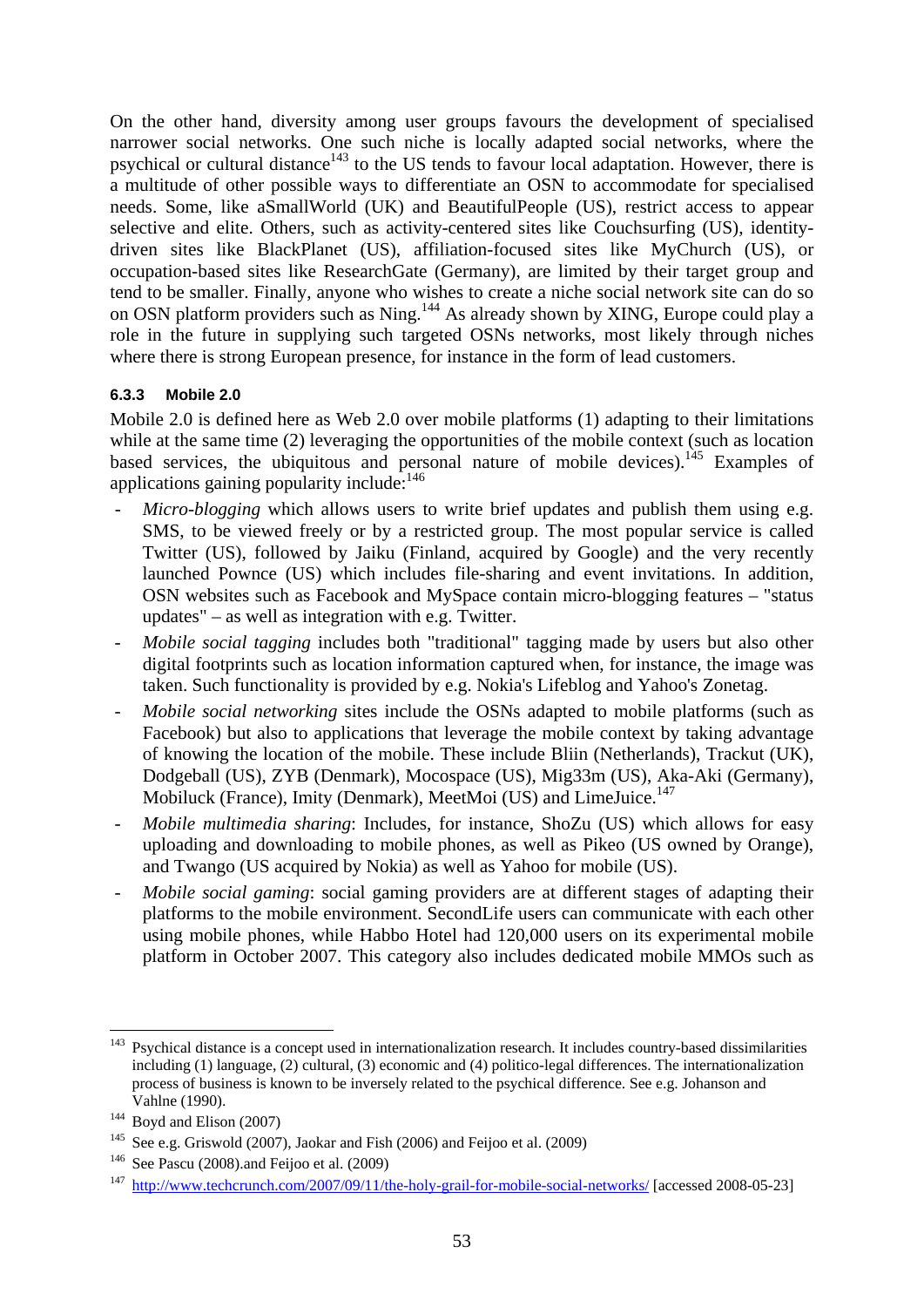Mobagetown, which is a Japanese social network with free games and customisable personal avatars and has more than 5 million users.<sup>148</sup>

Examples of services, which to a large extent include the context-aware aspect of mobile 2.0 include Dutch-based Gypsii, Twinkle (Twitter with auto-location) and Bliin (another Netherlands-based company whose service lets users broadcast their location and post location-tagged photos). Although their potential has been claimed to be huge, uptake and revenues of Mobile 2.0 are still fairly limited. With revenues estimated at less than \$0,6 billion in 2007, Mobile 2.0 is modest compared to other types of mobile content (see Figure 6-9). The limited uptake can be explained by the presence of a number of barriers to adoption such as unclear business models and complex value networks, relatively high barriers for application development, low usability of advanced mobile devices, lack of framework for international services, privacy, security and trust issues, and the somewhat high prices of advanced mobile devices.<sup>149</sup>



**Mobile Content Revenues World-wide (Billion \$)**

**Figure 6-9: Evolution of mobile content revenues** 

1

*Note*: Mobile user genereated content is taken to corresponding roughly to mobile 2.0 *Source*: IPTS, based on its own elaboration from data and forecasts from Informa, iSuppli, Juniper and Research & Markets

However, Mobile 2.0 is forecasted to grow (Figure 6-9), driven, among other things, by the improvement of enabling technologies, the various increases in network bandwidth, the emergence and diffusion of Web 2.0 capable devices (smart phones),an increasing confidence in mobile technology, as well the lowering of the afore-mentioned barriers.<sup>150</sup>

The JRC Exploratory IPTS-project on Mobile Content Evolution is currently building another company database comprising of mobile content companies only. So far 13 narrowly defined Mobile 2.0 companies have been identified and analysed, of which 5 are from Europe, 7 are

<sup>148</sup> http://money.cnn.com/galleries/2007/biz2/0707/gallery.web\_world.biz2/26.html

<sup>&</sup>lt;sup>149</sup> IPTS JRC Exploratory Project on Mobile Content Evolution (Feijoo *et al.* 2009)<br><sup>150</sup> IPTS JRC Exploratory Project on Mobile Content Evolution (Feijoo *et al.* 2009)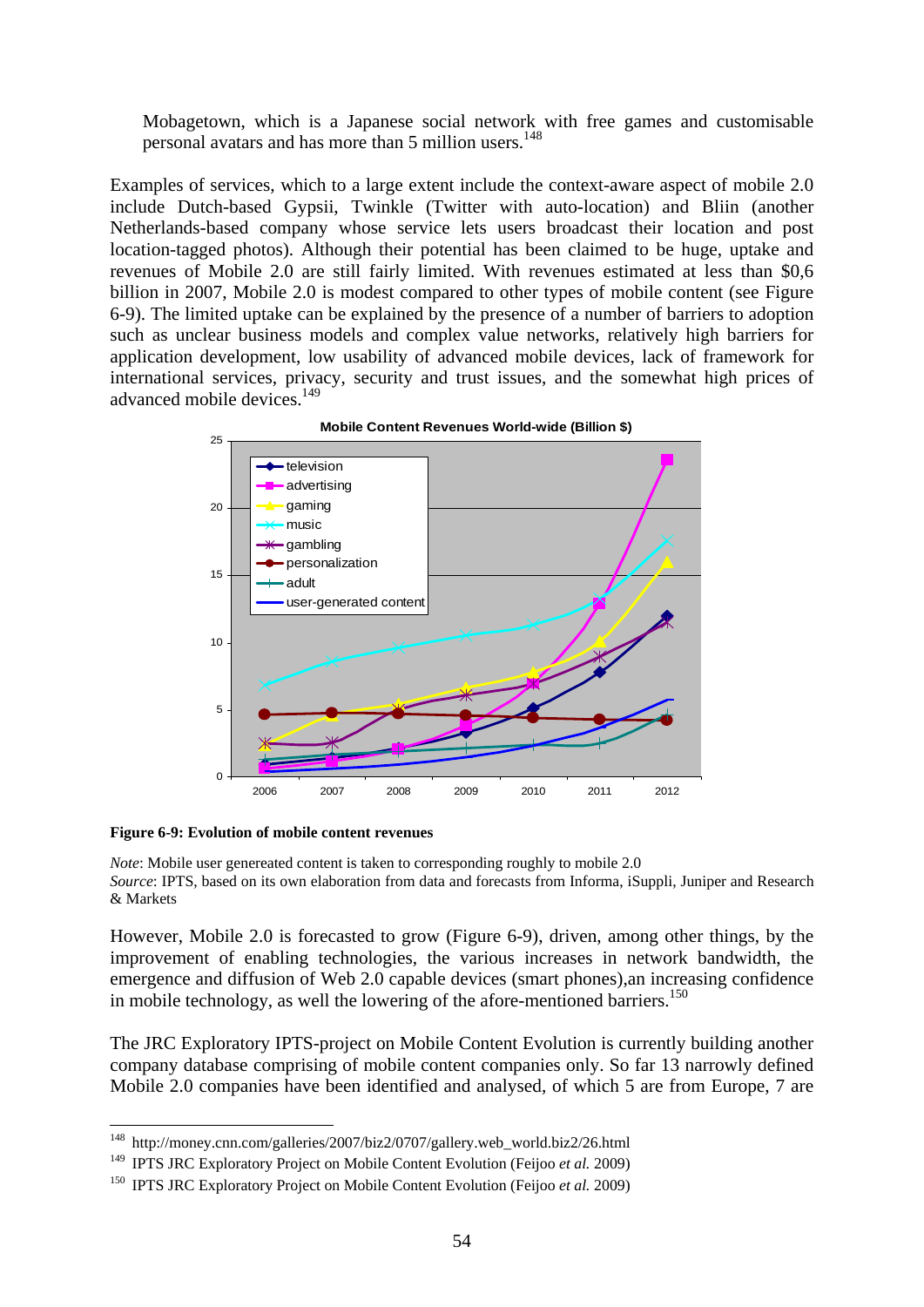from the US and 1 is from the rest of the world (RoW) Using a broader definition that encompasses a larger part of the Mobile 2.0 ecosystem (together with operators, broadcasters, platform, software and hardware providers, content and advertising suppliers, content enablers and brokers), a larger set of 43 companies has been identified so far. Of those, 18 were based in the EU, 18 in the US and 7 from RoW. This indicates that there is a substantial corporate activity in Mobile 2.0 in Europe. It also appears that most of the innovative activities have shifted, relocated at the edge of what is still a mostly operator-centric ecosystem.<sup>151</sup>

Based on these observations, and on the ongoing IPTS research on Mobile 2.0, European strengths, weaknesses, opportunities, and threats (SWOT) with respect to Mobile 2.0 can be displayed as in Table 6-6. Clearly, Europe, the US and Asia all have different competitive advantages in related fields, and these are advantages that could be extended to Mobile 2.0. Europe has a general strength in mobile communications technology, with world leading infrastructure suppliers (Ericsson et al.) and terminal suppliers (Nokia et al.), as well as strong operators; the US is dominant in Web 2.0; and Asia leads in Mobile Internet deployment and diffusion. Opportunities for Europe seem to lie partly in the innovation of technologies that enable and more specifically, enhance Mobile 2.0 beyond being a simple extension of Web 2.0 (which would favour US application providers).

This strength possessed by European mobile operators could however also be regarded as a weakness. If they kept prices of mobile data communications (e.g. termination rates) high and pursued silo models (e.g., walled gardens in mobile communications), this could hamper the uptake of and innovation in Mobile 2.0.

1

 $151$  Feijoo et al. (2009)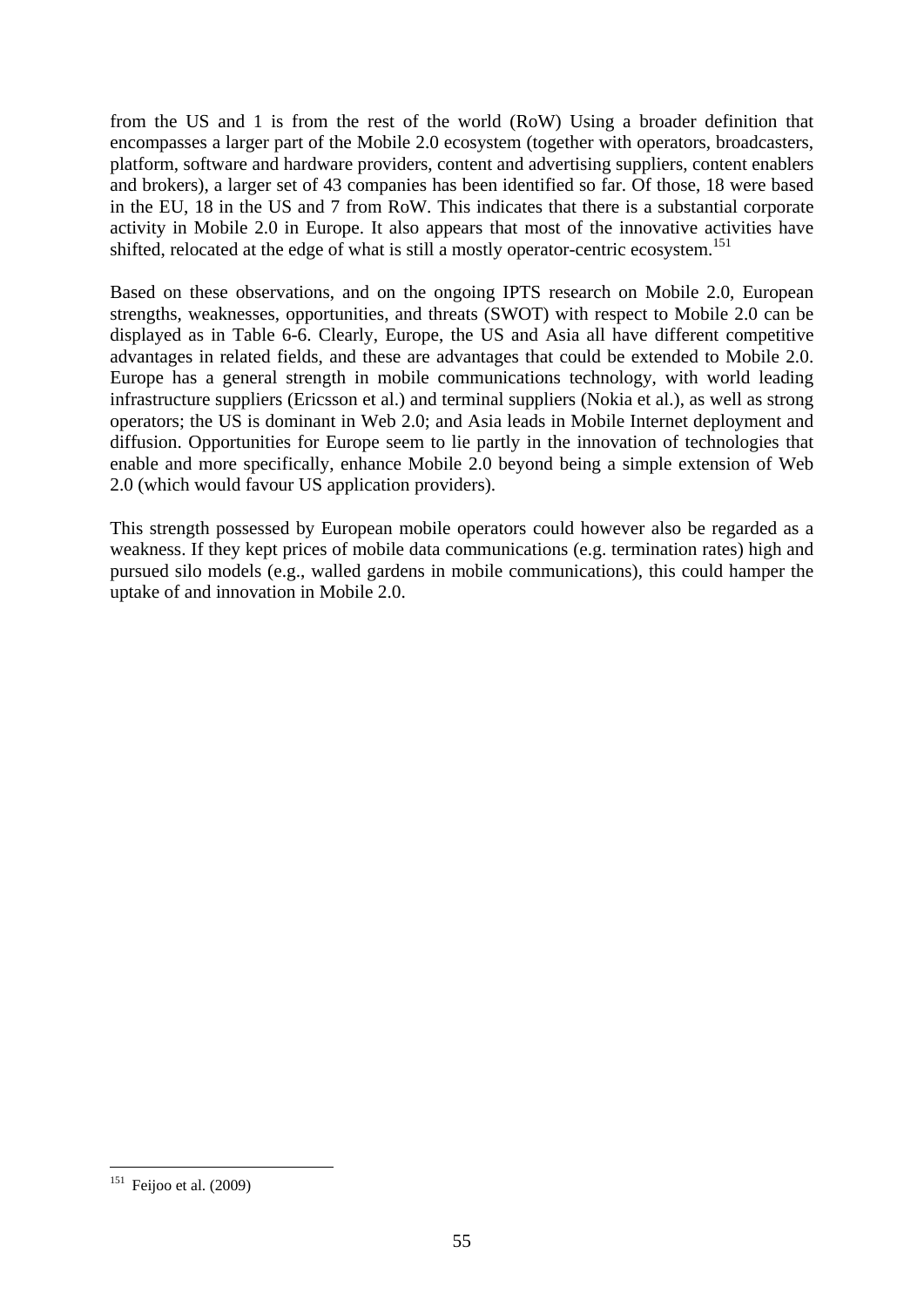| <b>Table 6-6 Mobile 2.0 EU SWOT</b> |  |
|-------------------------------------|--|
|-------------------------------------|--|

| <b>Strengths</b>                                                                                                                                                                                                                                                                                                                                                                                                                                                                                                                                                                                              | Weaknesses                                                                                                                                                                                                                                                                                                                                                                                                                                                                                                                                     |  |  |  |  |
|---------------------------------------------------------------------------------------------------------------------------------------------------------------------------------------------------------------------------------------------------------------------------------------------------------------------------------------------------------------------------------------------------------------------------------------------------------------------------------------------------------------------------------------------------------------------------------------------------------------|------------------------------------------------------------------------------------------------------------------------------------------------------------------------------------------------------------------------------------------------------------------------------------------------------------------------------------------------------------------------------------------------------------------------------------------------------------------------------------------------------------------------------------------------|--|--|--|--|
| Presence of mobile suppliers in EU<br>Presence of mobile operators in EU<br>٠<br>Significant number of (potential) "early-<br>$\bullet$<br>adopters"                                                                                                                                                                                                                                                                                                                                                                                                                                                          | Spectrum allocation and management still a bottleneck<br>Prices of advanced mobile devices and mobile<br>$\bullet$<br>broadband<br>Institutional framework for innovators and<br>entrepreneurship<br>Lack of framework for international services (i.e.<br>$\bullet$<br>location)<br>Fragmented market.<br>٠<br>Silo models (e.g., walled gardens in mobile<br>$\bullet$<br>communications)                                                                                                                                                    |  |  |  |  |
| <b>Opportunities</b>                                                                                                                                                                                                                                                                                                                                                                                                                                                                                                                                                                                          | <b>Threats</b>                                                                                                                                                                                                                                                                                                                                                                                                                                                                                                                                 |  |  |  |  |
| Mobile 2.0 being more than web 2.0 (Future<br>of Internet, i.e., augmented reality, reality<br>$mining, \ldots)$<br>Room for innovation / development of mobile<br>$\bullet$<br>applications<br>in enabling technologies (batteries,<br>displays, smart materials, )<br>in enhancing technologies (cognitive,<br>visual recognition, $3D, \ldots$ )<br>Deployment of mobile NGNs<br>٠<br>Development of open solutions: standards;<br>$\bullet$<br>platforms, development; distribution;<br>applications; networks $(3rd$ parties can<br>interconnect)<br>Opportunities for new players: enablers,<br>brokers | Mobile 2.0 being just an extension of web 2.0<br>٠<br>Lack of take-up due to pricing and institutional issues.<br>$\bullet$<br>Lock-ins due to proprietary solutions. ("winner takes all<br>$\bullet$<br>")<br>IPR royalties<br>$\bullet$<br>Wrong digital rights management / rights licensing /<br>rights exclusivity and territoriality<br>Privacy issues<br>٠<br>Security issues<br>٠<br><b>Trust issues</b><br>٠<br>No convergent regulation<br>$\bullet$<br>Complex institutional architecture (regulatory bodies,<br>MS, EC)<br>I-phone |  |  |  |  |

Source: IPTS analysis, partly validated by Exploratory Mobile Content Evolution Workshop, IPTS, Sevilla 28- 29 April 2008

### *6.4 Summary and conclusions*

This chapter has assessed the European position in Web 2.0 applications. We have used the following indicators of industrial strength and weaknesses. The current European position within Web 2.0 has been indicated by its global share of Web 2.0 companies and sites. Its near and medium term future position will depend primarily on the ability of European firms to innovate, for which patenting and R&D activities served as a proxy.

The overall impression is that Europe's current position in the supply and development of Web 2.0 application is rather weak – at least compared to the US. Web 2.0 is largely dominated by US applications and companies, with Europe, as well all other regions, left behind. About two thirds of the major Web 2.0 applications are run by US companies, with similar shares for revenues, employees, and even higher for innovation indicators such as patents, VC and R&D expenditures. The corresponding shares for the EU are around 10%.

Web 2.0 seems to be just the latest in a series of success stories from the US Software and Internet industry. Its success could therefore most probably be explained by the same factors as for those industries, factors such as the abundance of competent venture capital, pooled labor market of skilled engineers, a large advanced home market, strong clustering effects etc.152 In this sense, the EU Web 2.0 weakness, as compared to that of the US, is simply a

1

 $152$  See e.g. Mowery (1999)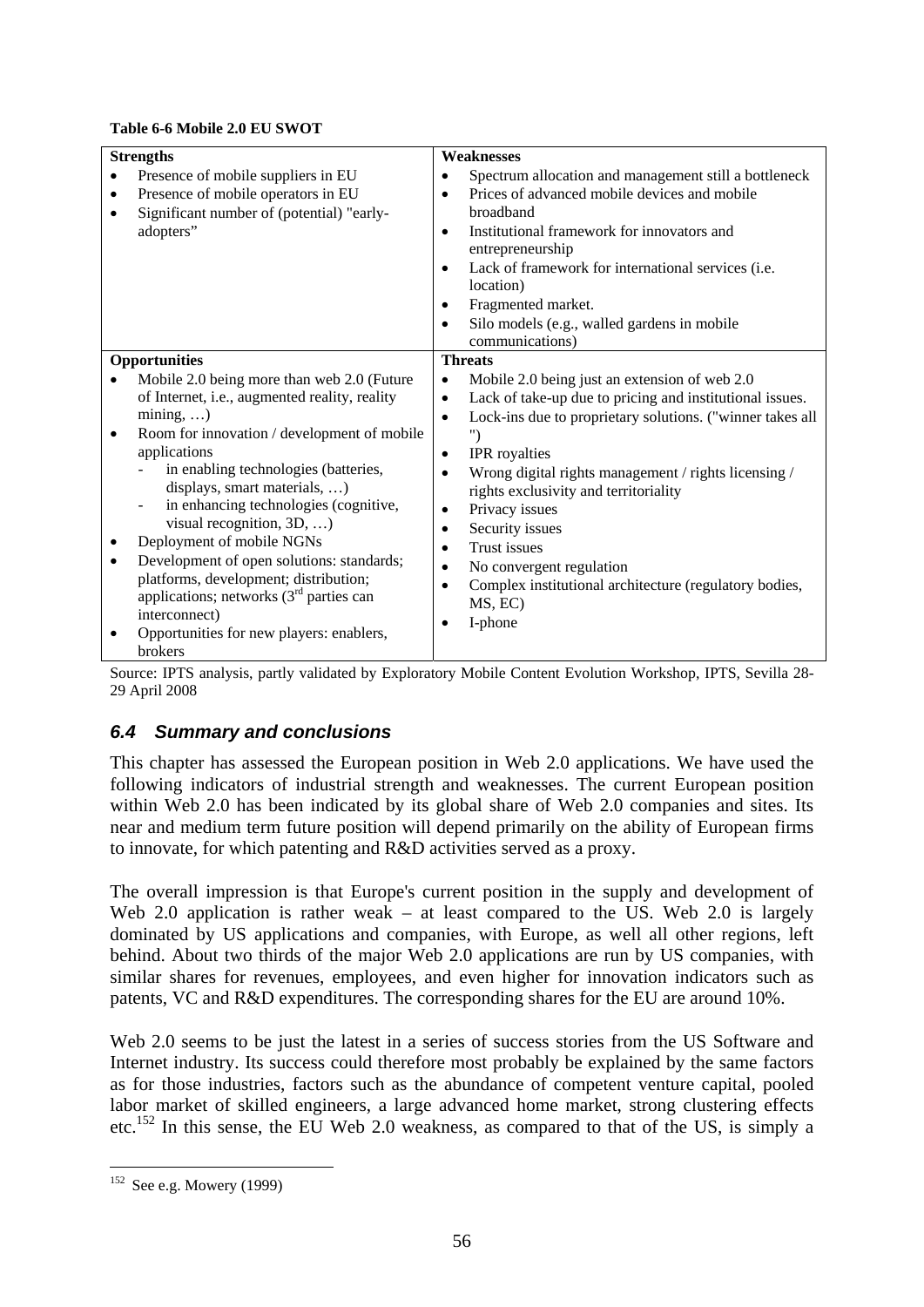facet of a more general weakness in the software (and computing) industry. Still, there are signs that established EU ICT firms such as Nokia and SAP are embracing the Web 2.0 opportunity.

It is also clear that a large part of the Web 2.0 industry stems from Silicon Valley. Prominent companies include Web 1.0 giants Google and Yahoo (also very prevalent in Web 2.0) as well as Facebook, YouTube and many others. In addition, companies founded elsewhere, have a tendency to move their operations to this area, be it only partly or full, or to end up being acquired by Silicon Valley firms. Clearly, there is a very strong clustering aspect to the Web 2.0 innovation system, perhaps even stronger than in other parts of the software sector. This is ironic, since Web 2.0 promises to create networks without regard to geographic location.

Still, there are parts of the Web 2.0 landscape where Europe could be better positioned. This report has investigated three such areas: (1) online social gaming, (2) online social networking and (3) mobile 2.0. Clearly, the online social gaming market is one that has potential for future growth \, and could also generate important spill-over effects to other parts of the ICTsector and to the economy at large. European industry appears to be more competitive in this emerging online social gaming industry, and in the computer gaming industry in general, than in other parts of the software industry, and is therefore better positioned to profit from this growth.

Online social networking is dominated by a few US giants, a dominance which will be difficult to crack. However, there seem to be niches in the form of locally adapted social networks or in social networks that are other way differentiated, whereby European companies can grow, albeit such growth potential may be limited.

The final promising Web 2.0 segment for European industry is Mobile 2.0, an industry which is still in its infancy but shows several promising signs for future growth. The EU has several strengths to draw on in establishing leadership in Mobile 2.0, including a very strong presence in mobile communications. However, if Mobile 2.0 simply becomes an extension of Web 2.0, American companies will most likely dominate. Also, the current semi-walled garden and high pricing approach of operators could hamper the development of Web 2.0. The various opportunities for Europe on the other hand, could lie in innovating the enabling and enhancing technologies , as these influence the opportunities of the mobile context (such as location based technologies), and in opening up standards, platforms, development, distribution and networks.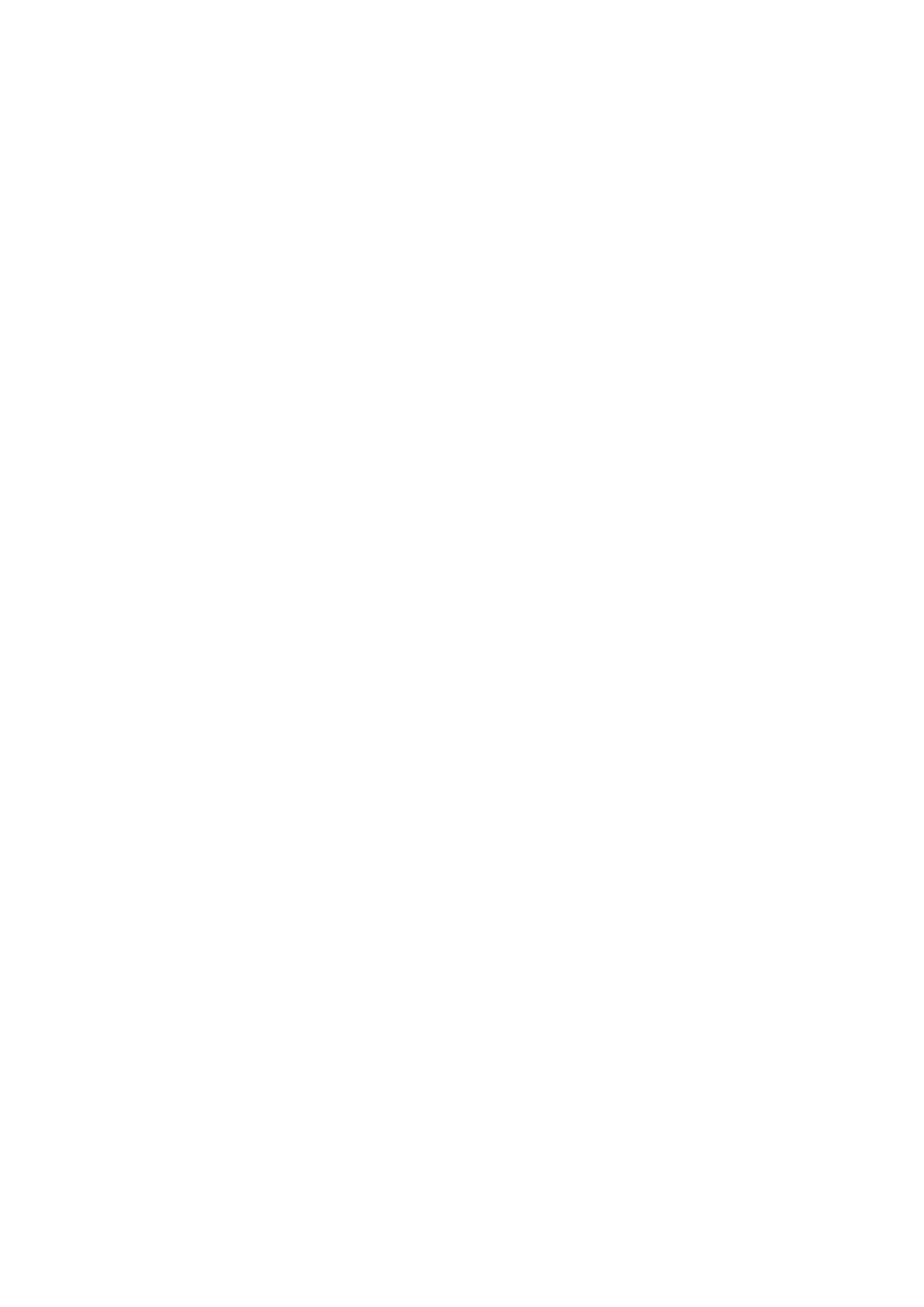# **7 CONCLUSIONS**

This chapter first summarises the major observations, conclusions and statements from the validation workshop for the study held on 2 October 2008 in Brussels (Box 7-1). It then offers the main conclusions of this report.

#### **Box 7-1 Validation workshop conclusions – an idiosyncratic summary**

Observations: These are a collection of individual statements/conclusions/observations from the workshop, which do not necessarily reflect the collective view of the participants

The economic implications of Web 2.0 are more far-reaching than the industrial impacts, as described in Chapter 5. This may lead to a greater diversity of content, lower entry barriers, structural changes because of better informed customers, lower IT costs for enterprises as well as better public services. (See also Box 5-1)

The most important impact of Web 2.0 may come from professional enterprises' use of it (Impact 3. in Figure 5-1). The main challenge for the 21st century is to increase the productivity of knowledge work, and it is here – on the demand side - where the real economic impact will be, as innovative and productive uses of new technology are made.

The major reasons for the EU lagging behind on the supply side are: (1) the advantage the US has in terms of education and culture; (2) European language barriers, (3) the lack of marketing capabilities in Europe; (4) the fact that European companies do not buy local start-ups; (5) European weaknesses in seed-funding; (6) the dominant European operators that have threatened revenue sources (e.g. SMS), and (7) a more conservative business culture. (in Europe?)

There are many reasons for the wide use of Web 2.0 applications in public services. They are simple and user-oriented, participative and inclusive. They create spill-over effects into the private sector, even though they are hindered by among a lack of data availability.

Opportunities lie in targeting local markets, providing good examples, such as seed-camp, more capital in early phases, in releasing public data and perhaps most importantly making better use of Web 2.0 technology in order to increase the productivity and competitiveness of European industry.

This report has analysed Web 2.0 applications such as blogs, wikis, social tagging, social networking and social gaming, of which the main distinguishing feature is the extent and ease with which the user can play an integral and participatory role. This role includes proving content, managing quality, testing technology, and contributing to collective intelligence.

Since its emergence in the early and mid 2000s Web 2.0 diffusion has been extremely rapid and some applications are now becoming mainstream, although the intensity of users participation varies considerably. The rapid diffusion of Web 2.0 has been enabled by several factors; namely technological progress which enables users to create, distribute content and interact easily. Other factors include price reductions and performance improvement in network and terminal equipment, broadband availability, the existence of a generation of computer skilled young people with little reluctance to share personal data online and the emergence of collaborative communities.

At the centre of the Web 2.0 value chain, are the providers of Web 2.0 applications. Such applications are either provided by pure Web 2.0 players or incumbent players from e.g. media and Web 1.0. Although the revenues of these players are already substantial (in total several billions of euros) few of them are profitable so far. Revenues mainly come in the form of advertising, users paying for content, bundling and other ways of tying Web 2.0 to complementary products or services or in the form of donations.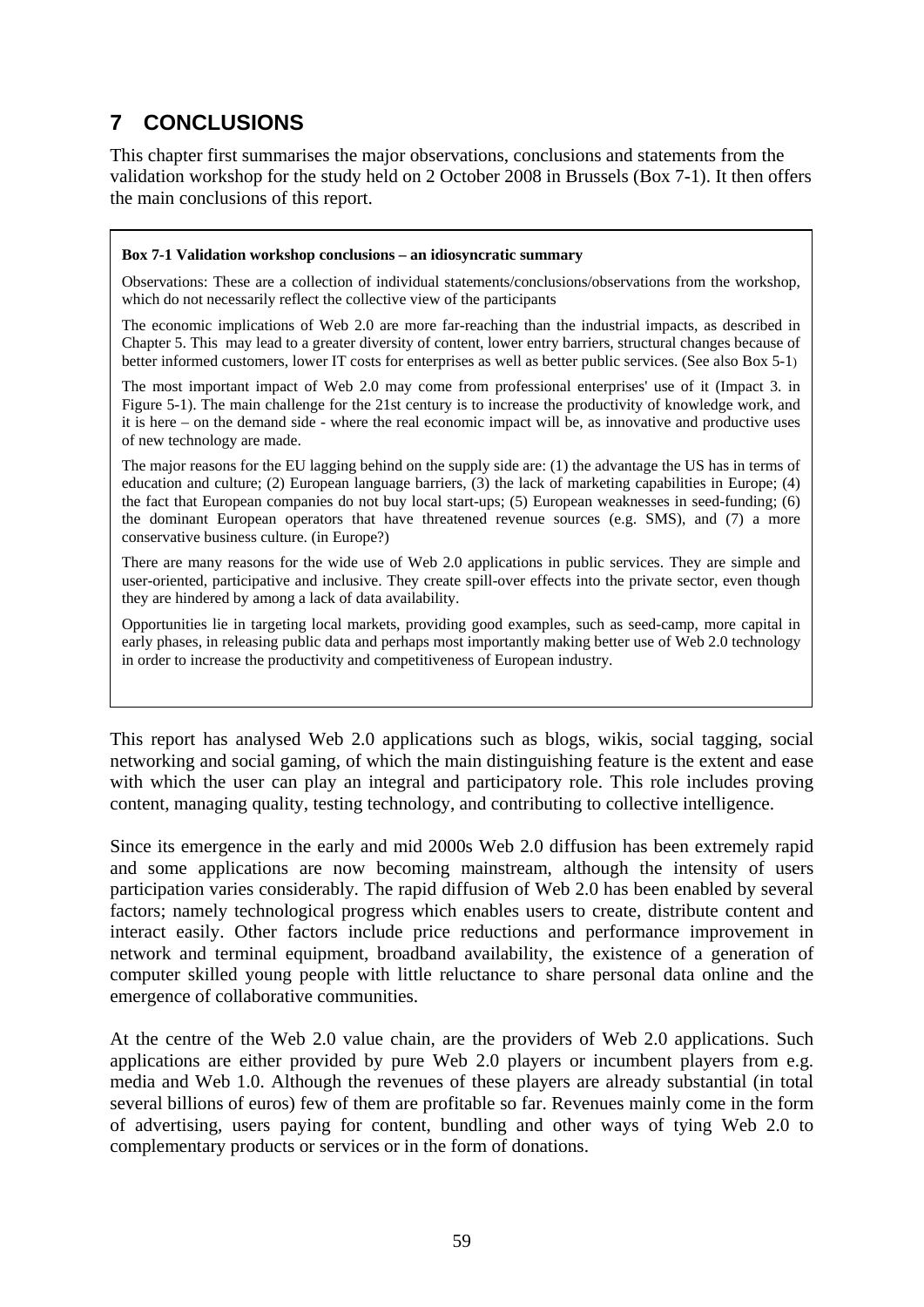These Web 2.0 applications provide opportunities for users (individuals, companies and other organisations) to network and/or to create content, for which they may be remunerated or not. Advertisers and companies providing advertising platforms also play major roles in many value networks. Technological platforms for the applications are made available by providers of ICT services and Web 2.0 software packages as well as by ICT goods suppliers who are selling hardware with new functionality and interoperability for users to create and access content.

The emergence and rapid diffusion of Web 2.0 implies that there are a number of potentially disruptive industrial consequences: it is a growth industry in itself; it constitutes both a threat and an opportunity to content industries; it has the potential to improve productivity and innovativeness in adopting firms (and public institutions); and it generates demand for ICT hardware and software. All of those impacts are potentially substantial, presenting European industry with opportunities for growth and improved competitiveness as well as with threats.

Although there is lot of entrepreneurial activity in the Web 2.0 field in Europe, its current position in the supply and development of Web 2.0 applications is rather weak. Web 2.0 is largely dominated by US applications and companies. Nevertheless, there are some parts of the Web 2.0 landscape where Europe appear to be better positioned: Online social gaming; (2) Online social networking and (2) Mobile 2.0.

Given the disruptive character of Web 2.0, its potentially large industrial impact and the identified strengths and weaknesses of the EU industry, it is important that policy makers consider the following options:

- 1. The EU could stimulate the development of its Web 2.0 sector. Here it is important to bear in mind that, here, the weakness of the EU in relation to the US is not specific to Web 2.0. It is more a general weakness in both the ICT sector (especially in software development) and in growing companies. Hence any set of policy measures, needs to address a broad range of industrial and innovation policy issues.
- 2. Since there is some strength to draw on in e.g. online gaming, social networking and mobile social computing, these applications could be the target of more focused efforts.
- 3. There is an opportunity to stimulate Web 2.0 usage so as to increase demand for Web 2.0 platforms and applications as well as for their underlying ICT products and services. Here implementation of innovative Web 2.0 based public services could play an important role in creating a lead market.
- 4. Finally opportunities exist to increase the usage of Web 2.0 applications in enterprises as a tool to increase competitiveness among European enterprises. Establishing policy may ensure that European companies are aware of these opportunities and disperse knowledge about best practices accordingly.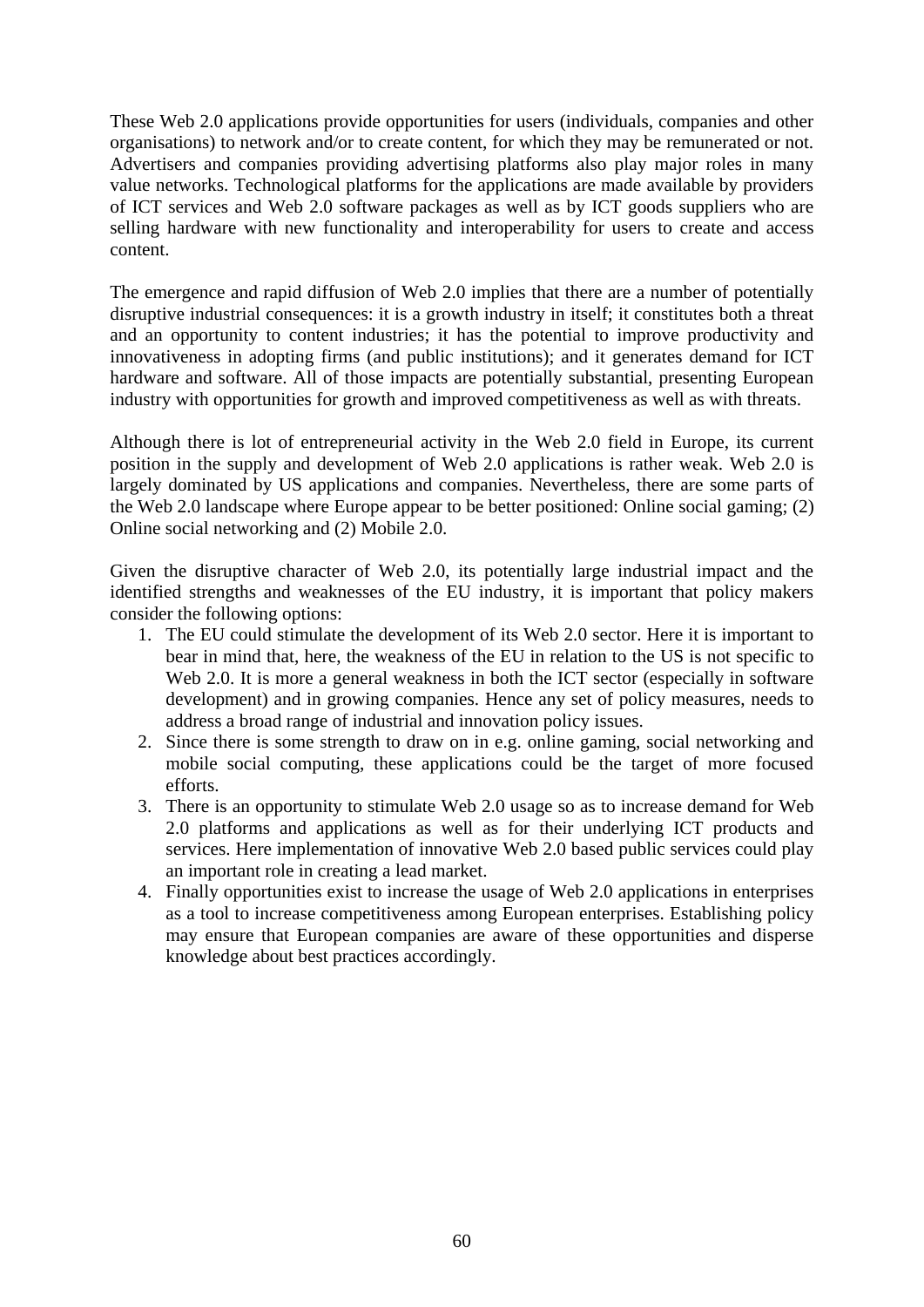# **8 REFERENCES**

Ala-Mutka, K. (2008) *Social Computing: Study on the Use and Impacts of Collaborative Content, IPTS Exploratory Research on the Socio-economic Impact of Social Computing*, JRC Scientific and Technical Report, EUR Number: 23572 EN.

Ante, S. E., Grover, R. and Green, H. (2007) "In search of my profits" *Business Week*, Nov. 5, (Online) http://www.businessweek.com/magazine/content/07\_45/b4057047.htm?chan=search.

Anderson, C. "The Long Tail", *Wired*, Issue 12.10, October 2004

Anderson, C. (2006) *The Long Tail: Why the Future of Business Is Selling Less of More*, New York, Hyperion.

Anderson, P. (2007) "What is Web 2.0? Ideas, technologies and implications for education", (TSW0701), Joint Information Systems Committee (JISC), TechWatch, available online at http://www.jisc.ac.uk/media/documents/techwatch/tsw0701b.pdf

Barrios, S., Mas, M. Navajas, E. Quesada, J. (2007) Mapping the ICT in EU Regions: Location, Employment, Factors of Attractiveness and Economic Impact, JRC Scientific and Technical Report, 23067 EN,

Beer, D. (2007) Making 'friends' with Jarvis Cocker: Some early reflections on music culture in the context of Web 2.0, (reference incomplete)

Bergek, A. Jacobsson S., Carlsson, B., Lindmark, S. and Rickne A. (2008) "Analyzing the functional dynamics of technological innovation systems: A scheme of analysis" *Research Policy*, Vol. 37, Iss. 3, April 2008, pp. 407-429

Bernoff, J. and Li, C. (2008) "Harnessing the Power of the Oh-So-Social Web", *MIT Sloan Management Review*, Spring 2008, pp. 36-42

BigMouthMedia (2007) "MySpace and Facebook hooking business professionals"*.* May, 31, (Online) http://www.bigmouthmedia.com/live/articles/myspace-and-facebook-hookingbusiness-professional.asp/3798/

Boyd, D. and Ellison N. (2007) "Social network sites: Definition, history, and scholarship" *Journal of Computer-Mediated Communication*, 13(1), article 11, available online at http://jcmc.indiana.edu/vol13/issue1/boyd.ellison.html

Bradner, L. et al. (2007.) *Demystifying the WOM Consumer. An In-Depth Look at Those Who Give and Receive Product Advice.* Forrester Research, Inc.

Brynjolfsson, E. Hu Y. (J.), and Smith M. (2006) "From Niches to Riches: Anatomy of the Long Tail", Vol.47 No.4 Summer 2006, pp. 67-71.

Bryant, L. (2008) Enterprise 2.0 Adoption in a European Context, presentation to the "Assessing the Economic Impact of Web 2.0 Technologies on EU ICT Industry Competitiveness" COMPLETE project validation workshop, 2nd October 2008, DG ENTR, Brussels, Belgium.

Cachia, R. (2008), Social Computing: Study on the Use and Impact of Online Social Networking, *IPTS Exploratory Research on the Socio-economic Impact of Social Computing*, JRC Scientific and Technical Report, EUR Number: 23565 EN.

Chesbrough, H. (2003) *Open innovation: The new imperative for creating and profiting from technology*, Harvard Business School Press, Boston, MA

Deere, G. E. (2006) "The Business Impact of Blogs", Ipsos-MORI, 21 November 2006 http://www.ipsos-mori.com/polls/2006/blogging.shtml, [Accessed April 3, 2008]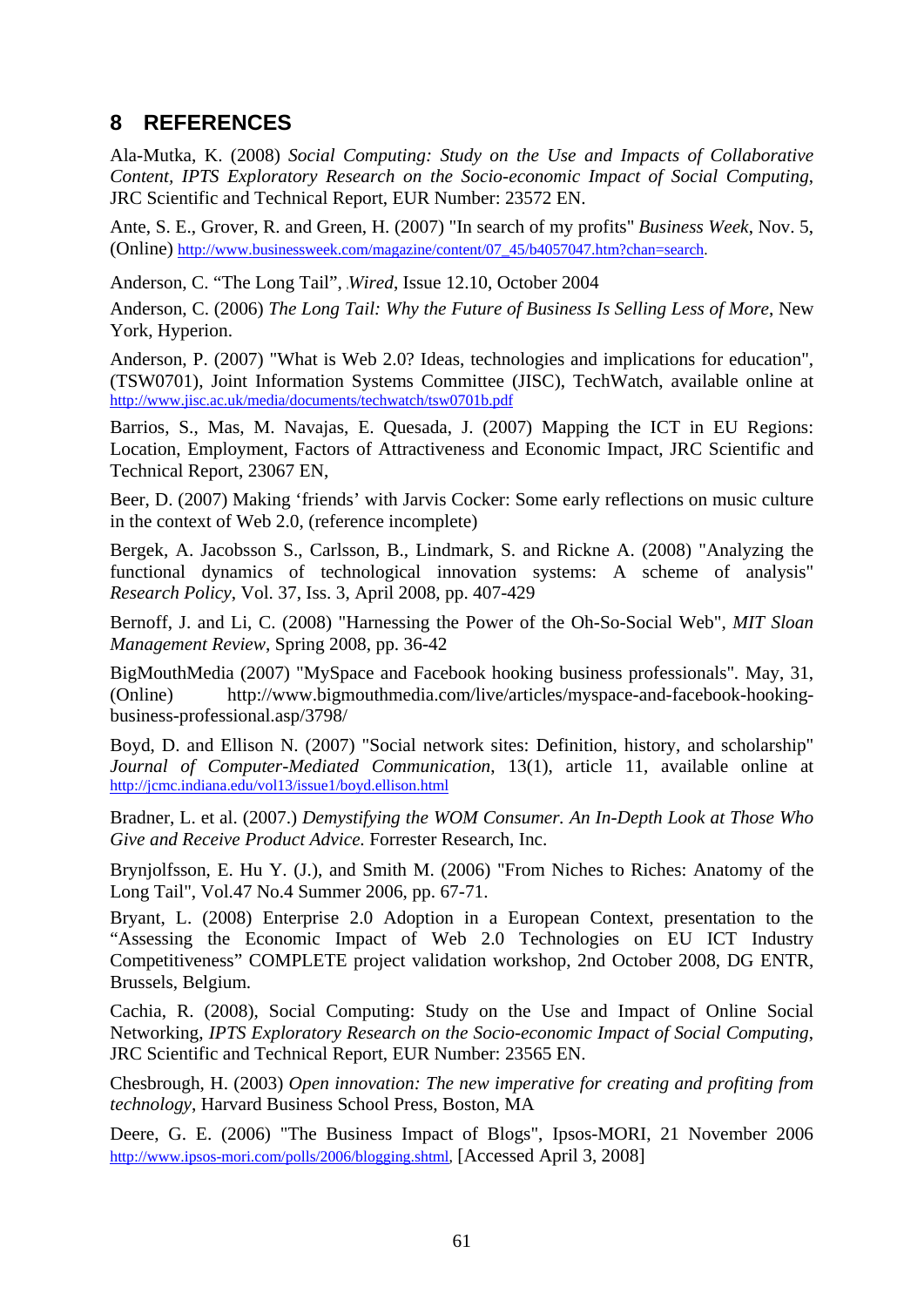Dellarocas, C., Awad, N. & Zhang, M. (2005) "Using online ratings as a proxy of word-ofmouth in motion picture revenue forecasting", Working paper, (online) http://web.mit.edu/zxq/www/mit/15575/movieforecast.pdf

Feijóo, C., Maghiros, I., Bacigalupo, M., Compañó, R., Abadie, F. (2009/in Press). *Content and applications in the mobile platform: on the verge of an explosion*. Seville: Institute for Prospective Technological Studies.

Gartner (2008) "Hype cycle for Social Software, 2008"

Griswold, W. G. (2007). "Five enablers for mobile 2.0", *Computer*, Vol. 40 No. 10, pp. 96-98

Forrester (2007) Internet Risk Management in the Web 2.0 World. September 2007.

Forrester (2008a) "Global Enterprise Web 2.0 Market Forecast: 2007 To 2013" April 21, 2008) excerpt available at:

http://www.forrester.com/Research/Document/Excerpt/0,7211,43850,00.html

Forrester (2008b) "Getting Real Work Done in Virtual Worlds"

by Erica Driver, Paul Jackson, January 7, 2008, executive summary available online at: http://www.forrester.com/Research/Document/Excerpt/0,7211,43450,00.html

Future Exploration Network (2007) *Future of Media Report 2007*, available online at http://www.futureexploration.net/images/Future\_of\_Media\_Report2007.pdf

IBM (2007) *Achieving tangible business benefits with social computing*, White paper, July 2007, (online) http://whitepapers.zdnet.com/abstract.aspx?docid=321018

Hitwise (2007) Hitwise US Research Note: Measuring Web 2.0 Consumer Participation

IDATE, DigiWorld 2007, IDATE, available online at: http://www.idate.fr

IDATE (2008) *Web 2.0 and Social networking. New applications, new business models?*, IDATE, Montpellier.

International Telecommunication Union (2006) Digital.life ITU Internet Report 2006, ITU, Geneva, available online at: http://www.itu.int/osg/spu/publications/digitalife/

Ipsos (2007) The Impact of Blogs on Corporate Image and Product purchases, http://www.ipsosideas.com

IPTS (forthcoming), Feijoo C. "Content in The Mobile Platform. On the Verge of an Explosion: Technological, Economic and Social Overview. Drivers, barriers, scenarios and conclusions", Draft for discussion, Version 2.0, 2008-04-21

Jaokar, A. and Fish, T. (2006) "Mobile web 2.0". Futuretext. London

Johanson, J. & Vahlne, J.-E. (1990). The mechanism of internationalization. In *The Internationalization of Business: Theory and Evidence*, Vol 7(4): 11-24.

Library House (2007a) "Essential Web" Delegate information for "Essential Web 07" at the London IMAX conference, 27 June.

Library House (2007b) "Venture Capital, Innovation and IT – Driving forward the Economy", available online at: www.library.net

Lindmark, S., Turlea, G. and Ulbrich, M. (2008) *R&D Business Investment in the EU ICT Sector*, JRC IPTS Policy brief, 23250 EN, available online at http://ipts.jrc.ec.europa.eu/publications/pub.cfm?id=1558 Publication date: 2/2008

King Research. 2007. The Value of Online Communities: A Survey of Technology Professionals. June 2007, available online at http://www.kace.com/pdf/KingResearch\_The\_Value\_of\_Online\_Communities.pdf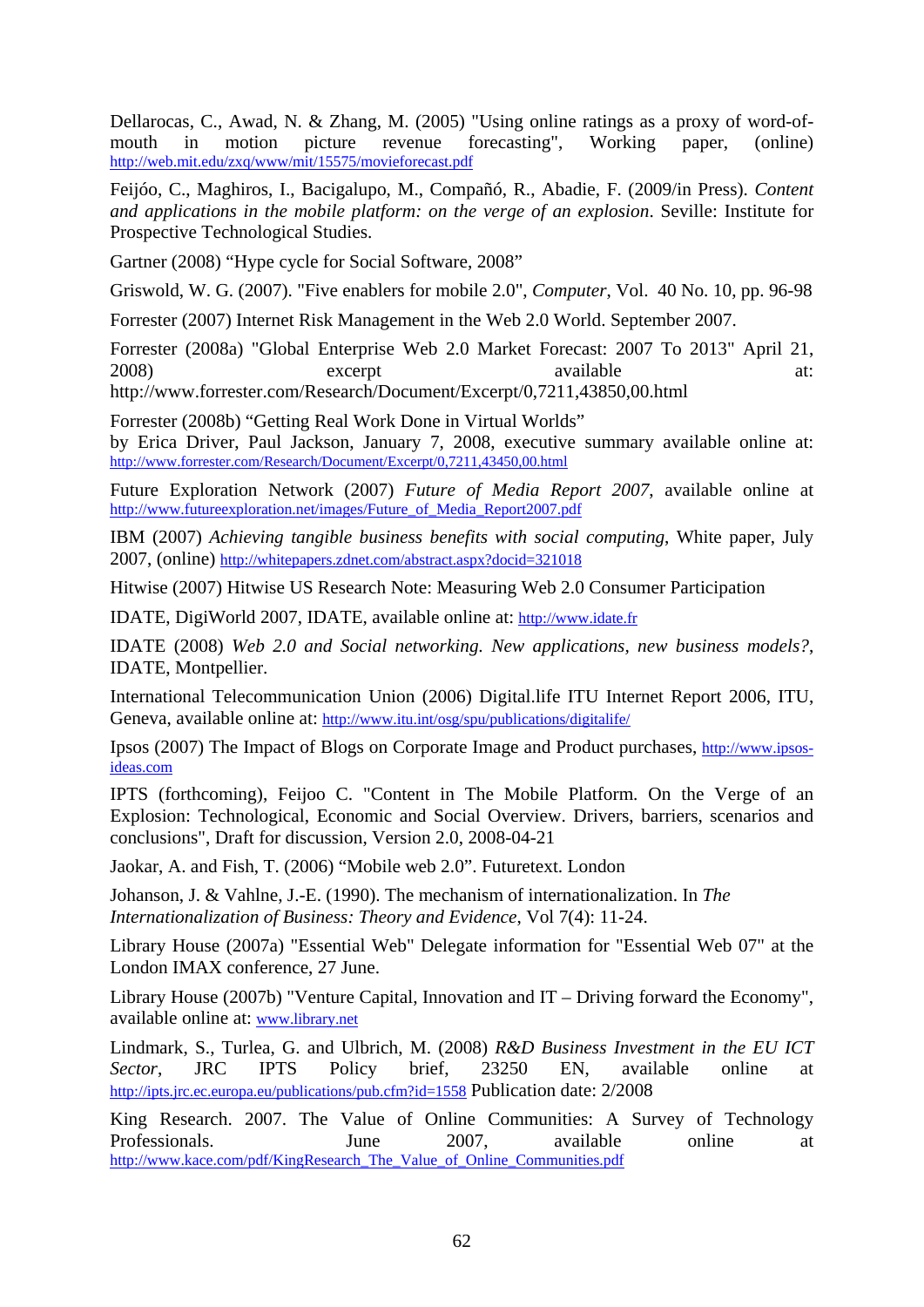Majchrzak, A., Wagner, C. & Yates, D. (2006) Corporate Wiki Users: Results of a Survey. Proceedings of WikiSym 2006, 21-23 August, Odense, Denmark, pp. 99-104. (Available online) http://www.wikisym.org/ws2006/proceedings/p99.pdf

McAfee, A. (2006) "Enterprise 2.0: The awn of Emergent Collaboration", MIT Sloan Management Review, Spring 2006, Vol. 47, No. 21-26.

McKinsey & Company (2007) How businesses are using Web2.0: A McKinsey Global Survey. The McKinsey Quarterly. March 2007.

McKinsey & Company (2007b) How companies are marketing online: A McKinsey Global Survey. The McKinsey Quarterly, September 2007.

McKinsey & Company (2007c) How companies approach innovation: A McKinsey Global Survey. The McKinsey Quarterly, October 2007.

McKinsey & Company (2008) "Building the Web2.0 Enterprise: McKinsey Global Survey Results" *The McKinsey Quarterly*. July 2008, available online at http://www.mckinseyquarterly.com/Building\_the\_Web\_20\_Enterprise\_McKinsey\_Global\_Survey\_2174

Chui, M., Miller, A. and Roberts, R. (2009) "Six ways to make Web 2.0 work" The McKinsey Quarterly, February 2009, available online at http://www.mckinseyquarterly.com/PDFDownload.aspx?ar=

Mowery, D. (1999) "The Global Computer Software Industry" in D.C. Mowery and R.R. Nelson (eds).

Mower, D. and Nelson, R. (1999) (eds). The Sources of Industrial Leadership, Cambridge University Press.

OECD (2005) DIGITAL BROADBAND CONTENT: The online computer and video game industry, DSTI/ICCP/IE(2004)13/FINAL, OECD, Paris, available online at http://www.oecd.org/dataoecd/19/5/34884414.pdf

OECD (2006) OECD Information Technology Outlook 2006, OECD Publishing, Paris

OECD (2007) *Participative Web and User-Created Content: Web2.0, Wikis and Social Networking*, OECD, Paris.

OECD (2008) Measuring user-created content: implications for the" ICT access and use by households and individuals surveys", DSTI/ICCP/IIS(2007)3/FINAL, OECD, http://www.oecd.org/dataoecd/44/58/40003289.pdf

Ofcom (2007) The International Communications Market 2007 available online at http://www.ofcom.org.uk/research/cm/icmr07/

Ofcom (2007b) The Communications Market 2007 available online at http://www.ofcom.org.uk/research/cm/cmr07/cm07\_print/

Ofcom (2008) The International Communications Market 2008 available online at http://www.ofcom.org.uk/research/cm/cmr08/

O'Reilly, T. (2005) "What Is Web 2.0 Design Patterns and Business Models for the Next Generation of Software", 30 September, 2005 http://www.oreillynet.com/pub/a/oreilly/tim/news/2005/09/30/what-is-web-20.html [Accessed 15 February, 2008]

Osimo, D. (2008) Web 2.0 for government: why and how?, JRC Scientific and Technical Report,EUR 23358 EN

Pascu, C. (2008), *An Empirical Analysis of the Creation, Use and Adoption of Social Computing Applications, IPTS Exploratory Research on the Socio-economic Impact of Social Computing*, JRC Scientific and Technical Report, EUR Number: EN 23415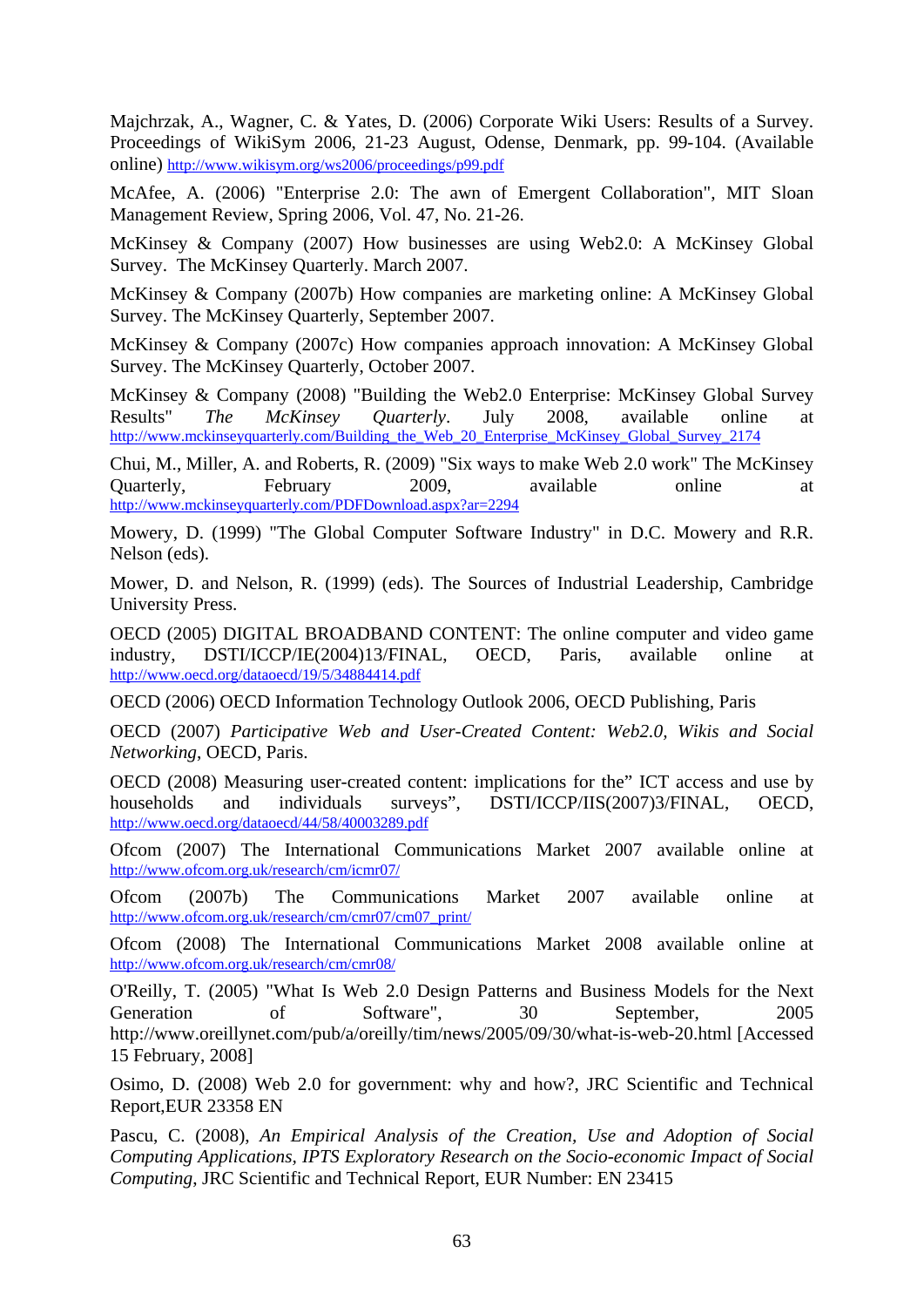Pascu, C., Osimo, D., Ulbrich, M., Turlea, G., Burgelman, J-C. (2007) "The potential disruptive impact of Internet2-based technologies" *First Monday*, March 2007, Issue 12 available online at: www.firstmonday.org/issues/issue12\_3/pascu/

Pascu, C., Osimo, D., Ulbrich, M., Turlea, G., Punie, Y. and Burgelman. J-C. (2008) "Social Computing: implications for the EU innovation landscape" *Futures*, Vol. 10, No.1, pp. 37-52.

Porter, M. (1990) *The Competitive Advantage of Nations*. The Free Press, New York.

Perez, S. (2008) "Enterprise 2.0 To Become a \$4.6 Billion Industry By 2013" ReadWriteWeb, April 20, 2008, available online at:

http://discussionleader.hbsp.com/davenport/2008/02/enterprise\_20\_the\_new\_new\_know\_1.html [Accessed 28 April 2008]

Picci, Lucio (2009) A methodology for developing patent statistics on European inventive activity using the PATSTAT database. Forthcoming JRC-IPTS Technical Note.

Punie, Y. (2007) "Socio-Economic Impact of Social Computing", presentation to the JRC Exploratory research symposium, 12 December, 2007.

Punie, Y. (2008) The Socio-economic Impact of Social Computing, Proceedings of a validation and policy options workshop, IPTS Exploratory Research on the, Socio-economic Impact of Social Computing, JRC Scientific and Technical Report, EUR 23531 EN

Rainie, L. E. and Tancer, B (2007). Wikipedia users. P. E. W. Internet.(incomplete reference)

Rochet, J.-C. and Tirole, J. (2003). *Platform Competition in Two-Sided Markets. Journal of the European Economic Association*, 1(4): 990-1029

Rosenbush, S. (2006) "Facebook on the block", *Business Week.* March, 28. (online) http://www.businessweek.com/technology/content/mar2006/tc20060327\_215976.htm

Smith, K. (2005) "Measuring Innovation" in Fagerberg, Jan; Mowery, David C. and Nelson, Richard R. (ed.), *The Oxford Handbook of Innovation*, Oxford University Press, Oxford, U.K.

Slot, M. and Frissen, V. (2007) "Users in The 'Golden' Age of The Information Society", *Observatorio (OBS\*)*, Vol. 1, No 3 (2007), pp. 201-224.

Sparkes, M. (2007) "Web 2.0 Wealth Check", *Information World Review*, June 2007 available online http://www.iwr.co.uk/information-world-review/features/2191572/web-wealth-check

Stone, B. (2007) "Microsoft to pay \$240 million for stake in Facebook" *The New York Times.*  October, 25. available online at: http://www.nytimes.com/2007/10/25/technology/24cndfacebook.html?ex=1350964800&en=c27e6c86844c7723&ei=5088&partner=rssnyt&emc=rss

Tancer, B. (2007) "Measuring Web2.0 Consumer Participation" Hitwise US Research Note: *June* 2007. available online at: http://www.hitwise.com/downloads/reports/ Hitwise\_US\_Measuring\_Web\_2.0\_Consumer\_Participation\_June\_2007.pdf

Tapscott, D. (2006) "Winning with Enterprise 2.0" available online at: http://www.newparadigm.com/media/Winning\_with\_the\_Enterprise\_2.0.pdf [Accessed 30 December 2008]

Tazzi, J. (2007) "Bloggers Bring in the Big Bucks How a personal obsession can turn into a popular favorite and maybe even a full-time job", *Business Week*, July 13 2007 http://www.businessweek.com/smallbiz/content/jul2007/sb20070713\_202390.htm [Accessed 19 March 2008]

TNO (2008) WP3: Review of literature on social computing take-up and impact, IPTS project report draft in progress, version 12 July 2008.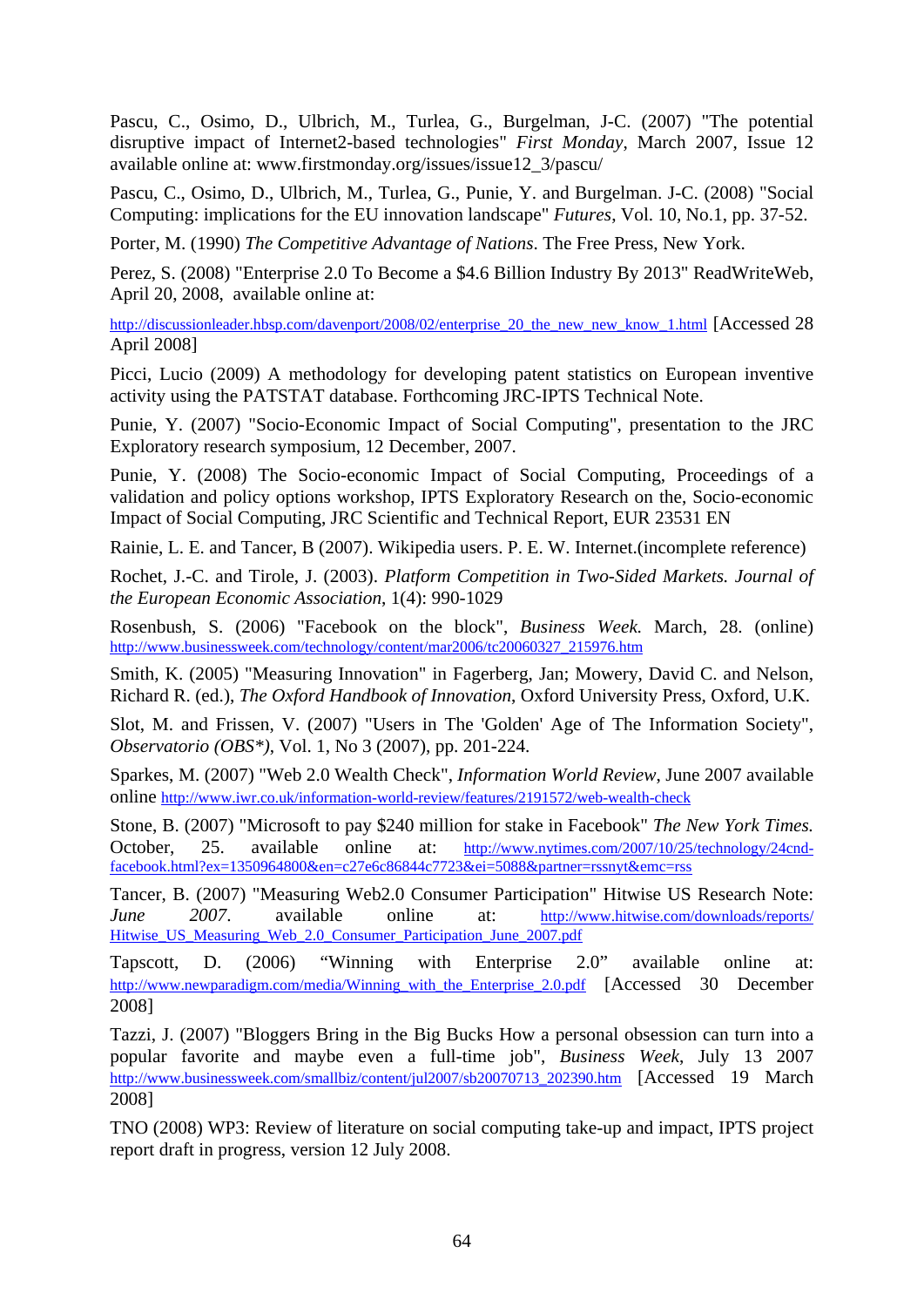Turlea *et al.* (2009) Annual report on R&D in ICT in the European Union, EC/JRC/IPTS, final annual report of the PREDICT project. To be published 2009.

Von Hippel, E. (1988) *The Sources of Innovation*, New York, Oxford University Press.

VTT (2007) *"Ads by Google" and other social media business models,* VTT RESEARCH NOTES 2384, Esboo 2007, available online at http://www.vtt.fi/inf/pdf/tiedotteet/2007/T2384.pdf

Wijaya1, S., Spruit, M. and Scheper, W. (2009 forthcoming) "Webstrategy Formulation: Benefiting from web 2.0 concepts to deliver business values" in Lytras, M., Damiani, E. and Ordóñez de Pablos, P. (eds.) Web 2.0, the Business Model, Springer.

Young, O. (2007). Topic Overview: Web 2.0, Forrester Research, (online) http://www.forrester.com/Research/Document/0,7211,42027,00.html#heading5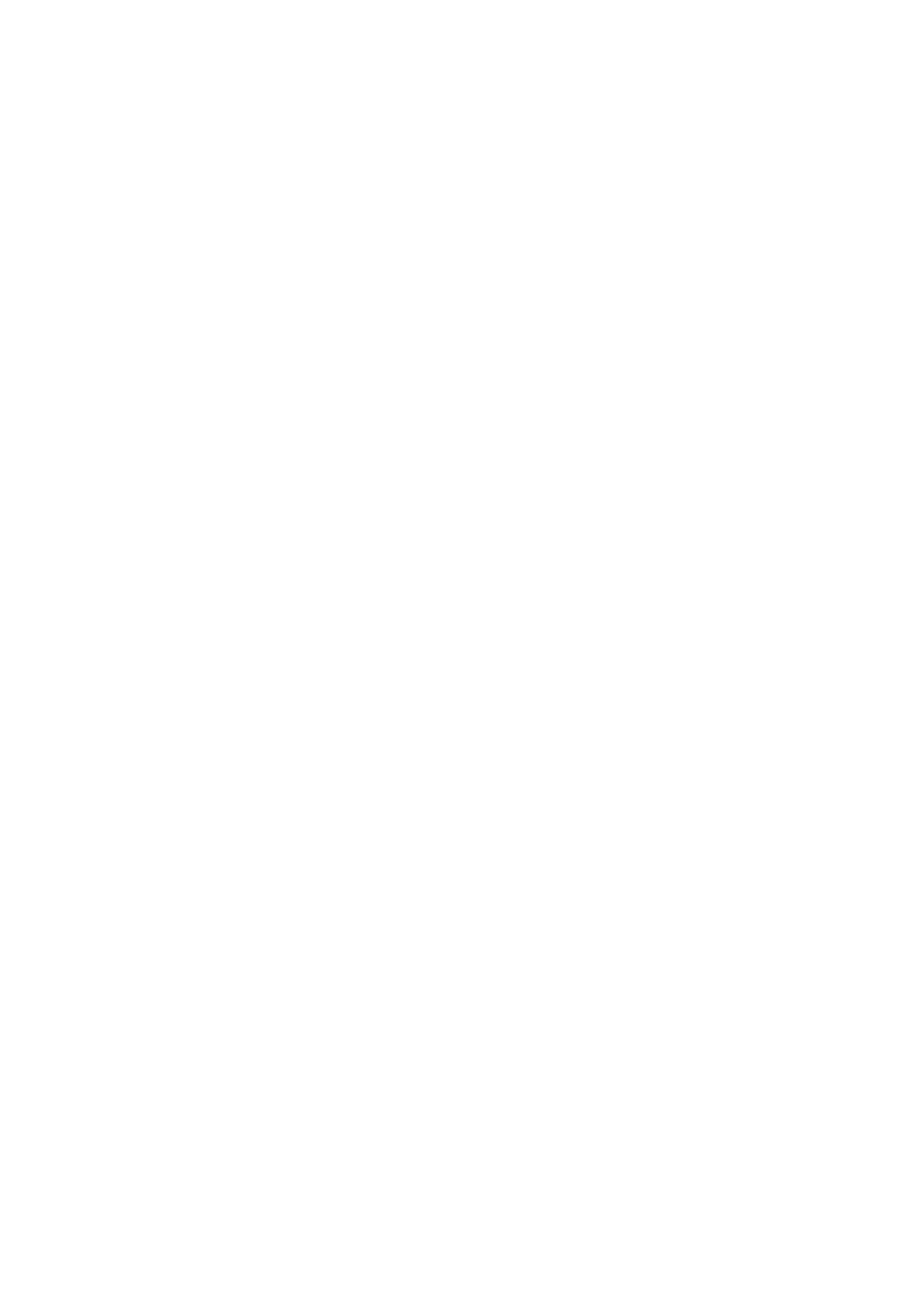# **9 ANNEXES**

| <b>Name</b>                                                   | Web address                                                             | <b>Description</b>                                                   |  |
|---------------------------------------------------------------|-------------------------------------------------------------------------|----------------------------------------------------------------------|--|
| Movers 2.0 / Top Web 2.0                                      | http://movers20.esnips.com/                                             | A ranking of 99 web 2.0 sites                                        |  |
| <b>Sites</b>                                                  |                                                                         | according to their Alexa ranking.                                    |  |
| Alexa Global 500                                              | http://www.alexa.com/site/ds/top_site                                   | Major site for web traffic rankings:                                 |  |
|                                                               | s?ts_mode=global⟨=none                                                  | The top 200 traffic ranked websites                                  |  |
|                                                               |                                                                         | were checked and included if they                                    |  |
|                                                               |                                                                         | were Web 2.0 sites.                                                  |  |
| Top web 2.0 Websites                                          | http://www.ebizmba.com/articles/user                                    | Web $2.0 /$ user generated content sites                             |  |
|                                                               | -generated-content                                                      | ranked by a combination of Inbound                                   |  |
|                                                               |                                                                         | Links, Google Page Rank, Alexa                                       |  |
|                                                               |                                                                         | Rank, and U.S. traffic data from                                     |  |
|                                                               |                                                                         | Compete and Quantcast.                                               |  |
| Top 30 Blogs                                                  | http://www.ebizmba.com/articles/pop                                     | Ditto for blogs                                                      |  |
|                                                               | ular-blogs                                                              |                                                                      |  |
| 30<br>largest<br>social                                       | http://www.ebizmba.com/articles/soci                                    | Ditto for social tagging                                             |  |
| bookmarking sites                                             | al30                                                                    |                                                                      |  |
| popular<br>ten<br>most<br>top                                 | gigaom.com/2007/06/13/top-ten-                                          | Ranking of top ten social games,                                     |  |
| <b>MMOs</b>                                                   | most-popular-mmo /                                                      | based on estimations of the number of                                |  |
|                                                               |                                                                         | active users.                                                        |  |
| Comparison<br>video<br><sub>of</sub>                          | http://en.wikipedia.org/wiki/Comparis                                   | Wikipedia listing of major video                                     |  |
| sharing websites                                              | on_of_video_services                                                    | sharing web sites                                                    |  |
| Next Net 25 Startups to<br>watch                              | http://money.cnn.com/galleries/2007/                                    | CNN Business 2.0 identification of                                   |  |
|                                                               | biz2/0702/gallery.nextnet.biz2/<br>http://money.cnn.com/galleries/2007/ | promising web sites/companies.<br>CNN Business 2.0 identification of |  |
|                                                               |                                                                         |                                                                      |  |
| Where are they now S10<br>sites that made it                  | biz2/0707/gallery.web_world_06.biz2<br>/index.html                      | non-US web sites/companies which<br>has become successful.           |  |
| In addition a number of miscellaneous sources have been used. |                                                                         |                                                                      |  |
|                                                               |                                                                         |                                                                      |  |

## *ANNEX A: Database of Web 2.0 sites – sources*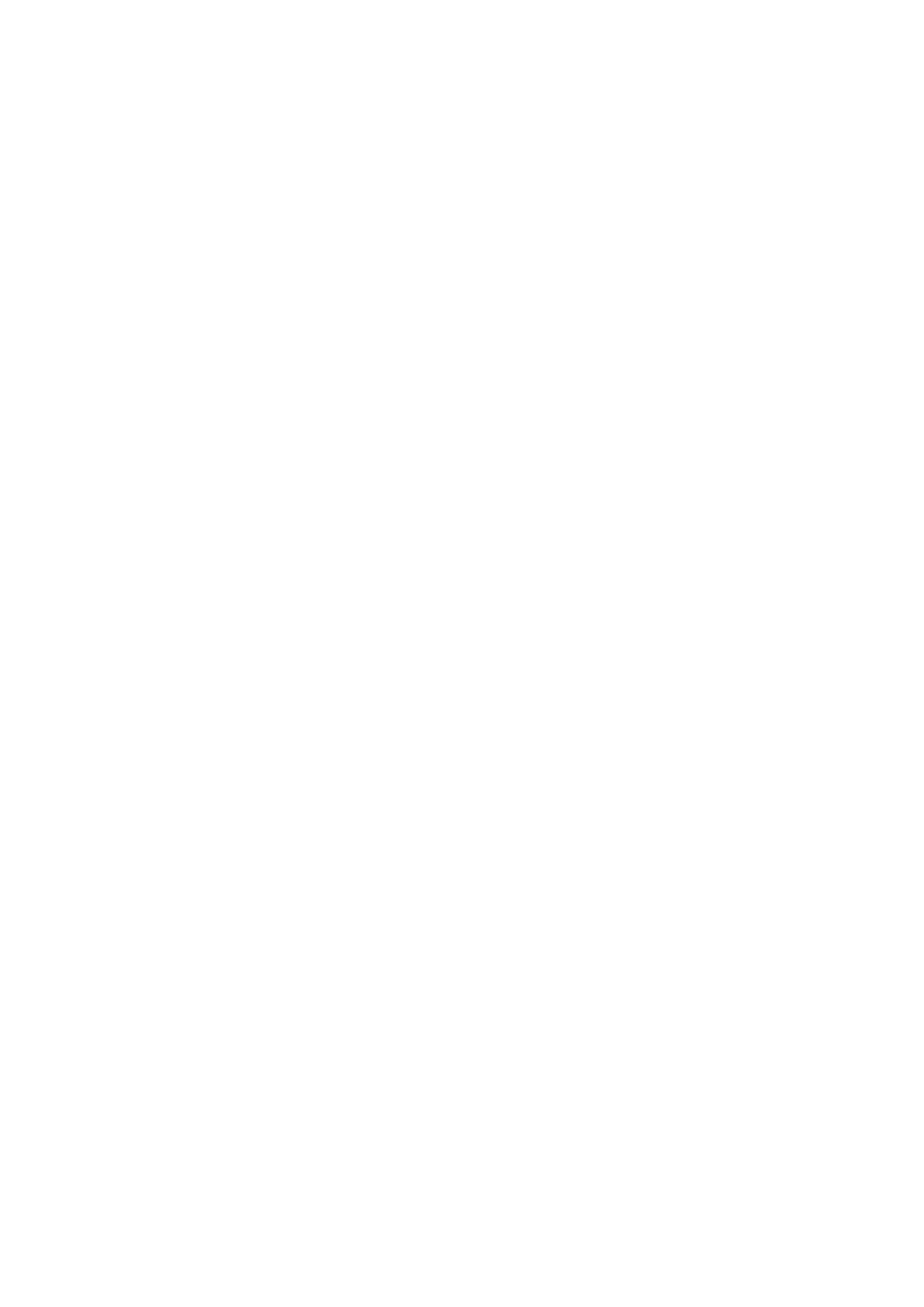### *ANNEX B: Web 2.0 applications geographical distribution / alternative view*

An early attempt to map new Web 2.0 applications geographically (Table B-1) shows a very strong overrepresentation of US companies, especially of those in California.<sup>153</sup>

| Country/Region         | Number of companies |
|------------------------|---------------------|
| US                     | 280                 |
| (of which: California) | (127)               |
| Europe                 | 32                  |
| Canada                 | 21                  |
| RoW                    | 11                  |
| <b>Total</b>           | 344                 |

 **Table B-1Web 2.0 Applications geographical distribution as of 2006** 

Source: IPTS elaboration of data as reported on http://www.fourio.com/web20map/ [Accessed 2008-05-19]

<u>.</u>

<sup>&</sup>lt;sup>153</sup> The validity of the data provided by this source could likely be questioned in various ways. For instance, it is not clear how many of the included companies are Web 2.0 ones according to definition of this report. Moreover, the sources used and selections made, could lead to a geographical bias.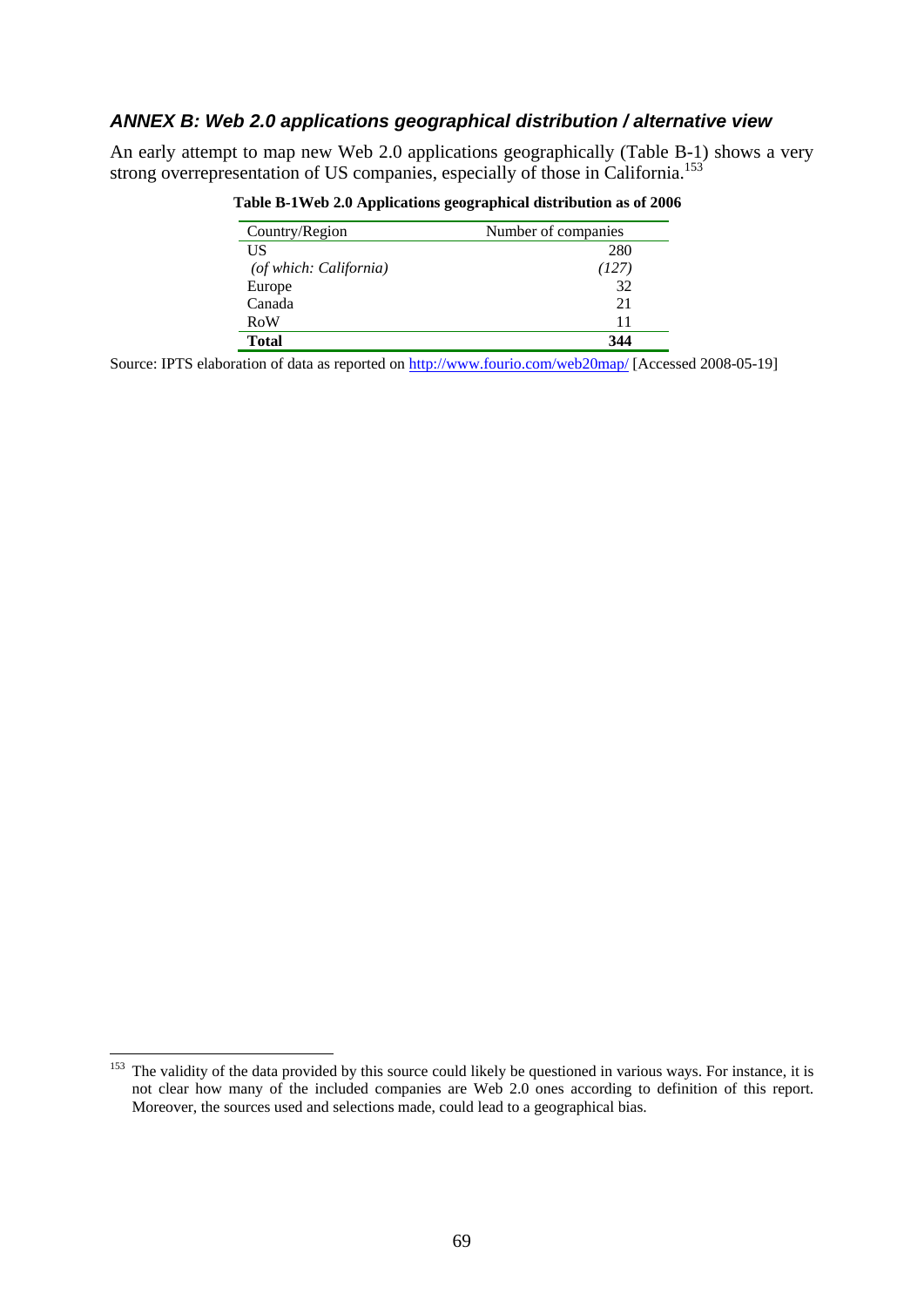#### **European Commission**

#### **EUR 23969 EN – Joint Research Centre – Institute for Prospective Technological Studies**

Title: Web 2.0: Where does Europe stand?

Author: Sven Lindmark

Luxembourg: Office for Official Publications of the European Communities 2009 EUR – Scientific and Technical Research series – ISSN 1018-5593 ISBN 978-92-79-13182-0 DOI 10.2791/16327

#### **Abstract**

This report provides a techno-economic analysis of Web 2.0 and an assessment of Europe's position in Web 2.0 applications. Firstly, it introduces the phenomenon of Web 2.0 and its main characteristics: technologies, applications, and user roles. It then provides an overview of its adoption, value chain and business models, before moving to an analysis of its drivers, industrial impact and disruptive potential. Finally, the report assesses the position of the European Web 2.0 applications industry and its prospects for growth.

"Web 2.0" is defined as a set of applications (blogs, wikis, social tagging, social gaming etc.), technologies (including AJAX, syndication feeds, mash-ups, and wiki engines) and user roles. The most pertinent characteristic of Web 2.0, as compared to the previous "version" of the Web, is that it enables users to become, with little effort, a co-provider of content. The available figures about recent Web 2.0 diffusion deliver two messages. Firstly, its spread is extremely rapid by any standards, although not uniform for all its applications. Secondly, the intensity with which users participate differs a lot.

At the centre of the Web 2.0 value chain are the providers of Web 2.0 applications who may be pure Web 2.0 players or traditional players from related industries such as the media and Web 1.0 industry. They provide opportunities for users to network and/or to create content. As yet, no dominant revenue model for Web 2.0 content-hosting sites has been established, although advertising is the most common one. The content hosting platforms may in turn choose to remunerate content creators through different revenue-sharing schemes, or simply rely on their voluntary contributions.

We discuss four aspects of Web 2.0 which may have a disruptive impact on industry: (1) Providers of Web 2.0 applications are becoming increasingly numerous and large, and contribute to growth and employment. (2) They already constitute an important threat to other industries, in particular content industries. The content industry is responding by diversifying into Web 2.0. (3) Web 2.0 applications and software are being increasingly adopted by the enterprise and public sectors as tools for improving internal work processes, managing customer and public relations, innovation, recruitment and networking. (4) The growth of Web 2.0 leads to a derived demand in the supply of ICT hardware and software.

Europe's current position in the supply and development of Web 2.0 applications is rather weak. Although Web 2.0 is used almost as much in Europe as it is in Asia and the US, Web 2.0 applications are largely provided by US companies, while Europe and all other regions are left behind. About two thirds of the major Web 2.0 applications are provided by US companies, with similar shares for revenues, employees, and even higher shares for innovation indicators such as patents, venture capital and R&D expenditures. The corresponding shares for the EU are around 10%. Nevertheless, Europe could have the advantage in some areas of the Web 2.0 landscape, for example social gaming, social networking, and Mobile 2.0.

#### **How to obtain EU publications**

Our priced publications are available from EU Bookshop (http://bookshop.europa.eu), where you can place an order with the sales agent of your choice.

The Publications Office has a worldwide network of sales agents. You can obtain their contact details by sending a fax to (352) 29 29-42758.